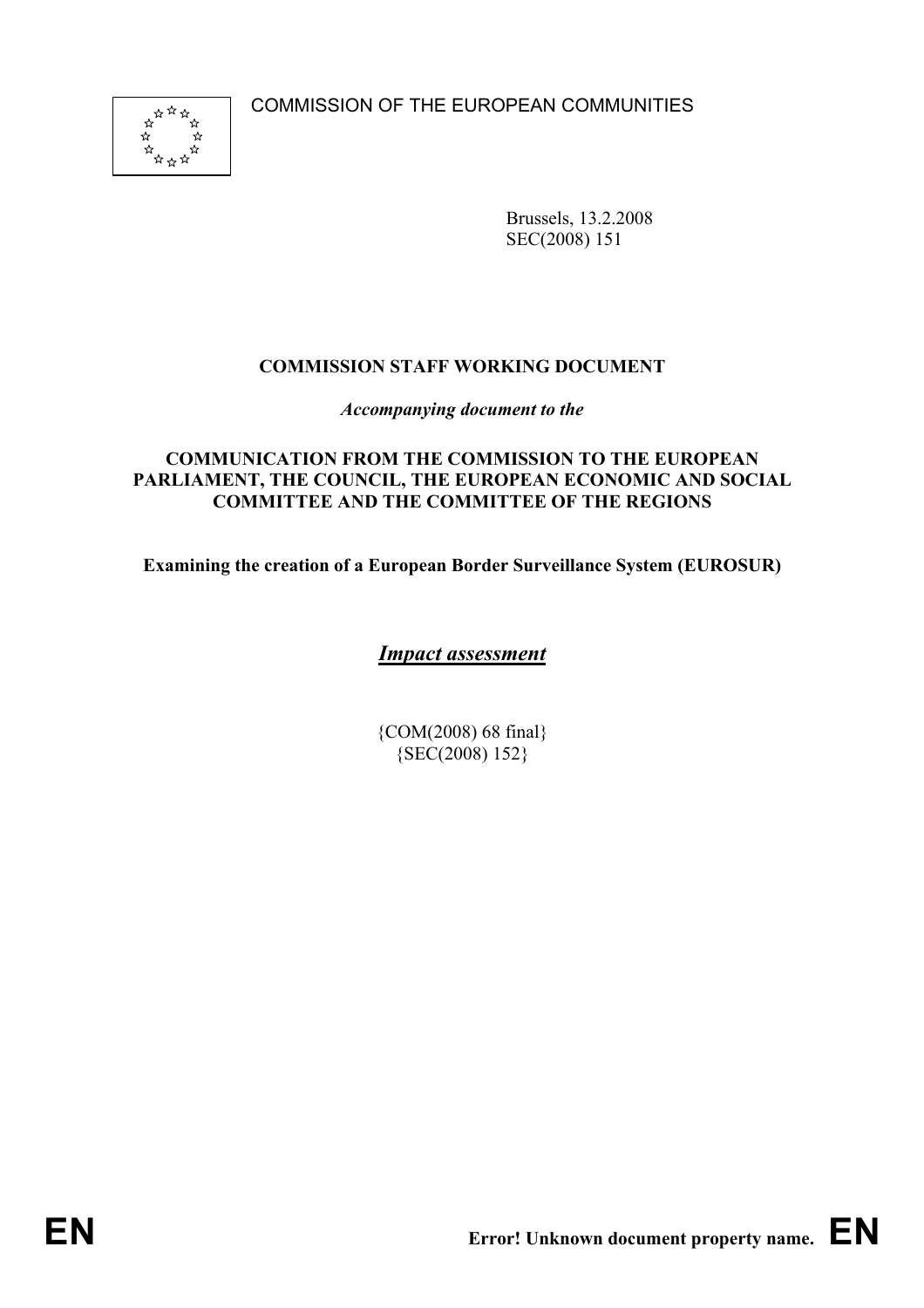# **TABLE OF CONTENTS**

| 1.               | Political orientations, procedural issues and consultation of interested parties 4 |  |
|------------------|------------------------------------------------------------------------------------|--|
| 2.               |                                                                                    |  |
| 2.1.             |                                                                                    |  |
| 2.2.             |                                                                                    |  |
| 2.2.1.           |                                                                                    |  |
| 2.2.2.           |                                                                                    |  |
| 2.2.3.           |                                                                                    |  |
| 2.3.             |                                                                                    |  |
| 2.3.1.           | Current surveillance infrastructure and coordination at national level  12         |  |
| 2.3.2.           |                                                                                    |  |
| 2.3.3.           |                                                                                    |  |
| 2.3.4.           |                                                                                    |  |
| 2.3.5.           |                                                                                    |  |
| 2.3.6.           |                                                                                    |  |
| 2.4.             |                                                                                    |  |
| 3.               |                                                                                    |  |
| 3.1.             |                                                                                    |  |
| 3.2.             |                                                                                    |  |
| 3.2.1.           |                                                                                    |  |
| 3.2.2.           |                                                                                    |  |
| $\overline{4}$ . |                                                                                    |  |
| 4.1.             |                                                                                    |  |
| 4.2.             | Policy Option 2 - Interlinking and streamlining existing surveillance systems and  |  |
| 4.2.1.           |                                                                                    |  |
| 4.2.2.           |                                                                                    |  |
|                  |                                                                                    |  |
|                  |                                                                                    |  |
| 4.2.3.           | Step 2: Communication network between the national coordination centres including  |  |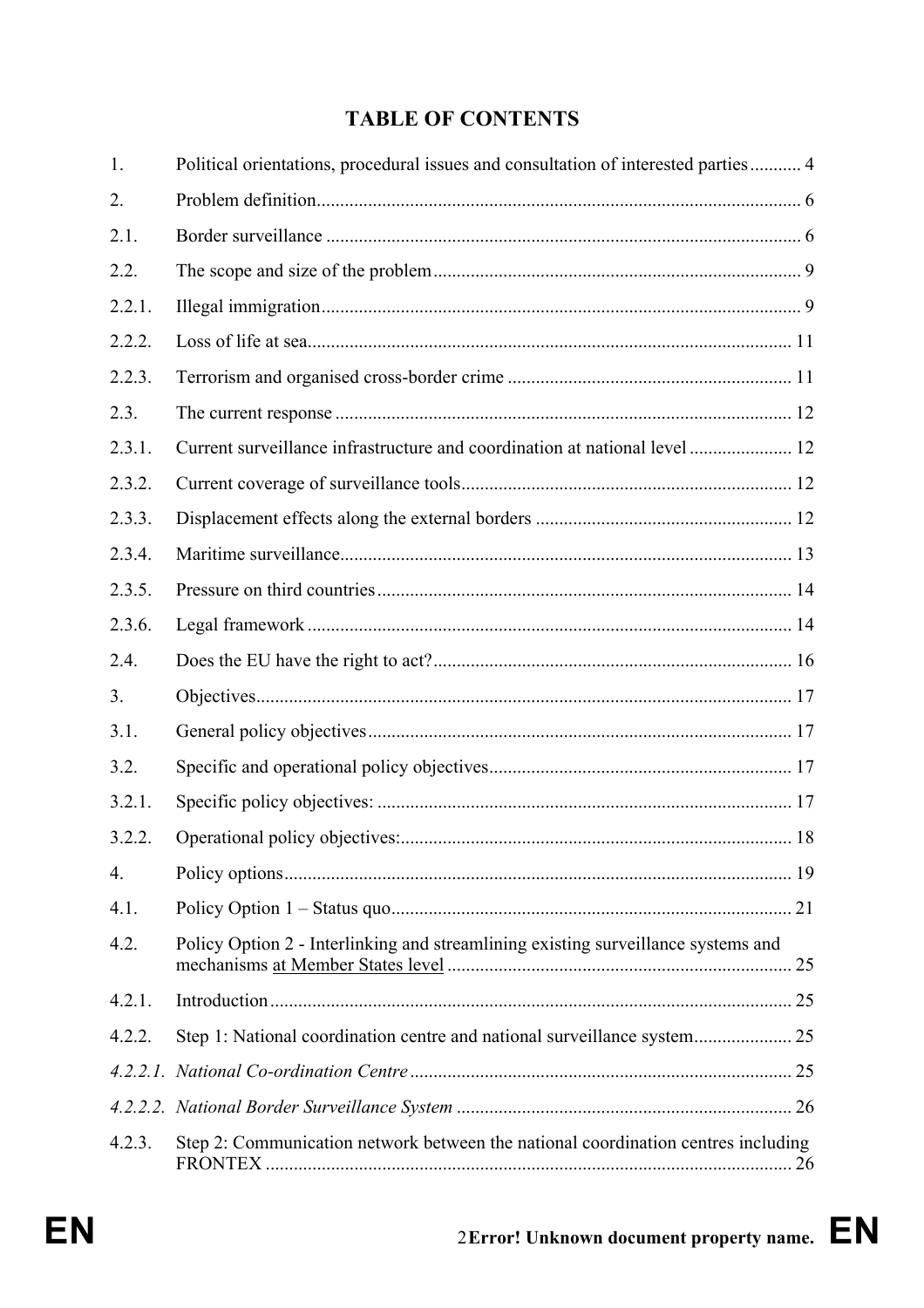| 4.2.4.   | Step 3: Support of neighbouring third countries in setting up infrastructure 27                                                                                         |  |
|----------|-------------------------------------------------------------------------------------------------------------------------------------------------------------------------|--|
| 4.2.5.   |                                                                                                                                                                         |  |
| 4.3.     | Policy Option 3 - Development and implementation of common tools and                                                                                                    |  |
| 4.3.1.   |                                                                                                                                                                         |  |
| 4.3.2.   |                                                                                                                                                                         |  |
| 4.3.2.1. |                                                                                                                                                                         |  |
|          |                                                                                                                                                                         |  |
| 4.3.3.   |                                                                                                                                                                         |  |
| 4.3.4.   |                                                                                                                                                                         |  |
| 4.3.5.   |                                                                                                                                                                         |  |
| 4.4.     | Policy Option 4 - Creation of a common monitoring and information sharing                                                                                               |  |
| 4.4.1.   |                                                                                                                                                                         |  |
| 4.4.2.   | Step 7: Integrated network of reporting and surveillance systems for the                                                                                                |  |
| 4.4.3.   | Step 8: Integrated network of reporting and surveillance systems for the whole EU<br>maritime domain by extending it to the Atlantic Ocean, North Sea and Baltic Sea 37 |  |
| 4.4.4.   |                                                                                                                                                                         |  |
| 5.       |                                                                                                                                                                         |  |
| 5.1.     |                                                                                                                                                                         |  |
| 5.2.     | Policy Option 2 - Interlinking and streamlining existing surveillance systems and                                                                                       |  |
| 5.3.     | Policy Option 3 - Development and implementation of common tools and                                                                                                    |  |
| 5.4.     | Policy Option 4 - Creation of a common information sharing environment  49                                                                                              |  |
| 6.       |                                                                                                                                                                         |  |
| 6.1.     |                                                                                                                                                                         |  |
| 6.2.     |                                                                                                                                                                         |  |
| 6.3.     |                                                                                                                                                                         |  |
| 6.4.     |                                                                                                                                                                         |  |
| 7.       |                                                                                                                                                                         |  |
| 8.       |                                                                                                                                                                         |  |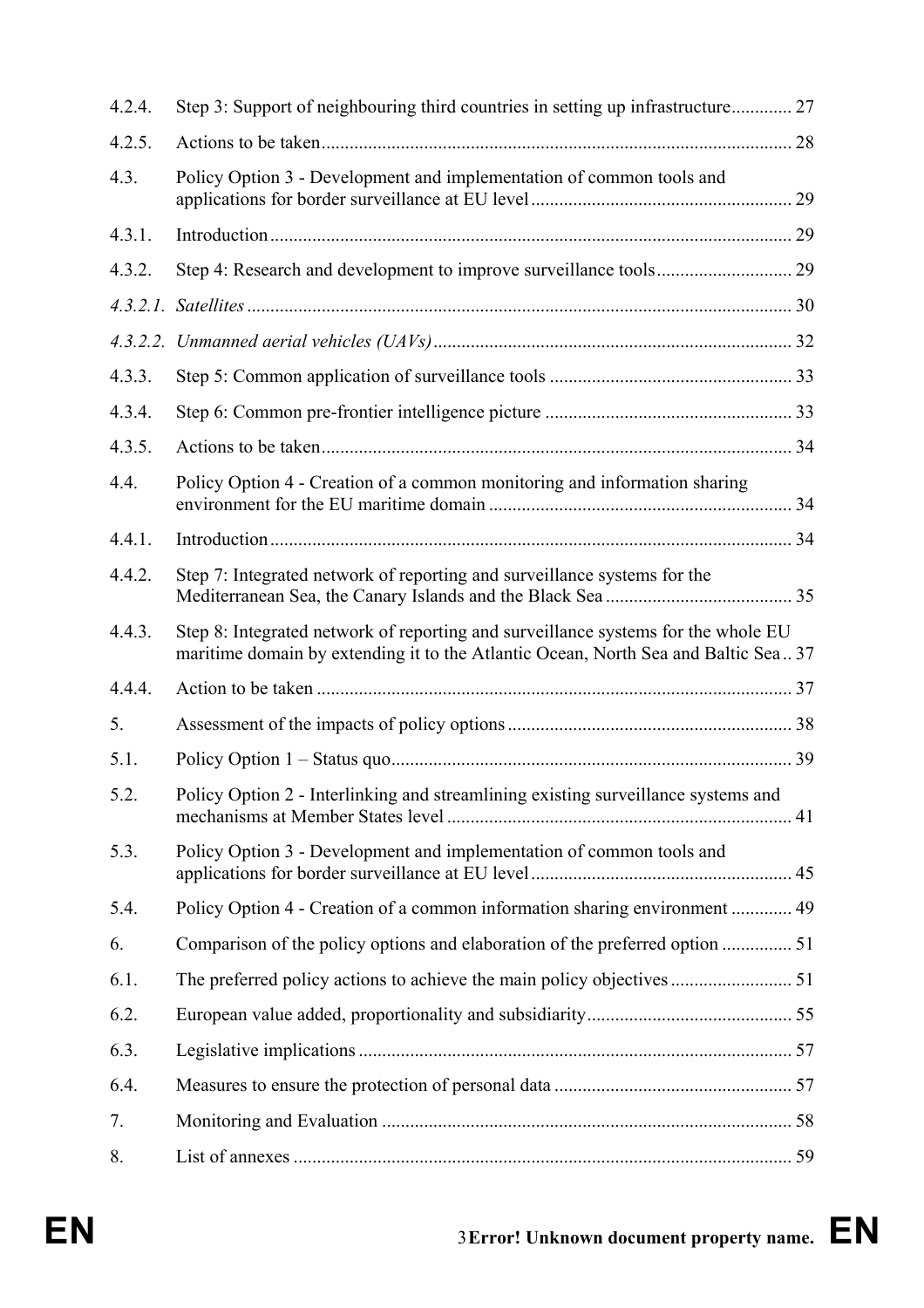#### **Lead DG: Justice, Freedom and Security**

#### **1. POLITICAL ORIENTATIONS, PROCEDURAL ISSUES AND CONSULTATION OF INTERESTED PARTIES**

In the Communication COM(2006)733 final of 30 November 2006 on Reinforcing the Management of the EU's Southern Maritime Borders, the Commission proposed to establish a permanent *Coastal Patrol Network* for the southern maritime external borders and to create a *European Surveillance System for Borders (EUROSUR)*.

The European Council of 14/15 December 2006 stated that "priority will be given to examining the creation of a European Surveillance System for the southern maritime borders; FRONTEX is invited to establish as soon as possible, together with the Member States of the region, a permanent Coastal Patrol Network at the southern maritime borders."

In response to these European Council conclusions, this report examines the different policy options for the creation of a European Border Surveillance System.

The Commission Legislative and Work Programme (CLWP) for 2008 foresees that Member States will be supported in tackling illegal migration through a European border surveillance system. According to the CLWP 2008 the main aim of this strategic initiative is the creation of a common information sharing environment for the maritime domain, covering the Mediterranean Sea, the southern Atlantic Ocean (Canary Islands) and the Black Sea. A phased approach for the creation of a European border surveillance system should noticeably increase internal security in the Schengen area by preventing illegal immigration, trafficking of human beings, terrorism etc., but also reduce considerably the tragic death toll of illegal immigrants by rescuing more lives at sea.

This impact assessment has been elaborated on the basis of the BORTEC feasibility study<sup>1</sup> prepared by the European Agency for the Management of Operational Cooperation at the External Borders of the Member States of the European Union (FRONTEX). Available results of projects carried under the 2004-2006 Preparatory Action for Security Research and under the 6<sup>th</sup> Framework Programme for Research and Development have also been taken into account. Attention has been paid to synchronize with works done for the setting up of the European Patrols Network.

Finally, the parts of this report dealing with maritime borders are embedded into the overall framework of the Integrated Maritime Policy for the European Union<sup>2</sup>.

<sup>1</sup> Study on technical feasibility of establishing a surveillance system (European Surveillance System), Warsaw, presented by FRONTEX on 12 January 2007. A summary can be found in Annex 7. See also the "Feasibility study on the control of the European Union's maritime borders" presented by CIVIPOL on 4 July 2003, Council document 11490/1/03 REV1 FRONT 102 COMIX 458.

<sup>&</sup>lt;sup>2</sup> Communication on an Integrated Maritime Policy for the European Union, COM(2007)575 of 10 October 2007, and the accompanying action plan - SEC(2007) 1278 - in which explicit reference to EUROSUR is made.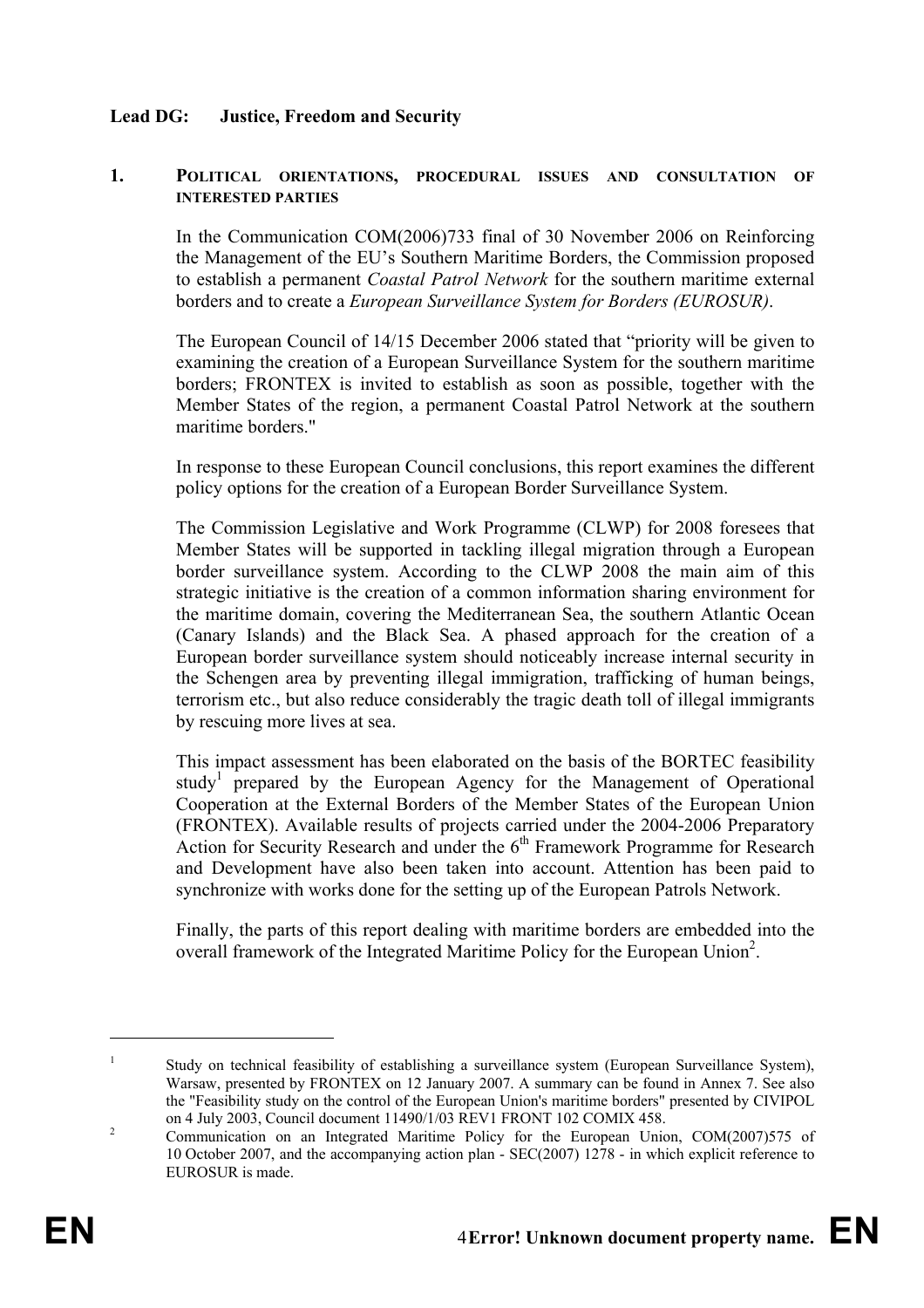On 15 June 2007, in the course of the  $25<sup>th</sup>$  meeting of the Committee on Immigration and Asylum the Commission presented a first outline (see document MIGRAPOL 186 in Annex 2) on how to set up a *European Border Surveillance System (EUROSUR)* in 3 phases between 2008 and 2013 to the Member States.

In this meeting, Member States welcomed the approach and agreed that EUROSUR should not only cover the *southern maritime borders*, but also the *eastern land borders* of the EU.

In two technical meetings with Member States on the development of a future European Border Surveillance System, the different phases and components outlined in the document MIGRAPOL 186 were presented and the technical and practical aspects were discussed in detail.

In the first meeting, which took place on 17 July 2007 (see Annex 3 for the programme), presentations were given on selected national land and maritime border surveillance systems; border-related security research under the Preparatory Actions for Security Research (PASR) and the 7th Framework Programme for research and technological development, satellite surveillance and border security; Global Monitoring for Environment and Security (GMES); reporting systems (e.g. LRIT) and networks (e.g. SafeSeaNet) in the maritime domain.

In the second meeting, which took place on 12 October 2007 (see Annex 4 for the programme), presentations were given on the Black Sea Border Coordination and Information Centre; the Baltic Sea Regional Border Control Cooperation; and the "SEAHORSE" project concerning the cooperation with African countries.

The major part of the meeting was dedicated to a discussion of the general concept and the different steps presented as well as the questions asked in a background paper prepared for this meeting (see Annex 5).

This assessment has been drafted with input from numerous contacts between the Directorate-General for Justice, Freedom and Security and other Commission services (GMES Bureau of DG ENTR, DG TREN, DG FISH, JRC) as well as FRONTEX, which have also been invited to the meetings of the "EUROSUR interservice group" on 25 September 2007 and on 5 October 2007. Contacts have also been established with other relevant agencies (EDA, ESA, EUSC).

Since all relevant stakeholders have been consulted in the preparation of the Communication, the minimum standards for consultation have been met.

An inter-service meeting on the draft impact assessment was held on 20 November 2007. The Commission's Impact Assessment Board provided its opinion on 4 December 2007. To take into account the recommendations of the Impact Assessment Board, the following changes have been introduced:

(1) In Chapter 2.3.3, the reasons for the extension of the geographical scope of EUROSUR to the Black Sea and the eastern land border has been explained by describing how smuggling networks were re-routing their operations and so the migratory pressure in 2006 once border controls have been reinforced.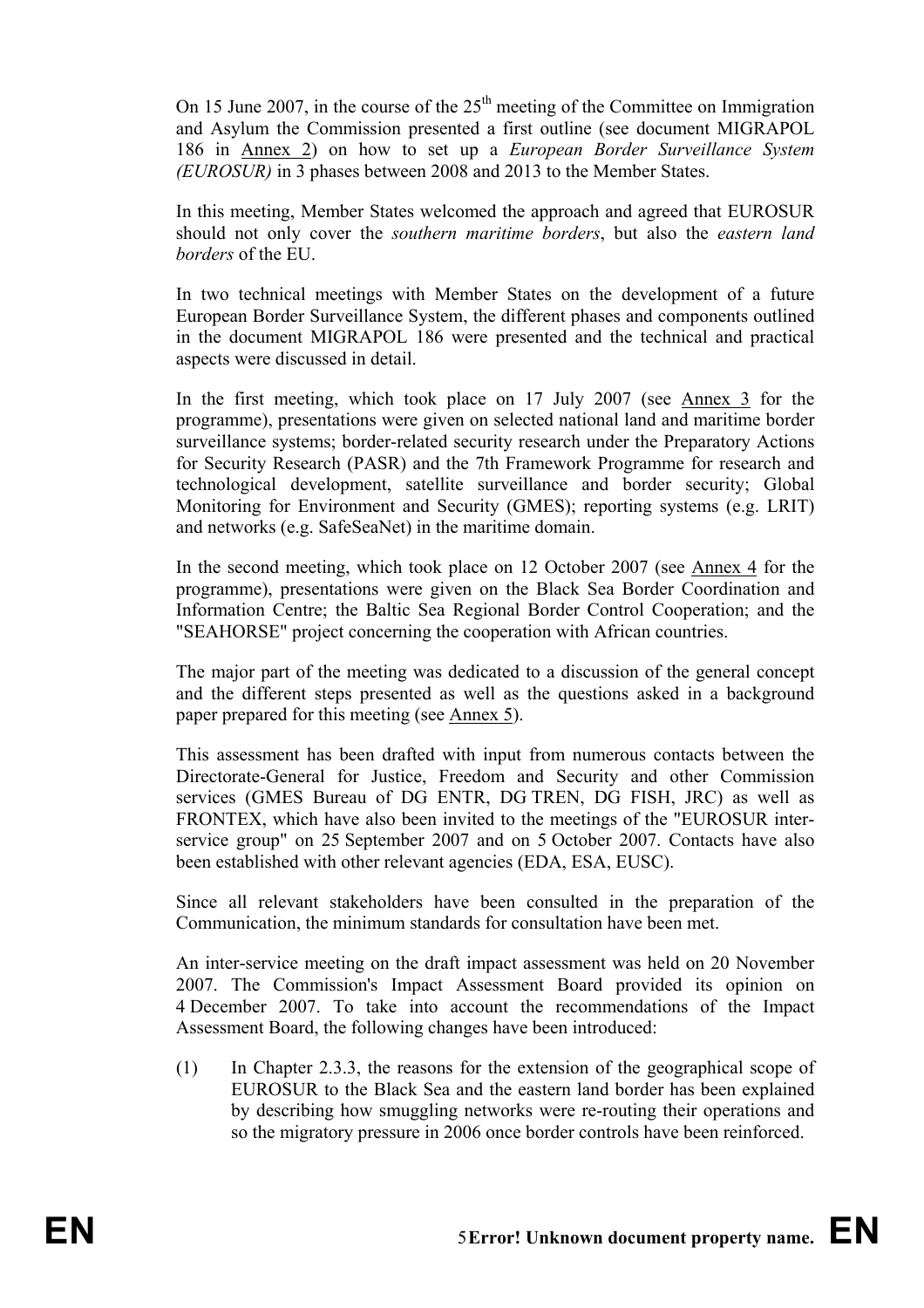- (2) In Chapter 4.1, a description of the base line scenario has been inserted, presenting the current legal, practical and technical limitations to border surveillance. Additional information on the legal obligations with regard to human rights and data protection can be found in Chapters 2.3.6 and 6.4.
- (3) In Chapter 2.2, more information has been provided the scope and size of the problems faced, in particular on illegal immigration. In the description of the different policy options in Chapter 4 more information has been added to explain how the impact of the different options, which could also be carried out separately, could be increased considerably if applied jointly. It has also been clarified which specific objectives are linked to which general objectives.
- (4) In a table at the end of chapter 6.1, the relevant Community financial programmes are presented and the studies needed to determine the financial impact have been identified.

It should be noted that the different options and steps proposed in this assessment should not be regarded as concrete actions, but rather as a roadmap providing the main parameters for the development of a European Border Surveillance System. Therefore a number of studies identified in this assessment have to be carried out before concrete actions can be taken.

## **2. PROBLEM DEFINITION**

## **2.1. Border surveillance**

Since the entry into force of the Treaty of Amsterdam in 1999, a number of common measures have been adopted to improve the management of the external borders of the European Union in accordance with Article 62 (1) and (2) of the EC Treaty.

In 2002, following the Commission's Communication on an integrated management of the external borders of the EU Member States<sup>3</sup>, the Council adopted a plan for the management of the EU external borders<sup>4</sup>, containing the following five components of a common policy of integrated management of external borders: a common operational co-ordination and co-operation mechanism, common integrated risk analysis, personnel and inter-operational equipment, a common corpus of legislation and burden sharing between the Member States and the Union.

Built around the three pillars of common legislation, common operations and financial solidarity, key steps were taken towards the implementation of these five components with the adoption of the Schengen Borders Code<sup>5</sup>, the Practical

<sup>3</sup> Communication COM(2002) 233 of 7 May 2002 from the Commission to the Council and the European Parliament, "Towards integrated management of the external borders of the Member States of the European Union".

 <sup>&</sup>quot;Plan for the management of the external borders of the Member States of the European Union" agreed by the Council on 13 June 2002, doc. 10019/02 of 14.6.2002.

Regulation (EC) No 562/2006 of the European Parliament and of the Council of 15 March 2006 establishing a Community Code on the rules governing the movement of persons across borders (Schengen Borders Code) (OJ L 105, 13.4.2006, p. 1).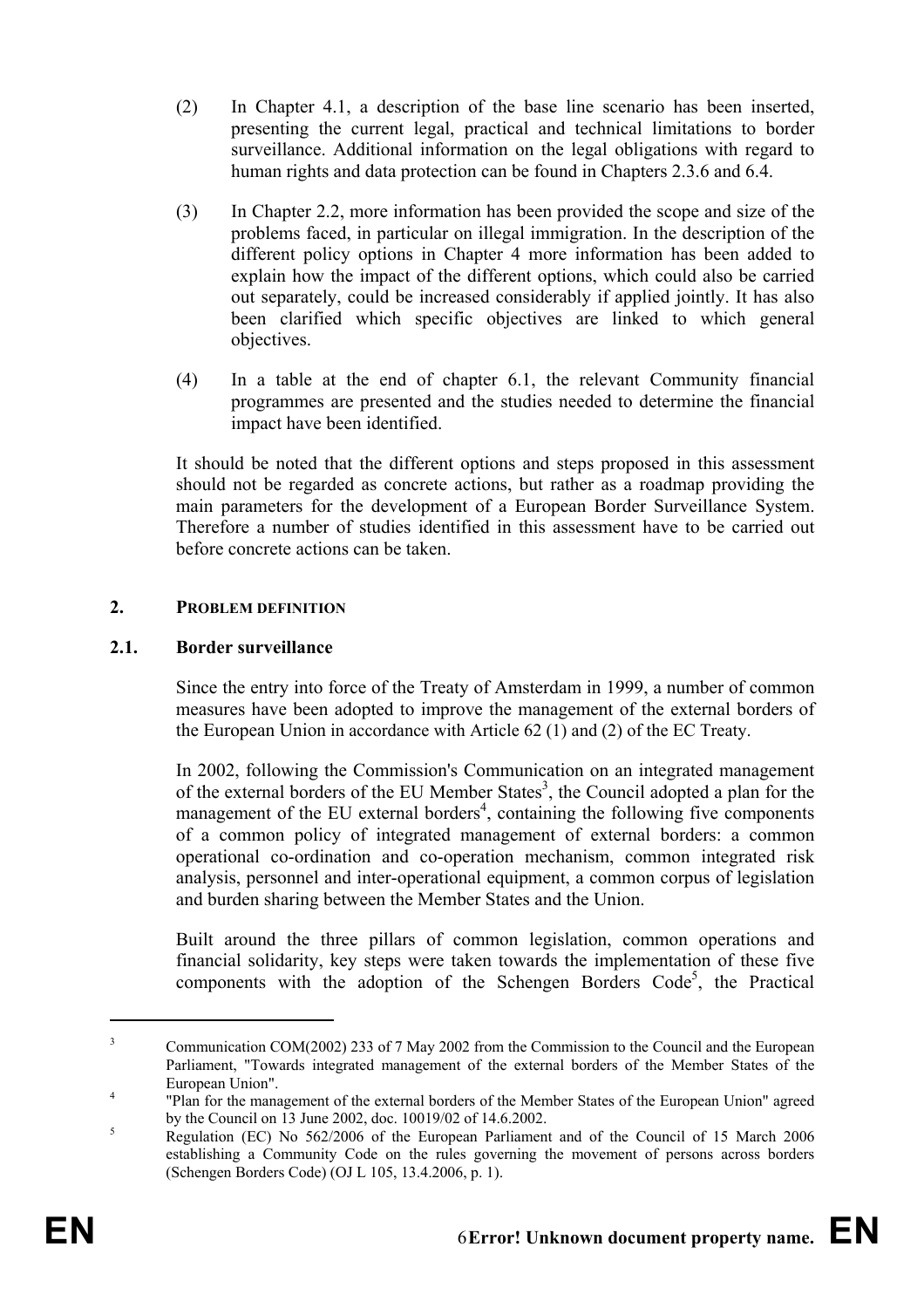Handbook for Border Guards (Schengen Handbook)<sup>6</sup> and the rules for local border traffic<sup>7</sup>, the establishment of the FRONTEX-Agency<sup>8</sup>, the creation of the Rapid Border Intervention Teams<sup>9</sup> and the creation of the External Borders Fund<sup>10</sup>. Furthermore, in order to cope with the current migration pressure in the Mediterranean Sea and the Canary Islands, the European Patrols Network (EPN) is currently being set up.

All these steps have to be seen within the framework of a concept for integrated border management, which consists of the following dimensions:<sup>11</sup>

- Border control (checks and surveillance) as defined in the Schengen Borders Code, including relevant risk analysis and crime intelligence;
- Detection and investigation of cross border crime in coordination with all competent law enforcement authorities;
- The Schengen four-tier access control model (measures in third countries, cooperation with neighbouring countries, border control, control measures within the area of free movement, including return)12;
- Inter-agency cooperation for border management (border guards, customs, police, national security and other relevant authorities) and international cooperation;
- Coordination and coherence of the activities of Member States and institutions and other bodies of the Community and the Union.

As defined in the Schengen Borders Code and in the Schengen Handbook, border control, which is in the responsibility of the Member States, consists of checks carried out at border crossing points (*border checks*) and surveillance of borders between border crossing points (*border surveillance*).

<sup>6</sup> Commission Recommendation C(2006) 5186 of 6 November 2006 establishing a common "Practical Handbook for Border Guards (Schengen Handbook)" to be used by Member States' competent authorities when carrying out the border control of persons.

<sup>&</sup>lt;sup>7</sup> Regulation (EC) No 1931/2006 of the European Parliament and of the Council of 20 December 2006 laying down rules on local border traffic at the external borders of the Member States and amending the provisions of the Schengen Convention (OJ L 29, 3.2.2007, p. 3).

Council Regulation (EC) No 2007/2004 of 26 October 2004 establishing a European Agency for the Management of Operational Cooperation at the External Borders of the Member States of the European Union, OJ L349 of 25.11.2004, 1.

Regulation (EC) No 863/2007 of the European Parliament and of the Council of 11 July 2007 establishing a mechanism for the creation of Rapid Border Intervention Teams and amending Council Regulation (EC) No 2007/2004 as regards that mechanism and regulating the tasks and powers of guest officers (OJ L 199, 31.7.2007, p. 30).<br>
Decision No 574/2007/EC of the European Parliament and of the Council of 23 May 2007 establishing

the External Borders Fund for the period 2007 to 2013 as part of the General programme "Solidarity

and Management of Migration Flows" (OJ L 144, 6.6.2007, p. 22).<br>
11 Conclusions of the 2768th Council Meeting on Justice and Home Affairs, Brussels, 4-5 December 2006, doc. 15801/06 (Presse 341), p. 26.<br>The model in its entirety has been described in the EU Schengen Catalogue on External borders control,

Removal and readmission: Recommendations and best practices, February 2002.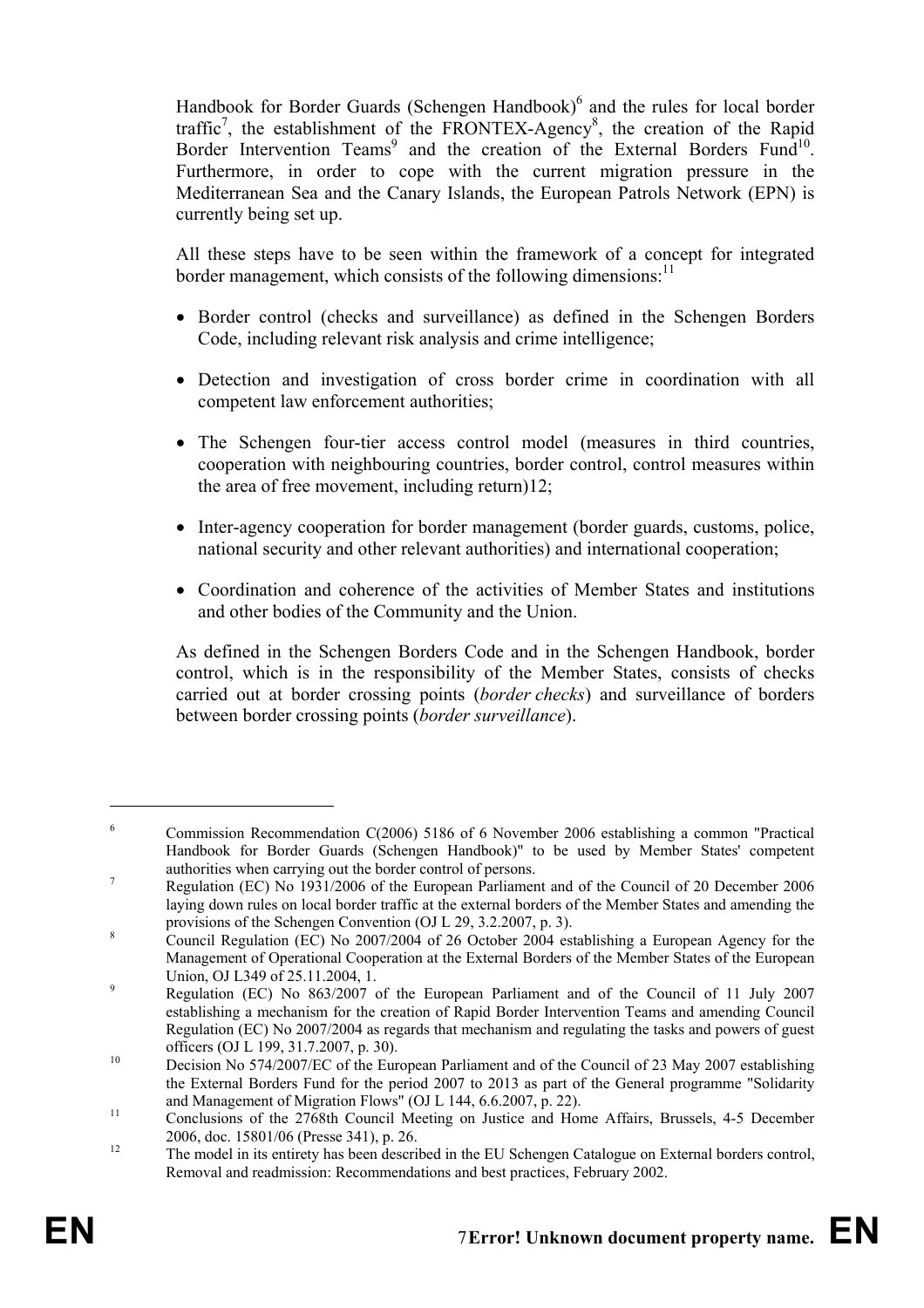Whereas border checks are regulated in detail in the Schengen Borders Code and in the Schengen Handbook, the provisions on *border surveillance* are kept rather general and can be summarized as follows:

Border surveillance is defined as the surveillance of borders between border crossing points and the surveillance of border crossing points outside the fixed opening hours, in order to prevent persons from circumventing border checks.

The main purpose of *border surveillance* is to

- prevent and discourage unauthorised border crossings;
- counter cross-border criminality; and
- take measures against persons who have crossed the border illegally.

Border surveillance shall be carried out by border guards whose numbers and methods shall be adapted to existing or foreseen risks and threats. It shall involve frequent and sudden changes to surveillance periods, so that unauthorised border crossings are always at risk of being detected. The resources should be selected in accordance with the type and nature of the border (land, inland waterway or sea).

Border surveillance shall be carried out by stationary or mobile units which perform their duties by *patrolling* or *stationing* themselves at places known or perceived to be sensitive, the aim of such surveillance being to apprehend individuals crossing the border illegally.

The main tasks of *patrolling* are:

- To monitor the terrain they operate in;
- To ensure that there is no risk to public policy and internal security in the patrolling area;
- To check documents of persons being in the area, who are not known to the patrol team;
- To stop all suspected persons who do not have any documents and ask them to explain in detail their reasons for being in that area;
- To stop and bring to the nearest border guard's station persons who crossed or tried to cross the border illegally.

Special dogs for tracking should be used during patrolling. Helicopters, patrol boats and terrain vehicles should also be used in order to enhance the patrolling and monitoring of the border.

The main tasks of *stationing* are:

• To observe the places which are perceived to be sensitive to illegal border crossing or smuggling;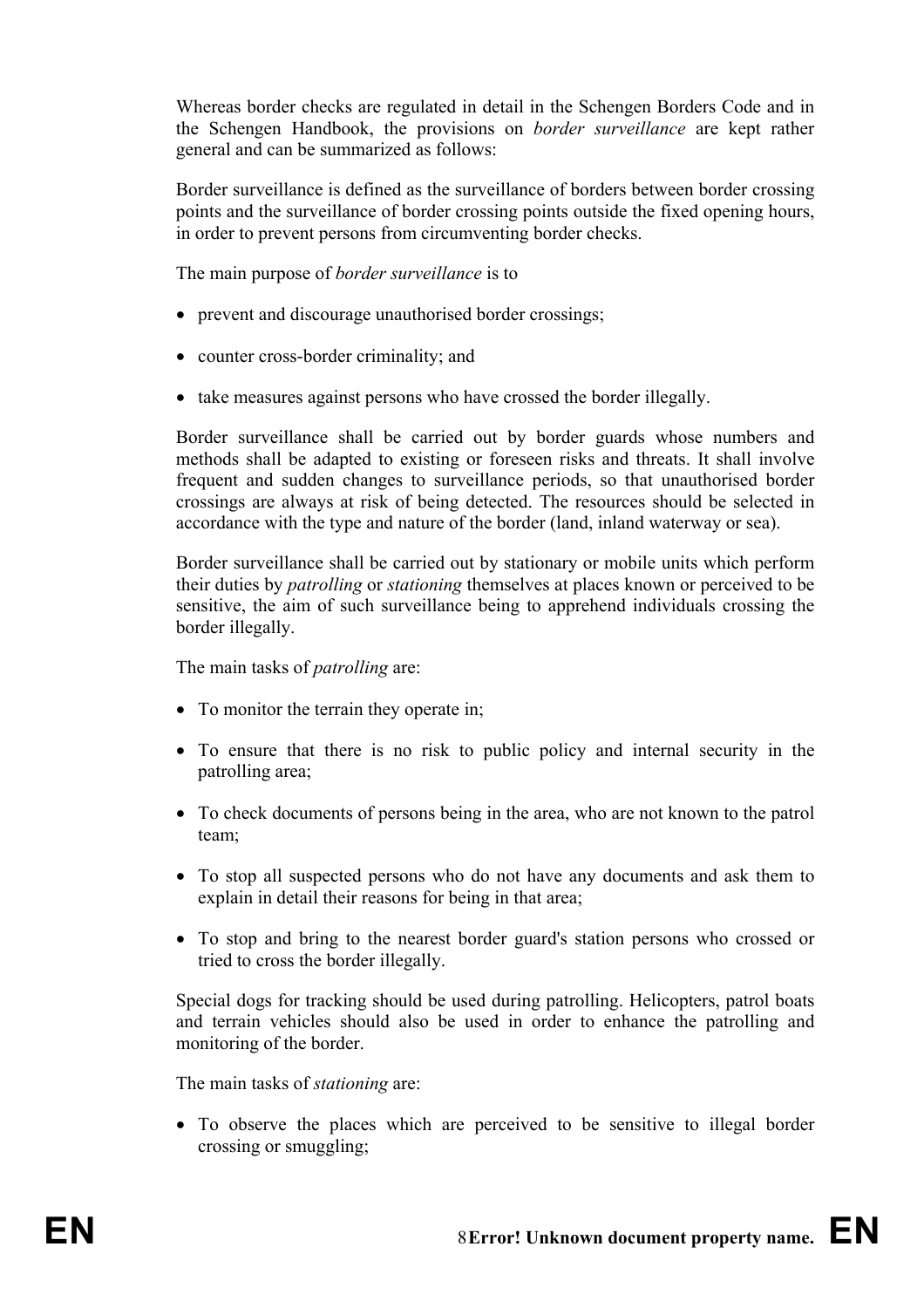• To stop and bring to the border guard station people who tried or crossed the border illegally.

Surveillance may also be carried out by technical means, including electronic means (i.e. radars, sensors, and infrared vision at night).

Under the Finnish Presidency, an effort has been made to define an integrated border management strategy<sup>13</sup>. In this strategy document, several general aims for border management have been enumerated, of which the following are linked to *border surveillance*:

- Avoiding the serious consequences which irregular immigration can have on immigrants who put their physical integrity and lives at risk;
- Preventing offences in the sphere of or related to irregular immigration, as well as enabling action against them;
- Anticipating and preventing action by organised crime groups involved in irregular immigration, as well as facilitating their prosecution;
- Cooperating with countries of origin and transit on the above in the interests of prevention, as well as implementing the cooperation policies and actions required to ensure that irregular immigrants do not leave their countries of origin or transit;
- Preventing irregular immigration and the entry of persons who do not meet the entry conditions;
- Detecting persons who are running serious risks in their attempts to enter irregularly, and facilitating appropriate action by border services;
- Serving as a tool in the combat against terrorism, and organised cross-border crime.

## **2.2. The scope and size of the problem**

## *2.2.1. Illegal immigration*

Taking into account differences in demographic developments, living conditions and political stability in Europe compared to a number of other regions of the world, the current pressure of illegal immigration at the external borders of the European Union is likely to continue in the future. $14$ 

In the recent years in particular the southern EU Member States are facing a considerable number of sub-Saharan and Asian migrants using routes going through

<u>.</u>

<sup>&</sup>lt;sup>13</sup> The JHA Council of 4/5 December 2006 took note of the deliberations of the Strategic Committee on Immigration, Frontiers and Asylum on a strategy for integrated border management as contained in doc.<br>13926/3/06 of 21.11.2006, doc. 15801/06 (Presse 341), p. 26.

<sup>&</sup>lt;sup>14</sup> For information on the length of the external land and maritime borders of the EU Member States and For information on the length of the external land and maritime borders of the EU Member States and for the number of third country nationals apprehended after having crossed these borders in 2005 and 2006, see Annex 5.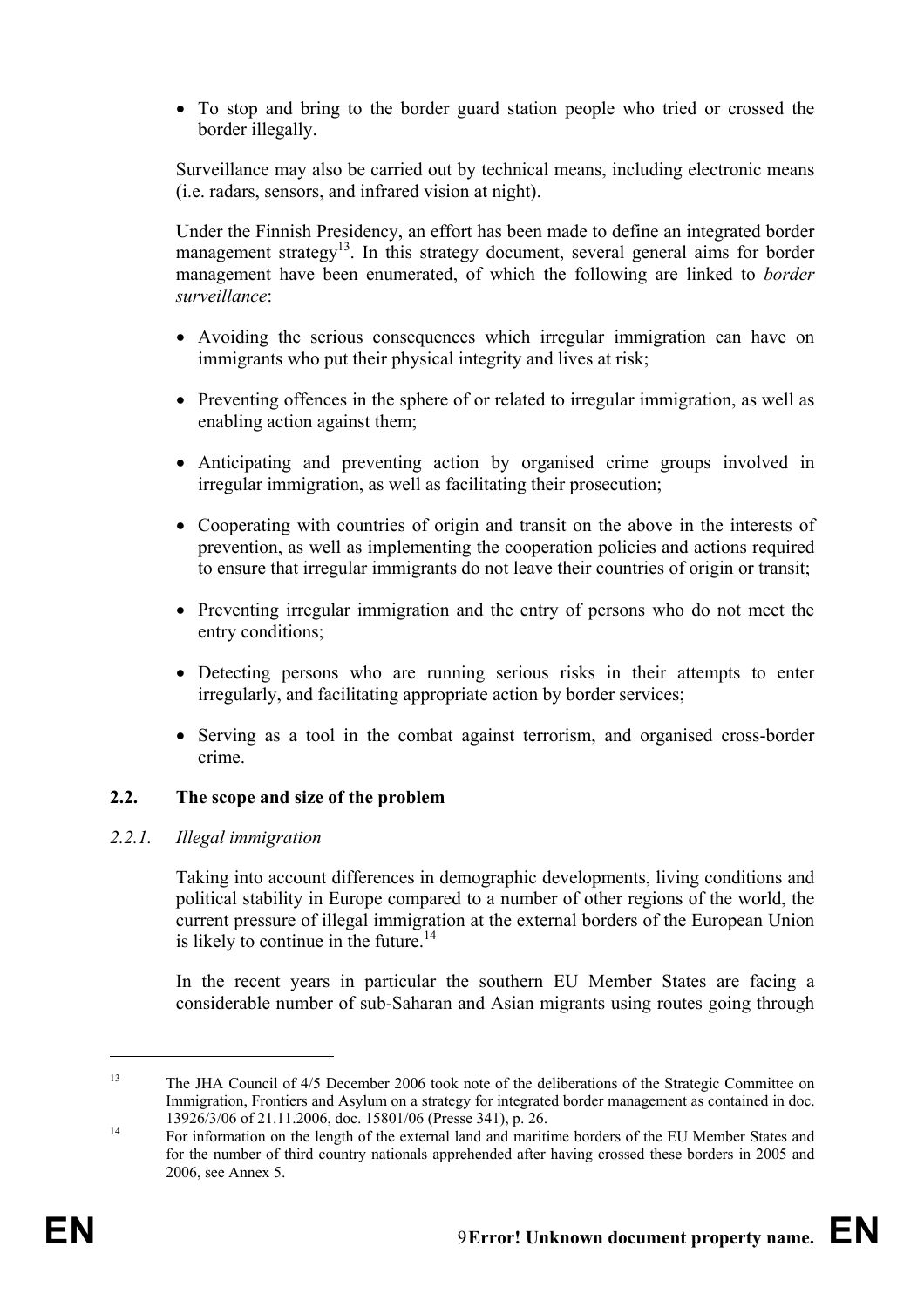Northern Africa and the Mediterranean Sea and the southern Atlantic Ocean to reach European shores. The following methods are being used:

- *Small craft aiming to reach the coast clandestinely*. It is estimated that this method accounts for the major part of detected illegal immigration by sea. It mainly concerns Spain (coasts of Andalusia and the Canary Islands), Italy (Sicilian coast and the Pelagian islands, in particular Lampedusa), Malta and Greece (Aegean Islands near Turkey and Crete, but also the continental territory). The crossings are usually organised by local people smugglers, using small craft or dinghies which are not seaworthy and which are therefore jeopardising the lives of their occupants.
- *Large ships, usually at end-of-life, which either deliver persons transported clandestinely to the coasts in smaller craft or are left in distress during the voyage or near the coasts.* This type of immigration is carried out by ships run by criminal organisations under a flag of convenience from a country often located far from the Mediterranean. These ships are often unseaworthy from the safety point of view (overcrowded, in poor condition, no lifeboats or safety equipment). They normally rely on the complicity of the authorities in the port of departure.
- *Merchant shipping and pleasure craft* (more rarely, fishing boats and cruise boats), with the clandestine disembarkation of illegal immigrants in the port.
- *Ferries with illegal passage via an authorised point of passage*. This mainly involves ferries leaving from Morocco, Algeria and Tunisia and arriving in Spain (Almeria, Algeciras and Tarifa) and France (Sète and Marseille).

As for the other external maritime borders (Baltic Sea, North Sea, northern part of Atlantic Ocean), the risk of illegal immigration is regarded as low and concerns in general only "port-to-port" flow (e.g. stowaways, sailors who fail to return to their ships).

| <b>Member State</b>            | Number of migrants intercepted at   | <b>Source</b>        |
|--------------------------------|-------------------------------------|----------------------|
|                                | sea or arrived on the shore in 2007 |                      |
| Spain:                         |                                     | Spanish Police       |
| Canaries                       | 5 680 (by end of June)              |                      |
| Gibraltar area <sup>15</sup> . | 2 138 (by end of June)              |                      |
| <b>Malta</b>                   | 1 174 (by August 15)                | Ministry of Interior |
| Italy:                         |                                     | Ministry of Interior |
| Lampedusa                      | 8 937 (by August 30)                |                      |
| Greece                         | 2 782 migrants intercepted at sea   | Ministry of          |
|                                | (by end of July)                    | Mercantile Marine    |

However, also at the external land borders different methods are continuously developed and experimented with by facilitators of illegal immigration, such as a synchronisation of the departures in order to overwhelm national authorities of EU Member States, leading to serious difficulties in coping with high numbers of irregular migrants arriving at the same time.

<sup>&</sup>lt;sup>15</sup> Including Ceuta and Melilla.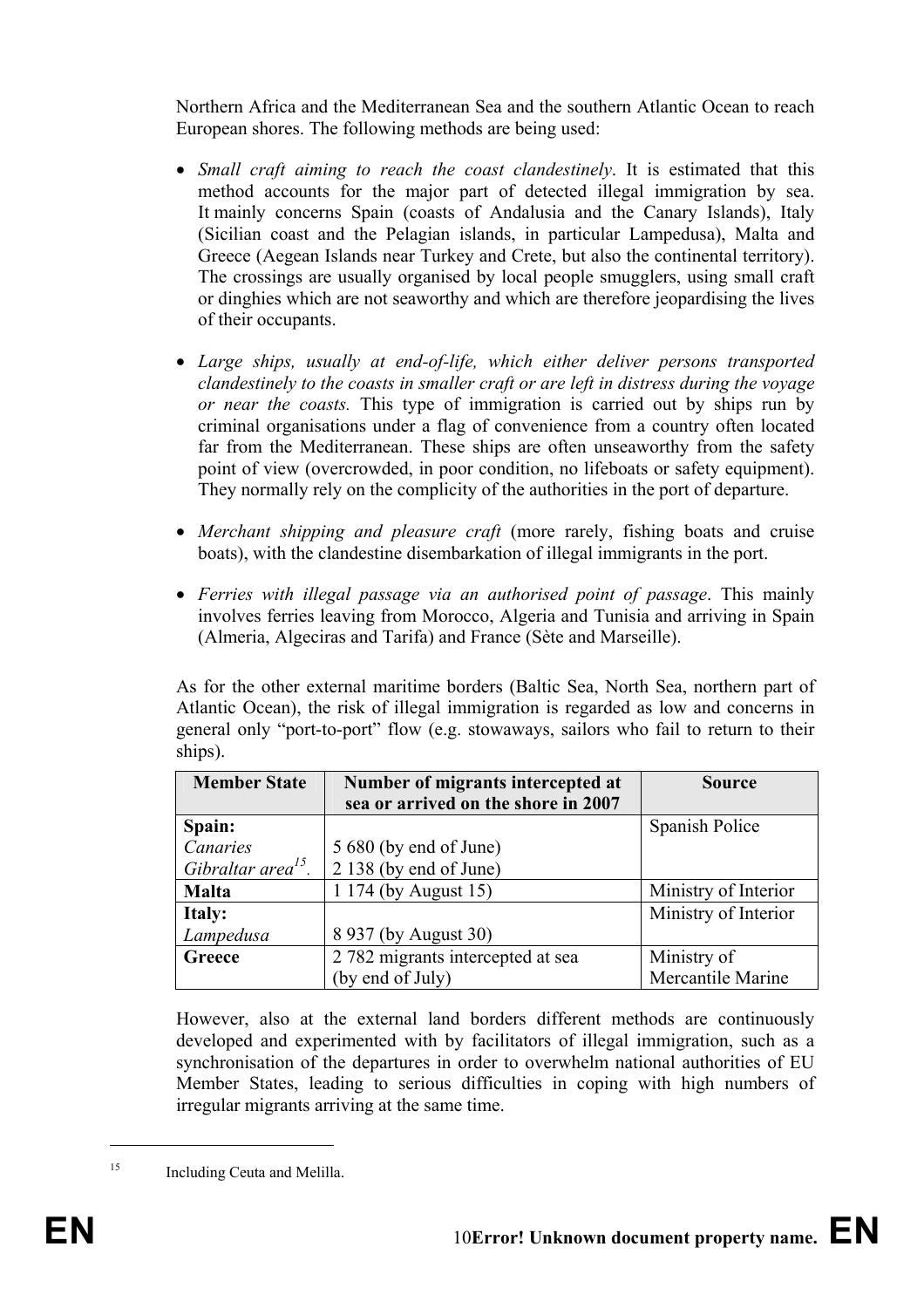The actions being considered in this assessment should provide the authorities responsible for border control in the Member States with more timely and reliable information to detect, identify and intercept those attempting to enter the EU illegally, thereby reducing the number of illegal immigrants who manage to cross the external borders of the EU undetected. The tracking of means of transports used by illegal immigrants might facilitate the readmission and removals of illegal immigrants.

In this context, it should be noted that the flows of irregular migrants and of asylum seekers and refugees are mixed, as both categories usually use the same channels and facilitators to arrive to the EU. Asylum must therefore continue to be an important feature and an effective option for persons requiring international protection.

## *2.2.2. Loss of life at sea*

Many illegal immigrants and persons in need of international protection are travelling in conditions of extreme hardship and are taking great personal risks in their attempts to enter the EU illegally by hiding in vehicles, on cargo vessels, etc. In the last years there have been a number of cases in which third country nationals have lost their lives when attempting to cross the external land and maritime borders illegally.

However, the practice of travelling on board of small boats or unseaworthy ships (boats in poor condition, overcrowded, without any safety equipment, illumination, etc.) has multiplied drastically the number of unfortunate migrants and refugees who are loosing their lives by drowning in the Atlantic Ocean between Africa and the Canary Islands and in the Mediterranean Sea.

Even if it is impossible to determine the number of migrants loosing their life at sea when trying to reach the shores of the EU Member States<sup>16</sup>, the tragic death toll is unacceptable to a civilised society and must therefore be significantly reduced. The actions being considered in this assessment should improve the capacity to detect small boats in the open sea, leading to more search and rescue activities and thereby saving more lives at sea, while also monitoring third country coasts in order to prevent immigrants from using such boats.

However, it has to be ensured that persons rescued at sea who are in need of international protection are not deprived of their rights, but identified at the reception sites following disembarkation. It should be underlined, that third countries are, of course, under the same obligations in this respect.

## *2.2.3. Terrorism and organised cross-border crime*

Border surveillance not only serves to prevent unauthorised border crossings, but also to counter cross-border crime such as terrorism, trafficking in human beings, drug smuggling, smuggling of weapons etc. Significant financial means, notably due to an involvement in different kinds of illegal activities, and the affordability of new

<sup>16</sup> A list of press reports can be found on http://fortresseurope.blogspot.com/2006/02/immigrants-dead-atfrontiers-of-europe\_16.html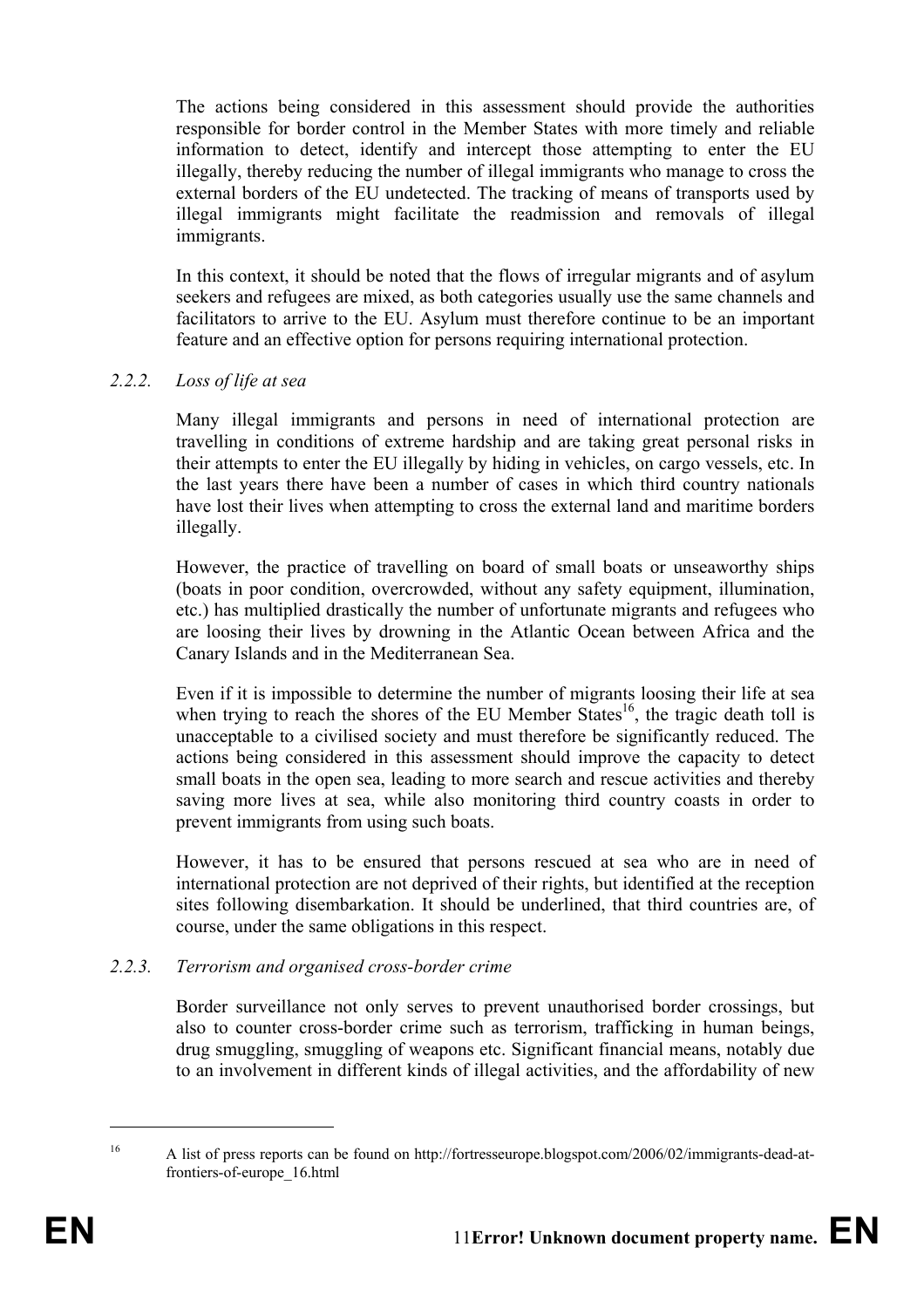technical means provide groups involved in organised crime with a wide range of possibilities and equipment.

To counter these threats is first and foremost a task for the police forces and intelligence services of Member States. However, an effective border management system both at national and European level contributes significantly to reducing the risks of known or suspect terrorists entering the European Union from the outside and is also a valuable tool for fighting cross-border crime.

## **2.3. The current response**

## *2.3.1. Current surveillance infrastructure and coordination at national level*

For the time being, national border surveillance systems are covering with permanent and mobile surveillance means only a few, selected parts of the EU external borders. As far as the eastern land borders are concerned, only the Slovak Republic is currently finalising the setting up of a national surveillance system covering the *whole* length of its external border with Ukraine (97km). Concerning the maritime borders, France is one example for a Member State planning to develop a fully integrated surveillance system covering *all* its coasts.

The BORTEC study has shown in the eight Member States forming the EU southern maritime border, about 50 authorities from up to 30 different institutions are involved in border surveillance, sometimes with parallel competencies and systems.

## *2.3.2. Current coverage of surveillance tools*

Due to technical (current performance of radar/optical sensors, limited availability/resolution of satellites) and financial limitations, the areas covered by surveillance are currently restricted to certain flat or coastal areas and those areas of the land border or open sea in which operations are carried out.

Technical solutions have in particular to be found for the current inability to detect and track small vessels, which are used for smuggling people and drugs into the EU.

## *2.3.3. Displacement effects along the external borders*

As soon as border controls in one area have been reinforced or one illegal immigration route has been closed down, the smuggling networks use other methods and techniques or re-route their operations and so the transfer of the migratory pressure to other Member States or third countries not prepared to face them.

These displacement effects have been clearly shown in the threat assessment carried out by FRONTEX in June 2007 within the context of the External Borders Fund, in which the situation of illegal migration at the external land and maritime borders of the Member States in 2006 has been examined in detail:17

<sup>&</sup>lt;sup>17</sup> The report which has been presented to the Commission on 22 June 2007 is restricted and has therefore not been published.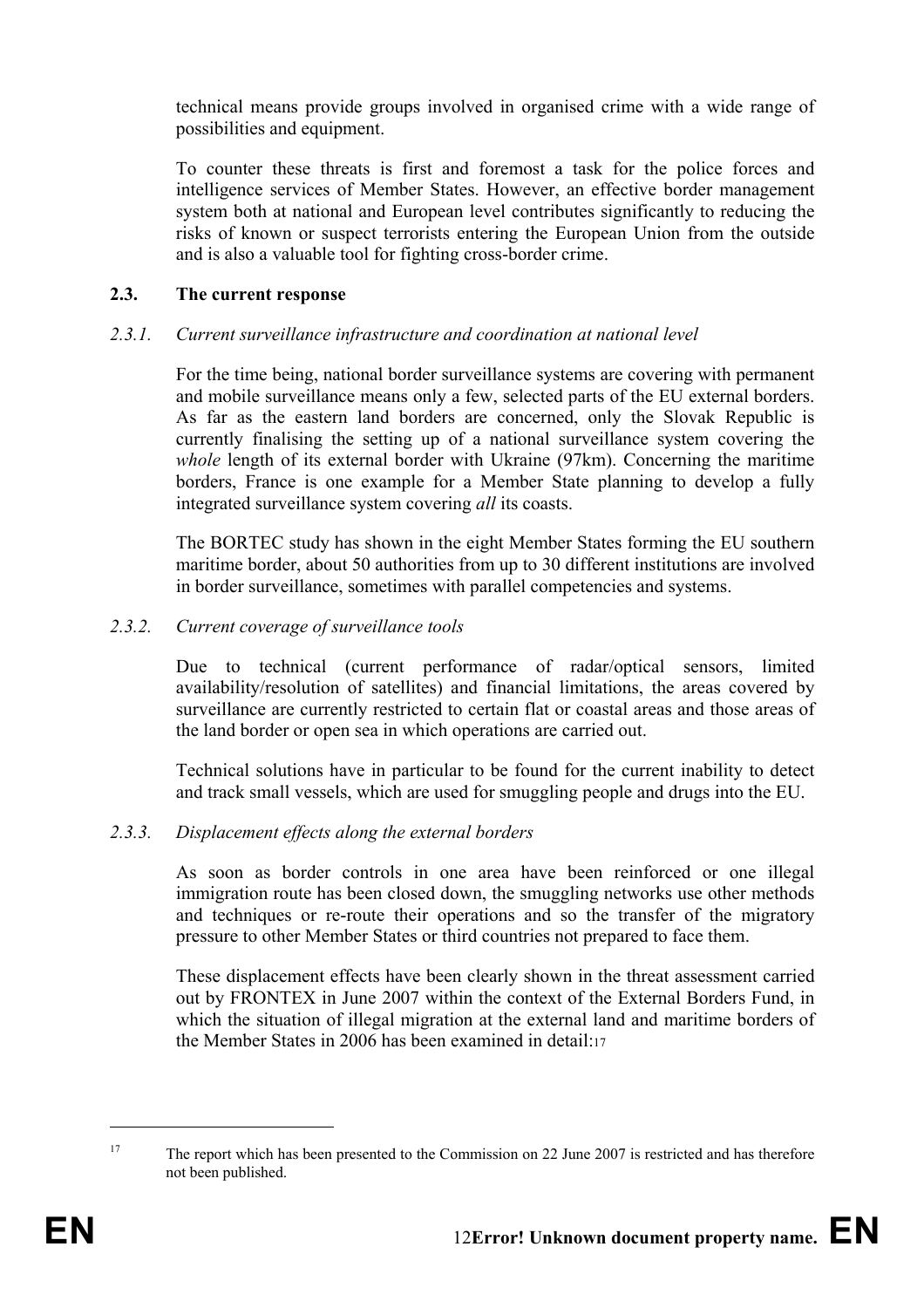Whereas the Greek-Turkish border coast has continued to face considerable numbers of illegal immigrants in 2006, the most noticeable increase took place at the external borders of Spain. Tighter border control measures in Ceuta and Melilla as well as by Morocco have led to a partial shift of the migration flows to Italy, mainly to Lampedusa, but also to Malta, which was facing increasing flows of migrants having embarked on North African shores. But above all, Sub-Saharan nationals and traffickers have found a new route leading to the Canary Islands, resulting in mass arrivals in 2006.

Out of all EU land borders, the Greek-Albanian border turned out to be the most difficult one, being under huge pressure from illegal migrants and traffickers, even more than the Greek-Turkish land border.

Furthermore Poland, Slovakia and Hungary continued to face a major illegal migration pressure at their external land borders with Ukraine in 2006. In particular at the Slovak-Ukrainian border, the prevailing modus operandi has been to cross the green border in small groups by hiding in the mountainous terrain, usually with the help of facilitators. FRONTEX is expecting that illegal migrants from the CIS countries and Asia will continue to use this route.

In comparison, the number of illegal border crossings at the external land borders of the Scandinavian and Baltic countries continued to be very low in 2006. The same applies for the maritime borders in the Baltic Sea, the North Sea and the northern part of the Atlantic Ocean, where only very few cases related to illegal migration were reported in 2006, posing no significant risk for the time being.

The threat assessment concludes that whereas in 2006 the main migration pressure has been at the southern maritime borders of the EU, illegal migration will remain to pose a significant risk also at the eastern land borders of the EU.

Consequently, a common framework for surveying the entire length of the Union's external borders, focusing in a first step on the southern maritime and eastern land external borders, is needed.

## *2.3.4. Maritime surveillance*

Whereas land border control can focus on the border line, the maritime borders are a vast space which is filled with a huge number of legitimate activities such as fishing, commercial shipping, and pleasure boating that can nevertheless be easily exploited for unlawful purposes.

The different authorities entrusted with protecting the EU maritime domain are setting up or have set up ship reporting systems like the *Automatic Identification System* (AIS), the *Long Range Identification and Tracking System* (LRIT) and the fishing *Vessel Monitoring System* (VMS), which can all be used for identification and tracking of vessels. Awareness in the maritime domain therefore requires monitoring the compliance of *all* activities, detecting with the help of surveillance and ship reporting systems anomalies that may signal illegal acts and generating intelligence that enables law enforcement authorities to stop unlawful entry into the EU area.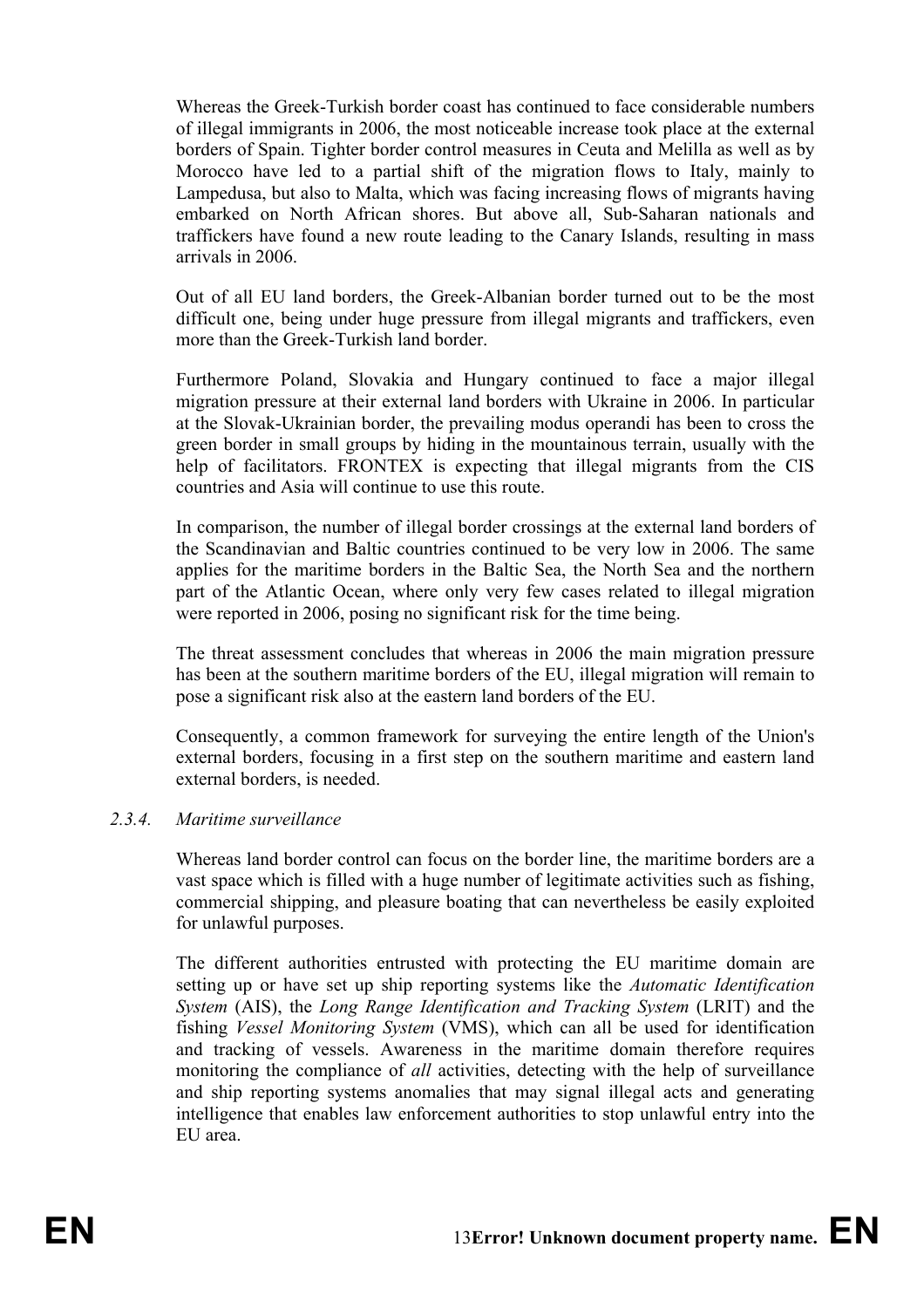## *2.3.5. Pressure on third countries*

The migration pressure presents considerable challenges not only for the Member States on the northern, but also for the third countries located on the southern shores of the Mediterranean Sea in terms of detection, apprehension, reception and further processing and readmission of migrants. It is therefore necessary to include these areas into surveillance activities and to support and to cooperate with the countries of origin and the countries of embarkation of illegal immigrants on the basis of existing relations and on the enhancement of practical cooperation already established.

#### *2.3.6. Legal framework<sup>18</sup>*

The legal framework for the surveillance of the external border depends essentially on where this surveillance is carried out – on land or on sea. It consists of a set of international rules of various kinds19, and Community (Schengen *acquis*) and national legislation.

At all external borders (land, maritime, air), Member States' authorities have to fulfil their obligations which arise from international and regional instruments on fundamental rights and the protection of refugees, such as the prohibition on sending a person back to a country where he or she risks being exposed to torture or to inhuman or degrading treatment<sup>20</sup> and the prohibition on refusing entry to and expelling ("*refoulement*") refugees<sup>21</sup>.

In the context of combating illegal immigration by sea, the following principles must be underlined:

- The sovereignty of the coastal State over its territorial sea and its right, in accordance with the principle of proportionality, to take the measures necessary to prevent the passage through its territorial waters of ships engaged in the illegal transportation of migrants to this coastal State. These rights cover contiguous waters to a large extent.
- Freedom of navigation on the high seas (including in exclusive economic areas) and the principle of the exclusive jurisdiction of the flag State are principles that prevent the adoption of national powers concerning foreign ships engaged in the illegal transportation of migrants, without the authorisation of the flag State.

<u>.</u>

<sup>&</sup>lt;sup>18</sup> For further details see Study on the international law instruments in relation to illegal immigration by sea, Commission staff working document SEC(2007) 691 of 15.5.2007, on which this chapter is based upon.<br><sup>19</sup> Palermo Protocol against the smuggling of migrants by land, air and sea, supplementing the United

Nations Convention against Transnational Organised Crime, 2000; United Nations Convention on the Law of the Sea (UNCLOS), 1982; Convention for the Safety of Life at Sea (SOLAS), 1974; International Convention on Maritime Research and Rescue (SAR), 1979; 1951 Convention and 1967

Protocol relating to the Status of Refugees.<br>
<sup>20</sup> Article 3 of the 1950 European Convention on Human Rights and Fundamental Freedoms and Article 3 of the 1984 Convention against Torture. See also Article 7 of the International Covenant on Civil and

Political Rights.<br><sup>21</sup> Article 33 of the 1951 Geneva Convention. Nevertheless, the fact that a State must comply with this prohibition with regard to persons who are rescued or intercepted at sea within its jurisdiction does not necessarily mean that the persons concerned must be disembarked in that State or that that State automatically becomes responsible for examining, where appropriate, their applications for asylum.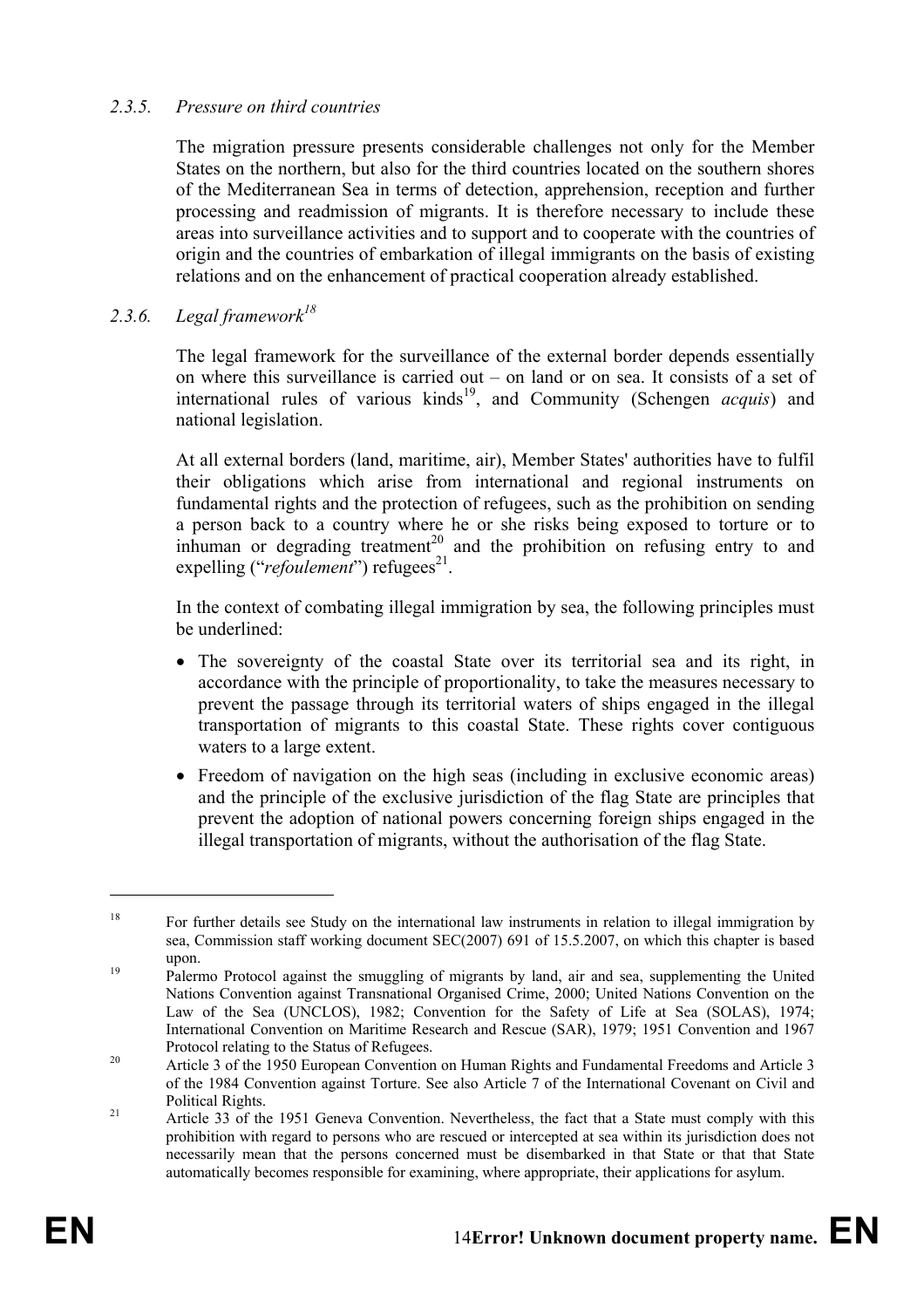- The principle whereby any State can exercise jurisdiction in international waters with respect to boats or other craft which may be regarded as not having a nationality (which is the case, normally, with illegal immigration by sea via the Mediterranean Sea and the southern Atlantic Ocean).
- The obligation of States which are parties to the Protocol against the smuggling of migrants by land, air and sea, supplementing the United Nations Convention against Transnational Organised Crime, to prevent and sanction the illegal trafficking of migrants by sea and to cooperate as far as possible to this end.
- The obligation to rescue persons in distress at sea.

With regard to the surveillance of maritime borders, the nature of the waters in which surveillance is carried out is essential, in particular whether it is done in the territorial waters of the State exercising the control powers or the territorial waters of a third country, or the high seas.

- There does not appear to be any legal obstacle to a State establishing mechanisms for the surveillance of the maritime area on its **coasts**<sup>22</sup>, even where these mechanisms enable boats to be detected from the time of departure from a neighbouring State.
- In their **territorial seas**, States can freely introduce fixed or movable surveillance and detection mechanisms to ensure compliance with their immigration legislation, the only restriction being that such mechanisms must not hamper innocent passage or transit passage through international straits $^{23}$ .
- The coastal State can also exercise state authority powers aimed at preventing immigration infringements in a **contiguous zone** of up to twenty-four nautical miles from the coast.
- Generally speaking, a **neighbouring State** can also authorise other States to carry out surveillance of its coasts using their own ships. $24$
- Even if no State can claim sovereignty or jurisdiction over the **high seas**, freedoms of navigation and overflight of the high seas can be exercised by warships and military aircraft or similar craft of any State for the purpose of patrol and surveillance, including combating illegal immigration<sup>25</sup>. Freedom of the high seas includes also the possibility of building installations authorised by international law26.

<u>.</u>

<sup>&</sup>lt;sup>22</sup> Such as the Spanish SIVE system.

 $\frac{23}{24}$  Articles 24 and 44 of UNCLOS.

The powers that these ships can exercise in practice in the territorial sea of the coastal State will depend on the scope of the authorisation granted by the latter.<br>For the purposes of navigation and overflight, the Exclusive Economic Zone (EEZ) regime corresponds

to that of the high seas.<br><sup>26</sup> Article 87 of UNCLOS. With regard to the EEZ, the coastal State may construct artificial islands and

other installations and works, including those required for surveillance and to combat smuggling of migrants. However, constructing them in waters corresponding to the EEZ of a third State is not possible without the authorisation of the latter if such installations and works can be regarded as artificial islands or if they have economic purposes or could undermine the rights of the coastal State in the EEZ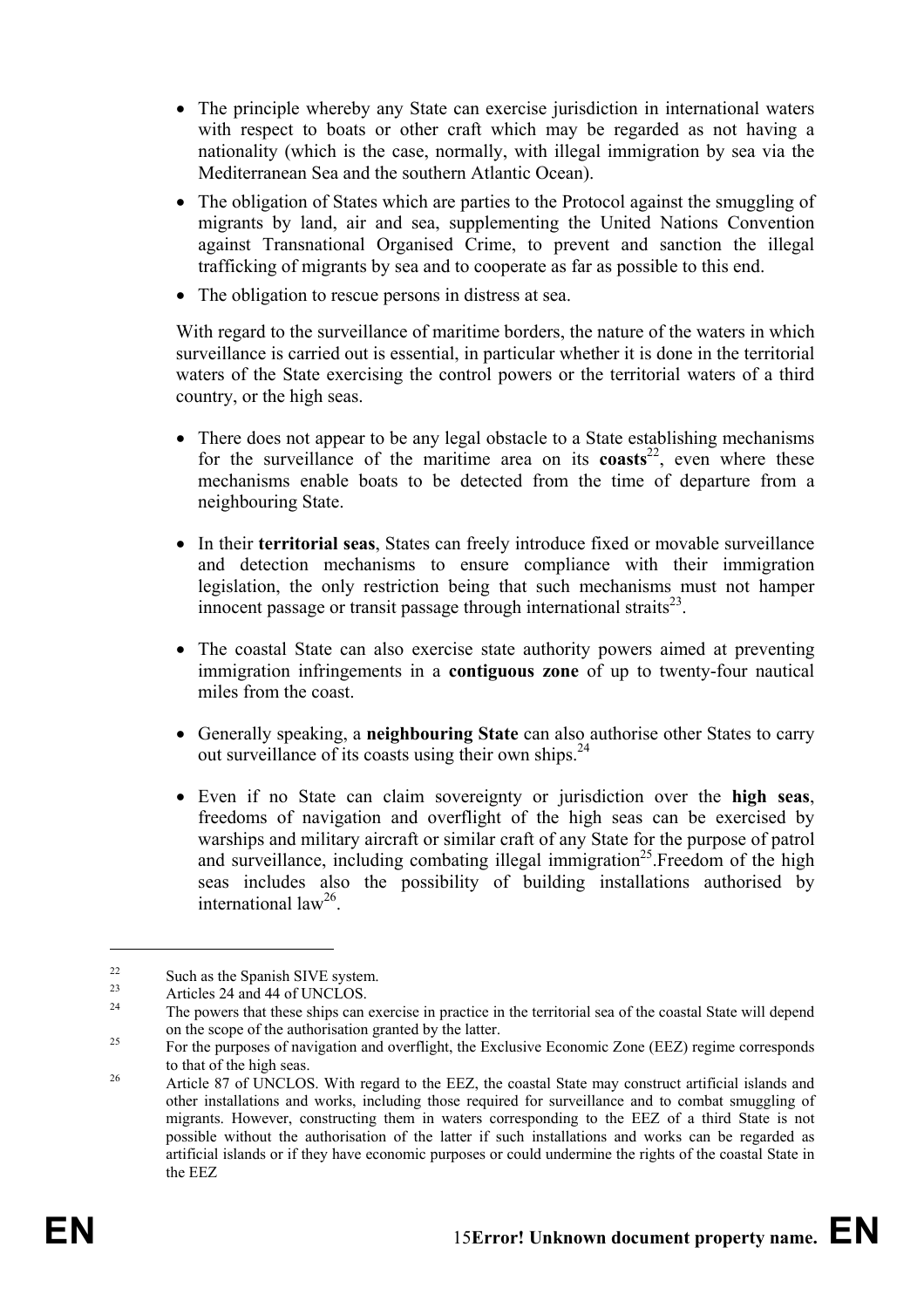• Freedom of navigation and overflight also includes freedom to allow the navigation in the **superjacent waters** (underwater or on the surface) and **air space** of devices, including unmanned devices. However, as explained further below, certain technical and legal issues need to be further analysed and solved to allow unmanned aerial vehicles (UAVs) to fly in civil airspace.

Ongoing and planned studies, including those on the study on the international law instruments in relation to illegal immigration by sea and a study analysing the legal basis for collection of data, access to data and sharing of data and information in the context of maritime surveillance systems, as well as future studies and activities identified in the Communication, will therefore be used to identify and assess the need for legislative action.

## **2.4. Does the EU have the right to act?**

The legal basis for EU action is to be found in Article  $62(2)(a)$  of the EC Treaty. Border surveillance is regulated at EU level in Article 12 of the Schengen Borders Code, which delegates implementing powers to the Commission under a comitology procedure. The mandate of  $FRONTEX^{27}$  covers border management in general and therefore provides that FRONTEX can take measures related to operational coordination, exchange of information, risk analysis and research and development as relevant for border surveillance.

In order to address the problems identified in the previous section it is necessary to envisage a common technical framework to support Member States' authorities to act efficiently at local level, command at national level, coordinate at European level and cooperate with third countries in order to detect, identify, track and intercept persons attempting to enter the EU illegally outside border crossing points. A European Border Surveillance System – EUROSUR - should support the Member States in reaching situational awareness28 on the situation at their external borders and increase the *reaction capability*<sup>29</sup> of their national law enforcement authorities. Such a framework would be set up without affecting the respective areas of jurisdiction and competences of national authorities in Member States nor replacing any wellfunctioning existing systems.

A key operational objective should be to use information collected by different systems in a more coherent manner, while paying attention to geographical circumstances and differences between types of borders, in particular between land and maritime borders and to confidentiality issues (need-to-know basis).

<sup>&</sup>lt;sup>27</sup> Council Regulation (EC) No 2007/2004.

<sup>28</sup> Situational awareness measures how the authorities are capable of detecting cross-border movements and finding reasoned grounds for control measures.<br><sup>29</sup> The reaction capability measures the lapse of time required to reach any cross-border movement to be

controlled and also the time and the means to react adequately to unusual circumstances.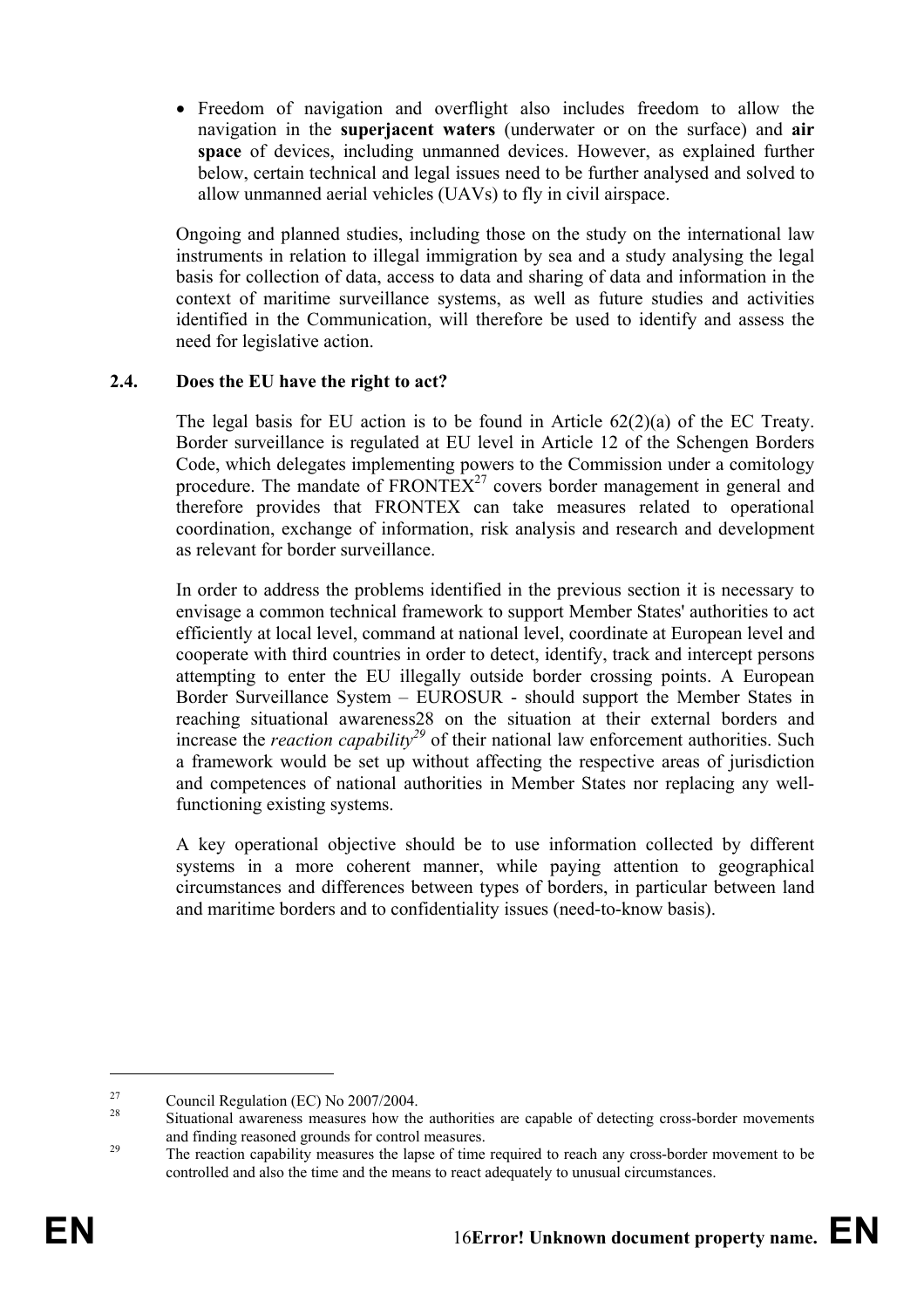#### **3. OBJECTIVES**

#### **3.1. General policy objectives**

By improving the surveillance at the external border, in particular by improving cooperation and the exchange of information between Member States, EUROSUR shall contribute to the following three general policy objectives:

- **(1) Reduction of the death toll of illegal immigrants by rescuing more lives at sea.**
- **(2) Reduction of the number of illegal immigrants who manage to cross EU external borders undetected outside border crossing points.**
- **(3) Increase internal security of the EU as a whole by contributing to the prevention of trafficking in human beings, drug smuggling, terrorism etc.**

#### **3.2. Specific and operational policy objectives**

#### *3.2.1. Specific policy objectives:*

The following specific policy objectives contribute in particular to general policy objective 1:

- Help the Member States to carry out search and rescue activities more efficiently, thus preventing loss of life at sea.
- Promote the participation of relevant third countries in border surveillance activities.
- Support neighbouring third countries in fulfilling their international obligations on search and rescue and readmission.

The following specific policy objectives contribute in particular to general policy objectives 2 and 3:

- Provide a common technical framework to support Member States' authorities to act at local level, command at national level, coordinate at European level and cooperate with third countries in order to detect, identify, track and finally intercept persons trying to enter the EU illegally outside border crossing points.
- Provide Member States' authorities with surveillance information on their external borders on a more frequent, reliable and cost-efficient basis.
- Assist the Member States in reaching maximum situational awareness on the situation at their external borders.
- Increase the reaction capability of national authorities involved in border control and internal security.
- Ensure that costly tools and systems are used to their full capability.
- Based on risk analysis, increase length of external borders covered by surveillance*.*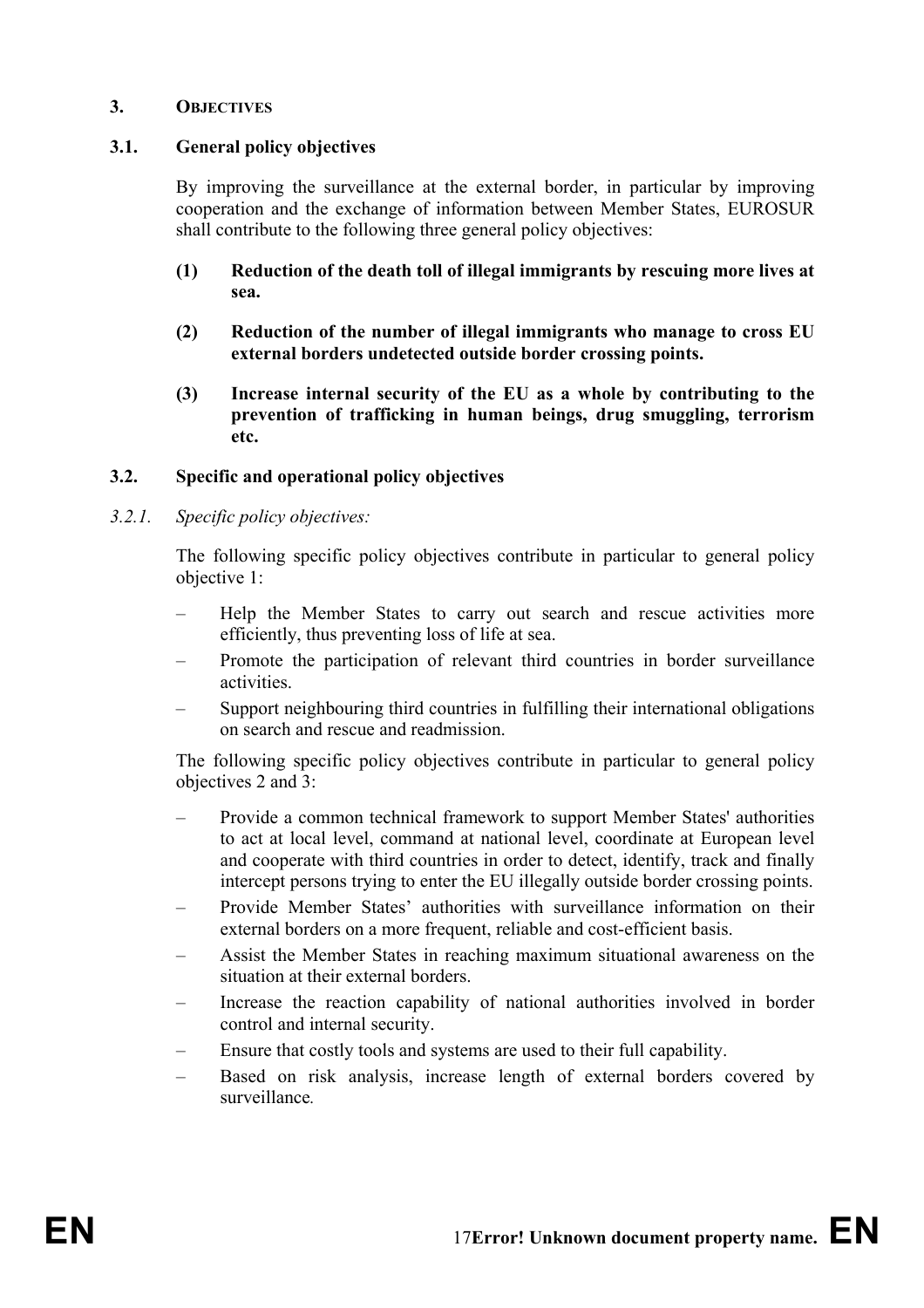## *3.2.2. Operational policy objectives:*

The following operational policy objectives contribute in particular to general policy objective 1:

- Enhance the capacity of neighbouring third countries to manage their own borders.
- Increase the areas of the high seas covered by surveillance.
- Increase the capacity to detect small boats in the open sea.
- Monitor third country coasts to facilitate actions to prevent immigrants from using such boats.
- Improve technical performance of surveillance tools (UAVs, buoys, etc.).
- Increase effectiveness of surveillance tools (e.g. by combining satellites).
- Collect unique as well as common information sets that are beneficial to the whole maritime community and combine in a meaningful manner to determine what significant knowledge is present in all available data.

The following operational policy objectives contribute in particular to general policy objectives 2 and 3:

- Streamline at national level command and coordination mechanisms of authorities involved in border control.
- Provide for a tactical command function for real time coordination of observation and risk analysis as well as for the initiation and command of reaction activities.
- Establish secured and reliable communication links that can be used for communication with border patrols.
- Organise centralised intelligence, analysis, planning and managerial functions that cover all fields of border control.
- Combine strategic information gathered from various sources in order to recognise patterns and analyse trends, thereby supporting the detection of migration routes and the prediction of risks.
- Improve confidence in identification of potentially suspicious targets so as to optimize the subsequent interventions.
- Provide the framework for near real-time information exchange between Member States.
- Provide a technical platform for the coordination of joint tactical and operational management functions between Member States.
- Support the implementation of actions coordinated by FRONTEX in high-risk areas.
- Provide information on the pre-frontier area on a more frequent and reliable basis.
- Enhance the capacity of neighbouring third countries to fight organised crime, trafficking in human beings and drug smuggling.
- Guarantee flexible and adjustable allocation of operational resources for border management.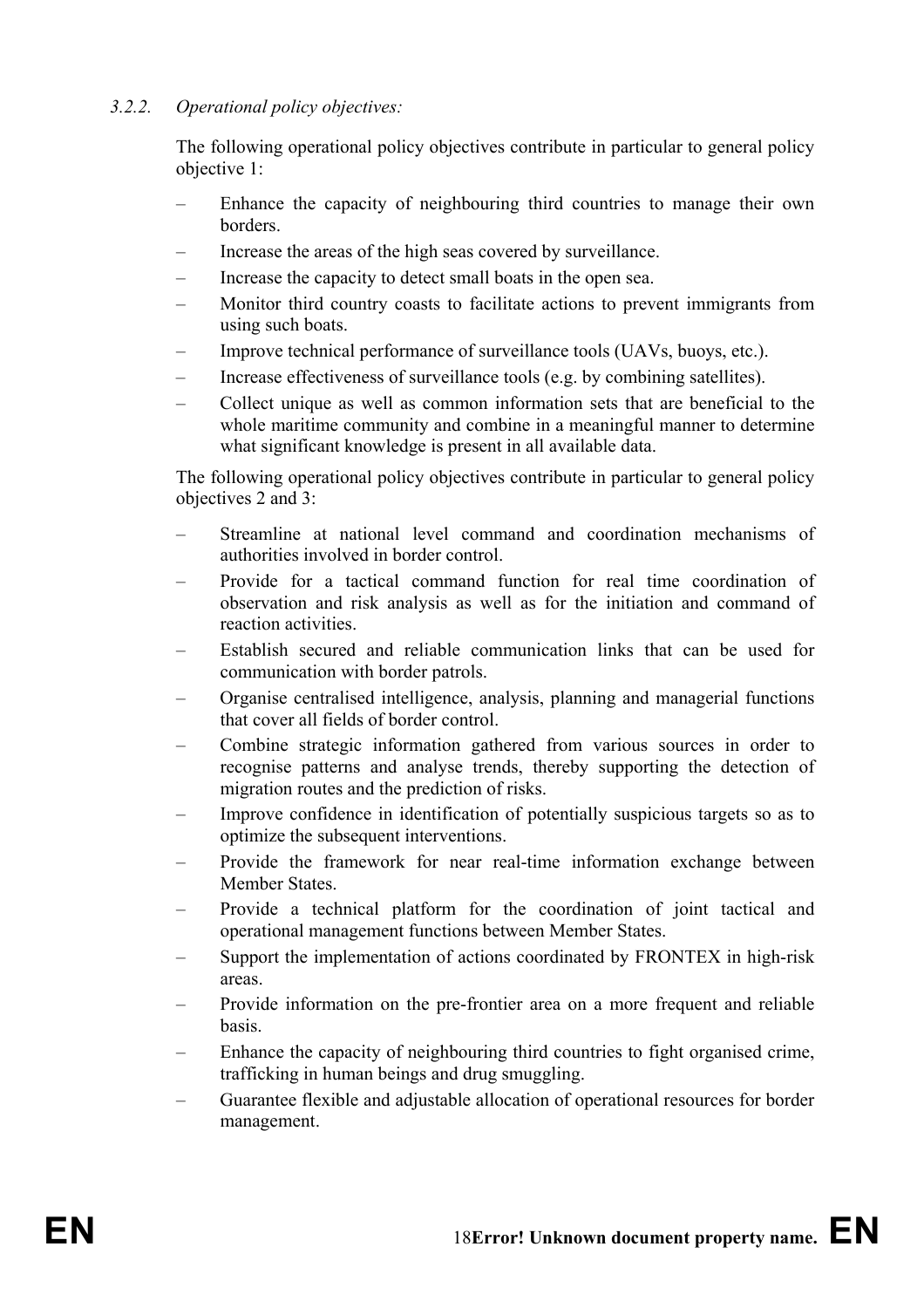- Share information available in existing surveillance and reporting systems across computer networks and make it available for display in all command centres and mobile assets of the participating authorities.
- Fuse available data to fill information gaps and to reduce the uncertainty in information received from various sources.
- Develop capabilities to recognise patterns, analyse trends and detect anomalies and thereby predict risks.
- Avoid needless duplicative collection of information, e.g. by military and civil authorities, by using the same tools (satellite, sensors).
- Enable tracking of target utilised for a criminal activity and identified abroad until interception on EU territory.
- Improve monitoring of all ships operating in complex coastal regions with a large number of islands.

## **4. POLICY OPTIONS**

This Section elaborates the policy options that could address the problems in the current situation and contribute to the achievement of the policy objectives. The policy options include altogether nine separate actions. The actions have been grouped into four policy options:

**Policy Option 1:** A status quo policy option involving no new actions;

- **Policy Option 2: Interlinking and streamlining existing surveillance systems and mechanisms at Member States level:** This option includes mainly actions that could be implemented within the existing legislative framework and based to a large extent on actions already under preparation and that should therefore be relatively straightforward to implement in the short term;
- **Policy Option 3: Development and implementation of common tools and applications for border surveillance at EU level**: This option includes all of the actions of policy option 2 plus additional, mainly non-legislative actions that would require either further time for implementation respectively further specification and that would entail some expenditure; and
- **Policy Option 4: Creation of a common monitoring and information sharing environment for the EU maritime domain:** This option includes all actions of policy options 2 and 3 plus the development of an **integrated network of maritime reporting and surveillance systems** which is legally and technically complex and needs more examination and is likely to be long term in nature.

In practice defining the policy options in this way has been iterative. The policy options are outlined in the table below. The actions have been numbered and classified according to whether they would contribute to the reduction of the number of illegal immigrants who manage to enter the EU undetected; the reduction of the tragic death toll of illegal immigrants by rescuing more lives at sea; the increase internal security of the EU as a whole by contributing also to the prevention of trafficking in human beings, drug smuggling, terrorism etc.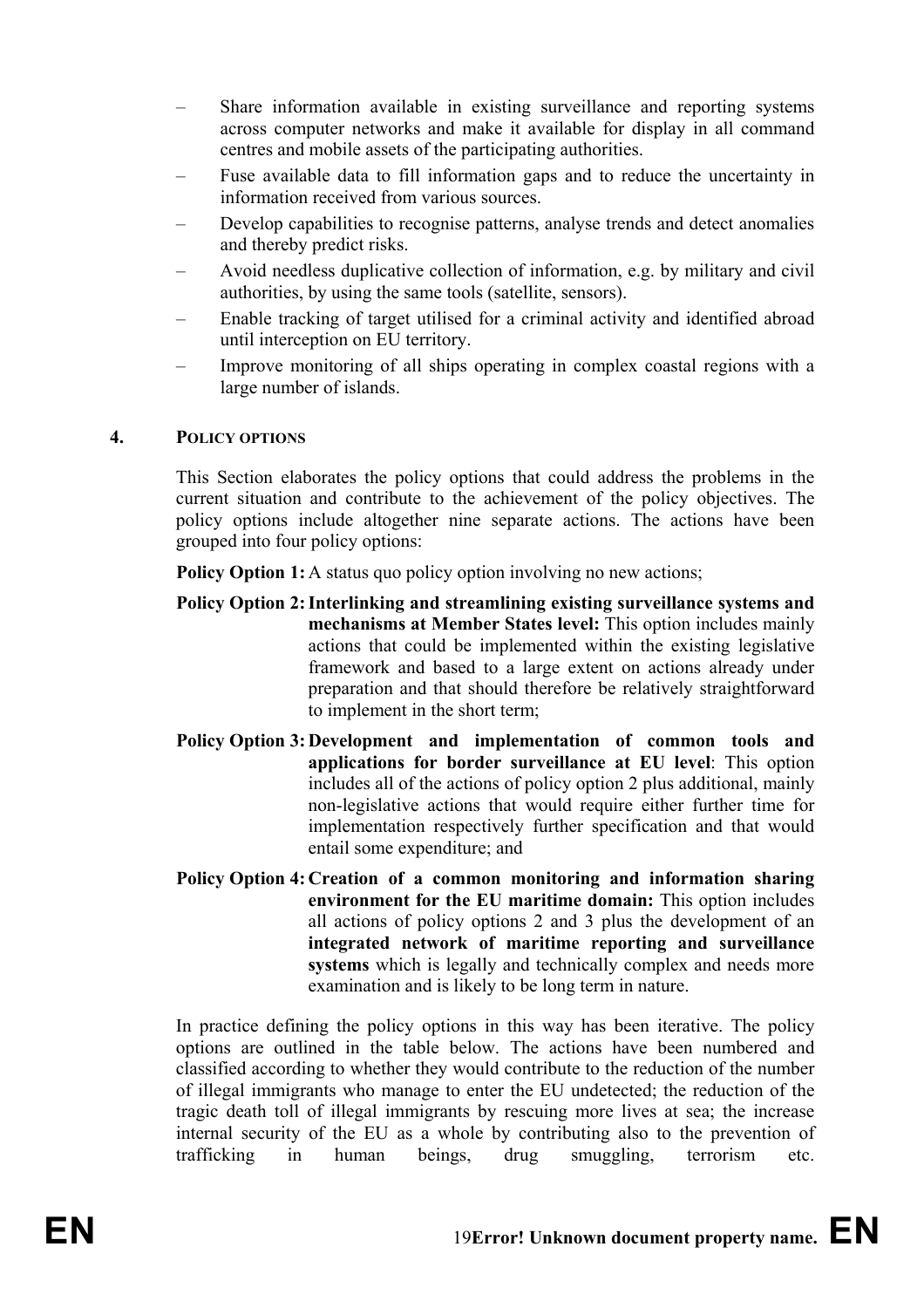| <b>Table – Overview of Policy Options</b> |
|-------------------------------------------|
|-------------------------------------------|

| <b>Description of policy option</b>                                                                                                                                              |                                                                                                                                                                                                                                                                                                                                                                                                                                                                                                                                                                                                                                                                                                                                                                                                                                                                                                                                                                                                                                                                                                                                                       |  |  |  |
|----------------------------------------------------------------------------------------------------------------------------------------------------------------------------------|-------------------------------------------------------------------------------------------------------------------------------------------------------------------------------------------------------------------------------------------------------------------------------------------------------------------------------------------------------------------------------------------------------------------------------------------------------------------------------------------------------------------------------------------------------------------------------------------------------------------------------------------------------------------------------------------------------------------------------------------------------------------------------------------------------------------------------------------------------------------------------------------------------------------------------------------------------------------------------------------------------------------------------------------------------------------------------------------------------------------------------------------------------|--|--|--|
| <b>Policy Option 1</b>                                                                                                                                                           | No changes are made to the current situation other than those that are already<br>planned and confirmed.                                                                                                                                                                                                                                                                                                                                                                                                                                                                                                                                                                                                                                                                                                                                                                                                                                                                                                                                                                                                                                              |  |  |  |
| <b>Policy Option 2</b><br><b>Interlinking</b><br>and<br>streamlining<br>existing<br>surveillance<br>systems<br>and<br>mechanisms<br>at<br><b>Member</b><br><b>State</b><br>level | 1. Providing the essential infrastructure at national level through streamlining of<br>command and coordination mechanisms by setting up a national coordination<br>centre and a national surveillance system in each of the Member States<br>located at the EU southern and eastern borders to cover all or selected parts of<br>the external borders.<br>2. Interlinking the national infrastructures in a communication network for<br>regular information exchange and coordination of activities between Member<br>States' authorities as well as with FRONTEX.<br>3. Logistical and financial support to neighbouring third countries in setting<br>up an infrastructure comparable to the one described above (surveillance<br>system; coordination centre; assets for interception).                                                                                                                                                                                                                                                                                                                                                          |  |  |  |
| <b>Policy Option 3</b>                                                                                                                                                           | All measures mentioned under Policy option 2 plus:                                                                                                                                                                                                                                                                                                                                                                                                                                                                                                                                                                                                                                                                                                                                                                                                                                                                                                                                                                                                                                                                                                    |  |  |  |
| Development<br>and<br>implementation<br>of common tools<br>and applications<br>border<br>for<br>surveillance<br>$\underline{\mathrm{at}}$<br><b>EU</b> level                     | 4. Research and development to improve the performance of surveillance<br>tools (e.g. UAVs, buoys, etc.) to increase the area covered and the number of<br>suspicious activities detected within as well as to improve confidence in<br>identification of potentially suspicious targets so as to optimize the subsequent<br>interventions.<br>5. Common application of surveillance tools (e.g. satellites, UAVs, planes) to<br>provide Member States' authorities with surveillance information on their<br>external borders and the pre-frontier area on a more frequent and reliable basis.<br>FRONTEX could act as a facilitator e.g. to liaise with service providers in order<br>to receive satellite imagery or to co-ordinate the use of UAVs.<br>6. Common pre-frontier intelligence picture to enable a targeted intelligence<br>reaction: For example on the basis of intelligence received from third countries<br>authorities, a target (e.g. vehicle, vessel) utilised for a criminal activity has been<br>identified abroad and is being tracked by using satellites or ship reporting<br>systems until interception on EU territory. |  |  |  |
| <b>Policy Option 4</b>                                                                                                                                                           | All measures mentioned under Policy options 2 and 3 plus:                                                                                                                                                                                                                                                                                                                                                                                                                                                                                                                                                                                                                                                                                                                                                                                                                                                                                                                                                                                                                                                                                             |  |  |  |
| <b>Creation</b><br>of a<br>common<br>monitoring and<br>information<br>sharing<br>environment for<br>EU<br>the<br>maritime<br>domain                                              | 7. Development of an integrated network of surveillance systems for the<br>Mediterranean Sea, the southern Atlantic Ocean (Canary Islands) and the<br>Black Sea, in which information from ship reporting systems, surveillance<br>systems and tools and other sources is being collected, fused, analyzed and<br>disseminated for internal security purposes, linking not only the border control<br>authorities, but all authorities involved in maritime affairs together through a<br>"common operational picture".<br>8. Extension of the above mentioned network to the Atlantic Ocean, North<br>and Baltic Sea with special emphasis on creating a common information<br>sharing environment for the EU maritime domain, covering all aspects of<br>maritime safety and security with the general framework of the EU Maritime                                                                                                                                                                                                                                                                                                                 |  |  |  |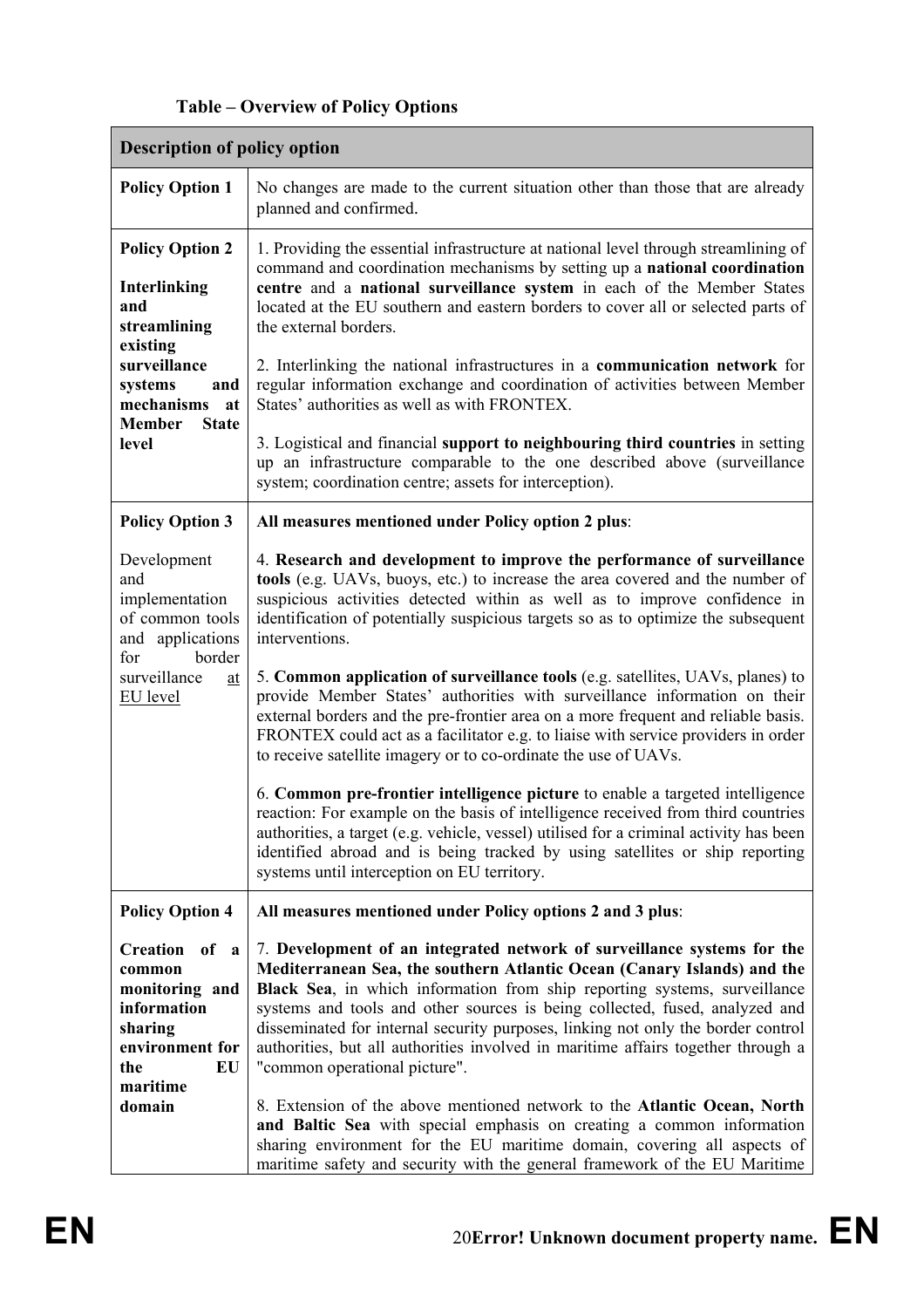## **Description of policy option**

Policy.

## **4.1. Policy Option 1 – Status quo**

In line with 1999 Tampere and 2004 The Hague Programmes, the 2005 Action Plan  $(COM(2005)184$ final) identified actions for 10 priorities for 2005-2010.<sup>30</sup> Under priority 4 (Internal borders, external borders and visas), in particular the following actions have been identified:

- Full integration of new Member States which joined in 2004 into Schengen
- SIS II operational
- FRONTEX Agency is coordinating and assisting Member States' action in surveying and controlling their external borders (as of October 2005). First evaluation in 2007 (Communication to be adopted in February 2008)
- Biometric identifiers integrated in travel and identification documents from 2005 onwards
- VIS available and steps toward creation of common visa application centres

In line with this priority and built around the three pillars of common legislation, common operations and financial solidarity, key steps were already or are currently being taken, which contribute and are critical to the assessment of the general policy objectives, such as:

- Adoption of the Schengen Borders Code, the Practical Handbook for Border Guards (Schengen Handbook) and the rules for local border traffic,
- Establishment of the FRONTEX-Agency,
- Creation of the Rapid Border Intervention Teams,
- Creation of the External Borders Fund.
- Ongoing setting up of the European Patrols Network.

On the basis of this common legislation and by using joint operations coordinated by FRONTEX, the EU Member States and the Schengen-associated countries are applying high standards in protecting and surveying their external borders. However, despite all these efforts, the Member States still face a number of challenges which have already been described in detail in Chapter 2.3.

<sup>&</sup>lt;sup>30</sup> 1. Fundamental rights and citizenship; 2. Fight against terrorism; 3. Migration management; 4. Internal borders, external borders and visas; 5. A common asylum area; 6. Integration; 7. Privacy and security in sharing information; 8. Fight against organised crime; 9. Civil and criminal justice; 10. Freedom, Security and Justice: sharing responsibility and solidarity.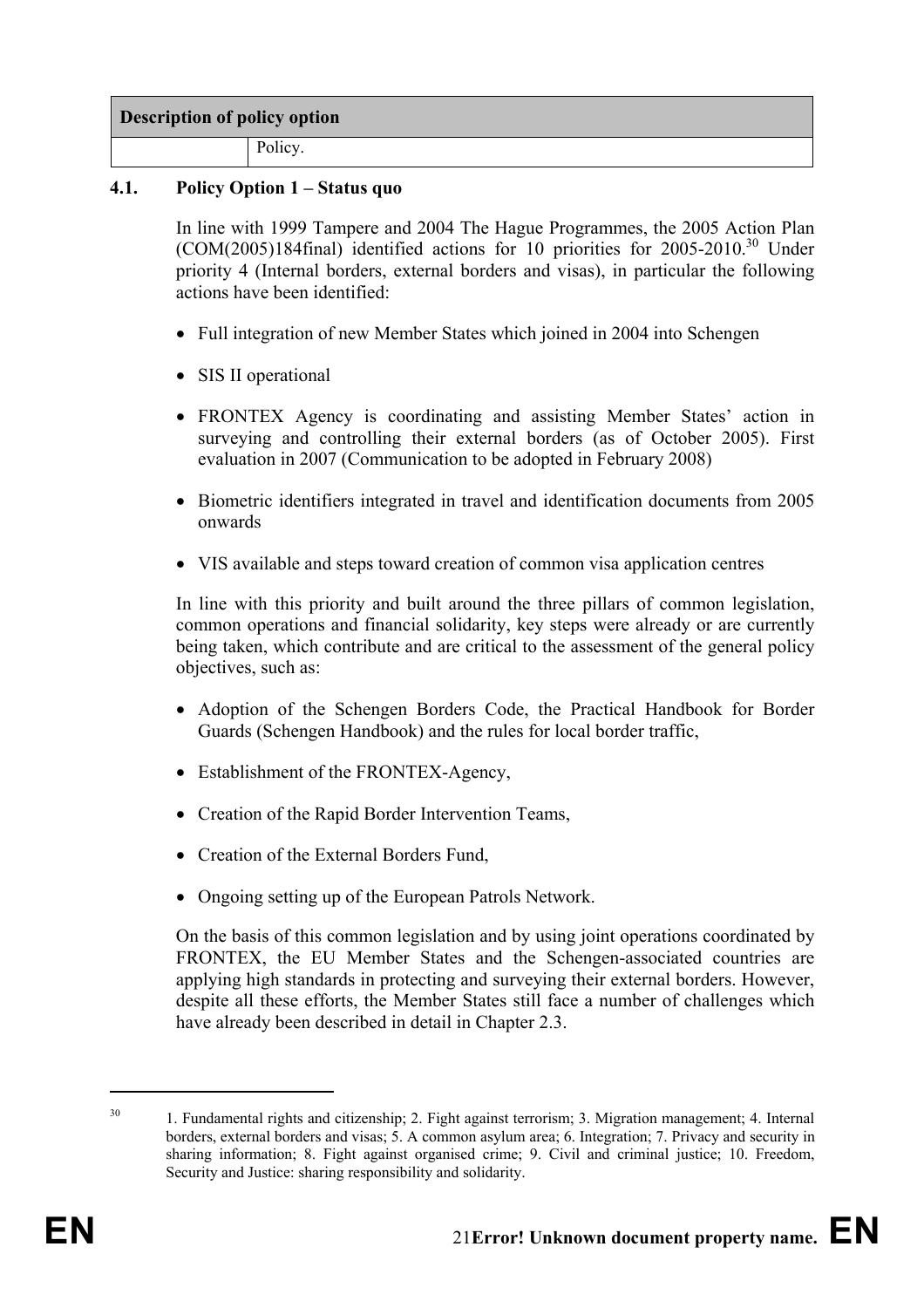The following summary of challenges and of the existing situation elaborated by FRONTEX in the BORTEC study shall serve as a **baseline scenario** for the steps and actions proposed under the policy options 2, 3 and 4:

- In general, surveillance of the maritime areas is currently carried out by aerial, land and naval means of the Member States performing patrolling activities. Member States have land based surveillance and monitoring systems which are providing partial or full coverage of the coastal zones. Whereas Member States are currently developing their maritime surveillance systems to cover more areas, surveillance of the Open Sea is not frequent, but still based on the patrolling activities of each Member State. Taking into account that the Mediterranean Sea and the Atlantic Ocean around the Canary Islands represent a wide area, significant effort is needed to adequately cover this area.
- Targets have to be detected visually and/or by technical equipment. Current surveillance technology does not enable the detection of all targets present in the maritime areas. The smaller the boats, the more difficult it is to detect them.
- A considerable diversity of threats towards EU can be observed, as illegal activities are well organised and carried out in a very flexible manner, characterised by continuous evolution of new modi operandi and efforts to evade law enforcement measures that are put in place.
- The legal frameworks of Member States, the EU and the international community set limitations on surveillance activities and interventions.
- At present, a multitude of national authorities are involved in maritime surveillance, having different responsibilities and different means (see table on next page). These national authorities are collecting information for their own purposes, but are usually not able to share information needed or useful for other authorities. For adequate performance, all these bodies need to cooperate – both within Member States, and across Member States within the EU. However, the current national systems do not allow for full data fusion and integration into a common maritime picture.
- Surveillance of the maritime areas is not surveillance of movement across a line (as in the case of land borders), but across an area which has its inner boundary at the coast.
- A European Integrated Border Management System needs to work uniformly across the entire extent of the EU external border, without differences in effectiveness or quality between the Member States. For that reason the same working practices need to be followed and equivalent systems need to be used.

Surveillance of areas of departure can be a very effective EU approach. To optimally perform surveillance and also to deal with illegal immigrants found at sea, it is necessary to cooperate with third countries; namely countries of origin and countries of embarkation of illegal immigrants.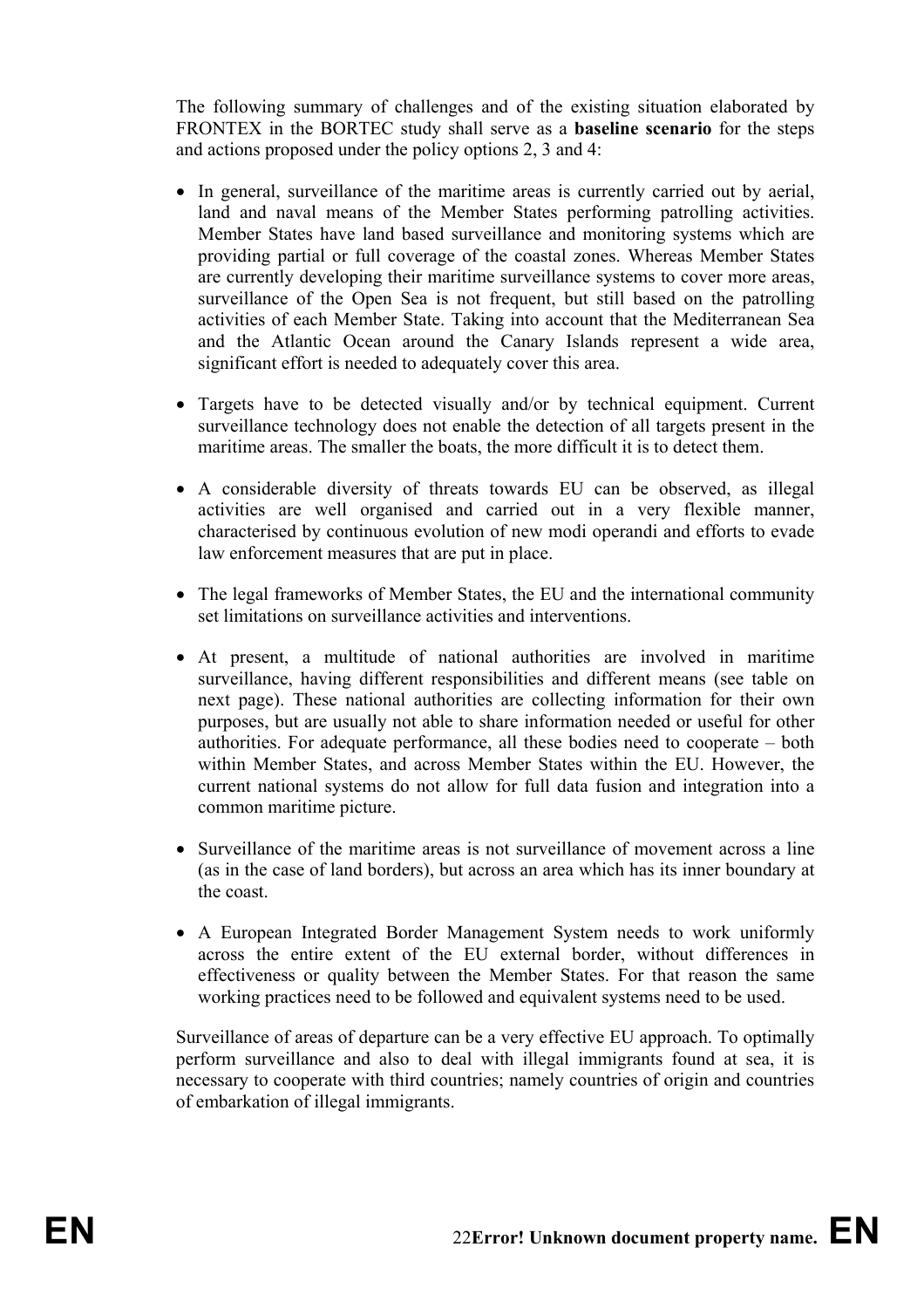|             | <b>PORTUGAL</b>                                                                                                                                    | <b>SPAIN</b>                                                                                                                                                                        | <b>FRANCE</b>                                                                                                                                                                                                                                         | <b>MALTA</b>                                           | <b>ITALY</b>                                                                                                                                                               | <b>SLOVENIA</b>                                                                                   | <b>GREECE</b>                                                                                    | <b>CYPRUS</b>                                                                           |
|-------------|----------------------------------------------------------------------------------------------------------------------------------------------------|-------------------------------------------------------------------------------------------------------------------------------------------------------------------------------------|-------------------------------------------------------------------------------------------------------------------------------------------------------------------------------------------------------------------------------------------------------|--------------------------------------------------------|----------------------------------------------------------------------------------------------------------------------------------------------------------------------------|---------------------------------------------------------------------------------------------------|--------------------------------------------------------------------------------------------------|-----------------------------------------------------------------------------------------|
| Concept     | Planning SIVICC                                                                                                                                    | $SIVE - integrated$<br>surveillance system<br>run by Guardia Civil                                                                                                                  | $SPATHONAV -$<br>centralised integrated<br>system for Customs,<br>Gendarmerie, Navy                                                                                                                                                                   | VTS also used<br>for surveillance<br>purposes          | Different services<br>supported by<br>different systems                                                                                                                    | Police radar<br>station                                                                           | Competencies and<br>tools centralised<br>with Coast Guard                                        | Radar stations                                                                          |
| Authorities | Guardia Nacional<br>Maritime Police<br>Ports and Maritime<br><b>Transport Institute</b><br>Air Force, Navy,<br>Aliens and Borders<br>Service (SEF) | Guardia Civil<br><b>National Police</b><br>Customs<br>Navy, Air Force<br><b>SASEMAR</b><br>(Directorate of<br>Mercantile Marine)                                                    | General Secretary to<br>the Sea / Maritime<br>Prefects, Border Police<br>Maritime Gendarmerie<br>Gendarmerie Nationale<br>Maritime Affairs<br>Customs, Navy                                                                                           | <b>Armed Forces</b><br>Maritime<br>Authority<br>Police | Guardia di Financa<br>Navy<br><b>Coast Guard</b><br>Polizia di Stato<br>Carabinieri<br>Customs                                                                             | Police<br>Customs<br>Maritime<br>Directorate<br>(Ministry of<br>Transport)<br><b>Armed Forces</b> | Coast Guard<br>Police<br>Customs<br>Navy<br>Army<br>Air Force                                    | Police<br>Customs<br>Ports Authority<br>Fisheries Dept.<br>Army<br><b>SAR Authority</b> |
| Systems     | LAOS run by<br>Guardia Nacional<br>$SIVICC-$<br>integrated<br>surveillance system<br>to replace LAOS in<br>2007                                    | Guardia Civil:<br><b>SIVE</b> - Command<br>and Control Centres<br>collect information<br>and give orders for<br>interception.<br><b>SASEMAR:</b><br>VTS, AIS                        | <b>SPATIONAV</b><br>Common naval<br>surveillance system<br>SPATIONAV V1 to be<br>completed in<br>2007/2008, including<br>AIS, SafeSeaNet, VTS,<br>etc.                                                                                                | <b>VTS</b><br><b>AIS</b><br><b>VMS</b>                 | Guardia di Financa:<br>C4I<br>Navy: MCCIS<br>Coast guard:<br><b>VTMIS</b><br>Ministry of Interior<br>designed common<br>communication<br>system                            | <b>AIS</b><br>VHF ship report<br>system<br><b>VTS</b>                                             | Coast Guard:<br>VTMIS incl. VTS.<br>connected to VMS.<br>AIS.                                    | <b>VTS</b><br>$ACRS -$<br>Advanced<br>Coastal Radar<br>for Surveillance<br><b>VMS</b>   |
| Means       | Maritime Police:<br>vessels, boats<br>Guardia NR:<br>speed boats<br>Air Force:<br>aircraft;<br>helicopters<br>Navy: patrol boats                   | Guardia Civil<br>boats, helicopters.<br><b>SASEMAR:</b><br>aircraft,<br>helicopters,<br>vessels, boats<br>Navy: Ships<br>Air Force:<br>SAR unit with<br>aircraft and<br>helicopters | Maritime Gendarmerie:<br>vessels, boats<br>Customs:<br>boats, aircraft,<br>helicopters<br>Maritime Affairs:<br>vessels, boats<br>Gendarmerie Nat.:<br>boats, helicopters<br>Civil Security:<br>helicopters<br>Navy: aircraft,<br>helicopters, vessels | Armed Forces:<br>aircraft.<br>vessels,<br>boats        | Guardia di Finanza:<br>aircraft,<br>helicopters,<br>vessels, boats<br>Coast Guard:<br>vessels, boats,<br>aircraft, helicopters<br>Navy: vessels,<br>helicopters, aircraft. | Police:<br>boats, helicopters<br>Maritime<br>Administration<br>boats                              | Coast Guard:<br>vessels, boats,<br>airplanes,<br>helicopters,<br>vehicles incl.<br>mobile radars | Police:<br>boats,<br>airplane,<br>helicopters                                           |

## **TABLE: Compilation of information provided on Member States in the BORTEC study**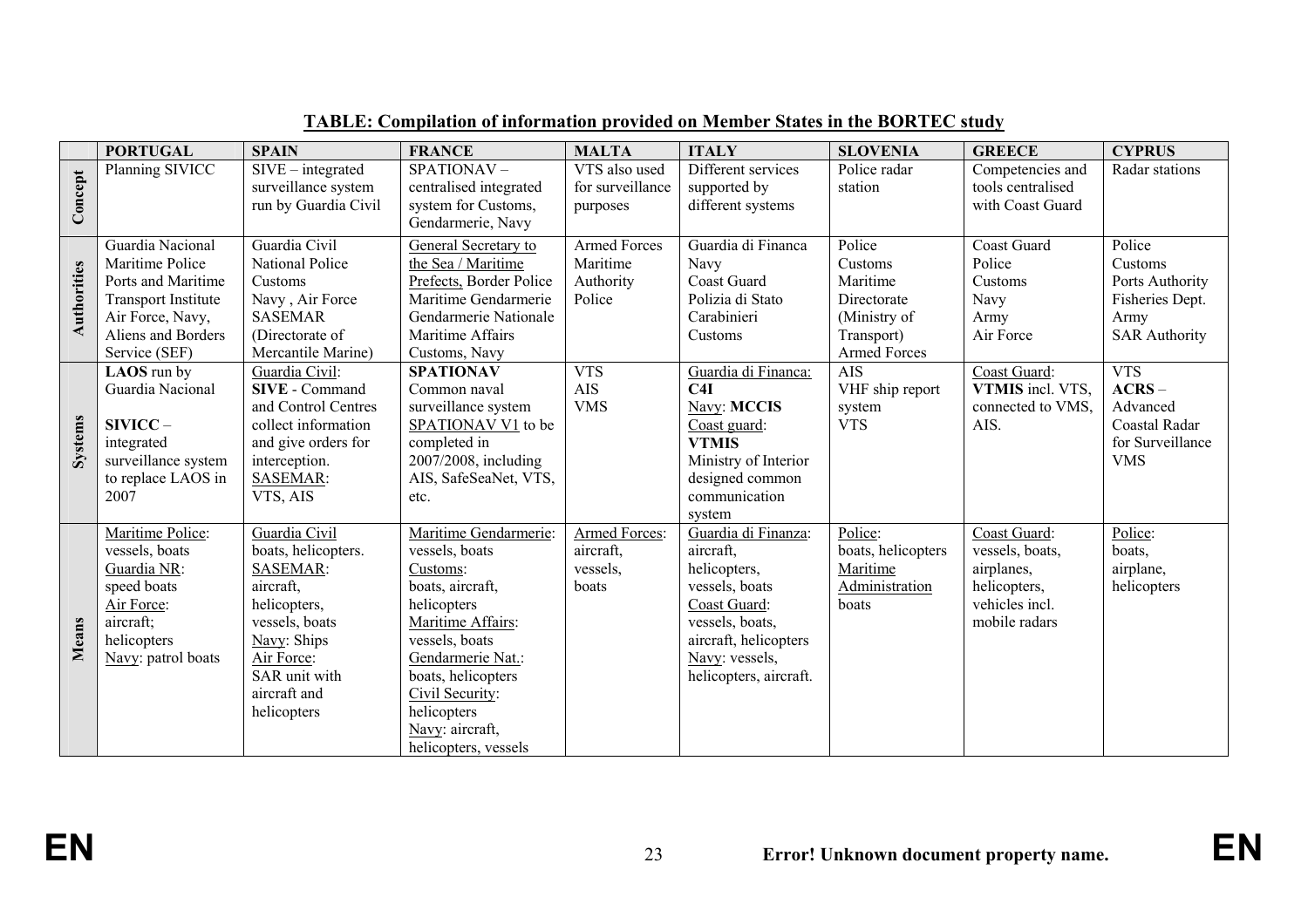The aim of a European Border Surveillance System as defined in the BORTEC study is therefore to detect targets early enough to enable the identification of emergencies in order to give adequate help and to intercept targets before they are able to hide or disappear at sea or land, while paying special attention to the following four types of challenges:

- To have coverage ensuring the detection of all targets
- To be able to handle the bulk of information
- To have a coordinative approach
- To have sufficient flexibility

Based on these findings and the proposals made in the BORTEC study, under the following three policy options concrete steps will be presented to contribute to the achievement of the three policy objectives by:

- (1) Interlinking and streamlining existing surveillance systems and mechanisms at Member States level
- (2) Development and implementation of common tools and applications for border surveillance at EU level
- (3) Creation of a common information sharing environment by setting up an integrated network of maritime surveillance systems

However, besides promoting the cooperation and information exchange between different authorities involved in border surveillance and improving the performance of surveillance tools, two more options could be taken into consideration:

(1)  $A_1^{\text{th}}$  option would be that Member States use EU and national funding to invest at large scale in additional assets like ships, helicopters, planes, satellites, etc.

However, the financial means for border control available at EU and national level are much more limited than e.g. for the defence sector, meaning that they are not sufficient to cover all present and future risk areas. Furthermore, such additional investments would not provide any guarantees that the surveillance at the external borders is enhanced in a uniform manner, leading to the risk that certain critical areas might not be covered sufficiently by surveillance.

(1) A  $5<sup>th</sup>$  option would be to considerably increase the number of operational personnel carrying out border control.

However, since the External Borders Fund does not cover the costs of staff, the additional costs would have to be borne by the national budget of the Member States concerned, neglecting the aspect of solidarity and burden-sharing among Member States. Furthermore, simply increasing the staff of national border control authorities would not contribute to a more efficient cooperation at EU level: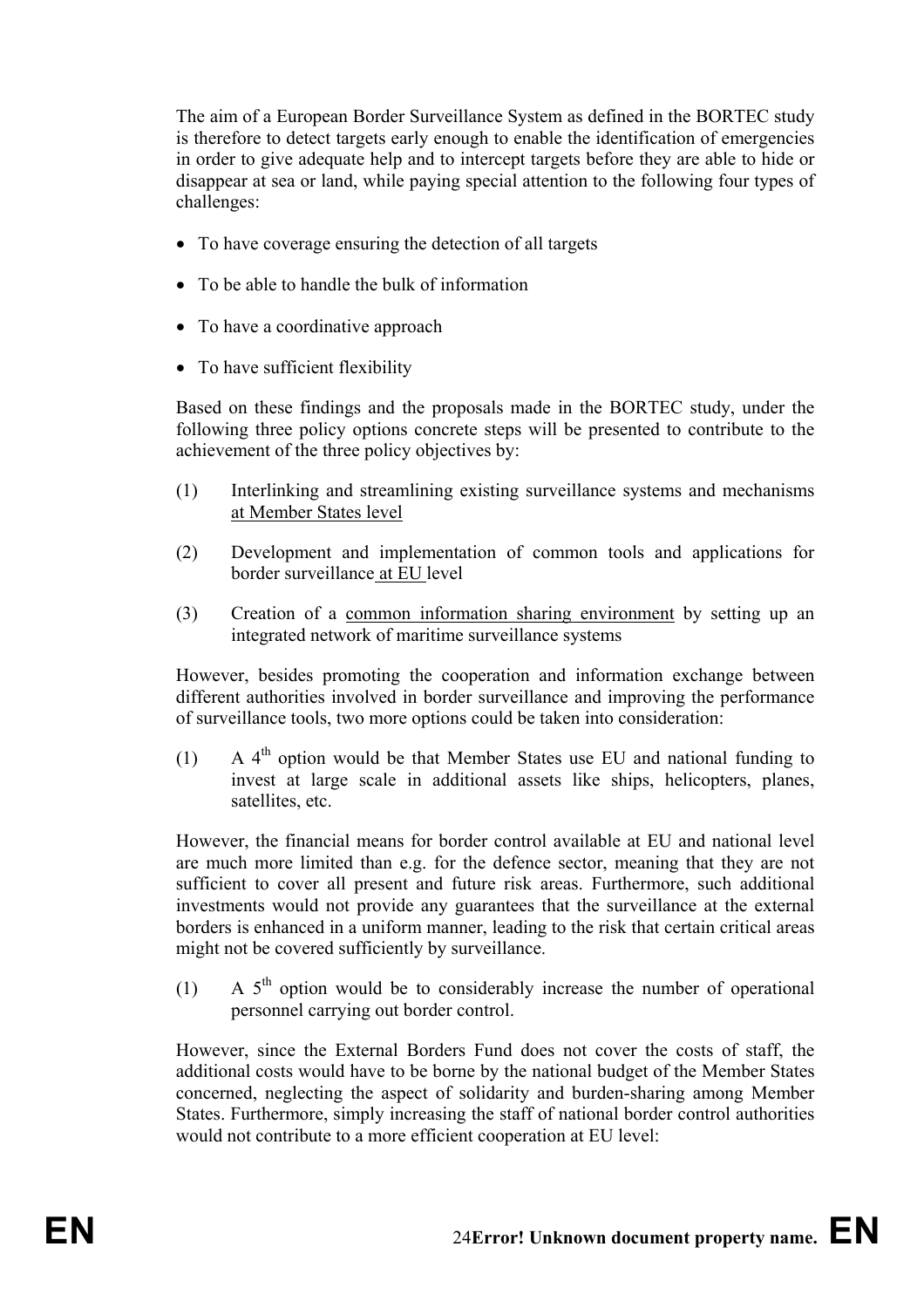## **4.2. Policy Option 2 - Interlinking and streamlining existing surveillance systems and mechanisms at Member States level**

## *4.2.1. Introduction*

As outlined above and also in the *strategy deliberations on integrated border management*<sup>31</sup>, the pressure arising from illegal migration and cross-border crime is constant. The routes, directions and modus operandi may vary depending on the time and circumstances. At national level, in order to guarantee flexible and adjustable allocation of resources for border management, it is necessary to organise centralised intelligence, analysis, planning and managerial functions that cover all fields of border control. For the purpose of land and sea border surveillance, a tactical command function is necessary for real time coordination of observation and risk analysis as well as for the initiation and command of reaction activities. Joint tactical and operational management functions between Member States could, where appropriate, be created and coordinated by FRONTEX. This should, where possible, embrace partner countries, who could be involved in planning, coordination and operations.

## *4.2.2. Step 1: National coordination centre and national surveillance system*

4.2.2.1. National Co-ordination Centre

In the MEDSEA<sup>32</sup> and BORTEC studies FRONTEX proposed that in the eight Member States forming the EU southern maritime border33 *National Coordination Centres* shall be set up to coordinate and supervise the operational centres at local level which are handling the daily operational surveillance activities at the coast as well as the surveillance activities in the open sea. Under the EPN (European Patrols Network, some of these developments are already being implemented in two phases:34

- EPN I: As of May 2007, a permanent joint operation by FRONTEX and Member States on patrolling activities covering defined areas of the Mediterranean Sea and the Atlantic Ocean is being carried out.
- EPN II: Until the end of 2008, FRONTEX and Member States shall establish the organisational structure, in particular by setting up the National Coordination Centres which shall strengthen the cooperation and coordination among the Member States involved in the EPN.

For EUROSUR, this process started under the EPN should be extended by setting up national coordination centres also in, as a priority, the Member States bordering the

The JHA Council of 4/5 December 2006 took note of the deliberations of the Strategic Committee on Immigration, Frontiers and Asylum on a strategy for integrated border management as contained in doc.

<sup>13926/3/06</sup> of 21.11.2006, doc. 15801/06 (Presse 341), p. 26.<br>MEDSEA Feasibility study of 14 July 2006 on Mediterranean Coastal Patrols Network; prepared by<br>FRONTEX. For a summary of the study see Annex 7.

 $\frac{33}{}$  Portugal, Spain, France, Malta, Italy, Slovenia, Greece, Cyprus.

<sup>34</sup> A detailed summary can be found in Annex 9.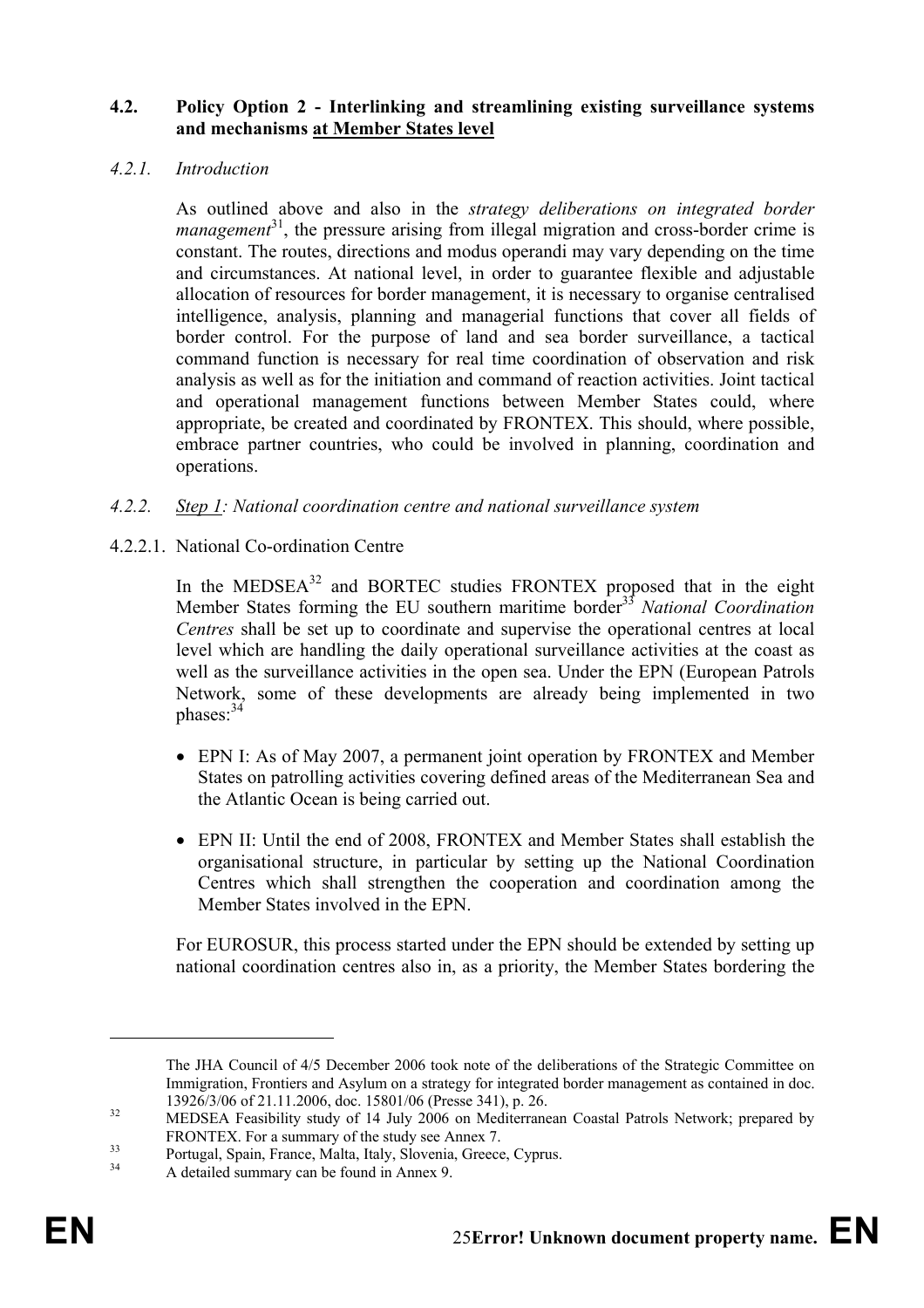Russian Federation, Belarus, Ukraine and Turkey, forming the EU eastern land borders and the EU maritime borders in the Black Sea<sup>35</sup>.

By using surveillance, reporting and intelligence data, the national coordination centre, which would form the central part of the national surveillance system, would ensure close to real-time local, regional (e.g. Canary Islands) and national decisionmaking among *all* national authorities carrying out border control tasks.

In a best-case-scenario, the NCC could have *Command, Control, Communications, Computers, Intelligence, Surveillance, and Reconnaissance (C4ISR)* capabilities to provide *situational awareness*36 of conditions and activities along the external borders of the Member State as well as all necessary tools to react accordingly.

It is of course up to the Member States to determine the authority responsible for the national coordination centre. Several civilian and possibly also military institutions could be represented in the national coordination centre, provided there is a civilian chain of command. The national coordination centre could also have a direct communication link to other relevant national authorities (e.g. maritime authorities; military authorities).

One issue to be further examined is the use of military information and intelligence for border surveillance in general and the use of use of military tools for maritime border surveillance in particular. Whereas authorities involved in maritime border surveillance have usually sufficient assets for coastal areas, the involvement of the navies is of particular importance to sustain maritime operations on the high seas.

4.2.2.2. National Border Surveillance System

As mentioned, at the moment only very few Member States have set up a surveillance system covering the whole length of their external border, while a number of Member States are currently expanding their systems. The aim should be that the national surveillance systems cover *all* or – based on a risk analysis – *selected* parts of the EU external borders.

For reasons of cost-efficiency, *one single* national border surveillance system should be used by all national authorities to collect surveillance data, whereas the analysis of the data - e.g. for military purposes on the one hand and for border control purposes on the other hand - could be carried out separately and than used in the daily cooperation.

## *4.2.3. Step 2: Communication network between the national coordination centres including FRONTEX*

Another issue is the fact that the surveillance systems of the Member States are not interoperable and therefore cannot exchange information between each other. Therefore information collected by the different national surveillance systems should

<sup>35</sup> Norway, Finland, Estonia, Latvia, Lithuania, Poland, Slovakia, Hungary, Romania, Bulgaria.

Full situational awareness is only needed at local level in order to take real-time operational decisions. At national level, in order to avoid a data overload only a subset of the data is needed to take the more strategic decisions.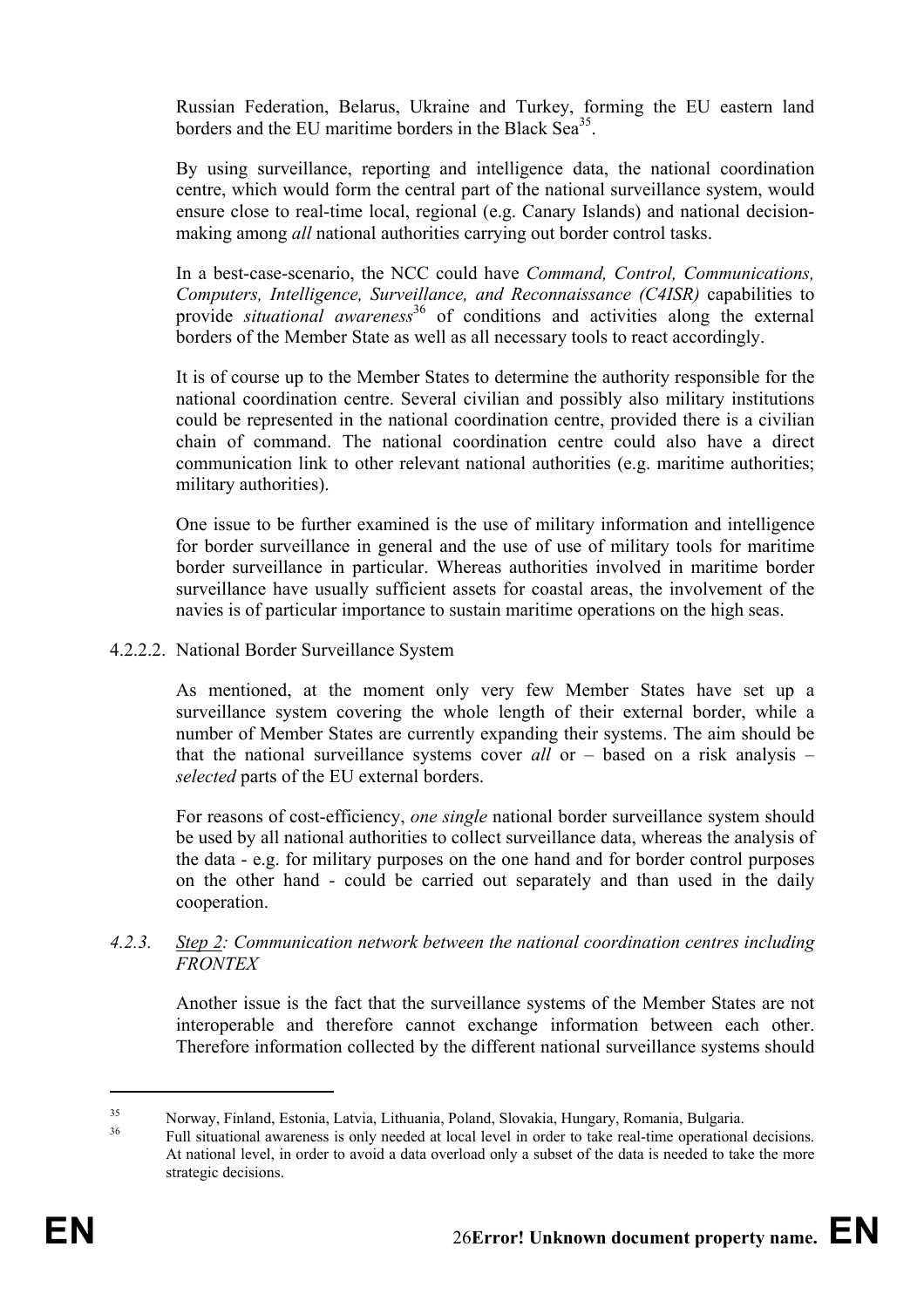be exchanged between national coordination centres via a secured computerised communication network. The communication network should enable electronic data exchange in order to send, receive and process information 24 hours a day in realtime.

Rules defining the daily cooperation and the workflow between the national coordination centres could be agreed in the form of a memorandum of understanding. Whenever necessary, Member States would, in accordance with EU and national legislation, take the necessary measures to ensure the confidentiality of information sent to them.<sup>37</sup> In the case of exchange of personal data, national rules for data protection would apply.

FRONTEX should receive information from the national coordination centres to the extent relevant for the coordination of joint operations and for risk analysis. FRONTEX could also be involved by serving as a European Situation Centre gathering and disseminating close-to-real-time information with regard to incidents occurred along the EU external borders.

## *4.2.4. Step 3: Support of neighbouring third countries in setting up infrastructure*

Cooperation with neighbouring third countries is a fundamental part of the four tier border control model and a prerequisite for efficient border surveillance.

As the existing cooperation mechanisms in the Baltic Sea and in the Black Sea have shown, it is the particular interest of the EU and its neighbouring countries to achieve situational awareness of conditions and activities for the maritime domain.

Within the general framework of the Global Approach to Migration, the long-term goal should be to establish a functional and regular cooperation between EU Member States and neighbouring third countries to coordinate as equal partners the detection and interception of migrants planning to cross the EU external borders illegally. The formula to be developed could therefore cover all relevant aspects, i.e. prevention of departures, joint patrolling, rescuing, reception, identification, registering and return.

While Community financial assistance is already provided to most neighbouring third countries, a number of third countries, especially in the Mediterranean Sea and around the Canary Islands, would need increased financial and logistical support from the EU to enhance their capacity to manage their own borders, to fight crossborder crime and to fulfil their responsibilities as regards search and rescue.

Support should not be limited to infrastructure and equipment, but include also training activities to be implemented with flexibility and due respect to local conditions.

However, improving the border surveillance in neighbouring, in particular North-African countries might lead to the situation that new embarkation points for the boats used by illegal immigrants will be located even further away. Therefore support could also be given to other third countries, as deemed necessary.

<sup>&</sup>lt;sup>37</sup> Compare Directive 2002/59/EC of 27 June 2002 establishing a Community vessel traffic and monitoring and information systems (OJ L 10, 5.8.2002, p. 10).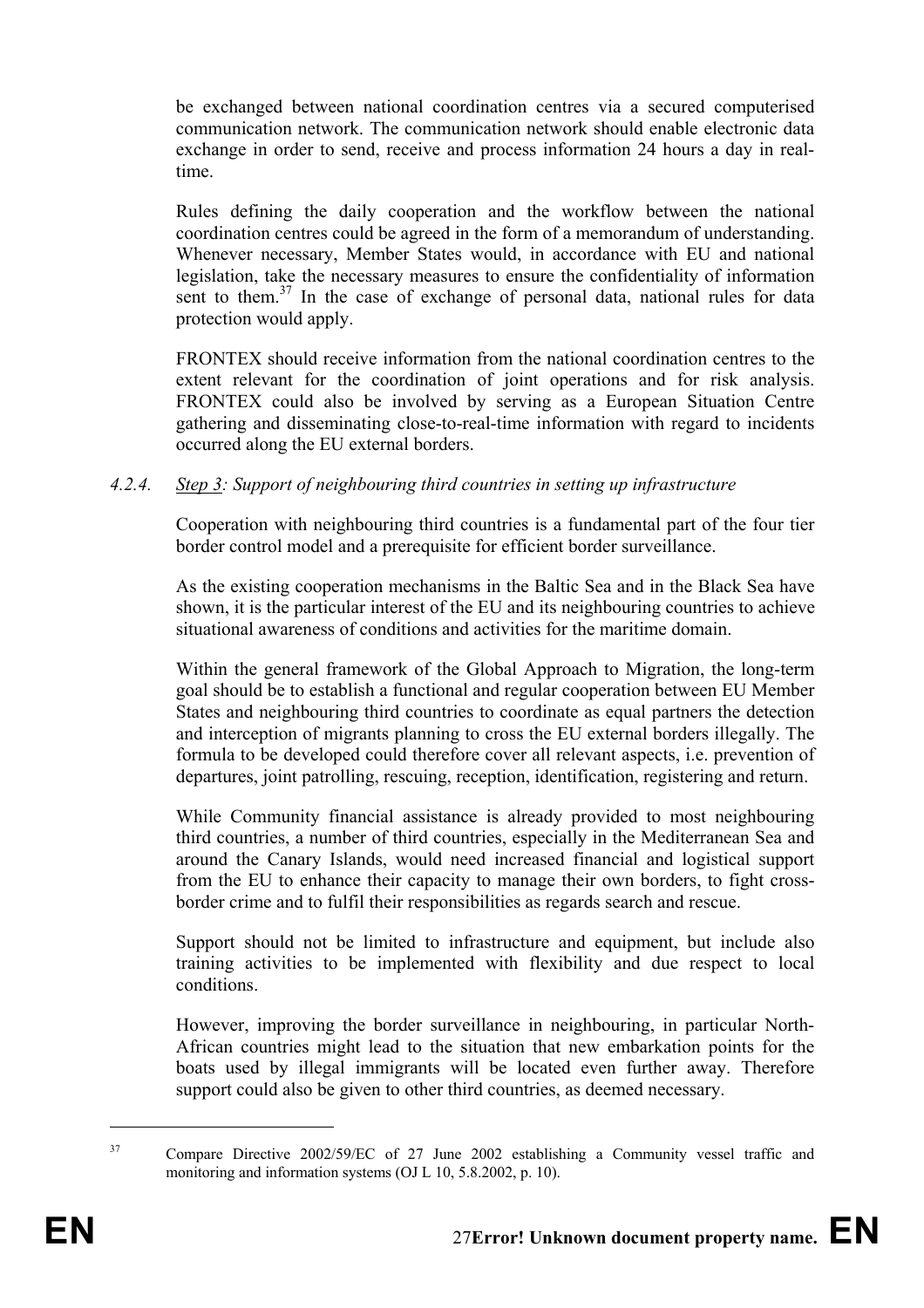Such activities would be in line with the recent Council conclusions on further reinforcing the EU's southern maritime borders,<sup>38</sup> in which the Council calls on the Commission and the Member States to follow-up on the contacts recently initiated with third countries with a view to launching and/or reinforcing concrete cooperation on border control, search and rescue and return.

#### *4.2.5. Actions to be taken*

**Action 1:** Member States located at the southern maritime and eastern land borders of the EU should set up

- *one single national co-ordination centre*, which co-ordinates 24/7 the activities of all national authorities carrying out external border control tasks (detection, identification, tracking and intervention<sup>39</sup>) and which is able to exchange information with the national co-ordination centres in other Member States;
- *one single national border surveillance system*, which covers all or based on risk analysis - selected parts of the external border and enables the dissemination of information  $24/7$  between all authorities involved in external border control  $40$
- Member States should be encouraged to make full use of the financial support available under the European Borders Fund for the above two actions.<sup>41</sup>

**Action 2:** FRONTEX should, before the end of 2008, present

- a *risk assessment* determining those parts of the EU external border which should be covered by a surveillance system and comparing this assessment with the plans presented by the Member States, and
- a *report* on the existing and needed surveillance infrastructure in selected neighbouring third countries located in the Mediterranean Sea and in the vicinity of the Canary Islands.

**Action 3:** The Commission will set up a *group of experts* from Member States and FRONTEX, in order to elaborate guidelines for the tasks of and for the cooperation between the national coordination centres as well as on the role of FRONTEX.

Action **4:** The Commission will launch a technical study under the External Borders Fund and coordinated with other ongoing preparatory works to design the system architecture and to estimate the approximate financial costs, for land and maritime

<sup>&</sup>lt;sup>38</sup> See conclusions of JHA Council meeting of 18 September 2007, document 12604/07 (Presse 194), p. 9.

<sup>&</sup>lt;sup>39</sup><br>Intervention measures cover both interception of illegal activities and search and rescue measures.<br>Member States can use the External Borders Fund to co-finance up to 75% the costs of the

establishment or upgrading of the national coordination centres and national border surveillance system. See specific priorities 1 and 2 of priority 2 of the strategic guidelines as laid down in Commission Decision C(2007)3925 of 27 August 2007 implementing Decision No 574/2007/EC of the European Parliament and of the Council as regards the adoption of strategic guidelines for 2007 to 2013 for the

External Borders Fund. 41 Member States can use the External Borders Fund to co-finance up to 75% of the costs. See priority 2 of the strategic guidelines for 2007 to 2013 for the External Borders Fund as laid down in Commission Decision C(2007) 3925 (OJ L 233, 5.9.2007, p. 3).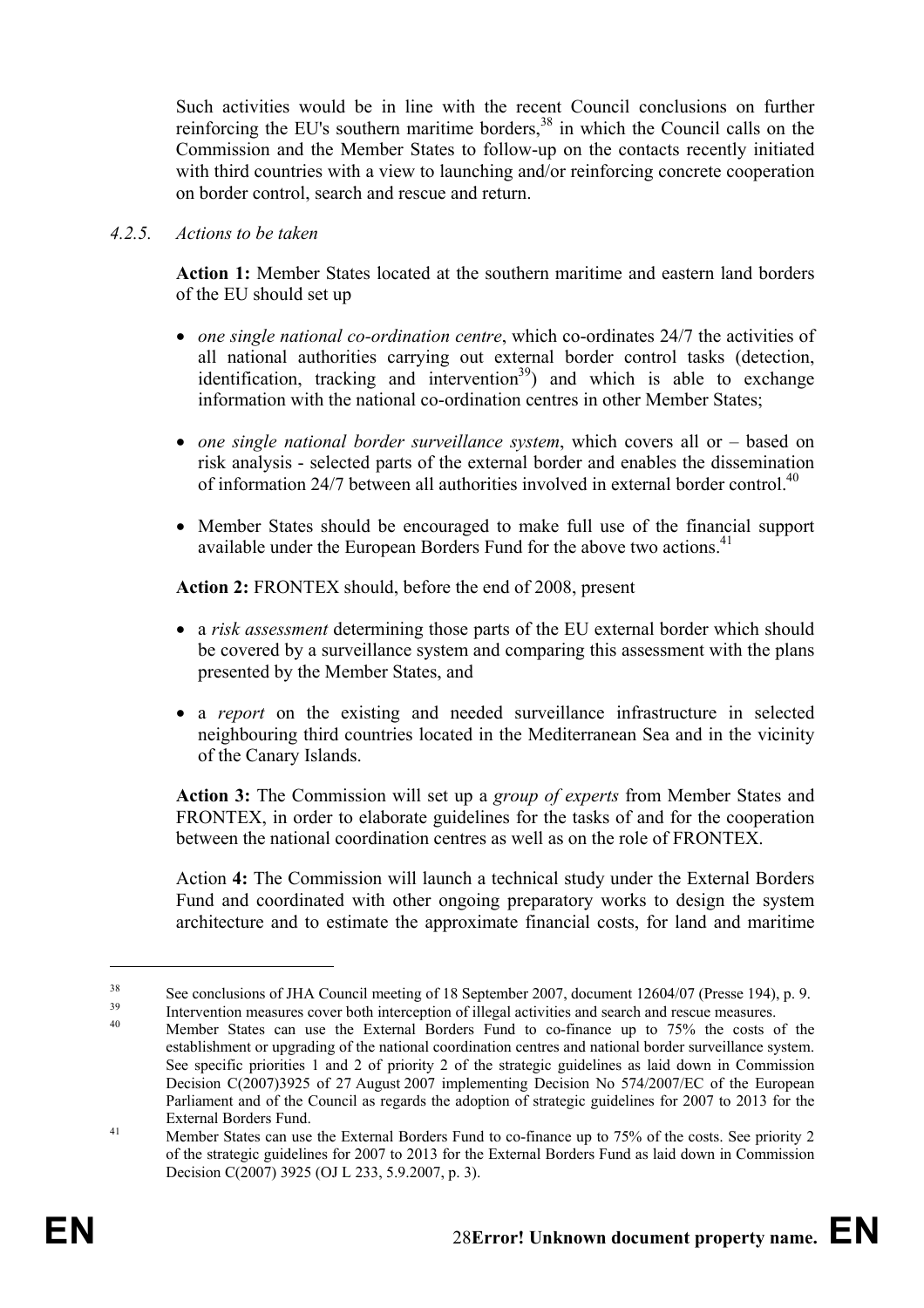borders and including technical specifications for a secured communication network between the national coordination centres and FRONTEX, making use of existing networks where feasible. The system architecture should be flexible and adaptable to accommodate the application and use of all existing as well as future border surveillance tools. The study will also include an analysis of how to link up EUROCONTROL with EUROSUR for the purpose of covering all relevant threats related to border surveillance in the long-term.

On this basis, the Commission will, in spring 2009,

- report to the Council on the progress made on the guidelines for the national coordination centres, and will assess the need for a legislative initiative in this regard;
- present an estimate on the approximate financial costs for the continued development of national coordination centres and national border surveillance systems;
- present a proposal for the system architecture for the communication network and an estimate of the approximate financial costs for setting it up;
- make an assessment of the border surveillance infrastructure in selected neighbouring third countries based on the evaluation carried by FRONTEX, while using as appropriate this assessment in the programming of relevant financial programmes in the external relations domain.

## **4.3. Policy Option 3 - Development and implementation of common tools and applications for border surveillance at EU level**

## *4.3.1. Introduction*

Due to technical (current performance of radar/optical sensors, limited availability/resolution of satellites) and financial limitations, Member States with external borders face the problem that the areas covered by surveillance are currently restricted to certain flat or coastal areas and/or those areas of the land border or open sea in which operations are carried out.

For the maritime domain, such "blind spots" do occur not only in the open sea, but also in and around EU coastal waters due to the volume of activity. In both areas, the main challenge is to identify and track non-cooperative sea craft that is not responding to calls from national authorities and/or are not complying with reporting requirements. Technical and practical solutions have in particular to be found for the current inability to detect and track small vessels, which are currently used for smuggling people and drugs into the EU.

Therefore the following steps should be taken:

*4.3.2. Step 4: Research and development to improve surveillance tools* 

In particular two emerging tools are of interest for border surveillance purposes – satellites and UAVs (unmanned aerial vehicles). Whereas earth observation (EO)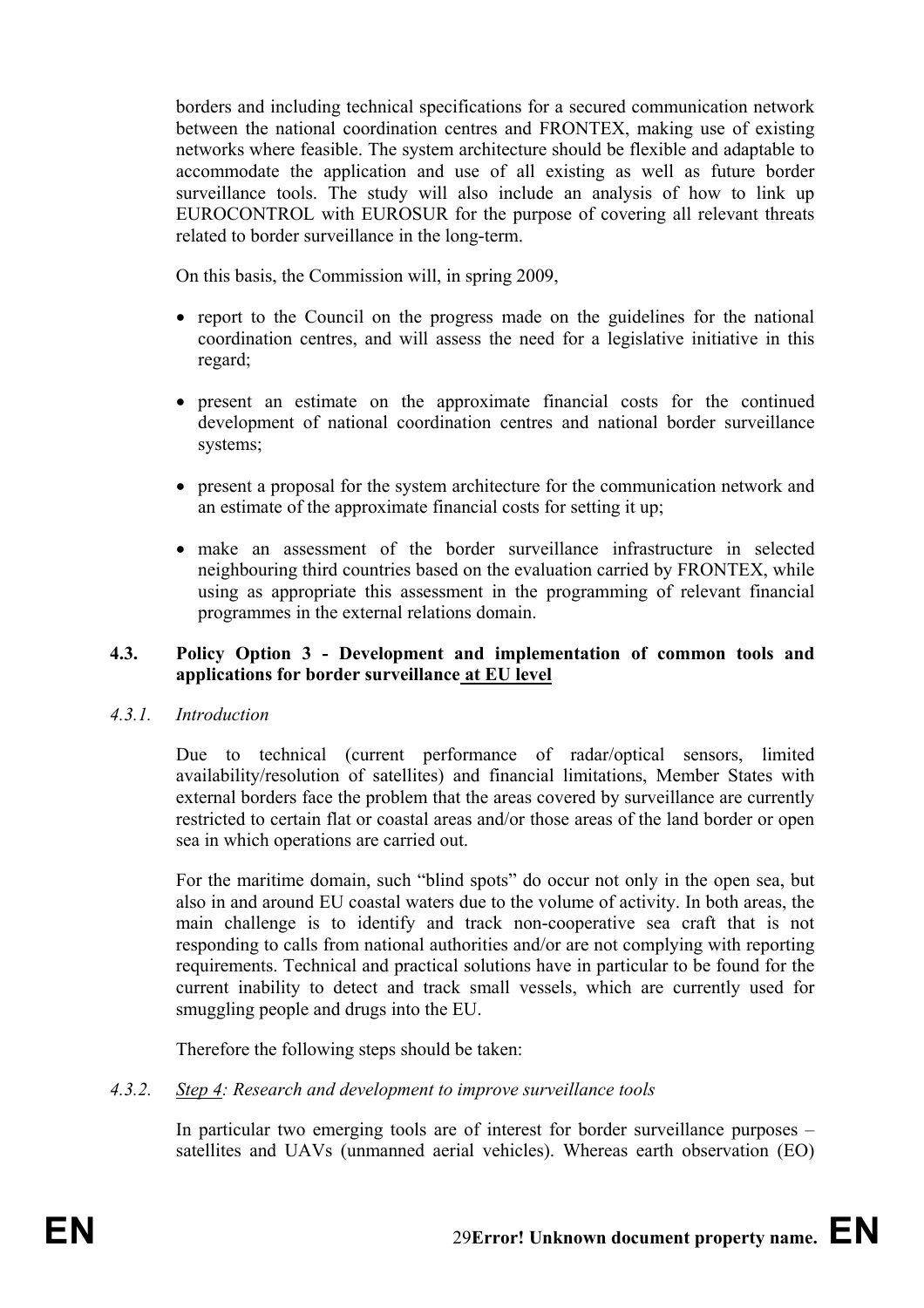satellites offer the possibility of coverage for much of the earth, including the open sea and third country coasts and territories, UAVs have the advantage over satellites that they can produce more detailed information, can carry out persistent surveillance and can be placed over the target area on demand, more often, and more cheaply than piloted aircraft.

4.3.2.1. Satellites

EO satellites are using digital imaging systems which can either be *passive* using typically *hyper-spectral/optical imaging* sensors or *active* by using radar based technology called *Synthetic Aperture Radar* (SAR).<sup>42</sup>

For border surveillance, EO satellites can be used for monitoring and intelligence gathering in pre-defined areas, but not for tracking for the following reasons:

- The satellite makes an image as it passes over the area; the next image can only be made when this or another satellite passes over the area again. So satellites give snapshot information over a wide area but do not monitor continuously.<sup>43</sup>
- A trade-off has to be made between resolution and coverage (swath). In wide area searches small targets cannot be found (e.g. a 150km wide swath does not guarantee detection of 10 metre vessels in SAR imagery) and high resolution imagery has a narrow swath so it is only a practical tool when the position of the target is approximately known, e.g. on the basis of intelligence given.
- Since EO satellites are polar platforms orbiting at an altitude between 400km and 900km, their operations are restricted by
- the orbit which limits the frequency with which they can potentially acquire an image of a given point (revisit time);
- the control system which governs the time to remotely programme an acquisition (tasking) and
- the ground segment which limits the time after acquisition when the image is delivered to the end-user.

The revisit time depends on the swath width and the latitude of the area to be observed, but is presently usually between one to two days. The programming time for current SAR satellites is generally a minimum of 30 hours and the delivery time after acquisition can be less than 15 minutes. Therefore near-real time tasking of imaging is not possible. However, near-real time acquisition of information is possible for certain situations, in which 15-30 minutes delay is still acceptable (open

<sup>42</sup> Hyperspectral/optical imaging sensors (e.g. SPOT5) offer a wide range of resolutions including VHR with sub-metre accuracy (IKONOS, WorldView). SAR allows acquiring high-resolution images day and night and offers the advantage over its optical counterparts of not being affected by meteorological conditions such as clouds, fog, etc. However, satellite SAR is better at detecting targets then at recognising them. Commercial SAR satellites (TerraSAR-X, Cosmo-Skymed) will provide resolutions in the order of the metre. Military SAR satellites (SAR-Lupe) can provide sub-metre resolutions.

<sup>&</sup>lt;sup>43</sup> Geostationary satellites can keep watching the same area but at their 36,000 km altitude their resolution is much too low for target detection.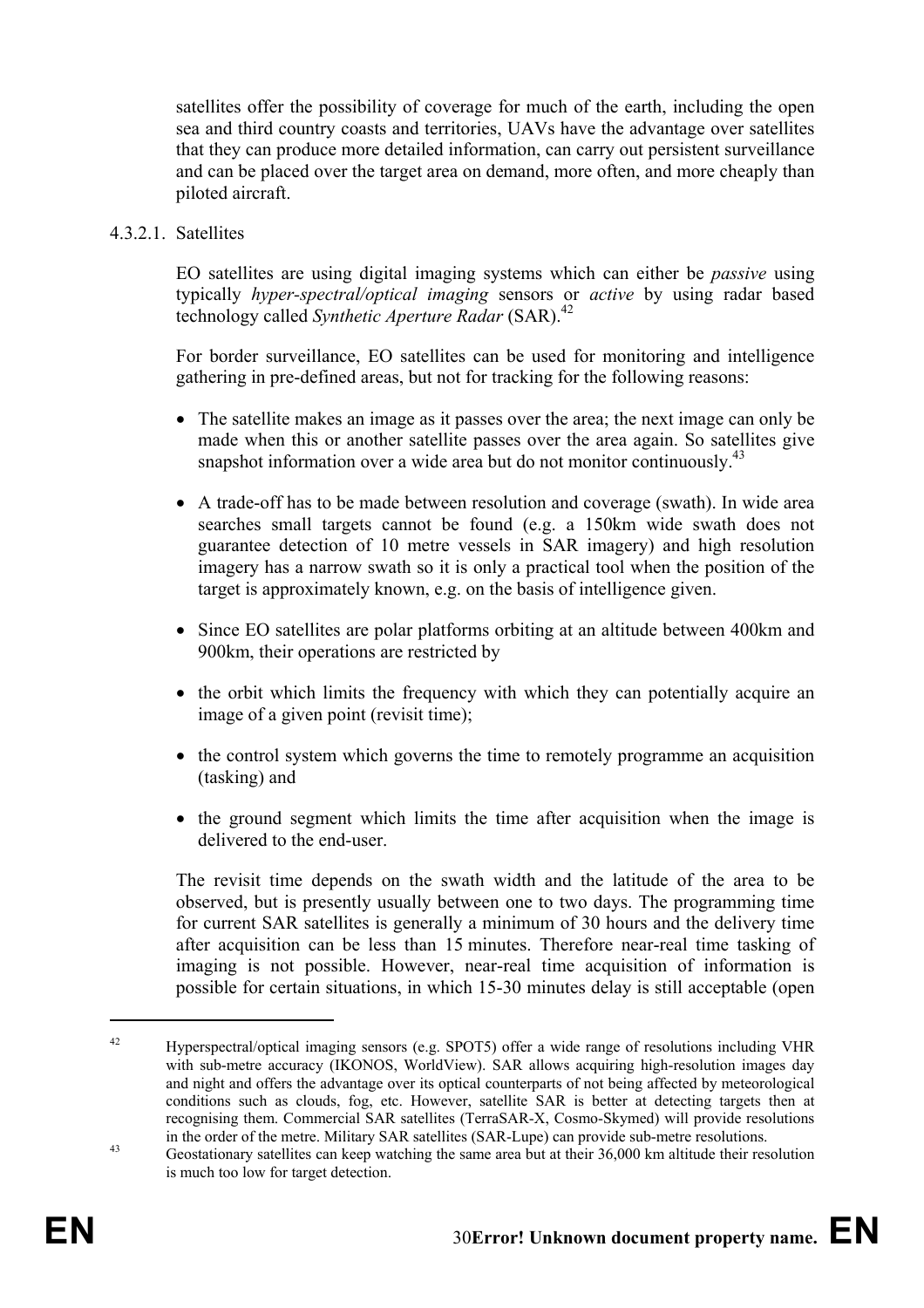sea, desert), but might be to slow for scenarios where targets disappear quickly (coastal areas, land borders).

• Satellites instruments, operating with limited power resources and with a number of operational constraints, are shared by many users with different requirements (area to cover, resolution). Customers are served on a first arrived first served basis and can only pre-empt another user on the basis of an international agreement (e.g. International Charter on "Space and Major Disaster"<sup>44</sup>). Image acquisition of a given area, even if theoretically possible, is therefore never guaranteed.

The time between two passes over the exact same point on earth for imaging can be significantly reduced by using different acquisition modes of the on-board instruments of one satellite and by making use of several satellites (multi-missions approach). However, the number of available EO satellites is limited:

- EO satellites with SAR functions owned/operated from the EU are ENVISAT (built by the European Space Agency and launched in 2002), TerraSAR-X (developed by the German Aerospace Centre, and operational since June 2007), Cosmo-Skymed (developed by the Italian Space Agency and in orbit since June 2007). These missions can also be complemented with non-EU satellites such as RADARSAT-1 and RADARSAT-2 (the latter scheduled for launch in December 2007 by the Canadian Space Agency). $45$  Future missions include the Sentinels 1 and 3 constellations (ESA) and the RADARSAT-C upcoming constellation (Canadian Space Agency).
- More imagery would be available by using military missions (e.g. in Europe SAR-Lupe, HELIOS), but access to those data is generally restricted to military purposes.46
- In Europe, satellites are typically funded by government whereas operations for customers are offered by service providers on a commercial basis.<sup>47</sup>
- Given the characteristics of satellite imaging, within the available set of surveillance tools it is most suited for surveying far-away areas, collect regular situational updates, and for directing airborne or vessel patrols, making their use more cost-effective.

<sup>44</sup> Charter On Cooperation To Achieve The Coordinated Use Of Space Facilities In The Event Of Natural Or Technological DisastersRev.3 (25/4/2000).2; http://www.disasterscharter.org/charter\_e.html 45 Other radar satellites either face difficulties in performing (e.g. ERS-2 from ESA) or do not allow

programming (e.g. the Japanese ALOS mission).<br><sup>46</sup> In 2001, the "Turin Agreement" was signed between France and Italy to share the optical and radar

capacities for civilian and defence purposes. In 2002 a cooperation treaty between Germany and France was signed, under which the SAR-Lupe satellites and the Helios optical reconnaissance satellite will operate jointly to form a common EU reconnaissance system.<br><sup>47</sup> For instance, the partly private-owned SPOT 5 satellite offers a resolution of 2.5 to 5 meters in

panchromatic mode and 10 meters in multi-spectral mode. The PLEIADES program is intended to replace the SPOT satellites, using smaller and more agile satellites with 0,7 m resolution, of which the first one will be launched by the end of 2008. Other high-resolution private imaging satellites include IKONOS, Orbview and QuickBird.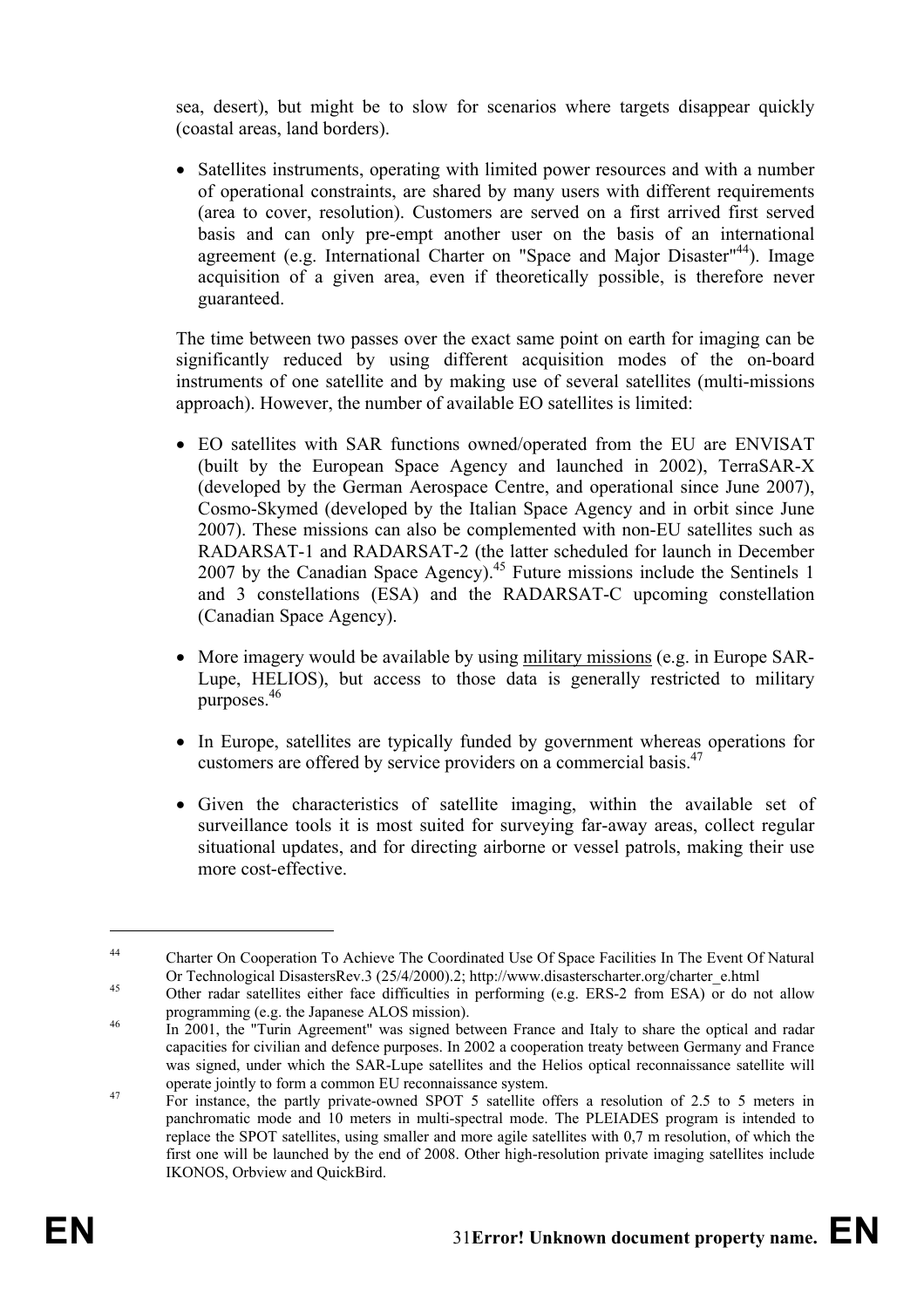Satellites provide also other valuable applications for border surveillance such as telecommunication and global positioning.

- Space telecommunication provides ubiquitous, secured and reliable communication links that can be used for instance on the ground for communication with border patrols operating at the external land borders or for reporting a vessel position in conjunction with a global positioning system. One example is the Vessel Monitoring System (VMS) used by fishing vessels, other examples are the future Long Range Identification and Tracking System (LRIT) or possibly the collection of AIS signals from space. UAVs can also make use of space telecommunication for communicating with the ground station.
- Current and future improvements of existing systems for global positioning (e.g. GPS, GLONASS<sup>48</sup>, or SBAS<sup>49</sup> systems, like  $EGNOS<sup>50</sup>$  and the future European system Galileo will provide better accuracy, availability and reliability of data.
- 4.3.2.2. Unmanned aerial vehicles (UAVs)

Unlike satellites, UAVs can perform persistent surveillance and typically track a vessel in European and international waters. However, they have the disadvantage that they have a limited operational range and that they can be regarded as hostile objects when flying e.g. over third country coasts and territories. There are also a number of legal and technological problems hindering the regular use of UAVs:

- The main problem is that UAVs are currently not allowed to fly in civil airspace. In order to ensure the integration of UAVs into the European controlled airspace, further research and development is needed with regard to autonomy technology, e.g. by implementing traffic collision avoidance systems on board of UAVs.
- Taking into account the power consumption and the limited weight which can be carried by UAVs, another key technical need is the development of light-weight efficient sensors suitable for detecting small craft vessels and vehicles.

While taking into account the results of previous and ongoing projects carried out under the  $6<sup>th</sup>$  Framework Programme for research development<sup>51</sup> and under the 2004-

<sup>48</sup> GLONASS (Russian for Global Navigation Satellite System) is a radio-based satellite navigation system operated for the Russian government by the Russian Space Forces. Its US counterpart is the Global Positioning System (GPS).<br>
49 A Satellite Based Augmentation System (SBAS) is a system that supports wide-area or regional

augmentation through the use of additional satellite-broadcast messages. 50 The European Geostationary Navigation Overlay Service (EGNOS) is a SBAS system under

development by ESA, the Commission and EUROCONTROL. It is intended to supplement the GPS, GLONASS and Galileo (when it becomes operational) systems by reporting on the reliability and accuracy of the signals. The system started its initial operations in July 2005 and is intended to be

certified for use in safety of life applications in 2008.<br>Under the 6th Framework Programme, telecommunication needs in support of maritime surveillance are addressed through the TANGO project. Other relevant projects are MarNIS (Maritime Navigation and Information Services) and LIMES (Land and Sea Integrated Monitoring for Environment and Security). A summary of the LIMES project can be found in Annex 10.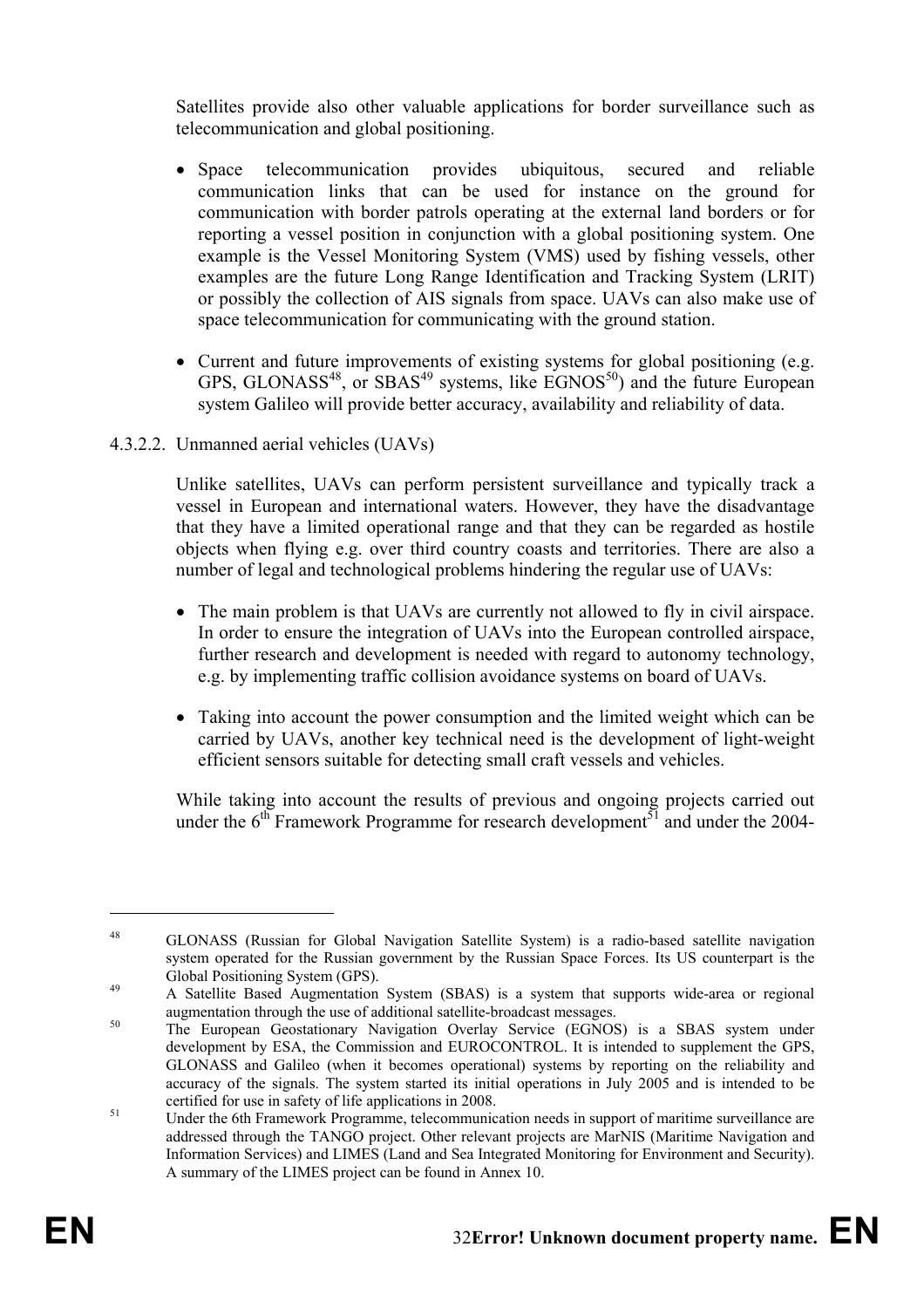2006 Preparatory Actions for Security Research  $(PASR)^{52}$ , the 7<sup>th</sup> Framework Programme for research and development (2007-2013; Theme  $9 -$  Space: M $6$  1.430; Theme  $10$  – Security: ME 1.400) should be used to improve the performance of recording or real-time sensing devices placed on different kind of platforms such as satellites, UAVs, planes, buoys etc *(remote sensing)* to

- increase the coverage (e.g. mountainous area inaccessible in winter time, open sea, third country coasts) and the number of suspicious activities detected,
- improve confidence in identification of potentially suspicious targets so as to optimize the subsequent interventions and to reduce the number of false alarms.

## *4.3.3. Step 5: Common application of surveillance tools*

The common application of new surveillance tools (e.g. satellites, UAVs, planes) could provide Member States' authorities with surveillance information on their external borders and the pre-frontier area on a more frequent, reliable and costefficient basis. Satellites and UAVs can collect data also from geographic areas going beyond Member States' boundaries. For this kind of data, a common way of collection shared between Member States is obviously the most efficient one.

FRONTEX could act as a facilitator e.g. to liaise with service providers in order to receive satellite imagery or to co-ordinate the use of UAVs along the maritime borders or eastern land borders of the  $EU^{53}$  Whereas this would be a cost-effective solution for all actors involved, special emphasis would have to be given to interoperability so that collected target data could be seamlessly fused into the "operational pictures" in the different national co-ordination centres.

## *4.3.4. Step 6: Common pre-frontier intelligence picture*

The deployment of new tools opens the possibility for strategic information to be gathered by FRONTEX from various sources as well as from Member States' authorities and from third countries in order to recognise patterns and analyse trends, supporting the detection of migration routes and the prediction of risks. In practice that could serve to establish a common pre-frontier intelligence picture as a complement to the risk analyses currently developed by FRONTEX.

Such a common tool could also take on a more operational character and enable a targeted intelligence reaction, coordinated via the situation centre to be set up by FRONTEX. For example on the basis of intelligence received from third countries authorities, a target (e.g. lorry, vessel) utilised for a criminal activity could be identified abroad and tracked by using satellites or ship reporting systems until interception by Member States' authorities on EU territory.

<sup>52</sup> E.g. SOBCAH (Surveillance of Border Coastlines and Harbours), BS UAV (Border Surveillance UAV), SECONDD (Secure Container Data Device Standardisation), STABORSEC (Standards for Border Security Enhancement).<br>Such an approach is along the lines of what has been recently started by EMSA, which collects satellite

images for maritime pollution control centrally for all the EU Member States (CleanSeaNet project).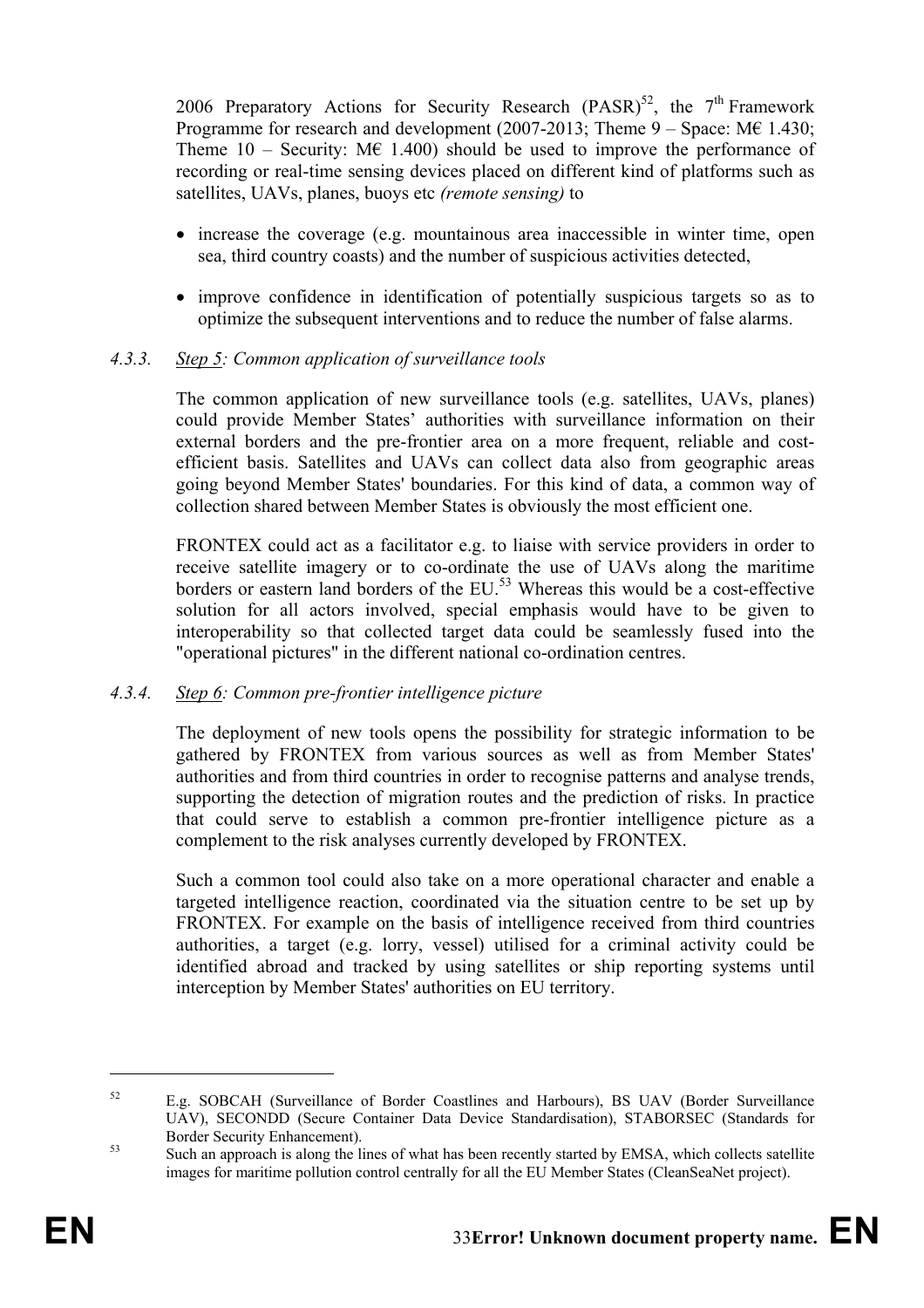## *4.3.5. Actions to be taken*

Action 5: The 7<sup>th</sup> Framework Programme for research and development (security and space themes) should be used to improve the performance of surveillance tools to increase the area covered and the number of suspicious activities detected as well as to improve identification of potentially suspicious targets. Research on architectures for secured operational data sharing with different confidentiality levels for different users and data could be funded by the FP7 information theme. Research and development in automatic processing of sensor data and fusion of data from sensors (coasts, ships, aircraft, and satellite), secure communication and dissemination of data, data mining (e.g. open source information, for intelligence gathering) would therefore also be topics for FP7 projects.

**Action 6**: The 7<sup>th</sup> Framework Programme should also be used to optimise the use of available satellites for border surveillance purposes and to improve the access to high resolution observation satellite data. Therefore, in spring 2009, the Commission should present to the Council a concept allowing Member States to receive information derived from satellites and other common surveillance tools with regard to their external borders and the pre-frontier area on a more frequent and reliable basis in the context of GMES (Global Monitoring for Environment and Security). This concept should also include an estimate of the approximate financial costs.

**Action 7**: In spring 2009, FRONTEX should present, in close cooperation with the GMES Bureau of the Commission, a gap analysis of the current and potential future use of civil and military satellites for border surveillance purposes by Member States in order to further define the objectives to be pursued for the common application of such tools at European level.

**Action 8**: The Commission will launch a study under the External Borders Fund analysing the concept and approximate financial costs of a "common pre-frontier intelligence picture" and report back to the Council in spring 2009.

## **4.4. Policy Option 4 - Creation of a common monitoring and information sharing environment for the EU maritime domain**

#### *4.4.1. Introduction*

Whereas policy option 2 provides the necessary infrastructure and policy option 3 the necessary tools, policy option 4 proposes to use all these elements to create a common information sharing environment by setting up an integrated network of maritime monitoring and surveillance systems. Data provided by reporting and information systems set up in other areas, in particular in the maritime domain, should also be taken into account. However, this implies that the development and setting up of such a "system of systems" would not only be highly complex, but could also be cost-intensive.<sup>54</sup> Therefore only the first of the following proposed three possible steps should lead to further action at this stage.

<sup>&</sup>lt;sup>54</sup> However, if interoperability standards would be developed and taken into account from an early stage, the costs for interlinking the relevant systems in a system of systems would be much lower.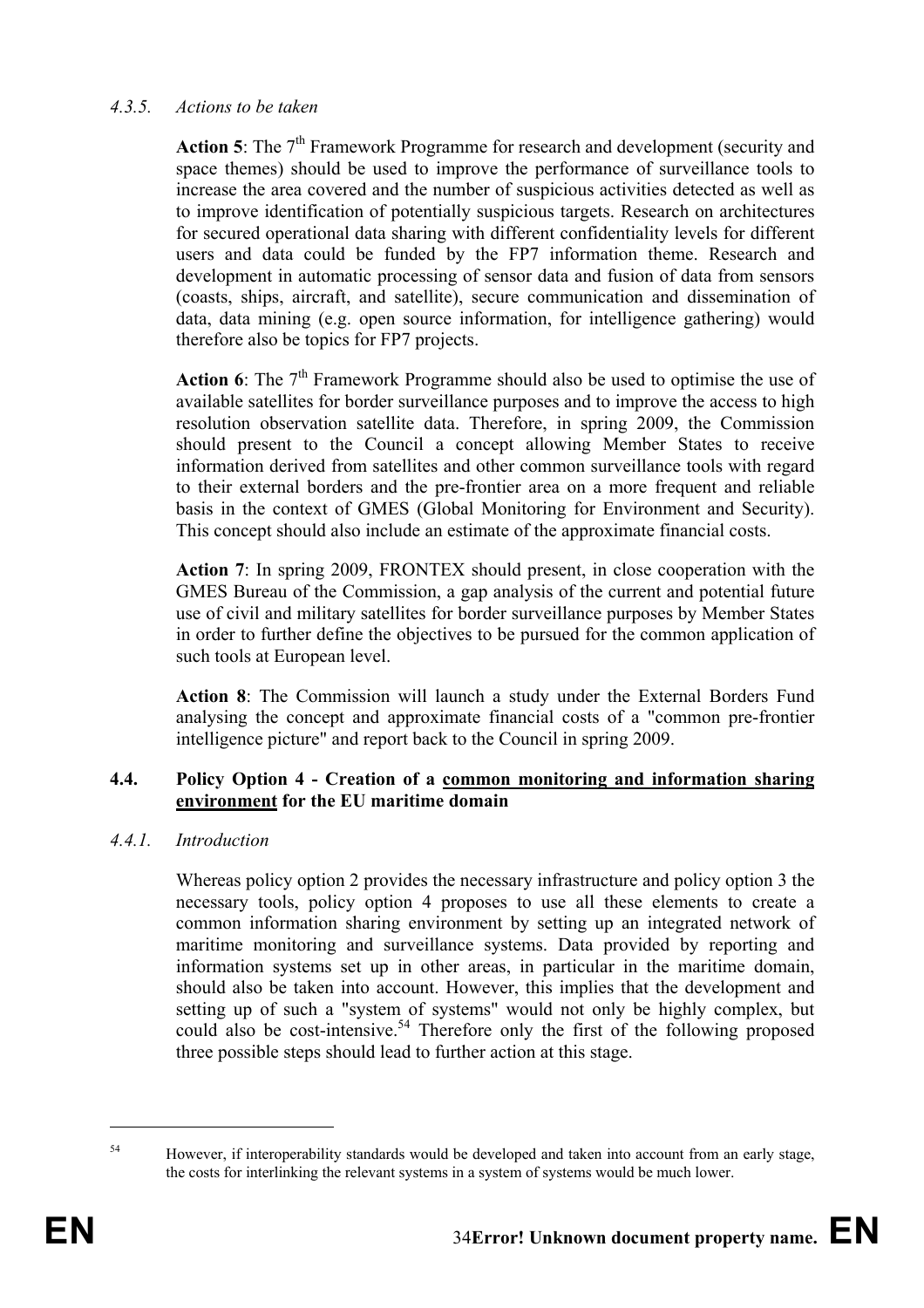*4.4.2. Step 7: Integrated network of reporting and surveillance systems for the Mediterranean Sea, the Canary Islands and the Black Sea* 

Whereas the six previous steps were dealing with the surveillance of all types of external borders, step 7 could focus on the maritime domain only.

As already mentioned, a multitude of authorities are involved in maritime surveillance, of which several are involved in setting up reporting systems like the *Automatic Identification System* (AIS), the *Long Range Identification and Tracking System* (LRIT) and the fishing *Vessel Monitoring System* (VMS), which can all be used for identification and tracking of vessels.<sup>55</sup> The European Maritime Safety Agency (EMSA) is in the process of setting up a European platform for maritime data exchange between Member States' maritime authorities  $(SafeSeaNet)^{56}$ , which shall interlink some of these systems until 2010 and which could also be used for border surveillance purposes.

In its Communication on an Integrated Maritime Policy for the European Union, the Commission stated that it will "*take steps towards a more interoperable surveillance system to bring together existing monitoring and tracking systems used for maritime safety and security, protection of the marine environment, fisheries control, control of external borders and other law enforcement activities*." 57

As stated in the action plan accompanying the Communication<sup>58</sup>, the Commission will announce in the  $2<sup>nd</sup>$  half of  $2008$  in the form of a Communication a detailed work plan for further steps towards the integration of all European maritime surveillance systems, thus covering all maritime areas and also non-border related aspects, such as maritime safety, protection of the marine environment, and fisheries.

Due to the complexity of developing such a "system of systems", and taking into account current migratory pressure, in a first step the integrated network should initially be limited to the Mediterranean Sea, the Canary Islands and the Black Sea and focus in substance on internal security purposes, linking border control authorities, and other European and national authorities with interests and responsibilities in the maritime domain, linking them together through a "**common operational picture**":

• "**Common**" because the same information could be shared across computer networks and be available for display in all command centres and mobile assets of the participating authorities, which could use this information to facilitate command and control and decision making in near-real-time.

<sup>&</sup>lt;sup>55</sup> A summary of the ship reporting systems can be found in Annex 10.

<sup>56</sup> A key element in improving maritime safety and security in European waters is the development and implementation of the SafeSeaNet electronic data exchange network. The European Community Directive 2002/59/EC was adopted on June 27 2002 with the aim of establishing a Community vessel traffic monitoring and information system with a view to enhance the safety and efficiency of maritime traffic, improve the response of authorities to incidents, accidents or potentially dangerous situations at sea, including search and rescue operations, and contribute to a better detection and prevention of pollution at sea by ships. Under the 6th Framework Programme, the project MarNIS supports the

developments of SafeSeaNet.<br>
57 COM(2007) 575, 10.10.2007, p. 6.<br>
58 CEC(2007) 575, 10.10.2007,

SEC(2007) 1278, 10.10.2007, p. 8.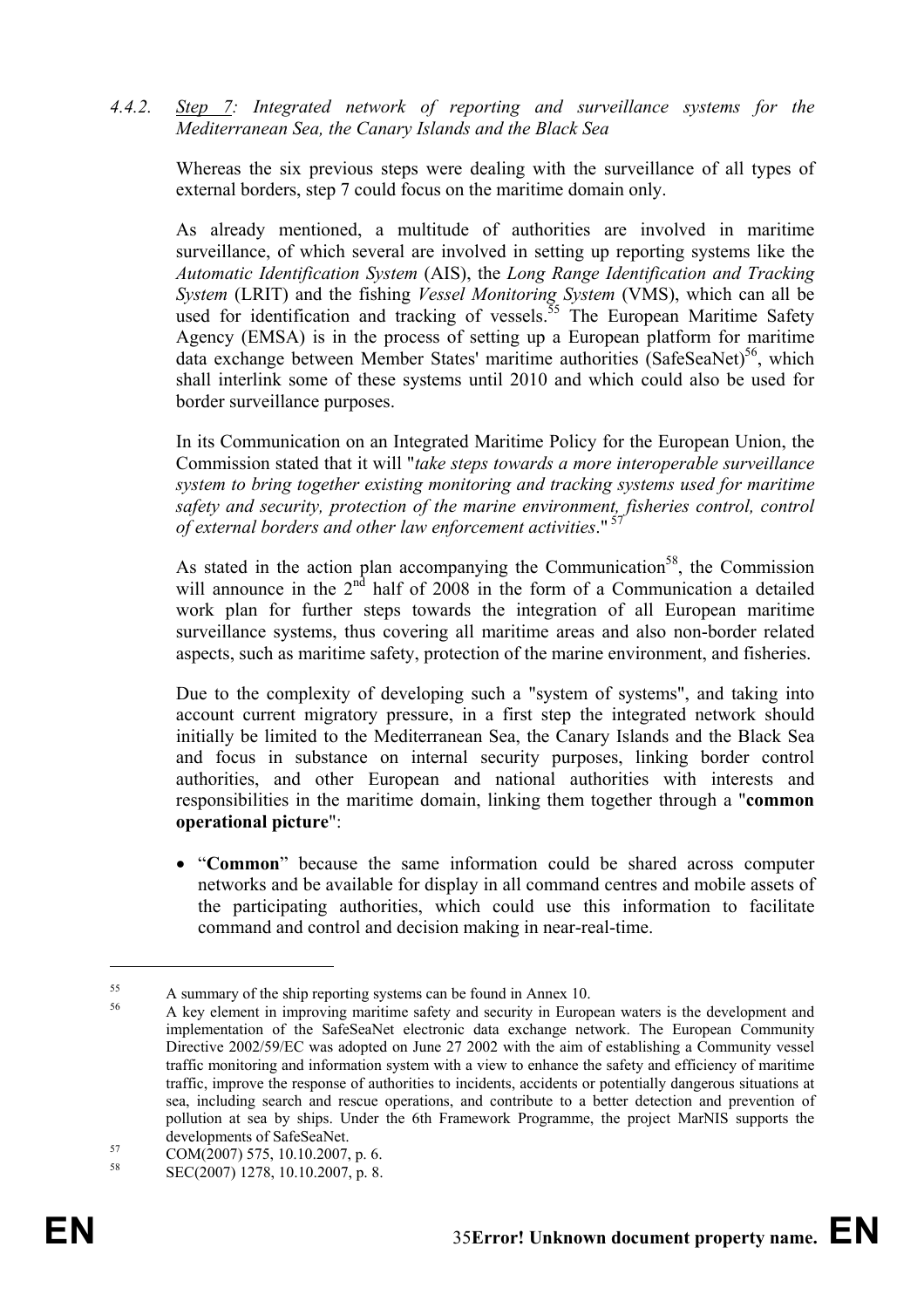- "**Operational**" because the information displayed would be relevant to operations.
- "**Picture**" because the information would be presented through a graphical interface.

In order to reach full awareness of the conditions and activity across the maritime domain, the information could be collected about

- **vessels** (size, type, purpose, registry, location, destination, dynamic track data as well as static data on history, ownership, characteristics etc.),
- **people** (operators, passengers, crew, dock workers, agents, etc.),
- **activities** (type, location, time of year, cargo, etc.).

Therefore the aim of this step could thus be to create progressively until 2013 an integrated network of surveillance systems covering the Mediterranean Sea, the Canary Islands and the Black Sea, in which information from national surveillance systems (e.g. SIVE, SPATIONAV, VTS, VTMS etc.), common surveillance tools (e.g. radar satellites, UAVs), European and international reporting systems (VMS, AIS, LRIT, SafeSeaNet, etc.) and intelligence sources (national intelligence services, etc.) could be collected, fused, analysed and disseminated in a structured manner.

The four functions collection, fusion, analysis and dissemination of information could be carried out as follows:

- **Collection:** Information is gathered from various sources. Numerous maritime stakeholders collect unique as well as common information sets that are beneficial to the whole maritime community. Duplicative collection of information, e.g. by military and civil authorities, can be avoided by using the same tools (satellite, sensors).
- **Fusion:** Data and information shall be combined in a meaningful manner to determine what significant knowledge is present in all available data, including all available information about vessels, persons and activities (with due respect to regulations on sensitive data protection). Fusion of data can fill information gaps and reduce the uncertainty in information received from various sources.
- **Analysis:** The integration, evaluation, interpretation and refinement of information is achieved by using e.g. automated capabilities to recognise patterns, analyse trends and detect anomalies and thereby predict risks. Security sensitive analysis could be carried out separately, e.g. in the national coordination centres and by FRONTEX with regard to a corresponding common intelligence picture.
- **Dissemination:** The right information is moved to the right decision maker at the right time. The aim could be to deliver information to users with a freshness of 15 minutes. Ship data could be supplied with suitable information, sensor and quality parameters to facilitate effective storage, use and exchange. Access to information requires appropriate permissions.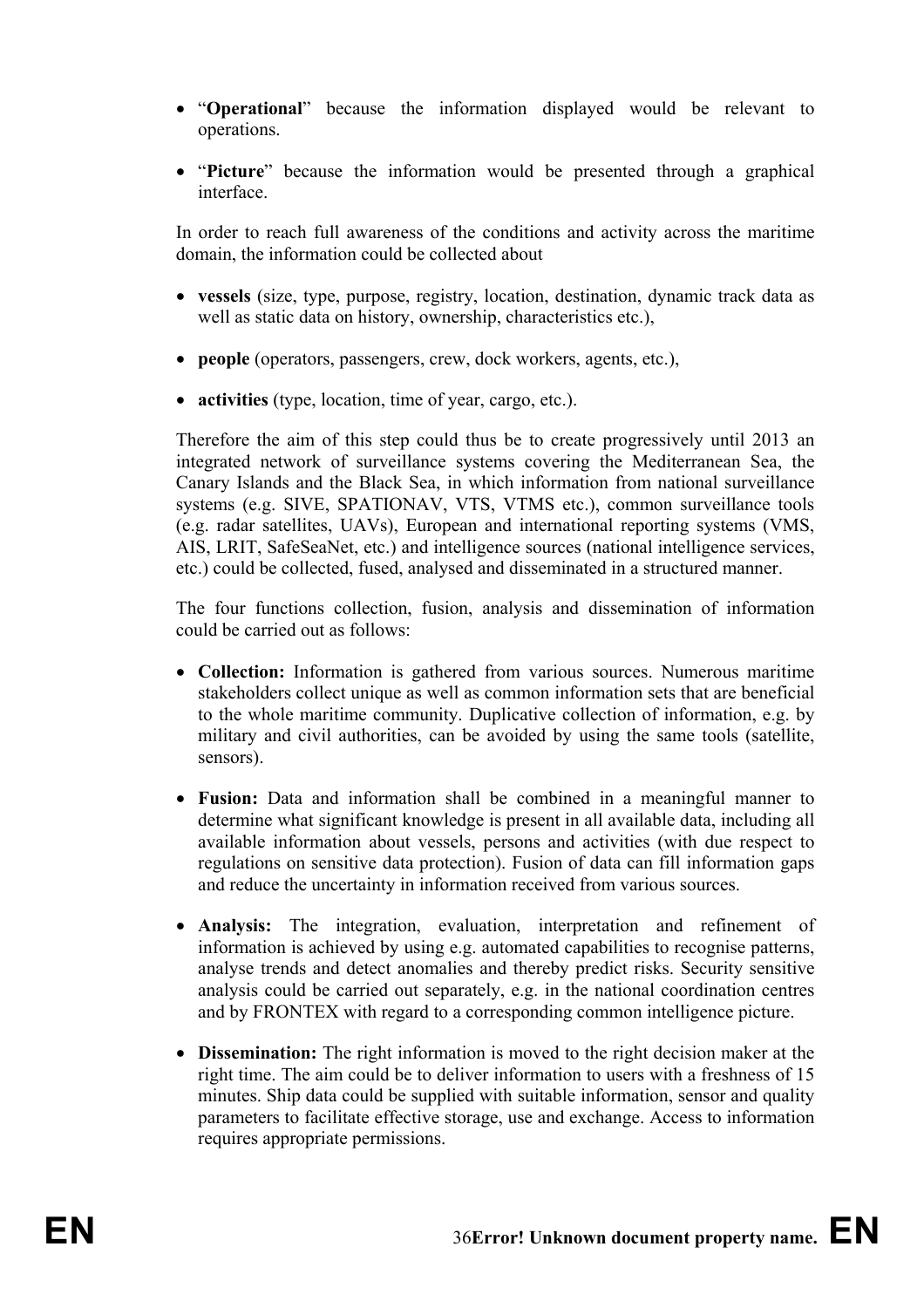The development of such a network should build upon the experiences made in developing regional initiatives with a similar purpose, i.e. in the Baltic Sea and the Black Sea. This common environment could sustain not only surveillance of maritime activity, but also activities such as the screening of vessels, people and cargo as a result of gathering and distributing intelligence, it should provide also cooperation tools and communication capabilities, possibly to be completed by a corresponding common intelligence picture. Special attention has to be given to the security of these systems and tools, ensuring appropriate confidentiality, integrity and availability.

With regard to a possible information and data exchange between different authorities (including military authorities), it has to be further examined how the integrity of classified information, confidential business data, information related to criminal investigations and the protection of personal data can be guaranteed.

*4.4.3. Step 8: Integrated network of reporting and surveillance systems for the whole EU maritime domain by extending it to the Atlantic Ocean, North Sea and Baltic Sea* 

In the long-term and building upon the experiences gathered in step 7, the feasibility of extending the integrated network of surveillance systems to the Atlantic Ocean, the North Sea and the Baltic Sea and covering all aspects of maritime security and safety, including the protection of marine environment and fisheries should be analysed.

*4.4.4. Action to be taken* 

**Action 9**: By 2009, the Commission should present to the Council an outline for the system architecture for an integrated network of reporting and surveillance systems for the Mediterranean Sea, the southern Atlantic Ocean (Canary Islands) and the Black Sea, which would allow border control authorities to take advantage of the integrated use of various maritime reporting and surveillance systems. This outline should take into account the results of a study to be launched under the External Borders Fund, studies carried out under the  $7<sup>th</sup>$  Framework Programme for Research and Development, as well as other relevant preparatory work done.

In the framework of the EU Maritime Policy, the Commission will also present a Communication setting out a detailed work plan for further steps towards the integration of all European maritime reporting and surveillance systems covering all maritime activities in the Mediterranean Sea, the southern Atlantic Ocean (Canary Islands) and the Black Sea regions with a view to be extended later to the whole EU maritime domain.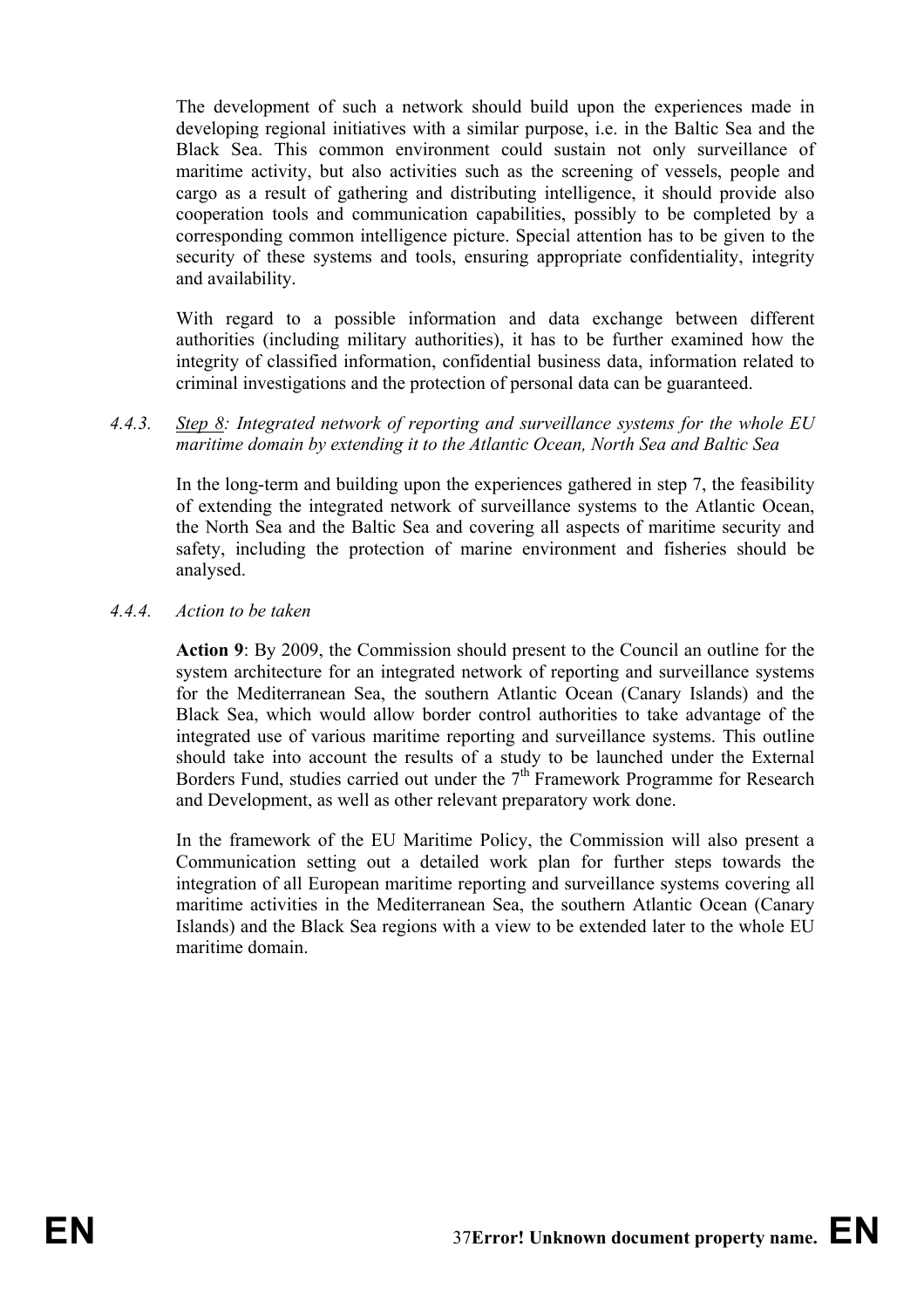#### **5. ASSESSMENT OF THE IMPACTS OF POLICY OPTIONS**

Each action in the policy options is screened according to the following criteria:

**1. General policy objective 1:** Reduction of the death toll of illegal immigrants by rescuing more lives at sea.

**2. General policy objective 2:** Reduction of the number of illegal immigrants who manage to cross EU external borders undetected outside border crossing points.

**3. General policy objective 3:** Increase internal security of the EU as a whole by contributing to the prevention of trafficking in human beings, drug smuggling, terrorism etc.

**4. Effectiveness:** The extent to which the proposal can be expected to achieve the three general policy objectives (reduction of persons who manage to cross external border undetected, reduction of the death toll of illegal immigrants by rescuing more lives at sea; increase of internal security of EU as a whole).

**5. Consistency:** The extent to which options are consistent with other EU policies and activities including their impact on the economic, social and environmental domain.

**6. Costs:** The extent to which the general policy objectives can be achieved for a given level of resources/at least cost (cost-effectiveness) as well as the extent to which costs could be covered by Community financial programmes and by Member States.

**7. Impact on fundamental rights**, in particular on the protection of personal data.

**8.** Possible **economic, social and environmental impacts** as well as **impacts on third countries.**

The views expressed by Member States and other Commission services and agencies have also been taken into account.

For each action, the anticipated impact has been assessed on an 'intuitive' scale of positive impact from one to five (five being the best score) with respect to the three policy objectives.

The policy options are a combination of actions. Most of the actions are complementary rather than alternative means to achieve the same ends. In these circumstances it is necessary to consider each action individually.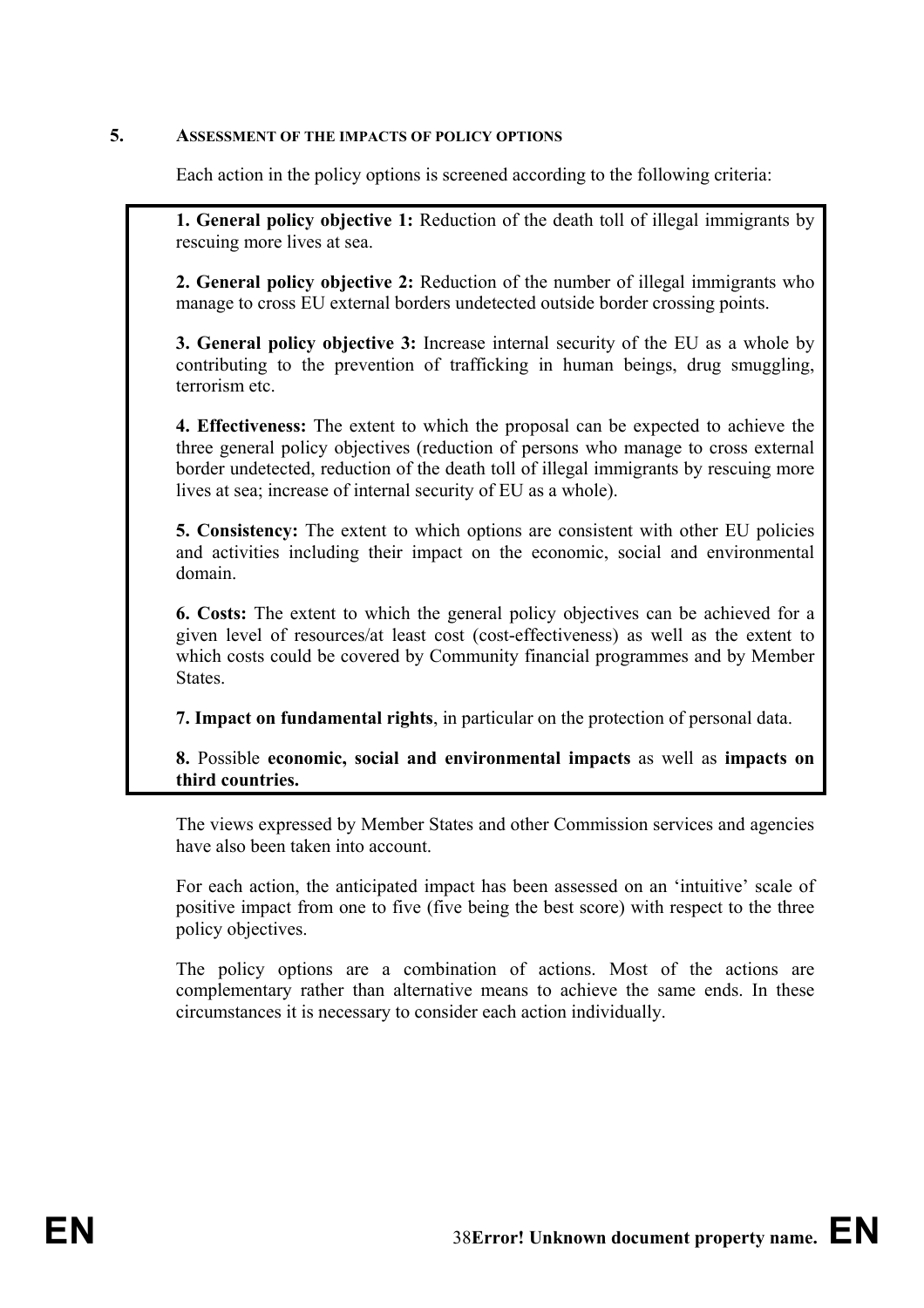#### **5.1. Policy Option 1 – Status quo**

Since Member States are responsible for external border control, each Member State is free to entrust the surveillance at external borders to the authorities of its choice, according to its own national structures. These missions are entrusted in certain Member States to a single body and in other Member States to several bodies reporting to different government departments, leading to the situation that in the Mediterranean Sea alone about 50 Member States' authorities from up to 30 different institutions and Ministries are involved in border surveillance, sometimes with parallel competencies and overlapping systems, with the risk of delays and lack of coordination between these various national services in a crisis situation.

Furthermore, the nature of the missions entrusted by the Member States to the various national authorities present at external borders entails a wide range of activities. Each national service of a Member State does not always have an exact counterpart in another Member State engaging in the same tasks and exercising the same powers of detection, identification and interception. Although a number of measures, in particular under the European Patrols Network, have already been undertaken to improve the cooperation between Member States, this situation might lead to delays and lack of coordination between Member States due to the absence of a common communication and information sharing network.

There would be an absence of synergies and economies of scale due to the lack of links between national border surveillance systems as well as with reporting systems currently being set up in other areas, while also taking into account the latest technological developments, e.g. in satellite technology. However, the central issue is enable information sharing between different authorities and systems within the limits of the current legal framework. Thus the status quo provides for ad hoc and incoherent information sharing between Member States. Overlaps in the collection of information are likely to occur between Member States as well as between different systems for collecting surveillance information and for ship reporting.

Finding vessels involved in illegal activities at sea, including illegal immigration, and finding small boats in distress can in practice only be done by combining the information concerning on-going ship traffic received from the ship reporting systems (VTS, AIS, VMS, LRIT) with detections of non-cooperative ships from patrol assets, UAVs or satellites. Most ship traffic is legal and the reporting systems indicate that part, therefore enabling the patrol assets to aim actual close-in inspection on the remaining small number of unknown or suspicious targets. Surveillance becomes ever more efficient and cost-effective as more information sources on ship traffic are combined. Policy option 1 would not lead to those benefits.

Research projects would be conducted without a clear vision linking research activities with the policy goals of enhancing border control at European level, serving mainly to reinforce individual Member States and without exploiting the potential benefits for all Member States concerned. No follow-up at European level to ensure the use of the results for the end-users would be ensured.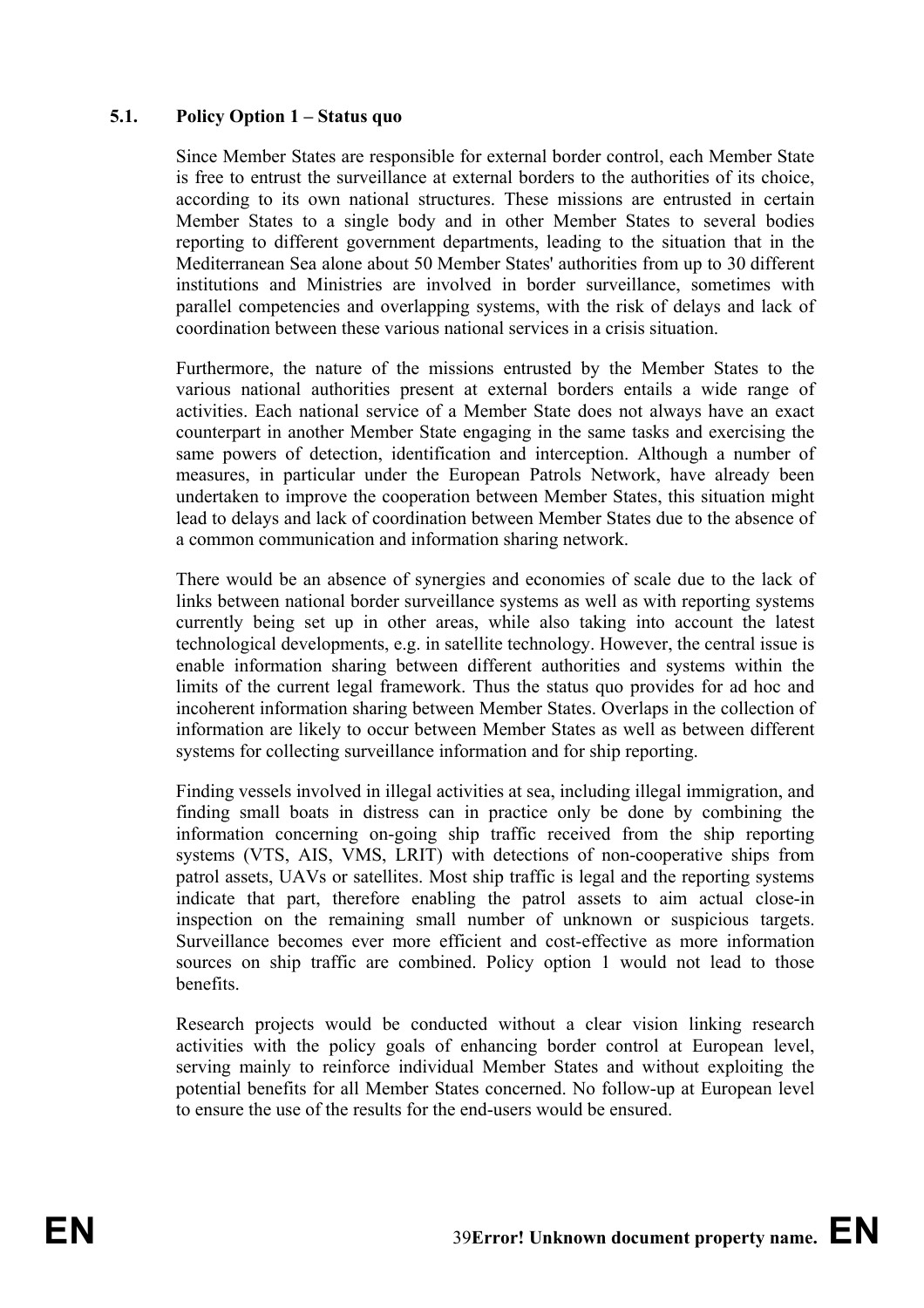| Action            | 1. Reduction of<br>loss of life                                                                                                                                                                                                                | 2. Reduction of<br>undetected<br>border<br>crossings                                                                                        | 3. Increase of<br>internal<br>security                                                                                                                                                                                          | 4. Effectiveness                                                                                                                                                                                              | 5. Consistency                                                                                                                                                                                                                                                       | <b>6. Costs59</b>                                                                                                                                                                      | 7. Fundamental<br>rights<br>(data<br>protection) | 8.<br>Economic,<br>social,<br>environ-<br>impacts<br>metal<br>and impacts on<br>$3rd$ countries |  |  |
|-------------------|------------------------------------------------------------------------------------------------------------------------------------------------------------------------------------------------------------------------------------------------|---------------------------------------------------------------------------------------------------------------------------------------------|---------------------------------------------------------------------------------------------------------------------------------------------------------------------------------------------------------------------------------|---------------------------------------------------------------------------------------------------------------------------------------------------------------------------------------------------------------|----------------------------------------------------------------------------------------------------------------------------------------------------------------------------------------------------------------------------------------------------------------------|----------------------------------------------------------------------------------------------------------------------------------------------------------------------------------------|--------------------------------------------------|-------------------------------------------------------------------------------------------------|--|--|
|                   |                                                                                                                                                                                                                                                |                                                                                                                                             |                                                                                                                                                                                                                                 | <b>Non-legislative actions</b>                                                                                                                                                                                |                                                                                                                                                                                                                                                                      |                                                                                                                                                                                        |                                                  |                                                                                                 |  |  |
|                   | <b>STATUS QUO</b>                                                                                                                                                                                                                              |                                                                                                                                             |                                                                                                                                                                                                                                 |                                                                                                                                                                                                               |                                                                                                                                                                                                                                                                      |                                                                                                                                                                                        |                                                  |                                                                                                 |  |  |
| <b>STATUS QUO</b> | (no<br>positive<br><i>impact</i> )<br>In response to<br>Member<br>States'<br>actions.<br>embarkation<br>points<br>are<br>located<br>even<br>further<br>away,<br>possibly<br>resulting into a<br>further increase<br>of loss of life at<br>sea. | Areas<br>covered<br>surveillance<br>by<br>only<br>are<br>punctual,<br>whereas<br>possibilities<br>for<br>undetected<br>crossings<br>remain. | positive<br>(no)<br><i>impact</i> )<br>Non-coherent<br>approach allows<br>organised crime<br>to focus on the<br>least<br>prepared<br>Member States /<br>third<br>countries<br>and<br>weak<br>on<br>points,<br>e.g.<br>seaports. | positive<br>(no<br><i>impact</i> )<br>Status quo does<br>not contribute to<br>achievement of<br>policy<br>objectives. Non-<br>of<br>sharing<br>information<br>hinders<br>of<br>prevention<br>organised crime. | positive<br>(no<br><i>impact</i> )<br>No advantage is<br>of<br>taken<br>harmonisation<br>in<br>processes<br>other fields (e.g.<br>EU<br>maritime<br>policy)<br>and of<br>EU<br>and<br>international<br>systems<br>currently<br>being<br>(e.g.<br>set<br>up<br>LRIT). | positive<br>(no<br><i>impact</i> )<br>of<br>No.<br>use<br>synergies<br>and<br>economies<br>of<br>scale due to the<br>lack of<br>links<br>between existing<br>future<br>and<br>systems. | No impact.                                       | No impact.                                                                                      |  |  |

**Table - Policy option 1** 

<sup>59 \*</sup> stands for very low and \*\*\*\*\* for very high costs.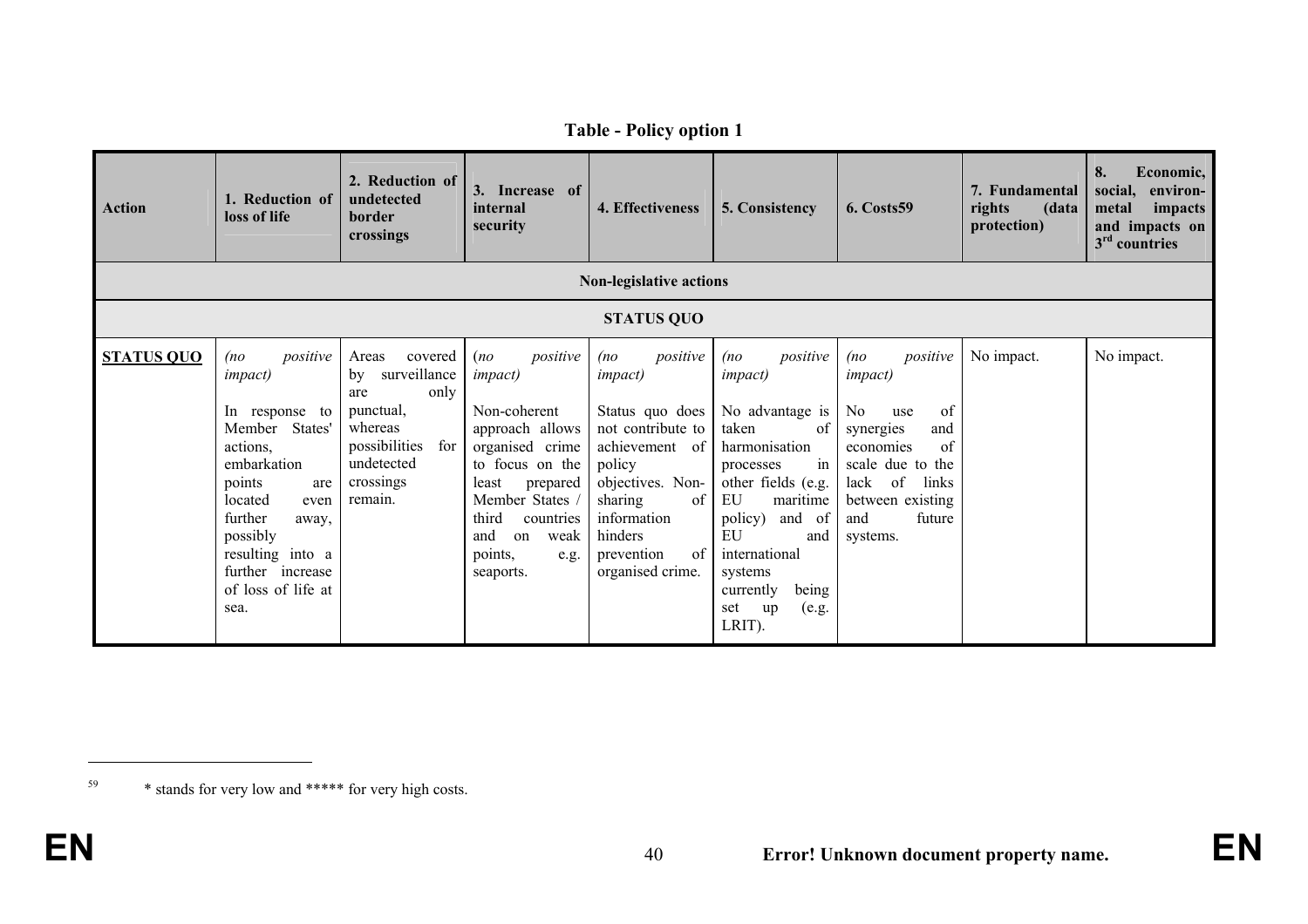#### **5.2. Policy Option 2 - Interlinking and streamlining existing surveillance systems and mechanisms at Member States level**

Policy option 2 focuses on upgrading streamlining existing surveillance systems and mechanisms at Member States level (Action 1). Community action is necessary to ensure a coherent implementation in the Member States concerned (Action 2, part 1) and to enable an efficient cooperation between Member States (Action 3). The technical framework for the cooperation between Member States including FRONTEX will be defined in Action 4. Finally, the extent to which neighbouring third countries would need logistic and financial support from the EU would have to be determined (Action 2, part 2).

| <b>Action</b>                                                                                                                                       | 1. Reduction of<br>loss of life                                                                                                                                 | 2. Reduction of<br>undetected<br>border<br>crossings                                                                                                                                                | 3. Increase of<br>internal<br>security                                                                                                                                                | 4. Effectiveness                                                                                                                                                                                               | 5. Consistency                                                                                                                                                                                        | 6. Costs60                                                                                                                                                                                                             | 7. Fundamental<br>rights<br>(data<br>protection)                                                                      | 8.<br>Economic,<br>social,<br>environ-<br>metal<br>impacts<br>and impacts on<br>3rd countries                                                                                                                                                                 |  |  |  |
|-----------------------------------------------------------------------------------------------------------------------------------------------------|-----------------------------------------------------------------------------------------------------------------------------------------------------------------|-----------------------------------------------------------------------------------------------------------------------------------------------------------------------------------------------------|---------------------------------------------------------------------------------------------------------------------------------------------------------------------------------------|----------------------------------------------------------------------------------------------------------------------------------------------------------------------------------------------------------------|-------------------------------------------------------------------------------------------------------------------------------------------------------------------------------------------------------|------------------------------------------------------------------------------------------------------------------------------------------------------------------------------------------------------------------------|-----------------------------------------------------------------------------------------------------------------------|---------------------------------------------------------------------------------------------------------------------------------------------------------------------------------------------------------------------------------------------------------------|--|--|--|
|                                                                                                                                                     | <b>Non-legislative actions</b>                                                                                                                                  |                                                                                                                                                                                                     |                                                                                                                                                                                       |                                                                                                                                                                                                                |                                                                                                                                                                                                       |                                                                                                                                                                                                                        |                                                                                                                       |                                                                                                                                                                                                                                                               |  |  |  |
|                                                                                                                                                     | INTERLINKING AND STREAMLINING EXISTING SURVEILLANCE SYSTEMS AND MECHANISMS AT MEMBER STATES LEVEL                                                               |                                                                                                                                                                                                     |                                                                                                                                                                                       |                                                                                                                                                                                                                |                                                                                                                                                                                                       |                                                                                                                                                                                                                        |                                                                                                                       |                                                                                                                                                                                                                                                               |  |  |  |
|                                                                                                                                                     | STEP 1: Providing essential border surveillance infrastructure at national level                                                                                |                                                                                                                                                                                                     |                                                                                                                                                                                       |                                                                                                                                                                                                                |                                                                                                                                                                                                       |                                                                                                                                                                                                                        |                                                                                                                       |                                                                                                                                                                                                                                                               |  |  |  |
| <u>ACTION 1</u><br>Recommen-<br>dation to set<br>up<br>(1)<br>national<br>coordination<br>centres and<br>national<br>(2)<br>coordination<br>systems | $***$<br>Search and rescue<br>measures<br>are<br>mainly<br>improved<br>territorial<br><sub>1</sub> n<br>and<br>waters.<br>to<br>some extent on the<br>high sea. | ****<br>Coherent<br>use of<br>detection<br>tools.<br>human<br>resources<br>information<br>and<br>sharing at national<br>reduces<br>level<br>possibilities<br>for<br>undetected border<br>crossings. | $***$<br>Coherent<br>use of<br>detection<br>tools.<br>human<br>resources<br>information<br>and<br>sharing at national<br>reduces<br>level<br>possibilities<br>for<br>organised crime. | ****<br>Action contributes<br>to achievement of<br>all<br>three<br>policy<br>objectives<br>by<br>upgrading<br>expanding<br>infrastructures and<br>streamlining<br>for<br>mechanisms<br>border<br>surveillance. | $***$<br>Action<br>extends<br>geographical scope<br>of the EPN and<br>follows<br>strategic<br>guidelines<br>of<br>External Borders<br>Fund (EBF).<br>Action is in line<br>with EU Maritime<br>Policy. | ***<br>Member States can<br>use EBF to co-<br>finance up to $75%$<br>of<br>the<br>costs.<br>Available<br>Community<br>funding might not<br>sufficient to<br>be<br>finance costs for<br>all Member States<br>concerned. | No impact,<br>since<br>data<br>national<br>rules<br>protection<br>within the limits of<br>EU<br>legislation<br>apply. | Environmental<br>limited,<br>impact<br>modern<br>since<br>technology<br>(radar,<br>satellites<br>etc.)<br>be<br>shall<br>used.<br>Limited impact on<br>third<br>countries.<br>since installations<br>should be done on<br>territories of EU<br>Member States. |  |  |  |

#### **Table - Policy option 2**

60 \* stands for very low and \*\*\*\*\* for very high costs.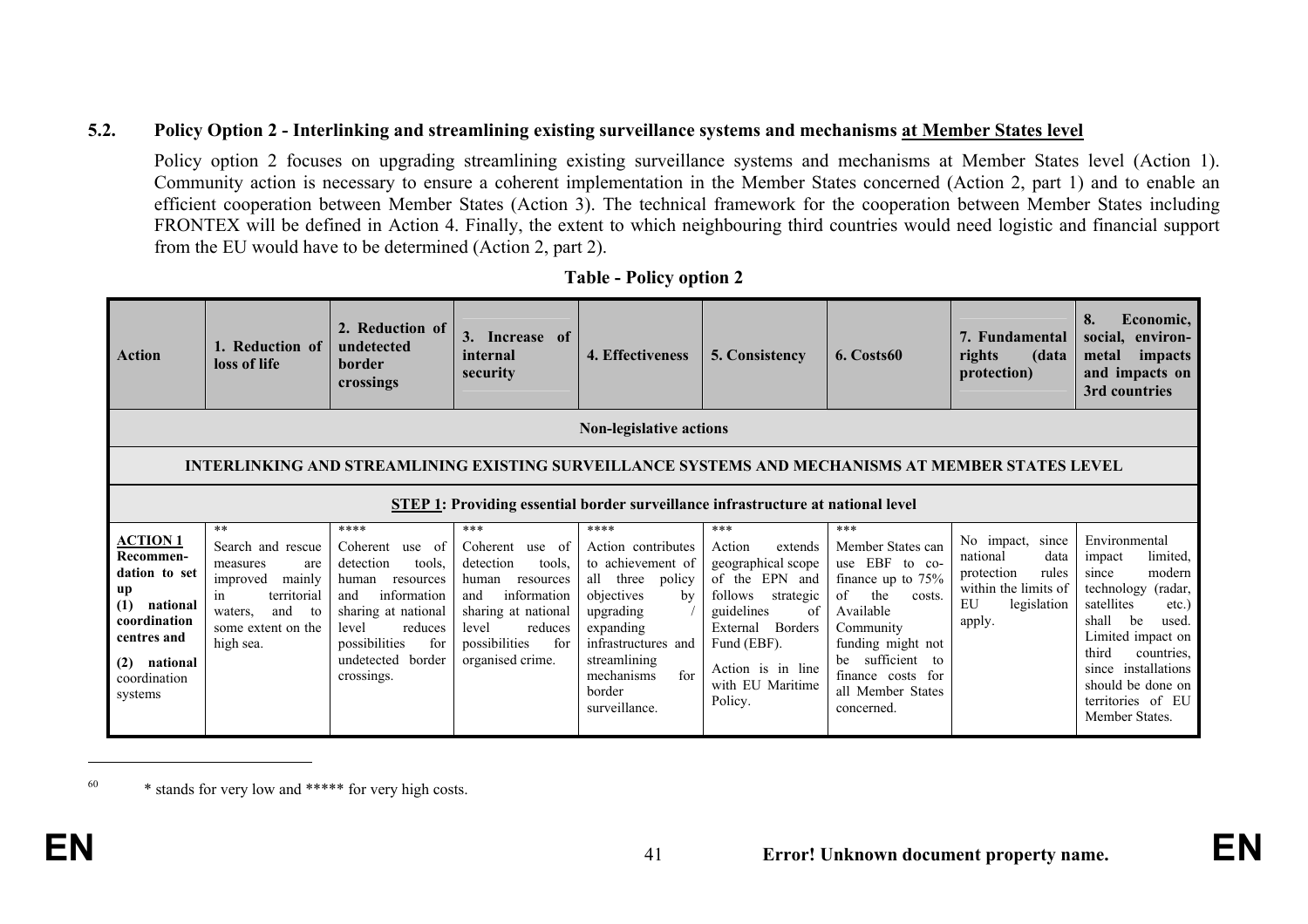| <b>Action</b>                                                                                                                                                                                 | 1. Reduction of<br>loss of life                                                                                                                                                                                                       | 2. Reduction of<br>undetected<br>border<br>crossings                                                                                                                                      | 3. Increase of<br>internal<br>security                                                                                  | 4. Effectiveness                                                                                                                                                                                                        | 5. Consistency                                                                                                                                                                                   | 6. Costs60                                                                                                                     | 7. Fundamental<br>rights<br>(data<br>protection)              | 8.<br>Economic,<br>social, environ-<br>metal<br>impacts<br>and impacts on<br>3rd countries |  |  |  |
|-----------------------------------------------------------------------------------------------------------------------------------------------------------------------------------------------|---------------------------------------------------------------------------------------------------------------------------------------------------------------------------------------------------------------------------------------|-------------------------------------------------------------------------------------------------------------------------------------------------------------------------------------------|-------------------------------------------------------------------------------------------------------------------------|-------------------------------------------------------------------------------------------------------------------------------------------------------------------------------------------------------------------------|--------------------------------------------------------------------------------------------------------------------------------------------------------------------------------------------------|--------------------------------------------------------------------------------------------------------------------------------|---------------------------------------------------------------|--------------------------------------------------------------------------------------------|--|--|--|
| (investments)                                                                                                                                                                                 |                                                                                                                                                                                                                                       |                                                                                                                                                                                           |                                                                                                                         |                                                                                                                                                                                                                         |                                                                                                                                                                                                  |                                                                                                                                |                                                               |                                                                                            |  |  |  |
|                                                                                                                                                                                               | Stakeholder's attitude: When consulted on strategic guidelines for EBF, Member States agreed to make this action a specific priority. In the 2nd consultation meeting, Member States informed<br>that they will set up such centres.  |                                                                                                                                                                                           |                                                                                                                         |                                                                                                                                                                                                                         |                                                                                                                                                                                                  |                                                                                                                                |                                                               |                                                                                            |  |  |  |
| <b>ACTION 2</b><br>Part 1<br><b>FRONTEX</b><br>risk<br>assessment<br>EU<br><b>on</b><br>borders to be<br>covered<br>bv<br>surveillance<br>system<br>(s t u d v)                               | See 4.                                                                                                                                                                                                                                | See 4.                                                                                                                                                                                    | See 4.                                                                                                                  | Study itself has no<br>direct<br>impact.<br>However,<br>an<br>indirect<br>impact<br>could be achieved<br>if Member States<br>would<br>take into<br>account results of<br>the study in their<br>planning.                | $***$<br>Such<br>a<br>risk<br>assessment is part<br>of the mandate of<br><b>FRONTEX</b><br>and<br>contributes to an<br>efficient use of the<br>financial resources<br>provided under the<br>EBF. | ***<br>Risk<br>assessment<br>forms part of daily<br>work<br>of<br>FRONTEX and is<br>covered<br>by<br><b>FRONTEX</b><br>budget. | Study itself has no<br>direct impact.                         | Study itself has no<br>direct impact.                                                      |  |  |  |
|                                                                                                                                                                                               |                                                                                                                                                                                                                                       | Stakeholder's attitude: Whereas a majority of Member States might regard this action as a neutral assessment, some could see it as an indirect interference into their border management. |                                                                                                                         |                                                                                                                                                                                                                         |                                                                                                                                                                                                  |                                                                                                                                |                                                               |                                                                                            |  |  |  |
| <b>ACTION 3</b><br><b>Elaboration</b><br>of guidelines<br>for<br>cooperation<br>between<br>national<br>coordination<br>centres<br>and<br>on the role of<br><b>FRONTEX</b><br><i>(expert</i> ) | $***$<br>Close coordination<br>and extension of<br>patrolling<br>activities<br>at<br>national<br>level<br>increases<br>number<br>and area for search<br>and<br>rescue<br>in<br>activities.<br>particular<br>in<br>territorial waters. | ****<br>Improved<br>cooperation<br>at<br>national<br>level<br>allows<br>swift<br>reaction<br>to<br>in<br>changes<br>migration routes.                                                     | ****<br>Improved<br>cooperation<br>at<br>national<br>level<br>allows<br>swift<br>reaction<br>to<br>criminal activities. | ****<br>Very<br>important<br>action<br>for<br>achieving all three<br>objectives<br>policy<br>defining<br>by<br>cooperation<br>mechanisms.<br>However, impact<br>is still unclear in<br>view of need for<br>legislation. | $***$<br>Action<br>is<br>with<br>consistent<br>works done under<br>European<br>the<br>Patrols Network.                                                                                           | ***<br>Costs for meetings<br>will be borne by<br>the Commission.                                                               | EU data protection<br>rules have to be<br>taken into account. | No impact.                                                                                 |  |  |  |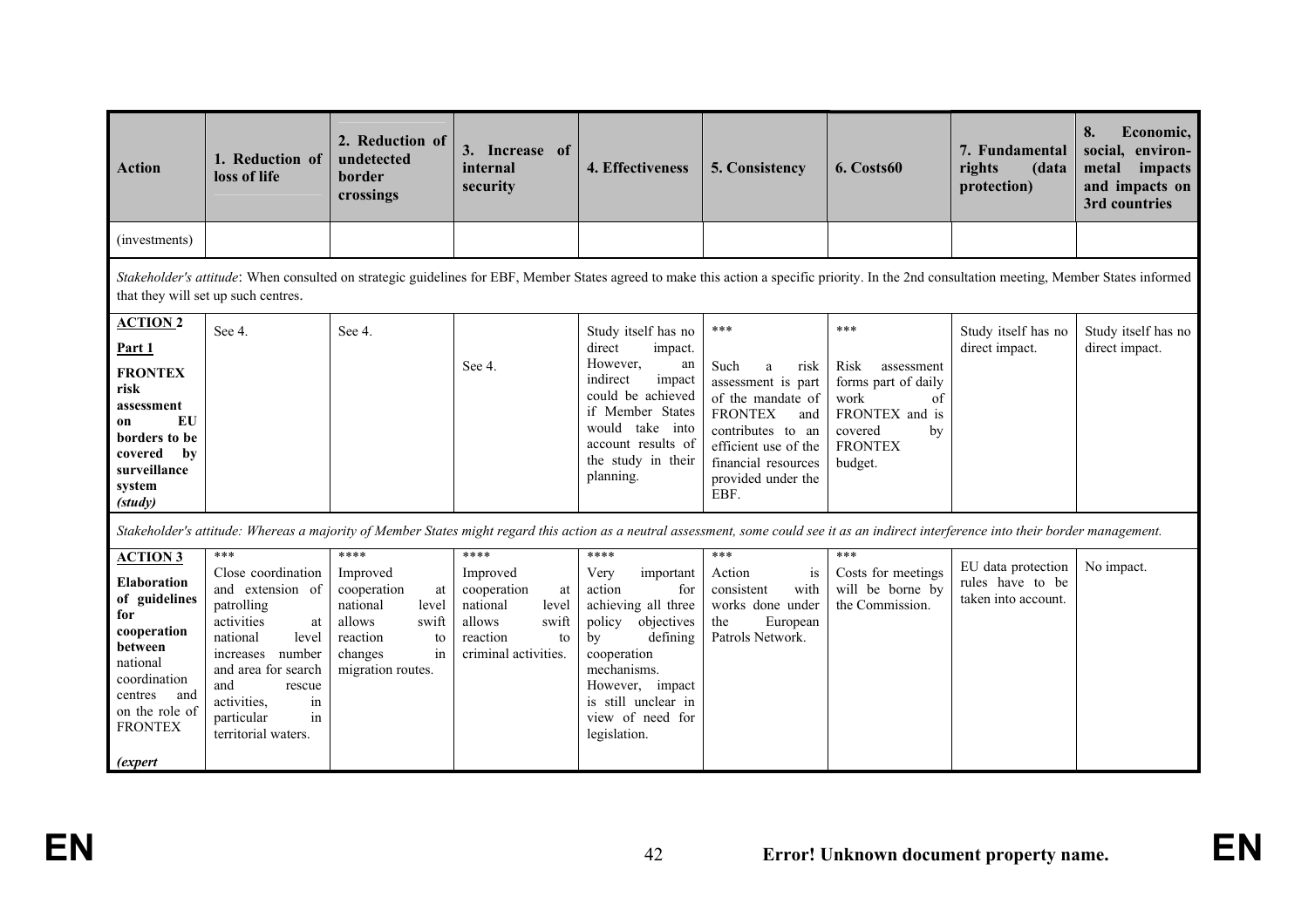| <b>Action</b>                                                                                                             | 1. Reduction of<br>loss of life                                                                              | 2. Reduction of<br>undetected<br>border<br>crossings | 3. Increase of<br>internal<br>security | 4. Effectiveness                                                                                                                                                      | 5. Consistency                                                                                                                                                                                 | 6. Costs60                                                                                                                                                       | 7. Fundamental<br>rights<br>(data<br>protection)       | 8.<br>Economic,<br>social, environ-<br>metal impacts<br>and impacts on<br>3rd countries                                             |
|---------------------------------------------------------------------------------------------------------------------------|--------------------------------------------------------------------------------------------------------------|------------------------------------------------------|----------------------------------------|-----------------------------------------------------------------------------------------------------------------------------------------------------------------------|------------------------------------------------------------------------------------------------------------------------------------------------------------------------------------------------|------------------------------------------------------------------------------------------------------------------------------------------------------------------|--------------------------------------------------------|-------------------------------------------------------------------------------------------------------------------------------------|
| group)                                                                                                                    |                                                                                                              |                                                      |                                        |                                                                                                                                                                       |                                                                                                                                                                                                |                                                                                                                                                                  |                                                        |                                                                                                                                     |
|                                                                                                                           |                                                                                                              |                                                      |                                        | Stakeholder's attitude: In the 2nd consultation meeting, a number of Member States referred to the need to define a legal framework for the cooperation.              |                                                                                                                                                                                                |                                                                                                                                                                  |                                                        |                                                                                                                                     |
|                                                                                                                           |                                                                                                              |                                                      |                                        | <b>STEP 2: Communication network between national coordination centres incl. FRONTEX</b>                                                                              |                                                                                                                                                                                                |                                                                                                                                                                  |                                                        |                                                                                                                                     |
| <b>ACTION 4</b><br><b>Elaboration</b><br>of technical<br>specifications<br>for<br>communicati<br>on network<br>(s t u dy) | See 4.                                                                                                       | See 4.                                               | See 4.                                 | Specifications<br>themselves<br>have<br>impact.<br>no<br>Communication<br>network<br>contributes<br>to<br>of<br>achievement<br>policy objectives.                     | $***$<br>Action<br><i>is</i><br>consistent<br>with<br>works done under<br>the<br>European<br>Patrols Network.                                                                                  | ***<br>Costs for study<br>will be borne by<br>EBF (Community<br>actions).<br>Study will provide<br>estimate of costs<br>setting<br>for<br>up<br>network.         | Data<br>protection<br>issues will be part<br>of study. | No impact.                                                                                                                          |
|                                                                                                                           | Stakeholder's attitude: During the 2 <sup>nd</sup> consultation meeting, Member States welcomed this action. |                                                      |                                        |                                                                                                                                                                       |                                                                                                                                                                                                |                                                                                                                                                                  |                                                        |                                                                                                                                     |
|                                                                                                                           |                                                                                                              |                                                      |                                        | <b>STEP 3:</b> Support to third countries to set up border surveillance infrastructure                                                                                |                                                                                                                                                                                                |                                                                                                                                                                  |                                                        |                                                                                                                                     |
| <b>ACTION 2 -</b><br>Part 2<br>Report<br>on<br>surveillance<br>infrastructur<br>e in selected<br>third<br>countries       | See 4.                                                                                                       | See 4.                                               | See 4.                                 | Report itself has<br>no direct impact,<br>will provide<br>but<br>basis for decision<br>on financial and<br>logistical support<br>to be given to<br>neighbouring third | $***$<br>Action is in line<br>with the<br>Global<br>Approach<br>to<br>Migration<br>and<br>conclusions of the<br>JHA Council<br>of<br>September<br>on<br>reinforcing<br>the<br>EU's<br>southern | $**$<br>Costs for report<br>would be covered<br><b>FRONTEX</b><br>by<br>budget.<br>Financial needs for<br>third<br>countries<br>would<br>be<br>estimated in this | Report itself has<br>no impact.                        | should<br>Report<br>have impact on<br>of<br>programming<br>relevant financial<br>programmes in the<br>external relations<br>domain. |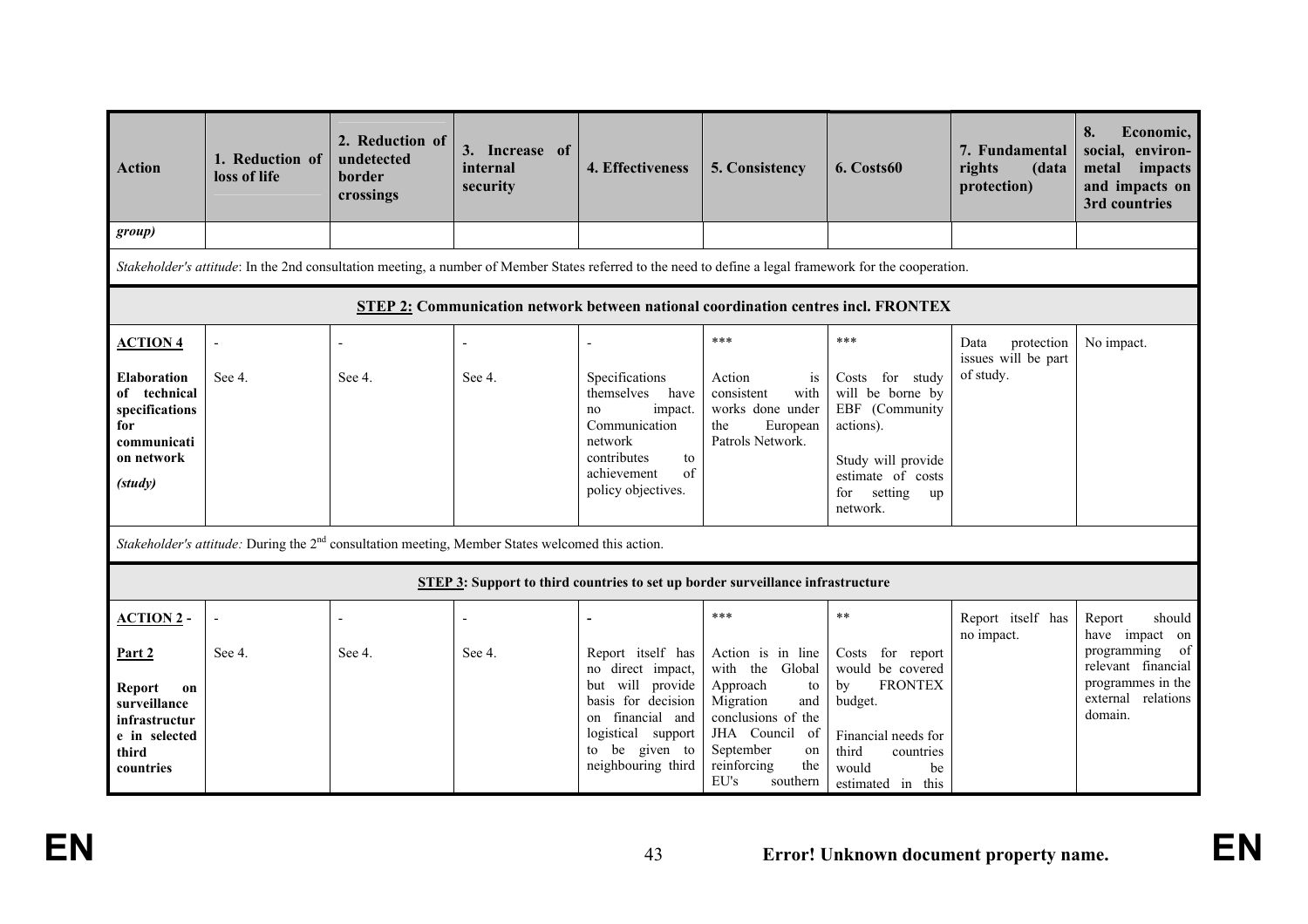| Action                                                                                                                                                                                 | 1. Reduction of<br>loss of life | 2. Reduction of<br>undetected<br>border<br>crossings | 3. Increase of<br>internal<br>security | 4. Effectiveness | 5. Consistency    | 6. Costs60 | 7. Fundamental<br>rights<br>(data<br>protection) | Economic,<br>8.<br>social, environ-<br>impacts<br>metal<br>and impacts on<br>3rd countries |
|----------------------------------------------------------------------------------------------------------------------------------------------------------------------------------------|---------------------------------|------------------------------------------------------|----------------------------------------|------------------|-------------------|------------|--------------------------------------------------|--------------------------------------------------------------------------------------------|
| (s t u dy)                                                                                                                                                                             |                                 |                                                      |                                        | countries.       | maritime borders. | report.    |                                                  |                                                                                            |
| Stakeholder's attitude: Whereas Member States would regard this action as useful, the concerned third countries could see it as an indirect interference into their border management. |                                 |                                                      |                                        |                  |                   |            |                                                  |                                                                                            |

This policy option foresees mainly non-legislative actions. Legislative actions could be envisaged for the tasks of the national coordination centres and the cooperation between them. However, it is still too early to assess the need for such legislative actions. It is necessary to identify the precise needs for the exchange of information and to what extent legislation would contribute to the consistency of these tasks.

This policy option provides a coherent strategy for the use of financial resources to be borne by the EU (External Borders Fund, FRONTEX budget) and the Member States.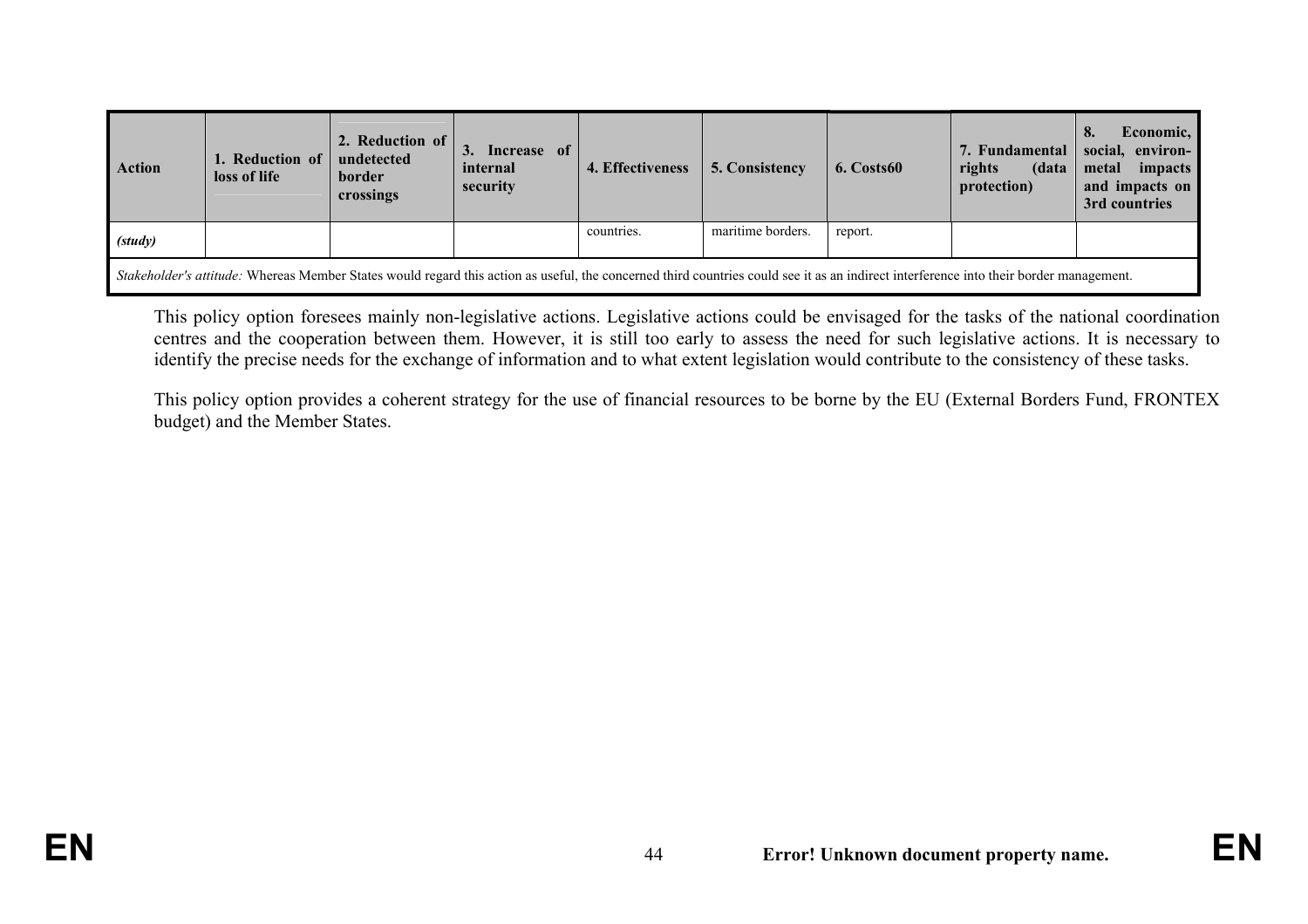#### **5.3. Policy Option 3 - Development and implementation of common tools and applications for border surveillance at EU level**

Policy option 3 comprises all actions listed in policy option 2. It contains a series of measures which - for practical, technical and reasons of cost-efficiency - should be developed and implemented at EU level. Some measures will entail medium to high costs. This "package" of actions includes several non-legislative actions to increase cooperation and burden-sharing between Member States and to ensure a more effective protection of the external borders. Action 5 is within the scope of existing programming for the  $7<sup>th</sup>$  Framework Programme for research and development and reference can therefore be made to the relevant ex-ante evaluations carried out in this regard. The action is subject to the approval - through the relevant procedures – of the  $7<sup>th</sup>$  Framework Programme. Each action in the Policy Option is considered in turn:

| Action                                                                                                                            | Reduction of<br>loss of life                                                                                                                                                                 | <b>Reduction</b> of<br>undetected<br>border crossings                                                  | 3.<br>Increase of<br>internal security                                                                       | 4. Effectiveness                                                                                                                                                                                                               | 5. Consistency                                                                                                                                                                                                     | $6. \text{Costs}^{61}$                                                                                                                                                                               | Fundamental<br>rights<br>(data<br>protection) | Economic, social,<br>8.<br>environ-metal impacts<br>and impacts on 3rd<br>countries |  |  |  |
|-----------------------------------------------------------------------------------------------------------------------------------|----------------------------------------------------------------------------------------------------------------------------------------------------------------------------------------------|--------------------------------------------------------------------------------------------------------|--------------------------------------------------------------------------------------------------------------|--------------------------------------------------------------------------------------------------------------------------------------------------------------------------------------------------------------------------------|--------------------------------------------------------------------------------------------------------------------------------------------------------------------------------------------------------------------|------------------------------------------------------------------------------------------------------------------------------------------------------------------------------------------------------|-----------------------------------------------|-------------------------------------------------------------------------------------|--|--|--|
|                                                                                                                                   | <b>Non-legislative actions</b>                                                                                                                                                               |                                                                                                        |                                                                                                              |                                                                                                                                                                                                                                |                                                                                                                                                                                                                    |                                                                                                                                                                                                      |                                               |                                                                                     |  |  |  |
|                                                                                                                                   | DEVELOPMENT AND IMPLEMENTATION OF COMMON TOOLS AND APPLICATIONS FOR BORDER SURVEILLANCE AT EU LEVEL                                                                                          |                                                                                                        |                                                                                                              |                                                                                                                                                                                                                                |                                                                                                                                                                                                                    |                                                                                                                                                                                                      |                                               |                                                                                     |  |  |  |
| STEP 4: Research and development to improve the performance of surveillance tools                                                 |                                                                                                                                                                                              |                                                                                                        |                                                                                                              |                                                                                                                                                                                                                                |                                                                                                                                                                                                                    |                                                                                                                                                                                                      |                                               |                                                                                     |  |  |  |
| <b>ACTION 5</b>                                                                                                                   | *****                                                                                                                                                                                        | ****                                                                                                   | ****                                                                                                         | ****                                                                                                                                                                                                                           | $**$                                                                                                                                                                                                               | $***$                                                                                                                                                                                                | No impact.                                    | third countries<br>Certain                                                          |  |  |  |
| Use of FP7 to<br>improve the<br>performance<br>of<br>surveillance<br>tools<br>to<br>the<br>increase<br>area covered<br>the<br>and | Improved<br>technology<br>to<br>detect small boats<br>allows<br>more<br>targeted<br>search<br>and<br>rescue<br>and<br>interception<br>measures.<br>resulting possibly<br>in a reduced use of | Improved<br>technology<br>increases<br>areas<br>covered<br>and<br>number<br>of<br>activities detected. | <b>Better</b><br>identification and<br>tracking of targets<br>improves<br>combatting<br>criminal activities. | Action contributes<br>to achievement of<br>policy<br>all<br>three<br>objectives<br>by<br>the<br>improving<br>technical ability to<br>detect and identify<br>illegal immigrants,<br>persons in distress<br>threats<br>and<br>to | Action will clear<br>policy vision for<br>future<br>- of<br>programming<br>9<br>FP7<br>Themes<br>-10<br>(Space)<br>and<br>while<br>(Security)<br>ensuring that end-<br>will<br>take<br>users<br>fully into account | Costs for further<br>development<br>of<br>surveillance tools<br>considerable<br>are<br>should<br>and<br>therefore<br>be<br>EU<br>covered<br>at<br>$(FP7)$ .<br>level<br>However,<br>for<br>satellite |                                               | can participate in FP7<br>projects.                                                 |  |  |  |

**Table Policy option 3** 

 $^{61}$  \* stands for very low and \*\*\*\*\* for very high costs.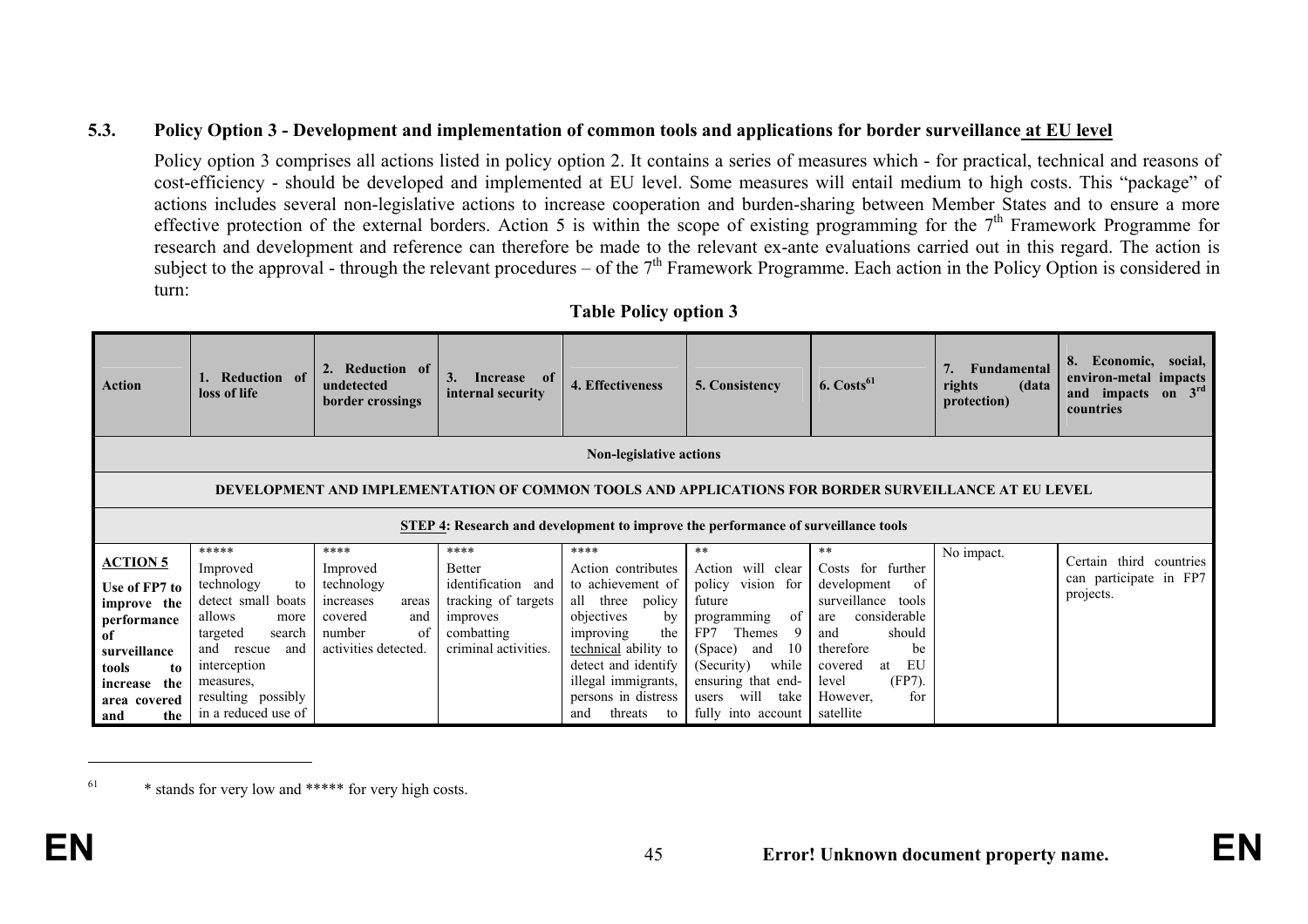| <b>Action</b>                                                                                                                                                                                                | 1. Reduction of<br>loss of life                                                                                                                                                                                                                          | 2. Reduction of<br>undetected<br>border crossings                                                                               | 3. Increase of<br>internal security                                                                                     | 4. Effectiveness                                                                                                                                                                                                                         | 5. Consistency                                                          | $6.$ Costs <sup>61</sup>                                                                                                        | Fundamental<br>7.<br>rights<br>(data<br>protection) | 8. Economic, social,<br>environ-metal impacts<br>and impacts on 3rd<br>countries                                                             |
|--------------------------------------------------------------------------------------------------------------------------------------------------------------------------------------------------------------|----------------------------------------------------------------------------------------------------------------------------------------------------------------------------------------------------------------------------------------------------------|---------------------------------------------------------------------------------------------------------------------------------|-------------------------------------------------------------------------------------------------------------------------|------------------------------------------------------------------------------------------------------------------------------------------------------------------------------------------------------------------------------------------|-------------------------------------------------------------------------|---------------------------------------------------------------------------------------------------------------------------------|-----------------------------------------------------|----------------------------------------------------------------------------------------------------------------------------------------------|
| number<br>of<br>suspicious<br>activities<br>detected<br>as<br>well as<br>to<br>improve<br>identification<br>of potentially<br>suspicious<br>targets                                                          | such boats.                                                                                                                                                                                                                                              |                                                                                                                                 |                                                                                                                         | internal security.                                                                                                                                                                                                                       | results<br>the<br>of<br>currently ongoing<br>projects.                  | technology<br>funds<br>available will not<br>be sufficient to<br>all<br>meet<br>user<br>requests.                               |                                                     |                                                                                                                                              |
| (research<br><i>projects</i> )                                                                                                                                                                               |                                                                                                                                                                                                                                                          |                                                                                                                                 |                                                                                                                         |                                                                                                                                                                                                                                          |                                                                         |                                                                                                                                 |                                                     |                                                                                                                                              |
|                                                                                                                                                                                                              | Stakeholder's attitude: In preparation for this assessment, a series of consultations and meetings took place with ENTR, GMES, JRC, ESA and EUSC which agreed to cooperate.<br>During the two consultation meetings, Member States welcomed this action. |                                                                                                                                 |                                                                                                                         |                                                                                                                                                                                                                                          |                                                                         |                                                                                                                                 |                                                     |                                                                                                                                              |
|                                                                                                                                                                                                              |                                                                                                                                                                                                                                                          |                                                                                                                                 |                                                                                                                         | <b>STEP 5: Common application of surveillance tools</b>                                                                                                                                                                                  |                                                                         |                                                                                                                                 |                                                     |                                                                                                                                              |
| <b>ACTION 6</b>                                                                                                                                                                                              | *****                                                                                                                                                                                                                                                    | ****                                                                                                                            | ***                                                                                                                     | ***                                                                                                                                                                                                                                      | ***                                                                     | $**$                                                                                                                            | EU data protection                                  |                                                                                                                                              |
| <b>Elaboration</b><br>of<br>concept<br>allowing<br><b>Member</b><br><b>States</b><br>to<br>receive<br>information<br>derived from<br>satellites and<br>other<br>common<br>surveillance<br>tools<br>(concept) | Increased<br>coverage of areas<br>beyond territorial<br>waters allows for<br>targeted<br>more<br>search and rescue<br>measures.                                                                                                                          | Common<br>application<br>of<br>tools<br>further<br>increases<br>areas<br>covered<br>and<br>number<br>of<br>activities detected. | Earlier<br>identification and<br>tracking<br>gives<br>more<br>time<br>for<br>interception<br>of<br>criminal activities. | Action contributes<br>to achievement of<br>all three policy<br>objectives<br>by<br>the<br>improving<br>practical ability to<br>detect and identify<br>illegal immigrants,<br>persons in distress<br>and threats to<br>internal security. | Concept<br>$1S$<br>consistent<br>with<br>services envisaged<br>by GMES. | In comparison to<br>action 5.<br>costs<br>be<br>should<br>relatively<br>small<br>and would<br>be<br>covered by FP 7<br>(space). | rules will have to<br>be followed.                  | Extending operation of<br>UAVs to coastal areas<br>$\sigma$<br>third<br>countriesrequires<br>appropriate agreements<br>with these countries. |
|                                                                                                                                                                                                              | Stakeholder's attitude: In preparation for this assessment, the elaboration of this concept has been agreed with GMES, which is currently working on it.                                                                                                 |                                                                                                                                 |                                                                                                                         |                                                                                                                                                                                                                                          |                                                                         |                                                                                                                                 |                                                     |                                                                                                                                              |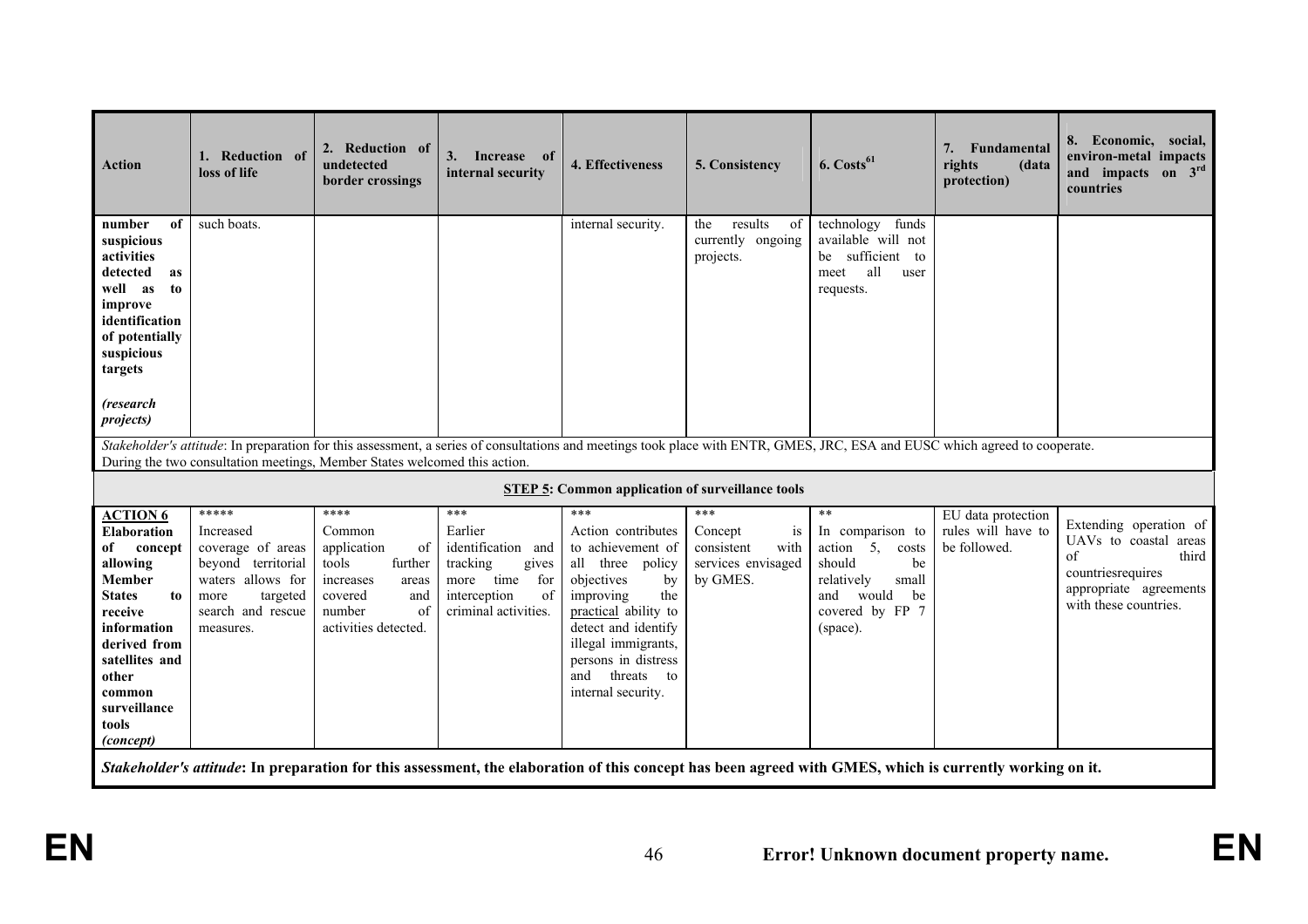| <b>Action</b>                                                                                                                                                                               | 1. Reduction of<br>loss of life                                                                         | 2. Reduction of<br>undetected<br>border crossings                                                                | 3. Increase of<br>internal security                                                                              | 4. Effectiveness                                                                                                                                                                                                   | 5. Consistency                                                                                                                                 | $6. \text{Costs}^{61}$                                                                   | 7. Fundamental<br>rights<br>(data<br>protection) | 8. Economic, social,<br>environ-metal impacts<br>and impacts on 3rd<br>countries                                                             |
|---------------------------------------------------------------------------------------------------------------------------------------------------------------------------------------------|---------------------------------------------------------------------------------------------------------|------------------------------------------------------------------------------------------------------------------|------------------------------------------------------------------------------------------------------------------|--------------------------------------------------------------------------------------------------------------------------------------------------------------------------------------------------------------------|------------------------------------------------------------------------------------------------------------------------------------------------|------------------------------------------------------------------------------------------|--------------------------------------------------|----------------------------------------------------------------------------------------------------------------------------------------------|
| <b>ACTION 7</b><br><b>FRONTEX</b><br>should<br>make a gap<br>analysis of<br>the current<br>of<br>use<br>satellites<br>for border<br>surveillance<br>purposes by<br><b>Member</b><br>States. | $\blacksquare$<br>See 4.                                                                                | $\blacksquare$<br>See 4.                                                                                         | $\blacksquare$<br>See 4.                                                                                         | Gaps<br>analysis<br>itself<br>has no<br>direct<br>impact,<br>but will provide<br>basis<br>for<br>to<br>measures<br>improve<br>common use of<br>surveillance<br>technology.                                         | ***<br>Gaps analysis is<br>consistent<br>with<br>of<br>mandate<br>FRONTEX.                                                                     | $**$<br>Costs for report<br>would<br>be<br>covered<br>by<br><b>FRONTEX</b><br>budget.    | Report itself has<br>no impact.                  | No impact.                                                                                                                                   |
|                                                                                                                                                                                             | Stakeholder's attitude: Not discussed yet with Member States.                                           |                                                                                                                  |                                                                                                                  |                                                                                                                                                                                                                    |                                                                                                                                                |                                                                                          |                                                  |                                                                                                                                              |
|                                                                                                                                                                                             |                                                                                                         |                                                                                                                  |                                                                                                                  | <b>STEP 6: Common pre-frontier intelligence picture</b>                                                                                                                                                            |                                                                                                                                                |                                                                                          |                                                  |                                                                                                                                              |
| <b>ACTION 8</b>                                                                                                                                                                             | $**$                                                                                                    | ****                                                                                                             | ****                                                                                                             | ***                                                                                                                                                                                                                | ***                                                                                                                                            | **                                                                                       |                                                  | Limited                                                                                                                                      |
| <b>Elaboration</b><br>of a concept<br>for<br>a<br>"common<br>pre-frontier<br>intelligence<br>picture"<br>which<br>enables<br>a<br>targeted<br>intelligence<br>reaction                      | Monitoring<br>of<br>migration routes in<br>third<br>countries<br>allows for more<br>targeted reactions. | Action allows for<br>monitoring<br>of<br>migration routes<br>and identification<br>of targets at early<br>stage. | Identification<br><sub>of</sub><br>criminal activities<br>early<br>stage<br>at<br>allows for timely<br>reaction. | Action contributes<br>to achievement of<br>two of the three<br>policy objectives<br>by providing the<br>intelligence<br>to<br>detect and identify<br>illegal immigrants<br>threats to<br>and<br>internal security. | Action takes fully<br>into<br>account<br>different initiatives<br>like the setting up<br>of an immigration<br>liaison<br>officers'<br>network. | Study leading to<br>the concept can be<br>financed by the<br>EBF (Community<br>actions). | No direct impact.                                | environmental<br>impact due to use of<br>modern<br>technology.<br>Scope of cooperation<br>with third countries will<br>have to be clarified. |
| (concept)                                                                                                                                                                                   |                                                                                                         |                                                                                                                  |                                                                                                                  |                                                                                                                                                                                                                    |                                                                                                                                                |                                                                                          |                                                  |                                                                                                                                              |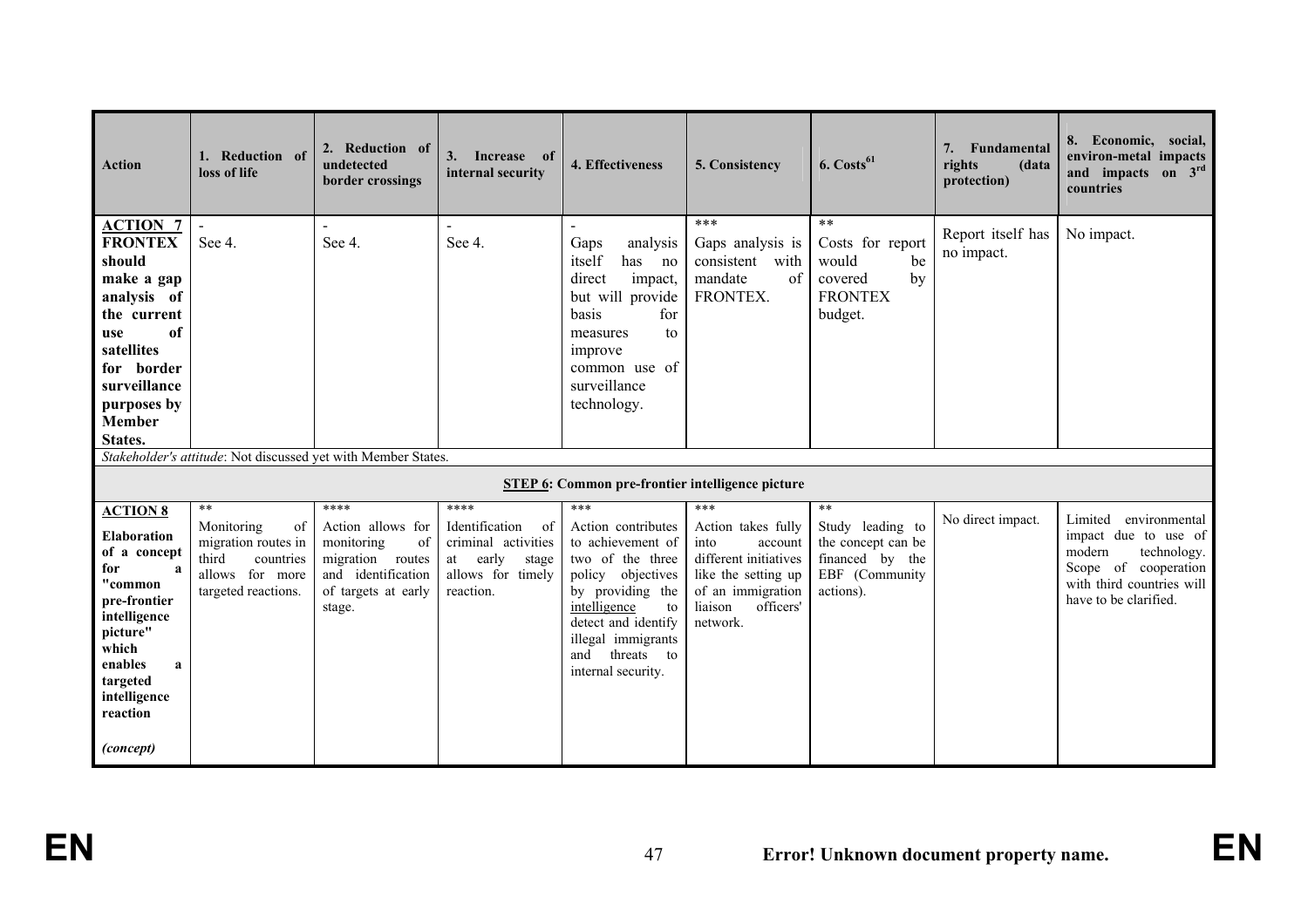| <b>Action</b>                                                                                                                                                          | Reduction of<br>loss of life | 2. Reduction of l<br>undetected<br>border crossings | of<br>Increase<br>internal security | 4. Effectiveness | 5. Consistency | $6. \text{Costs}^{61}$ | Fundamental<br>rights<br>(data<br>protection) | social,<br>Economic.<br>environ-metal impacts<br>and impacts on 3rd<br>countries |  |
|------------------------------------------------------------------------------------------------------------------------------------------------------------------------|------------------------------|-----------------------------------------------------|-------------------------------------|------------------|----------------|------------------------|-----------------------------------------------|----------------------------------------------------------------------------------|--|
| <i>Stakeholder's attitude:</i> During the two consultation meetings, Member States welcomed this action. Degree of cooperation of third countries cannot be predicted. |                              |                                                     |                                     |                  |                |                        |                                               |                                                                                  |  |

Policy option 3 complements the surveillance infrastructure at Member States level (policy option 2) with new elements which should be carried out at EU level for technical, practical and reasons of cost-efficiency. Whereas Action 5 focuses on the further technical development of surveillance tools, in Action 6 the common application of these tools by Member States should further increase the mutual benefit while reducing the costs for the individual Member State. Finally, information collected from surveillance tools (e.g. satellites) should be combined with information provided by Member States, but also third countries, to develop a common pre-frontier intelligence picture which would allow Member States authorities to intercept unlawful activities when entering EU territory.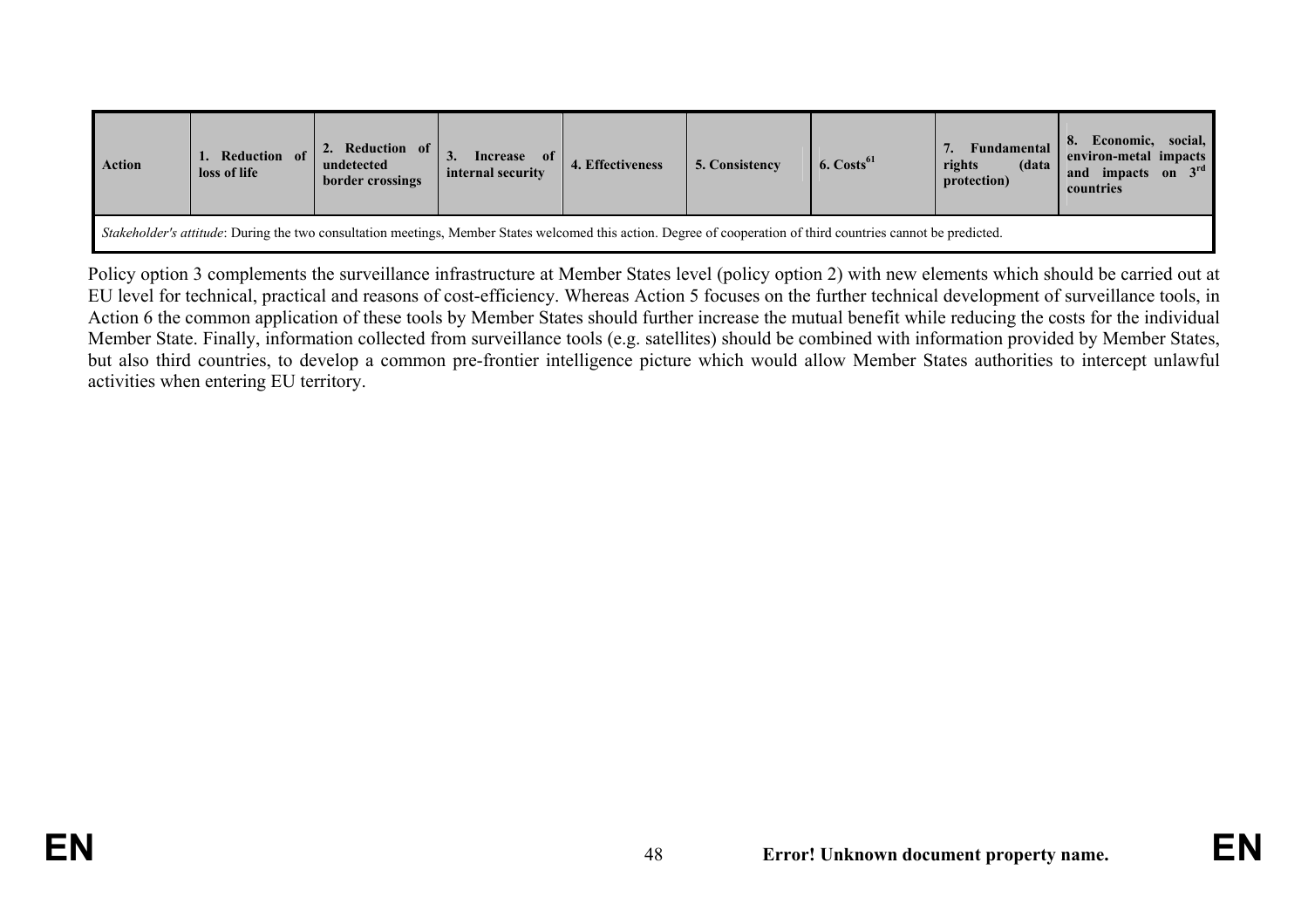#### **5.4. Policy Option 4 - Creation of a common information sharing environment**

This policy option comprises all the actions listed in the policy options 2 and 3 and includes also step 7. However, due to their complexity, financial impact and the fact that they would contribute to the achievement of only one of the three general policy objectives, steps 8 and 9 should only be considered at a later stage.

| <b>Action</b>                                                                                                                                                                                                                                                              | 1. Reduction of<br>loss of life                                                                                                     | 2. Reduction of<br>undetected<br>border<br>crossings                                                      | 3.<br>Increase of<br>internal<br>security                                                                                       | 4. Effectiveness                                                                                                                                                                                                                                                  | 5. Consistency                                           | $6. \text{Costs}^{62}$                                                                                                                                                                                              | 7. Fundamental<br>rights<br>(data<br>protection)                                                                                                       | 8.<br>Economic,<br>social, environ-<br>impacts<br>metal<br>and impacts on<br>$3rd$ countries                                                                        |  |  |  |
|----------------------------------------------------------------------------------------------------------------------------------------------------------------------------------------------------------------------------------------------------------------------------|-------------------------------------------------------------------------------------------------------------------------------------|-----------------------------------------------------------------------------------------------------------|---------------------------------------------------------------------------------------------------------------------------------|-------------------------------------------------------------------------------------------------------------------------------------------------------------------------------------------------------------------------------------------------------------------|----------------------------------------------------------|---------------------------------------------------------------------------------------------------------------------------------------------------------------------------------------------------------------------|--------------------------------------------------------------------------------------------------------------------------------------------------------|---------------------------------------------------------------------------------------------------------------------------------------------------------------------|--|--|--|
|                                                                                                                                                                                                                                                                            | <b>Non-legislative actions</b>                                                                                                      |                                                                                                           |                                                                                                                                 |                                                                                                                                                                                                                                                                   |                                                          |                                                                                                                                                                                                                     |                                                                                                                                                        |                                                                                                                                                                     |  |  |  |
|                                                                                                                                                                                                                                                                            | <b>CREATION OF A COMMON INFORMATION SHARING ENVIRONMENT</b>                                                                         |                                                                                                           |                                                                                                                                 |                                                                                                                                                                                                                                                                   |                                                          |                                                                                                                                                                                                                     |                                                                                                                                                        |                                                                                                                                                                     |  |  |  |
|                                                                                                                                                                                                                                                                            | STEP 7: Integrated network of surveillance systems for the Mediterranean Sea, the Canary Islands and the Black Sea                  |                                                                                                           |                                                                                                                                 |                                                                                                                                                                                                                                                                   |                                                          |                                                                                                                                                                                                                     |                                                                                                                                                        |                                                                                                                                                                     |  |  |  |
| <b>ACTION</b><br><b>Elaboration</b><br>of<br>the<br>system<br>architecture<br>for<br>integrated<br>an<br>network<br>of<br>surveillance<br>for<br>systems<br>Mediterranean<br>Canary<br>Sea.<br><b>Islands and Black</b><br>Sea<br>(research<br>projects<br>and<br>studies) | ****<br>Increased<br>of<br>coverage<br>maritime<br>domain<br>allows for<br>more<br>targeted<br>search<br>and<br>rescue<br>measures. | ****<br>further<br>Action<br>increases<br>areas<br>and<br>covered<br>of<br>number<br>activities detected. | ****<br>Earlier<br>identification and<br>tracking<br>gives<br>time<br>for<br>more<br>interception<br>of<br>criminal activities. | ****<br>Action contributes<br>to the achievement<br>of all three policy<br>objectives<br>by<br>the<br>sharing<br>relevant<br>information<br>to<br>detect and identify<br>illegal immigrants,<br>persons in distress<br>threats<br>and<br>to<br>internal security. | ****<br>Action is in line<br>with EU Maritime<br>Policy. | $**$<br>Studies leading to<br>the concept could<br>financed by<br>be<br>EBF<br>FP7<br>and<br>(Community)<br>actions).<br>careful<br>A<br>assessment of the<br>costs should be a<br>central part of the<br>proposal. | Secure<br>data<br>exchange and data<br>protection will be<br>one of the key<br>parts to be taken<br>into account in the<br>studies<br>and<br>projects. | Limited<br>environmental<br>impact due to use<br>of<br>modern<br>technology. Scope<br>of<br>cooperation<br>with<br>third<br>countries will have<br>to be clarified. |  |  |  |

#### **Table Policy option 4**

<sup>62 \*</sup> stands for very low and \*\*\*\*\* for very high costs.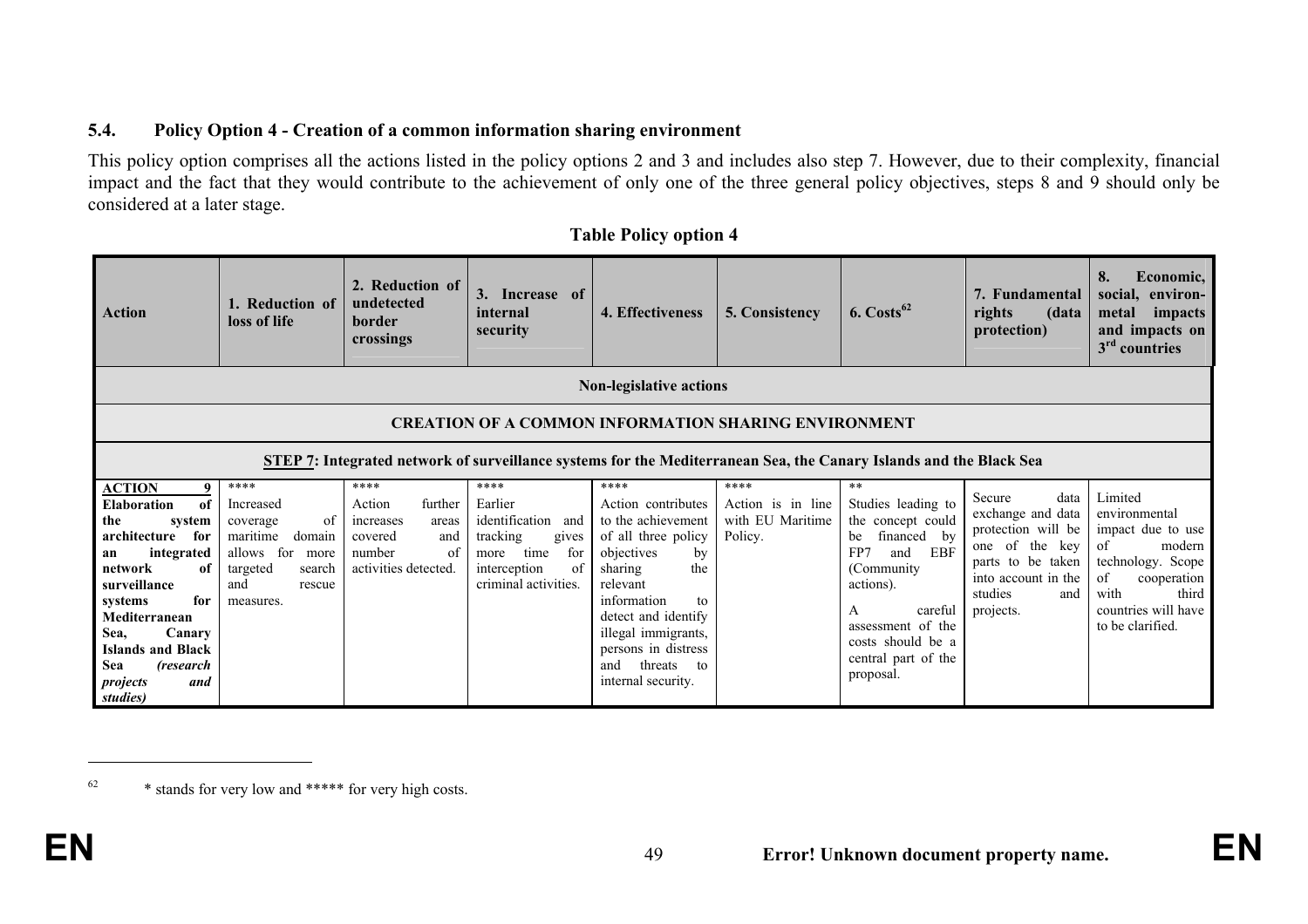| <b>Action</b>                                                                          | 1. Reduction of<br>loss of life                                                                   | 2. Reduction of<br>undetected<br>border<br>crossings                                                                                                                                                                                                                                | 3. Increase of<br>internal<br>security                                                                                                                                                                                                                    | 4. Effectiveness                                                                                                                                                                     | 5. Consistency                                                                                                                                                                                                       | $6. \text{Costs}^{62}$                                                                                             | 7. Fundamental<br>rights<br>(data<br>protection) | 8.<br>Economic,<br>social,<br>environ-<br>metal<br>impacts<br>and impacts on<br>$3rd$ countries |  |  |  |
|----------------------------------------------------------------------------------------|---------------------------------------------------------------------------------------------------|-------------------------------------------------------------------------------------------------------------------------------------------------------------------------------------------------------------------------------------------------------------------------------------|-----------------------------------------------------------------------------------------------------------------------------------------------------------------------------------------------------------------------------------------------------------|--------------------------------------------------------------------------------------------------------------------------------------------------------------------------------------|----------------------------------------------------------------------------------------------------------------------------------------------------------------------------------------------------------------------|--------------------------------------------------------------------------------------------------------------------|--------------------------------------------------|-------------------------------------------------------------------------------------------------|--|--|--|
|                                                                                        | Stakeholder's attitude: During the two consultation meetings, Member States welcomed this action. |                                                                                                                                                                                                                                                                                     |                                                                                                                                                                                                                                                           |                                                                                                                                                                                      |                                                                                                                                                                                                                      |                                                                                                                    |                                                  |                                                                                                 |  |  |  |
|                                                                                        | <b>STEP 8:</b> Integrated network of surveillance systems for the whole maritime domain of the EU |                                                                                                                                                                                                                                                                                     |                                                                                                                                                                                                                                                           |                                                                                                                                                                                      |                                                                                                                                                                                                                      |                                                                                                                    |                                                  |                                                                                                 |  |  |  |
| $\mathfrak{c}$<br>be<br>Action<br>defined on the<br>basis of Action 8<br>under Step 7. | See 2.                                                                                            | $\ast$<br>Currently<br>no<br>considerable risk<br>illegal<br>for<br>immigration<br>in<br>this area.<br>Stakeholder's attitude: During the two consultation meetings, Member States agreed that priority should be given to the Mediterranean Sea, Canary Islands and the Black Sea. | ***<br>Step<br>8 <sup>1</sup><br>contributes<br>to<br>the achievement<br>of only one of<br>the three policy<br>objectives<br>by<br>sharing<br>the<br>relevant<br>information<br>to<br>detect<br>and<br>identify<br>threats<br>internal<br>to<br>security. | $\ast$<br>See 3. However,<br>once steps 1 to 7<br>have<br>been<br>implemented,<br>changes in modi<br>operandi<br>for<br>illegal<br>immigration by<br>might<br>sea<br>require step 8. | $***$<br>Step 8 would be<br>in line with EU<br>Maritime Policy.<br>Thus the concept<br>to be developed<br>under<br>step<br>should<br>be<br>applicable<br>also<br>the<br>whole<br>to<br>maritime domain<br>of the EU. | $\ast$<br>sufficient<br>No<br>funding<br>(e.g.<br>EBF)<br>under<br>available to set<br>such<br>up<br>a<br>network. | See Step 7.                                      | See Step 7.                                                                                     |  |  |  |

Policy option 4 builds upon the surveillance infrastructure at Member States level (policy option 2) and the common application of surveillance tools (policy option 3) while extending the information sharing to the whole maritime domain. Taking into account the financial resources needed for setting up such a network on the one hand, and the current lack of risks for illegal immigration in this area on the other hand, priority should be given to Step 7.

However, this does not pre-determine the importance and usefulness of setting up an integrated network of surveillance systems for the whole maritime domain of the EU and which could be developed within the context of the Integrated Maritime Policy for the European Union.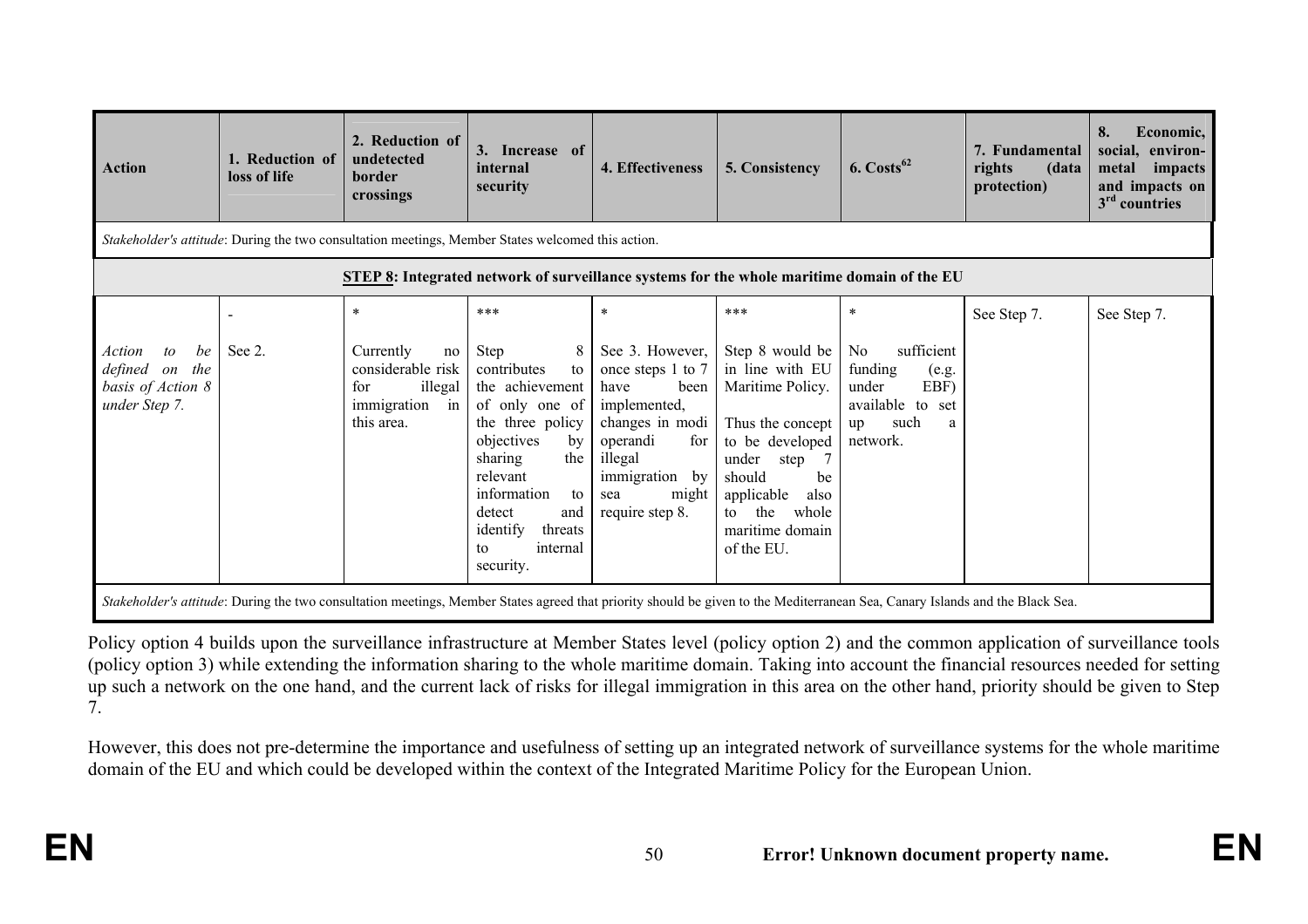#### **6. COMPARISON OF THE POLICY OPTIONS AND ELABORATION OF THE PREFERRED OPTION**

The process of defining policy options involved grouping the proposals for actions into four policy options. Assessment of the policy options has involved systematically considering each of the individual steps and actions described within the policy option and other steps that have not been retained. Many of the actions are complementary, but in a small number of cases the actions could themselves be alternative means of achieving the objectives. The pursuit of some actions could increase the need for other steps and actions.

The preferred policy option is outlined below. It is elaborated around the four main policy objectives. The elaborations indicate the main problems addressed and the rationale for EU intervention and the actions that contribute most effectively to the achievement of the objectives.

#### **6.1. The preferred policy actions to achieve the main policy objectives**

The impact for policy options 2 to 4 is clearly higher than for policy option 1. Therefore option 1 has been discarded.

The options 2, 3 and 4 could also be carried out independently and separate from each other, because - in comparison to the status quo - each single option has a fundamental impact on reaching all policy objectives, but in different ways. However, the implementation of policy option 4 would highly benefit from the two previous options. Furthermore, the common implementation of options 2 to 4 would ensure a much higher degree of achievement. Therefore they should be combined in a phased approach to gradually contribute to the achievement of all objectives.

The preferred policy actions are steps 1 to 7 as proposed under policy options 2, 3 and 4. However, these steps can as this stage not be defined as concrete actions, but rather as forming a roadmap providing the main parameters for the development of a European Border Surveillance System. Therefore further studies have to be carried out for a number of the steps identified before concrete actions can be taken.

Step 8 as presented in policy option 4 should not form part of the roadmap at this stage, since it contributes to only one of the three general policy objectives (increase of internal security), and since its feasibility and added value can only be assessed based on experiences in implementing steps 1 to 7.

The development of a integrated network of surveillance systems for the maritime domain which is limited in step 7 geographically to the Mediterranean Sea, the Canary Islands and the Black Sea and in substance to internal security matters could serve as a precursor for a integrated network of surveillance systems for the whole maritime domain of the EU covering all aspects of maritime security and safety (compare step 8).

A summary table and a visual presentation of the different steps 1 to 8 can be found on the following two pages.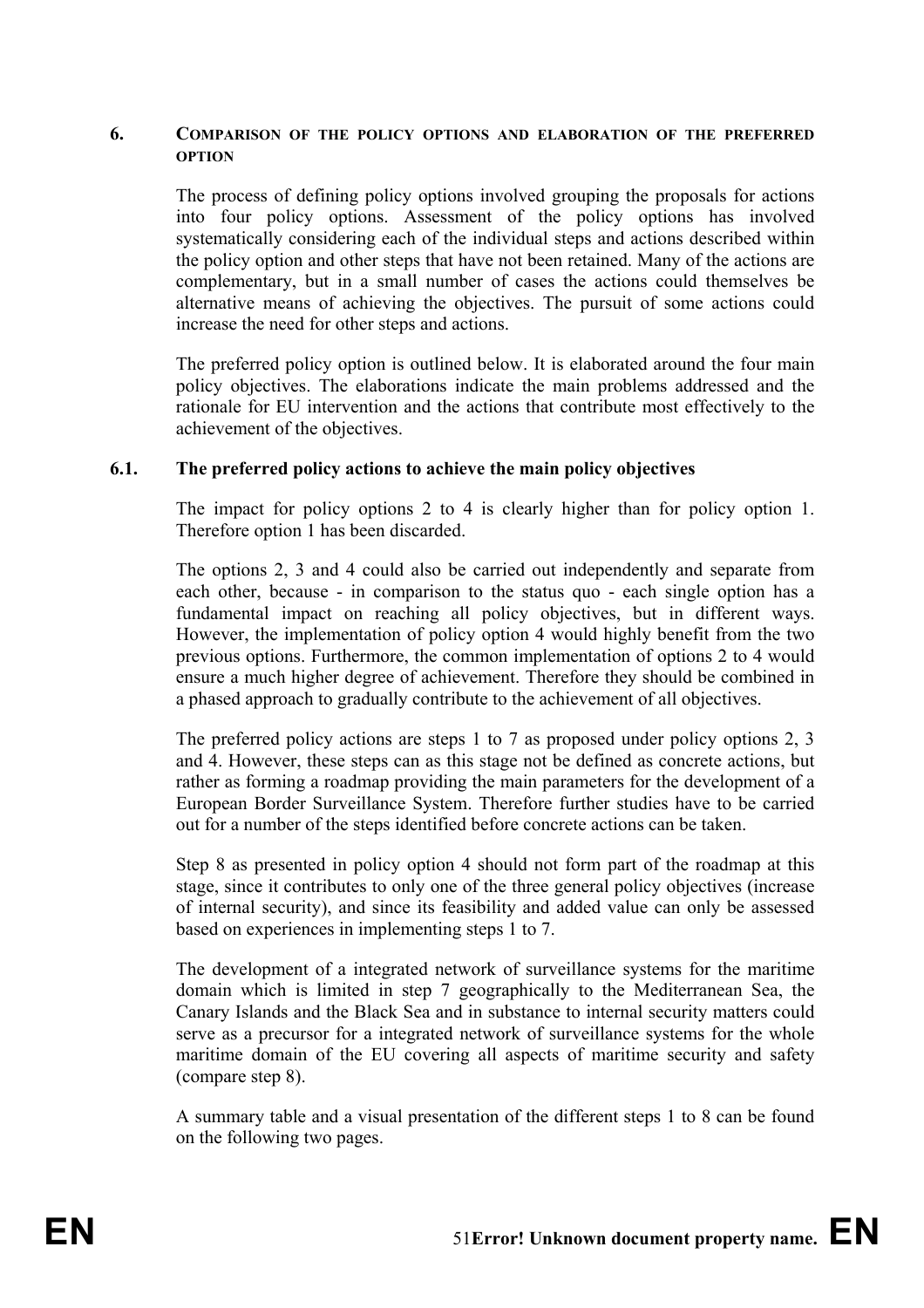|                             | <b>Phases / Steps</b>                                                                      | <b>Responsible</b>                  | <b>EU</b> funding                                                        |                                                                                        |                                                               | <b>Timetable</b>                                        |                                         |      |              |  |
|-----------------------------|--------------------------------------------------------------------------------------------|-------------------------------------|--------------------------------------------------------------------------|----------------------------------------------------------------------------------------|---------------------------------------------------------------|---------------------------------------------------------|-----------------------------------------|------|--------------|--|
|                             |                                                                                            |                                     |                                                                          | 2008                                                                                   | 2009                                                          | 2010                                                    | 2011                                    | 2012 | 2013         |  |
|                             | 1. Setting up of<br>national coordination<br>centres and national<br>surveillance systems  | Member States                       | <b>External Borders</b><br>Fund (EBF)                                    | Programming.<br>Risk assessment<br>by FRONTEX                                          | Procurement.<br>Report on<br>guidelines                       |                                                         | Implementation                          |      | Reserve year |  |
| I. National infrastructures | 2. Communication<br>network between<br>national centres<br>including FRONTEX               | Member<br>States;<br><b>FRONTEX</b> | <b>EBF</b> for Member<br>States' parts;<br><b>FRONTEX</b><br>budget      | Study on network<br>architecture                                                       | Presentation of<br>study and<br>discussion                    |                                                         | Implementation                          |      | Reserve year |  |
|                             | 3. Support for<br>neighbouring<br>countries in setting up<br>infrastructure                | Council,<br>FRONTEX,<br>Commission  | <b>FRONTEX</b><br>budget for study                                       | Study on<br>surveillance<br>infrastructure                                             | Presentation of<br>study and<br>discussion                    | To extent possible, support to selected third countries |                                         |      |              |  |
|                             | 4. Research and<br>development to<br>improve surveillance<br>tools                         | Commission                          | $7th$ Framework<br>Programme for<br>research and<br>development<br>(FP7) | Programming and execution of R&D projects to improve performance of surveillance tools |                                                               |                                                         |                                         |      |              |  |
| Common tools                | 5. Common<br>application of<br>surveillance tools                                          | Commission,<br><b>FRONTEX</b>       | FP7                                                                      | Study on<br>common<br>application of<br>surveillance tools                             | Presentation of<br>study and<br>discussion                    |                                                         | Implementation                          |      |              |  |
| Ц.                          | 6. Common pre-<br>frontier intelligence<br>picture                                         | Commission,<br><b>FRONTEX</b>       | EBF for study.<br><b>FRONTEX</b> for<br>implementation                   | Development of<br>concept                                                              | Presentation of<br>concept                                    | Implementation                                          |                                         |      |              |  |
| <b>Network</b>              | 7. Integrated network<br>for Mediterranean<br><b>Sea, Canary Islands</b><br>and Black Sea. | Member<br>States,<br>Commission     | EBF and FP7 for<br>studies                                               | Studies on<br>architecture and<br>preparatory<br>action (Maritime<br>Policy of EU)     | Presentation of<br>system<br>architecture for<br>EUROSUR part |                                                         | Implementation of EUROSUR relevant part |      |              |  |
| Ξ.                          | 8. Extension to<br><b>Atlantic Ocean, North</b><br>and Baltic Seas.                        | Council,<br>Commission              | To be decided                                                            |                                                                                        |                                                               | To be determined following 2008 Communication           |                                         |      |              |  |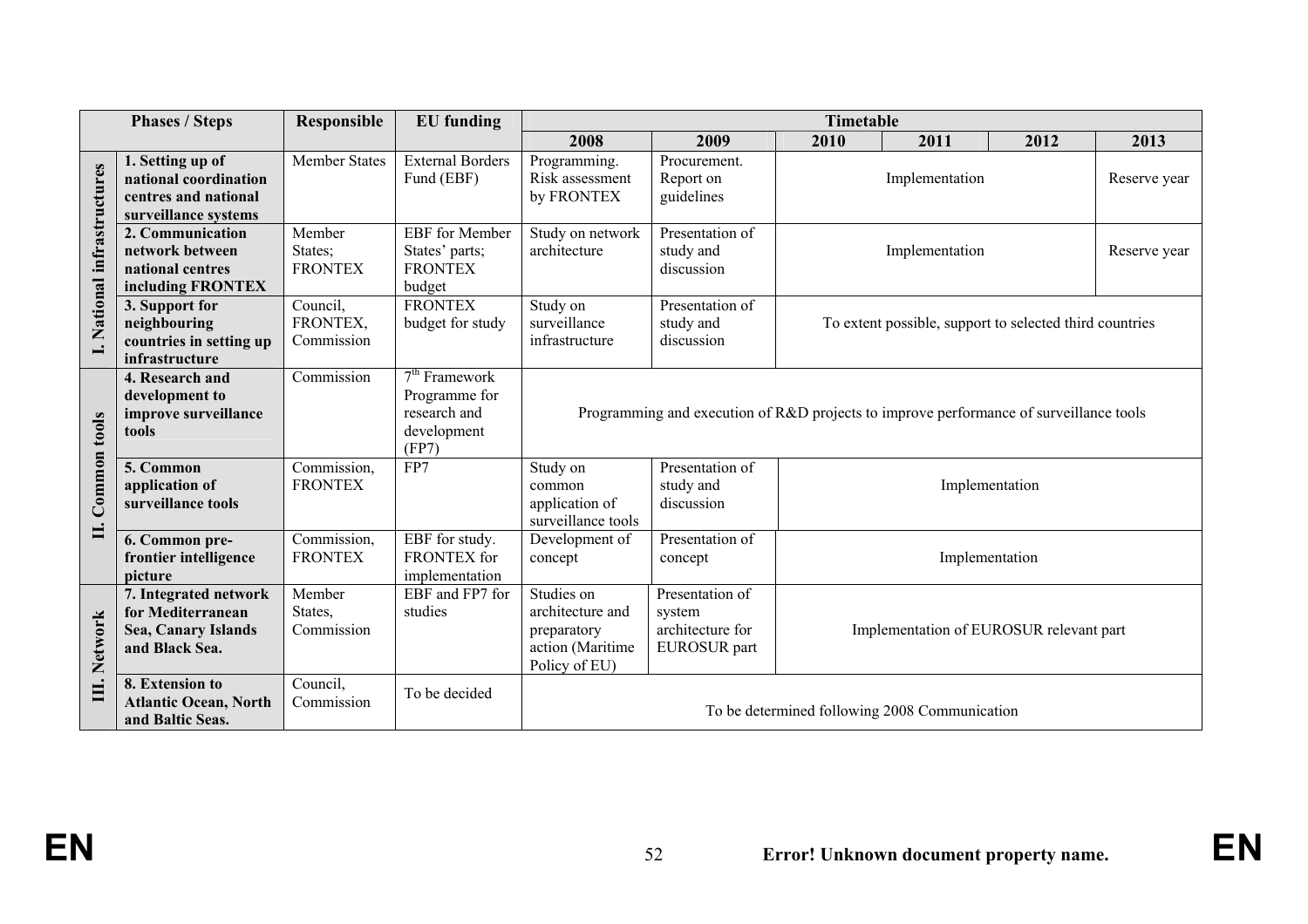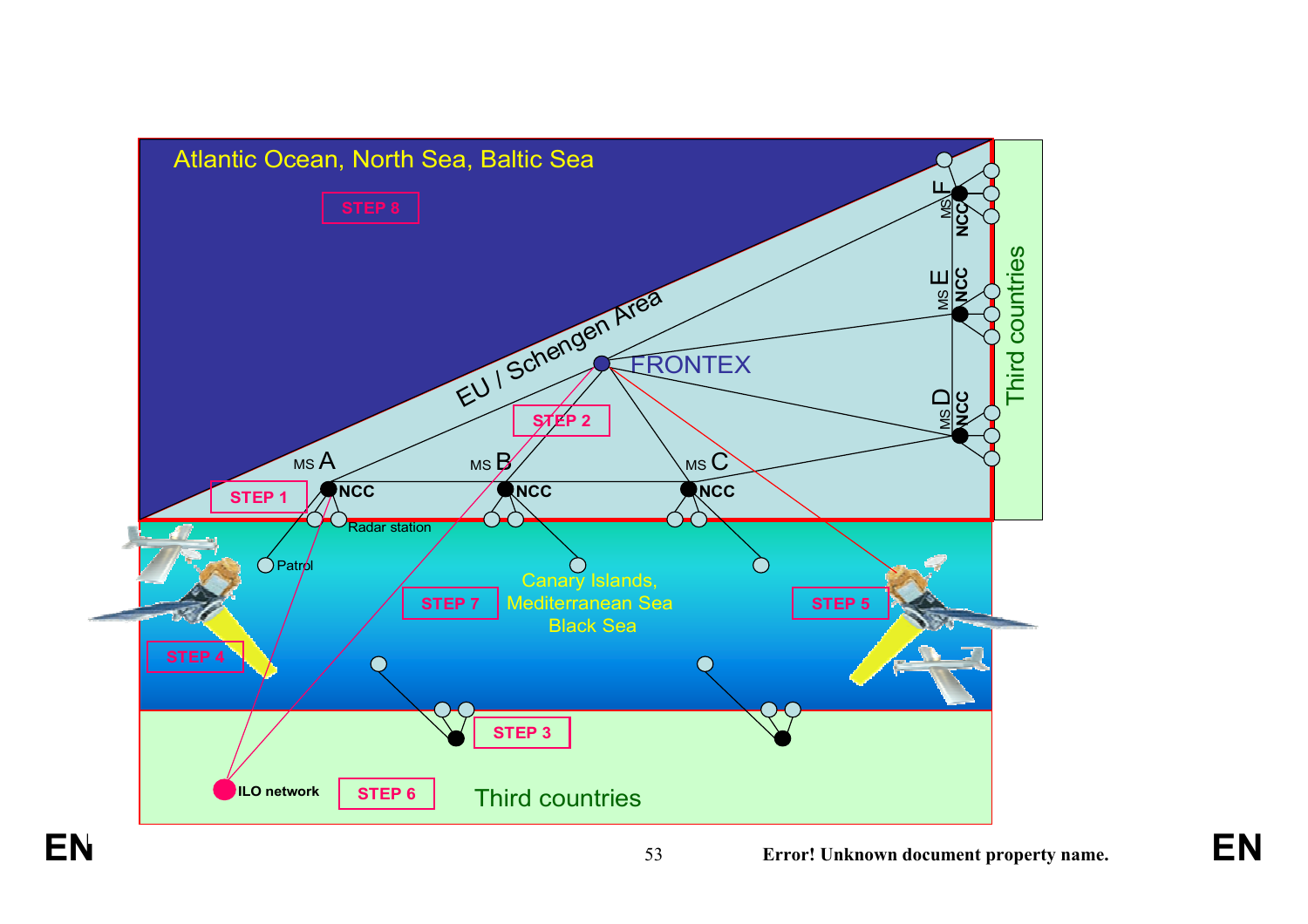As requested by the European Council in December 2006, the Communication on EUROSUR will "examine" how a European Border Surveillance System could be "created". Therefore neither this impact assessment nor the Communication do represent already a detailed concept, but just a first outline how EUROSUR could be set. A number of further studies identified in the Communication will therefore be needed before the financial impacts of the steps 1 to 7 can be determined:

| <b>Phases / Steps</b>       |                                                                                           | <b>EU</b> funding                                                                                                                                                                                                                                                                                                                                                                                                                                                                                                                                                                                                                                                                                                                                                                                                             |  |
|-----------------------------|-------------------------------------------------------------------------------------------|-------------------------------------------------------------------------------------------------------------------------------------------------------------------------------------------------------------------------------------------------------------------------------------------------------------------------------------------------------------------------------------------------------------------------------------------------------------------------------------------------------------------------------------------------------------------------------------------------------------------------------------------------------------------------------------------------------------------------------------------------------------------------------------------------------------------------------|--|
|                             |                                                                                           |                                                                                                                                                                                                                                                                                                                                                                                                                                                                                                                                                                                                                                                                                                                                                                                                                               |  |
| I. National infrastructures | 1. Setting up of national<br>coordination centres and<br>national surveillance<br>systems | Member States located at the EU eastern borders are using 2004-<br>2006 Schengen Facility (M€ 961, 4) and 2007-2009 Cash-Flow<br>and Schengen Facility (M $\in$ 799, 3) to improve their border<br>surveillance capabilities, including the setting up of national<br>coordination centres (e.g. Slovakia, Bulgaria).<br>Under the External Borders Fund (EBF) 2007-2013 (M€ 1.820),<br>the setting up of national coordination centres and national<br>surveillance systems have been made specific priorities, which<br>mean that Community funding has been increased from 50% to<br>75%. Member States will submit their proposals for their multi-<br>annual programmes in December 2007.<br>The Commission will carry out a study (to be financed from the<br>External Borders Fund) to determine the financial impact. |  |
|                             | 2. Communication                                                                          | See Step 1.                                                                                                                                                                                                                                                                                                                                                                                                                                                                                                                                                                                                                                                                                                                                                                                                                   |  |
|                             | network between national                                                                  |                                                                                                                                                                                                                                                                                                                                                                                                                                                                                                                                                                                                                                                                                                                                                                                                                               |  |
|                             | centres including<br><b>FRONTEX</b>                                                       |                                                                                                                                                                                                                                                                                                                                                                                                                                                                                                                                                                                                                                                                                                                                                                                                                               |  |
|                             | 3. Support for                                                                            | FRONTEX will be requested to present a report on the existing                                                                                                                                                                                                                                                                                                                                                                                                                                                                                                                                                                                                                                                                                                                                                                 |  |
|                             | neighbouring countries in                                                                 | and needed surveillance infrastructure in selected neighbouring                                                                                                                                                                                                                                                                                                                                                                                                                                                                                                                                                                                                                                                                                                                                                               |  |
|                             | setting up infrastructure                                                                 | third countries.                                                                                                                                                                                                                                                                                                                                                                                                                                                                                                                                                                                                                                                                                                                                                                                                              |  |
|                             |                                                                                           | The Commission will make an assessment of the border<br>surveillance infrastructure in selected neighbouring third<br>countries based on the evaluation carried by FRONTEX, while<br>using as appropriate this assessment in the programming of<br>relevant financial programmes in the external relations domain.                                                                                                                                                                                                                                                                                                                                                                                                                                                                                                            |  |
|                             | 4. Research and                                                                           | $7th$ Framework Programme (FP7) for research and development                                                                                                                                                                                                                                                                                                                                                                                                                                                                                                                                                                                                                                                                                                                                                                  |  |
|                             | development to improve                                                                    | (Theme 9 – Space: M $\epsilon$ 1.430; Theme 10 – Security: M $\epsilon$ 1.400).                                                                                                                                                                                                                                                                                                                                                                                                                                                                                                                                                                                                                                                                                                                                               |  |
| Common tools                | surveillance tools                                                                        | Border security is one out of four priorities.                                                                                                                                                                                                                                                                                                                                                                                                                                                                                                                                                                                                                                                                                                                                                                                |  |
|                             | 5. Common application of                                                                  | See Step 4.                                                                                                                                                                                                                                                                                                                                                                                                                                                                                                                                                                                                                                                                                                                                                                                                                   |  |
|                             | surveillance tools                                                                        |                                                                                                                                                                                                                                                                                                                                                                                                                                                                                                                                                                                                                                                                                                                                                                                                                               |  |
| ≡                           | 6. Common pre-frontier                                                                    | The Commission will carry out a study (to be financed from the                                                                                                                                                                                                                                                                                                                                                                                                                                                                                                                                                                                                                                                                                                                                                                |  |
|                             | intelligence picture                                                                      | External Borders Fund) to determine the financial impact.                                                                                                                                                                                                                                                                                                                                                                                                                                                                                                                                                                                                                                                                                                                                                                     |  |
|                             | 7. Information sharing<br>environment for                                                 | Under the FP7, a study will be carried out in 2008/2009 to                                                                                                                                                                                                                                                                                                                                                                                                                                                                                                                                                                                                                                                                                                                                                                    |  |
|                             | Mediterranean Sea,                                                                        | determine the financial impact (contract negotiations currently<br>going on).                                                                                                                                                                                                                                                                                                                                                                                                                                                                                                                                                                                                                                                                                                                                                 |  |
|                             | <b>Canary Islands and Black</b>                                                           |                                                                                                                                                                                                                                                                                                                                                                                                                                                                                                                                                                                                                                                                                                                                                                                                                               |  |
| <b>III. EU Network</b>      | Sea.                                                                                      |                                                                                                                                                                                                                                                                                                                                                                                                                                                                                                                                                                                                                                                                                                                                                                                                                               |  |
|                             | 8. Extension to Atlantic                                                                  |                                                                                                                                                                                                                                                                                                                                                                                                                                                                                                                                                                                                                                                                                                                                                                                                                               |  |
|                             | <b>Ocean, North and Baltic</b>                                                            | To be decided.                                                                                                                                                                                                                                                                                                                                                                                                                                                                                                                                                                                                                                                                                                                                                                                                                |  |
|                             | Seas.                                                                                     |                                                                                                                                                                                                                                                                                                                                                                                                                                                                                                                                                                                                                                                                                                                                                                                                                               |  |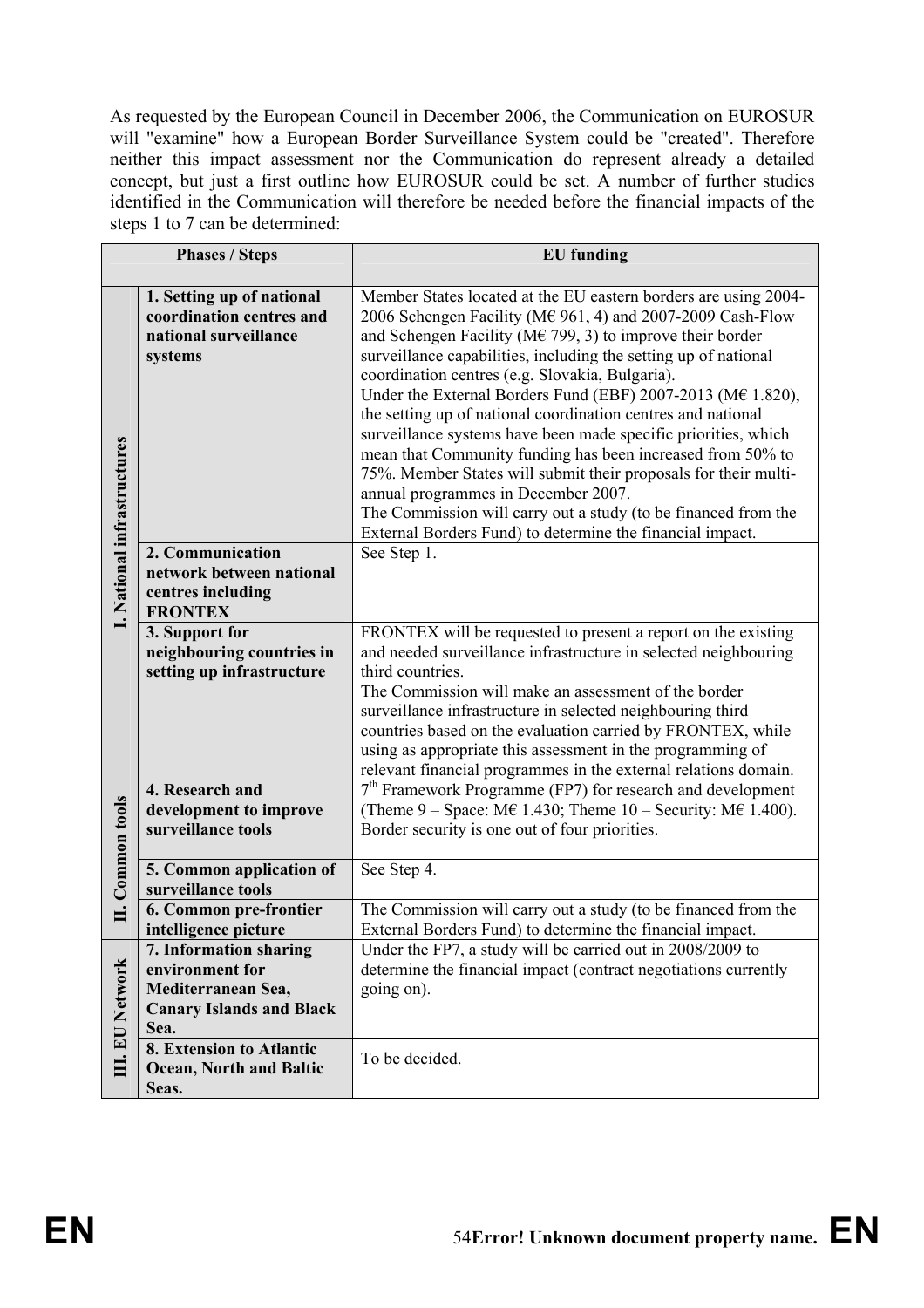#### **6.2. European value added, proportionality and subsidiarity**

When preparing this impact assessment, the principle of subsidiarity has been one of the main principles to be followed. Instead of aiming at setting up a new, centralised border control system at EU level replacing national systems and structures, the policy options 2, 3 and 4 explore different solutions on how to use existing national systems in combination with recently developed systems (e.g. AIS, LRIT) and technical developments (e.g. UAVs, satellites) to achieve the policy objectives in the most cost-efficient way.

The proposals made under policy options 2, 3 and 4 fully take into account the basic principle that the Member States are responsible for internal security and for controlling the external borders. EUROSUR should therefore neither affect the division of competences nor administrative competences between the EU and Member States respectively inside the Member States, nor the respective areas of jurisdiction of Member States nor replace any existing systems. EUROSUR should interlink different systems and mechanisms through a series of actions which have a true added value, while paying attention to geographical circumstances and differences between types of borders, in particular between land and maritime borders.

The EUROSUR system builds on the infrastructure proposed in policy option 2, the development of tools as proposed under policy option 3 and the combination of these and other elements built up in parallel (e.g. LRIT, SafeSeaNet) in a common information sharing environment by setting up an integrated network of surveillance systems as presented in policy option 4. Other developments and policies (e.g. in the framework of the EU maritime policy) shall not only be taken into account, but integrated to the extent possible.

Policy options 2 and 3 cover the maritime and land external borders, having regard to the risk for displacement effects. Policy option 4 should focus only on the maritime domain, as it concerns putting together the multitude of information sources that are monitoring activities on the open seas; the equivalent challenge of monitoring such a vast space does not arise in relation to land borders. It should be noted that as far as air borders are concerned, illegal immigration by air is a matter of efficient checks at the border crossing points at airports. EUROCONTROL is working on securing the European airspace and air traffic management.<sup>63</sup>

EUROSUR should lead to a clear simplification of administrative procedures. One example is that for the maritime domain the relevant information will not have to be collected from different authorities, but will be presented in one "common operational picture" accessible near-real time to all relevant authorities (policy option 4). Another example is that at national level the coordination of authorities involved in border control shall be done via the national coordination centre (policy option 1).

1

<sup>&</sup>lt;sup>63</sup> Air Traffic Management (ATM) security is concerned with securing the ATM assets and services, to prevent threats and limit their effects on the overall aviation network. Airspace security seeks to safeguard the airspace from unauthorised use, intrusion, illegal activities or any other violation. Cf http://www.eurocontrol.int/index1.html.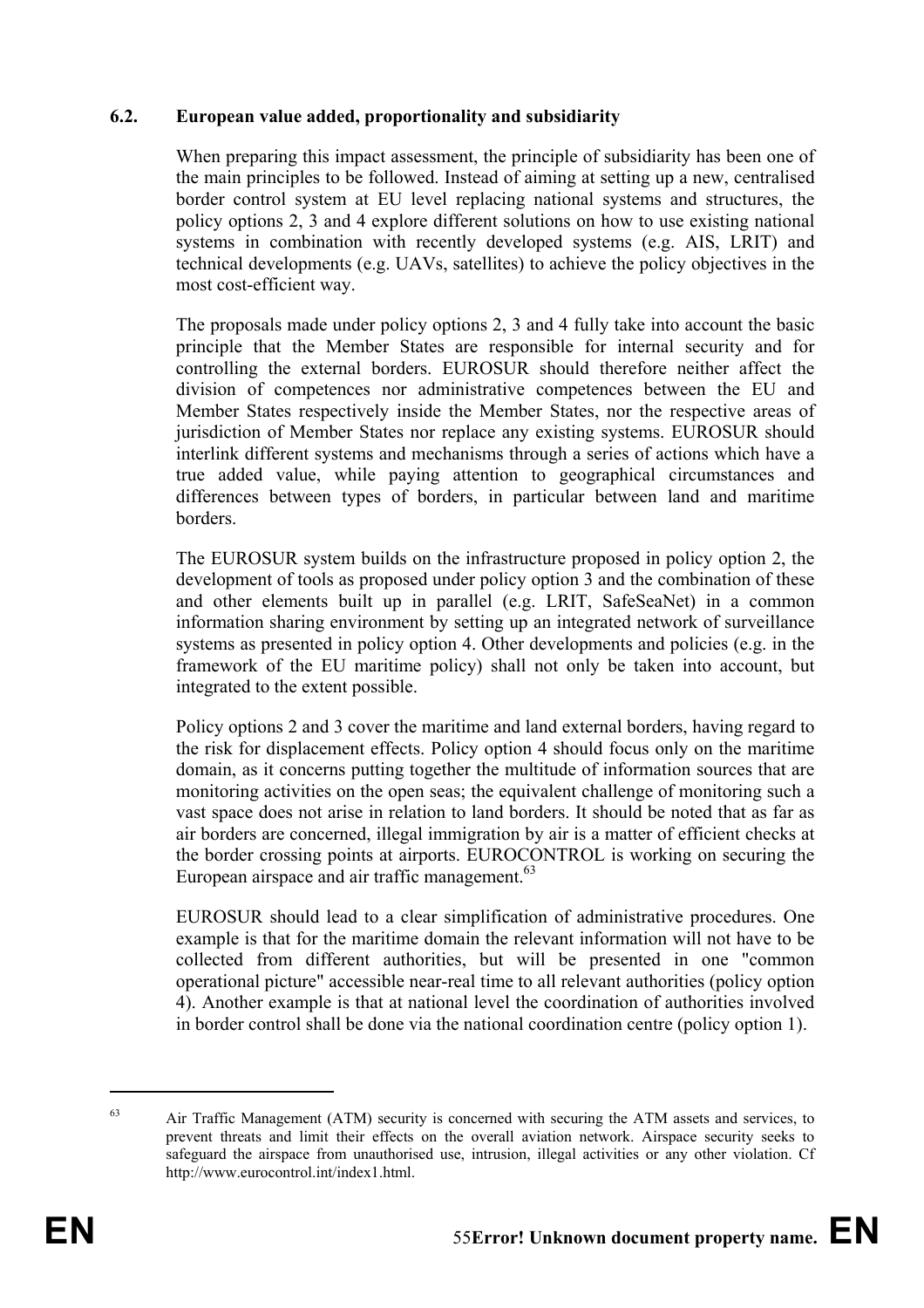As far as the mandate of FRONTEX is concerned, some of the actions proposed (e.g. Step 5 concerning the common application of surveillance tools such as UAVs) are covered by the mandate of FRONTEX, whereas for some other actions (e.g. common pre-frontier intelligence picture) might require an amendment of Council Regulation (EC) No 2004/2007.The economies of scale shall be taken into account by creating a system of systems, in which information gathered in already existing or future systems will be gathered, combined and exchanged in a meaningful manner for the common benefit of all end-users. However, whenever considerable costs can be expected with regard to the implementation of the steps proposed, a further study shall be carried out, determining an appropriate, proportionate and cost-efficient architecture.

In reaction to the current migration pressure in the Mediterranean Sea and the Canary Islands, the European Council of 14/15 December 2006 stated that "*priority will be given to examining the creation of a European Surveillance System for the southern maritime borders".* 

As far as the added value of EUROSUR in the fight against illegal immigration is concerned, better information sharing will help to identify suspicious targets such as boats used by illegal immigrants more accurately and therefore allow a more targeted and cost-efficient use of available equipment, such as helicopters and patrol ships, for interception (e.g. reduction of false alarms).

Taking into account that displacement effects and other challenges to internal security such as drug trafficking, trafficking in human beings, terrorism might occur, it is proposed to include also the eastern land borders and internal security activities beyond the prevention of illegal immigration into EUROSUR. The preferred option (steps 1 to 7) would therefore increase the reaction capacity of the EU as a whole in case of changes in the current challenges faced at the EU external borders. The preferred option would not limit the scope for the introduction of other improvements.

Finally, the latest technological developments shall be taken into account by using the 7<sup>th</sup> Framework Programme for research and development in a pro-active manner.

The need for intervention at the European level is clear. In practice the preferred option would apply to the Schengen area which currently includes 22 of the 27 EU Member States (except UK, Ireland, Cyprus, Romania, Bulgaria) and two other European countries (Norway and Iceland). Schengen countries are committed to the maintenance of common EU borders and common standards of border controls. Cyprus, Switzerland, Liechtenstein, Bulgaria and Romania are expected to become full Schengen members during the time span foreseen for the development and setting up of the above described steps 1 to 7.

The EUROSUR system requires to be implemented at EU level, because it has important implications for and dependencies on border policy which is an EU policy with implications for burden sharing and the border guard resources of all Schengen countries.

The still to be defined legal framework for EUROSUR would similarly need to be introduced at the EU level. This is because the implications of 'failures' of a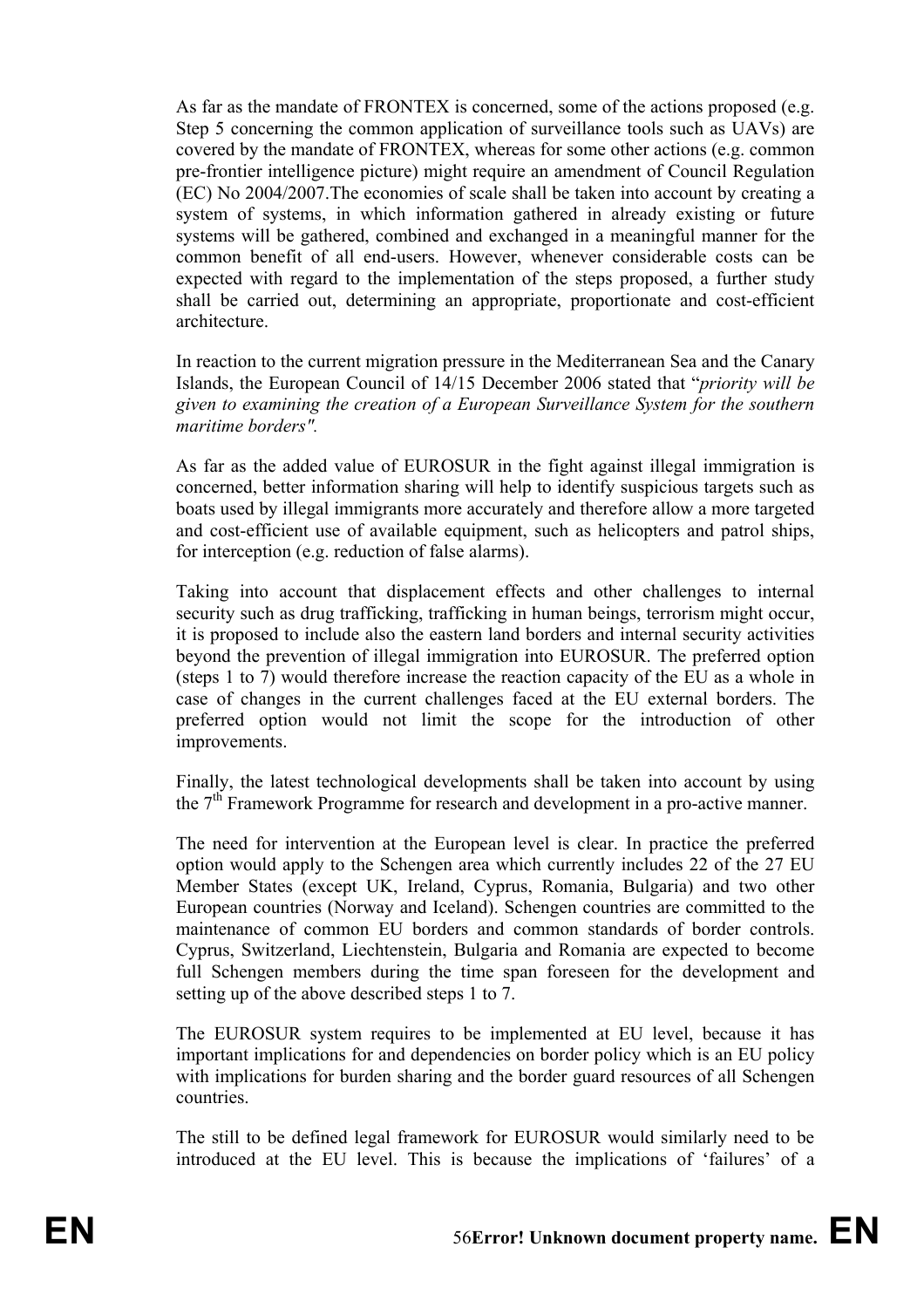component of EUROSUR operating in one country could impact on other Schengen and EU countries. It would represent a major step forward in terms of facilitation of cooperation if existing and future reporting and surveillance systems would be interoperable within the EU. Common criteria and a legal framework are likely to greatly enhance such interoperability.

#### **6.3. Legislative implications**

In the studies and activities proposed, the legislative implications would have to be assessed for policy option 2 with regard to action 3 (guidelines for tasks of and cooperation between national coordination centres).

For policy option 3, there is no need for legislation except if such a need is identified for the use of UAVs for border surveillance.

For policy option 4, it is still too early to assess which legal initiatives would be needed with regard to an integrated network of reporting and surveillance systems in the maritime domain, since the concrete actions need first to be defined more in detail in the studies to be carried out.

#### **6.4. Measures to ensure the protection of personal data**

The different activities referred to in the previous sections may involve the processing of personal data. Therefore the principles of personal data protection law applicable in the European Union are to be observed  $\frac{1}{2}$  meaning that personal data must be processed fairly and lawfully, collected for specified, explicit and legitimate purposes and not further processed in a way incompatible with those purposes.

Furthermore the processing of personal data must be adequate, relevant and not excessive in relation to purposes for which they are collected and processed.

Therefore it is important that the preferred option complies with personal data protection principles and the requirements of necessity, proportionality, purpose limitation, quality of data; and that safeguards and mechanisms are in place for the effective protection of the fundamental rights of persons and in particular the protection of their private life and their personal data. In particular the integrated network of surveillance systems envisaged in policy option 4 may pose data protection challenges.

Although some of the information generated would, in theory, already be available, the policy option could involve the systematic collecting, fusing, recording and disseminating of information not only on vessels (size, type, purpose, registry,

<u>.</u>

 $64$  Directive 95/46/EC on the protection of individuals with regard to the processing of personal data and on the free movement of such data (OJ L 281, 23.11.1995, p. 31) and national provisions implementing it; Regulation (EC) No 45/2001 on the protection of individuals with regard to the processing of personal data by the Community institutions and bodies and on the free movement of such data (OJ L 8, 12.1.2001, p. 1); Council of Europe Convention for the Protection of Individuals with regard to the Automatic Processing of Personal Data of 28 January 1981 (ETS 108). The Convention is supplemented by Additional Protocol to the Convention regarding supervisory authorities and transborder data flows (ETS 181, 8 November 2001) and the Council of Europe Recommendation No. R(87) 15 of 17 September 1987 regulating the use of personal data in the police sector.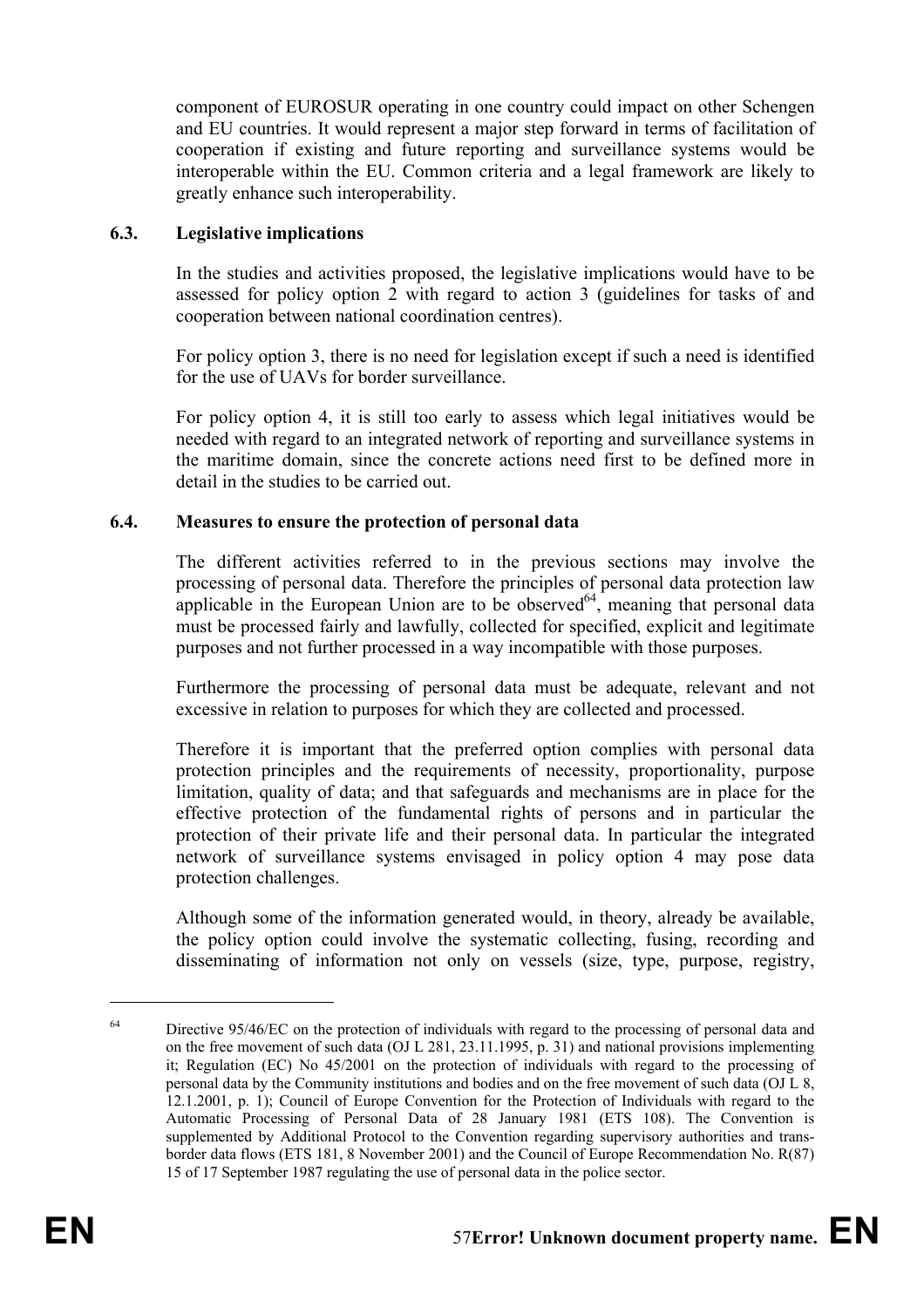location, destination, dynamic track data as well as static data on history, ownership, characteristics etc.) and activities (type, location, time of year, cargo, etc.), but probably also on people (operators, passengers, crew, dock workers, agents, etc.).

The data processed within the framework of EUROSUR should only be used by responsible border control authorities except in exceptional circumstances where duly authorised law enforcement authorities seek with good cause, evidence on the travel histories of named individuals. Individuals should have the right to access to information held on them and to challenge and correct it, if errors have occurred. The provisions would allow for appeals in cases where errors were made in recording.

The use and exchange of personal data amongst different systems may not take place until appropriate mechanisms are in place to ensure full compliance with the EU data protection legal framework for the effective protection of the fundamental rights of persons and in particular the protection of their private life and their personal data.

#### **7. MONITORING AND EVALUATION**

The Commission shall ensure that methods are in place to monitor the functioning of the EUROSUR system against the main policy objectives. Two years after EUROSUR is fully operational, the Commission should submit to the European Parliament and the Council a report on the technical functioning of the systems.

Moreover four years after the EUROSUR system started all its operations the Commission should produce an overall evaluation of the system including examining results achieved against objectives and assessing the continuing validity of the underlying rationale and any implications of future options. The Commission should submit the reports on the evaluation to the European Parliament and the Council.

For all steps envisaged, a number of studies which will be identified in the Communication will have to be carried out before the different indicators can be determined. With regard to Step 1, the indicators could in principle be as determined in the strategic guidelines of the External Borders Fund. In the report to be presented from the Commission to the Council by spring 2009, the indicators for the effectiveness of national coordination centres and for the cooperation between them (Step 2) shall be defined.

The indicators for Steps 5 and 6 shall be an increase of the coverage and of the number of suspicious activities detected within an area surveyed as well as an improvement in the identification of potentially suspicious targets so as to optimize the subsequent interventions. The indicators for Steps 7 and 8 will have to be defined in the studies to be carried under these steps.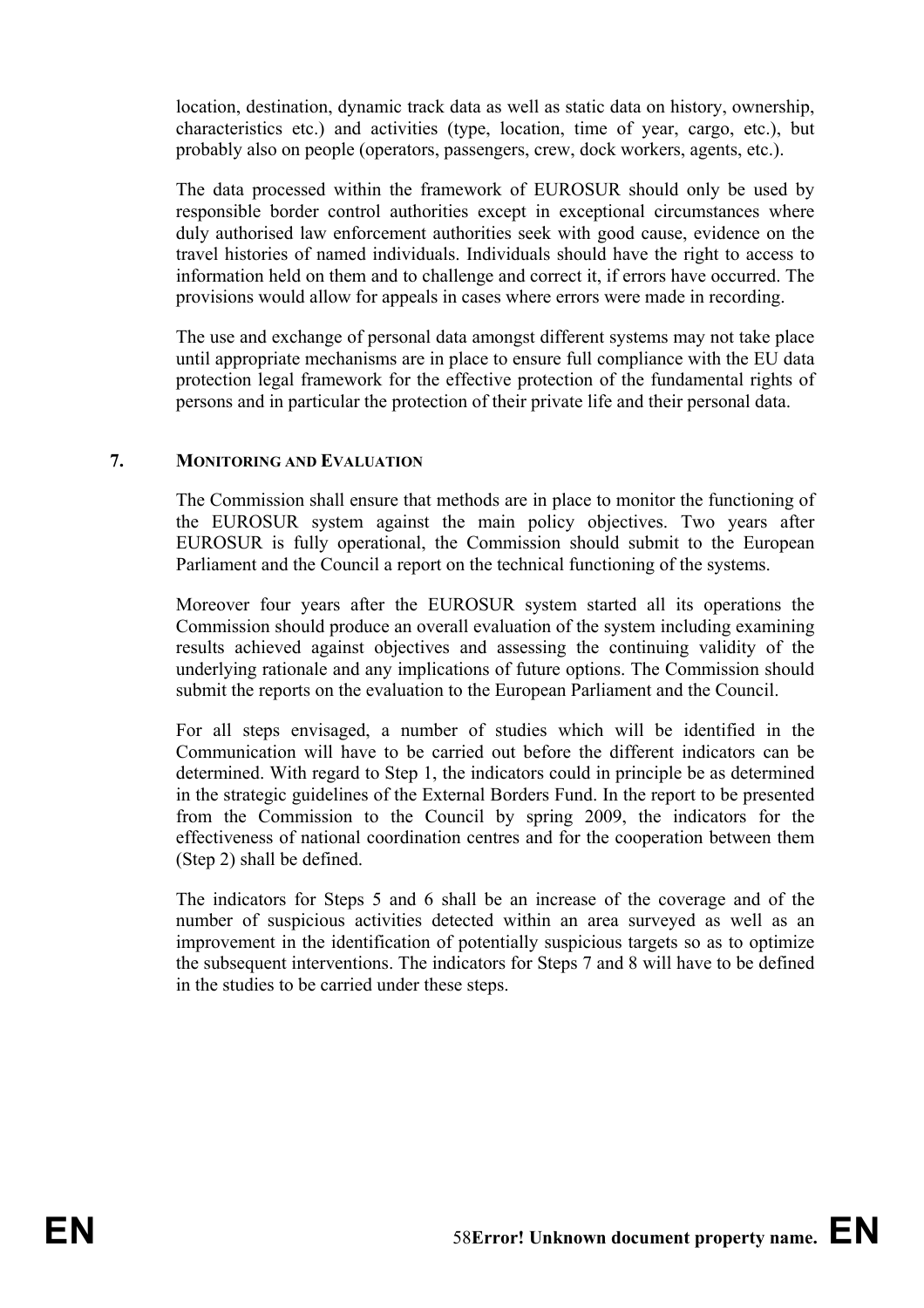#### **8. LIST OF ANNEXES**

**ANNEX 1 Glossary ANNEX 2 MIGRAPOL 186 ANNEX 3 Agenda of meeting with Member States on 17 July 2007 ANNEX 4 Agenda of meeting with Member States on 12 October 2007** 

**ANNEX 5 Background paper for discussion with Member States on 12 October 2007** 

**ANNEX 6 Information on the length of the external borders of the Member States and on third country nationals apprehended** 

**ANNEX 7 Summary of BORTEC study ANNEX 8 Summary of MEDSEA study ANNEX 9 Summary of EPN ANNEX 10 Summary of LIMES project ANNEX 11 Summary of ship reporting systems ANNEX 12 Summary of other relevant projects**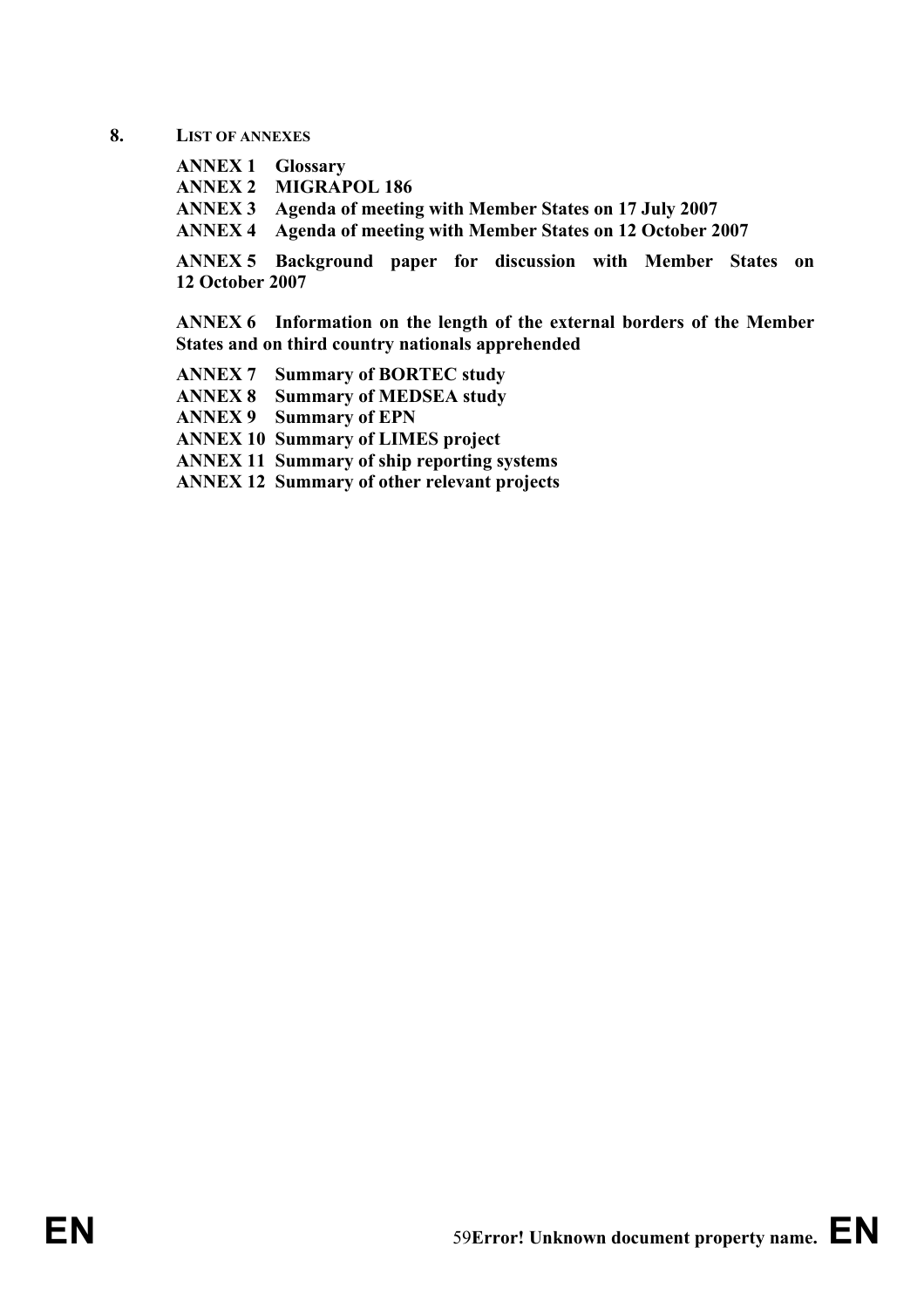## **ANNEX 1**

#### **Glossary**

The following terms have been used in this report.

| <b>AIS</b>                                                          | <b>Automatic Identification System</b>                                                                                                                                                                                                                                                                                     |  |
|---------------------------------------------------------------------|----------------------------------------------------------------------------------------------------------------------------------------------------------------------------------------------------------------------------------------------------------------------------------------------------------------------------|--|
| <b>Border</b><br><b>Control</b>                                     | Border Control means the activity carried out at a border, in accordance with<br>and for the purposes of the Schengen Borders Code, in response exclusively to<br>an intention to cross or the act of crossing that border, regardless of any other<br>consideration, consisting of border checks and border surveillance. |  |
| Command, Control, Communications, Computers and Intelligence<br>C4I |                                                                                                                                                                                                                                                                                                                            |  |
| <b>EMSA</b>                                                         | European Maritime Safety Agency                                                                                                                                                                                                                                                                                            |  |
| <b>ESA</b>                                                          | European Space Agency                                                                                                                                                                                                                                                                                                      |  |
| <b>EUROSUR</b>                                                      | European Border Surveillance System                                                                                                                                                                                                                                                                                        |  |
| <b>FRONTEX</b>                                                      | European External Borders Agency                                                                                                                                                                                                                                                                                           |  |
| <b>JRC</b>                                                          | Joint Research Centre                                                                                                                                                                                                                                                                                                      |  |
| <b>LRIT</b>                                                         | Long Range Identification and Tracking System                                                                                                                                                                                                                                                                              |  |
| <b>SAR</b>                                                          | Synthetic Aperture Radar                                                                                                                                                                                                                                                                                                   |  |
| Schengen<br>Area                                                    | It includes the current members of the European Union, except United<br>Kingdom and Ireland, plus Norway, Iceland and Switzerland. The new EU<br>Member States and Switzerland are in the process of fully implementing the<br>Schengen Acquis.                                                                            |  |
| <b>UAV</b>                                                          | <b>Unmanned Aerial Vehicle</b>                                                                                                                                                                                                                                                                                             |  |
| <b>VMS</b>                                                          | <b>Vessel Monitoring System</b>                                                                                                                                                                                                                                                                                            |  |
| <b>VTMIS</b>                                                        | Vessel Traffic Management and Information System                                                                                                                                                                                                                                                                           |  |
| <b>VTS</b>                                                          | Vessel Traffic System                                                                                                                                                                                                                                                                                                      |  |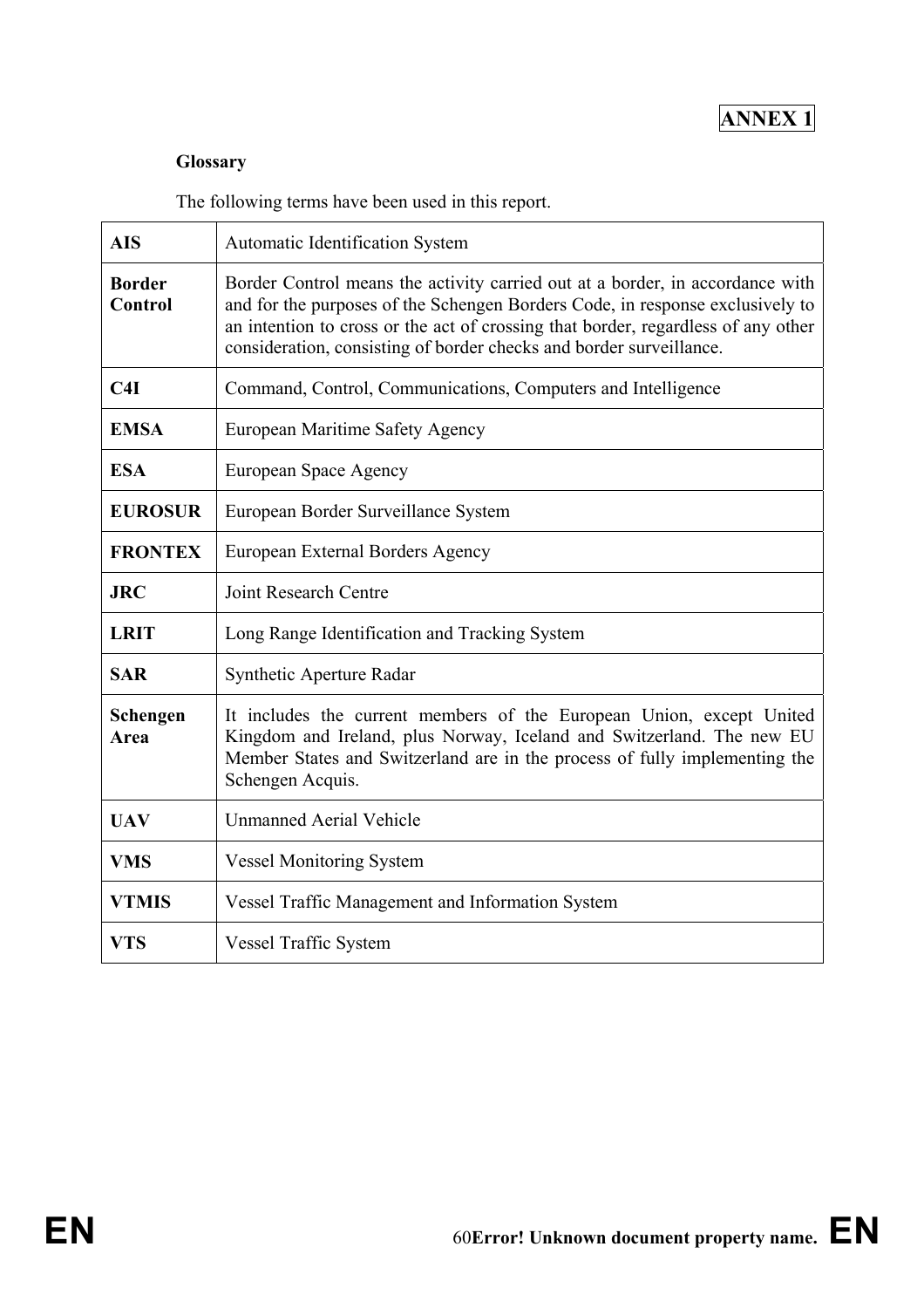### **ANNEX 2**

| ☆☆☆☆☆                        |  |
|------------------------------|--|
|                              |  |
| $\mathbf{x}$<br>$\mathbf{x}$ |  |
| ☆<br>☆ ☆ ☆ ☆ ☆               |  |
|                              |  |
|                              |  |
|                              |  |
|                              |  |

**\_\_\_\_\_\_\_\_\_\_\_\_\_ \_\_\_\_\_\_\_\_\_\_\_\_\_** EUROPEAN COMMISSION DIRECTORATE-GENERAL JUSTICE, FREEDOM AND SECURITY

Directorate B **Unit B/1 Borders and Visas**  Section for Borders

#### **25th IMMIGRATION AND ASYLUM MIGRAPOL 186 COMMITTEE**

**15 June 2007**

 $\_$  , and the contribution of the contribution of  $\mathcal{L}_\mathcal{A}$  , and the contribution of  $\mathcal{L}_\mathcal{A}$ 

**Subject**: **European Border Surveillance System**

 $\mathcal{L} = \{ \mathcal{L} \}$ 

#### **Summary:**

Presentation of a first outline for a future European Border Surveillance System.

#### **Action to take:**

Member States are invited to present their first opinions on the enclosed document.

With a view to preparing a Communication on this issue, the Commission will invite experts from interested Member States for an informal meeting in mid-July to seek their input on the ideas presented.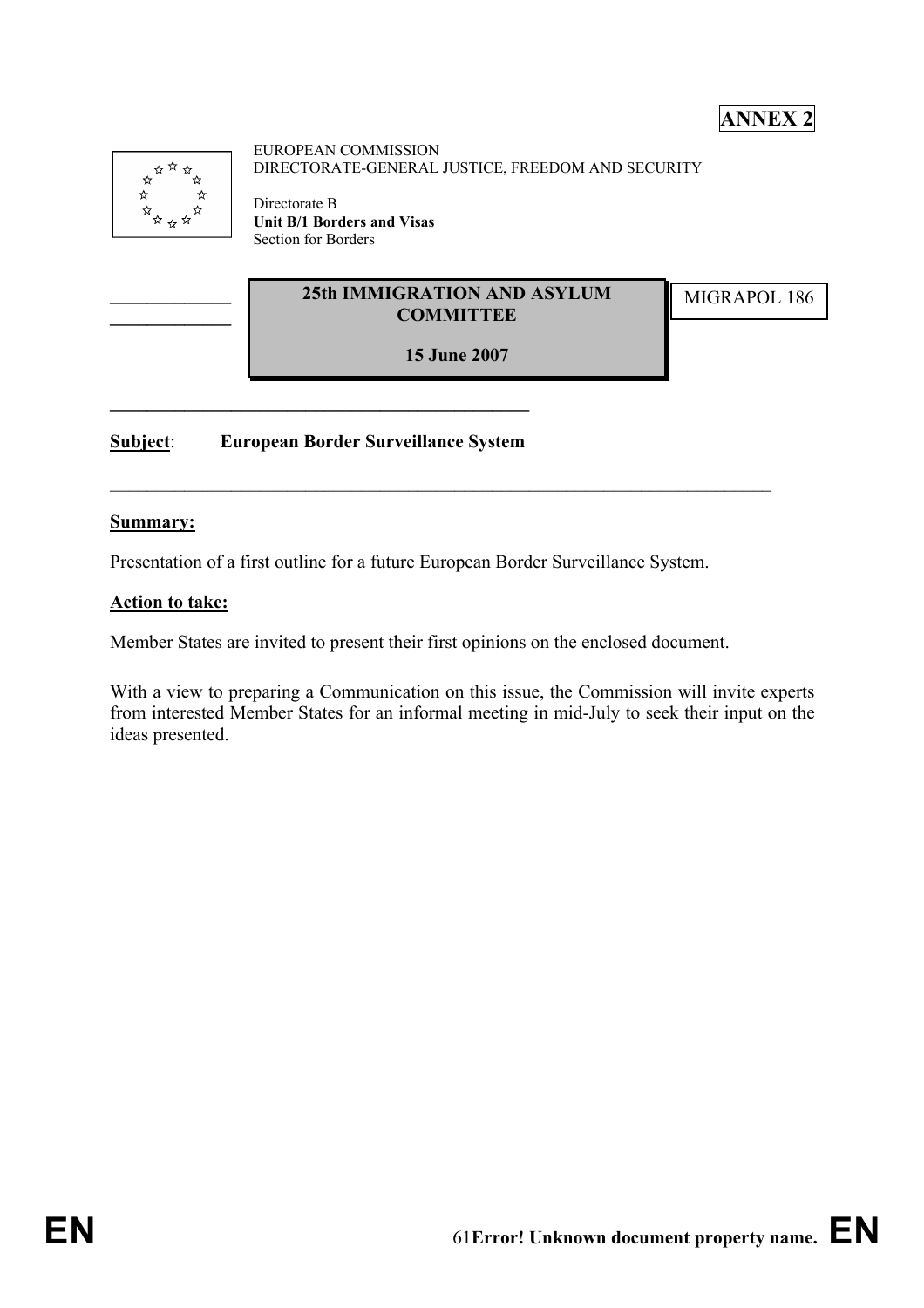#### Towards the creation of a European Border Surveillance System – 1<sup>st</sup> outline

#### **1. Introduction**

In the Communication COM(2006)733final of 30 November 2006 on Reinforcing the Management of the EU's Southern Maritime Borders, the Commission proposed to establish a permanent *Coastal Patrol Network* for the southern maritime external borders and to create a *European Surveillance System for Borders*. The European Council of 14/15 December 2006 stated that "*priority will also be given to examining the creation of a European Surveillance System for the southern maritime borders".* 

On 12 January 2007, FRONTEX presented its BORTEC feasibility study, which focused in particular on the European Patrol Network.

The Commission intends to present a Communication which will identify the appropriate follow-up to be given to this study by outlining how a European Border Surveillance System could be set up in 3 phases between 2008 and 2013, for which the following considerations should be taken into account:

- The *southern maritime borders* in the Mediterranean Sea and in the Black Sea as well as the *eastern land borders* of the European Union have been given a new shape as a consequence of the 2004 enlargement and Romania and Bulgaria joining this year.
- As of 2007, long-*term* investments in the protection and surveillance of the external borders could be financed from significantly increased Community funding, in particular from the External Borders Fund (2007-2013;  $M\epsilon$  1.820), the Schengen part of the Cash-Flow and Schengen Facility (Romania, Bulgaria; 2007-2009; M€ 400) and the  $7<sup>th</sup>$  Framework Programme for research and technological development (2007-2013; Theme  $9 - Space$ : M $\epsilon$  1.430; Theme  $10 - Security$ : M $\epsilon$  1.400).
- The latest technological *developments*, e.g. in satellite technology, can also contribute to improve border surveillance and thus the internal security of the EU as a whole.

Therefore the Commission is planning to present a Communication at the end of this year proposing to set up a *European Border Surveillance System* not only at the southern maritime borders, but also at the eastern land borders of the EU in 3 phases:

- 1) Interlinking and streamlining existing reporting and surveillance systems and mechanisms at Member States level (2008-2009)
- 2) Development and implementation of common tools and applications for border surveillance at EU level (2008-2013)
- 3) Creation of a common information sharing environment for the maritime domain, covering the Mediterranean Sea and the Black Sea (2012-2013)

The development and setting up the *European Border Surveillance System* as envisaged by the Commission shall neither affect the division of tasks and competences between Member States nor replace any existing systems. By upgrading and connecting existing national surveillance systems, it shall rather be seen as a "*system of systems*" which enhances the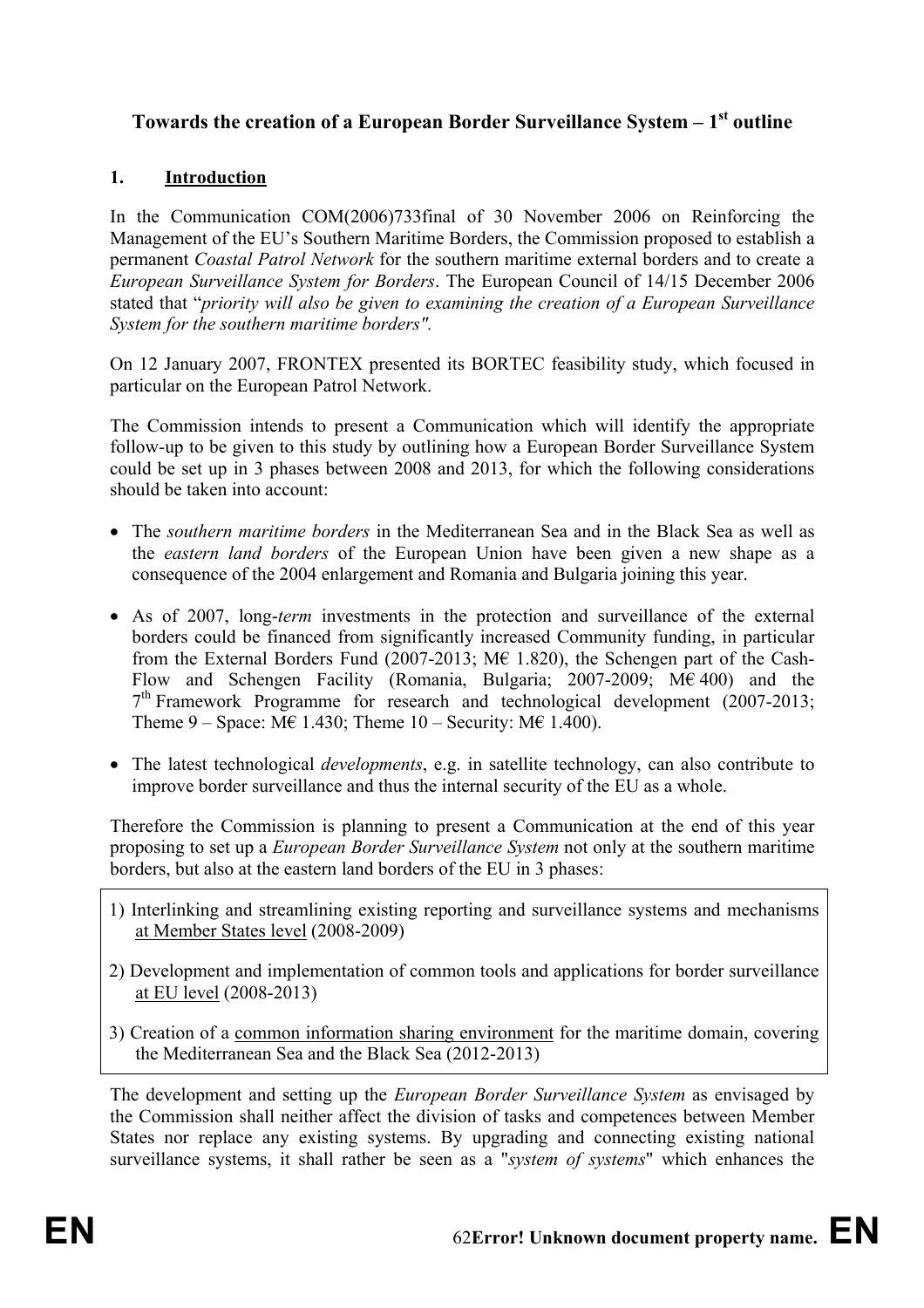sharing of information and thereby the co-operation between Member States in securing the Schengen external borders.

#### **2. PHASE 1: Interlinking and streamlining existing reporting and surveillance systems and mechanisms at Member States level (2008-2009**)

Phase 1 would consist of the following two elements:

- 1) Establishing or upgrading a single **national co-ordination centre**, which coordinates 24/7 the activities of all national authorities carrying out external border control tasks (detection, identification, intervention) and which is able to exchange information with the national co-ordination centres in other Member States;
- 2) Establishing or upgrading a single **national surveillance system**, which covers all or selected parts of the external border and enables the dissemination of information 24/7 between all authorities involved in external border control;

The national co-ordination centre, which would form the central part of the national surveillance system, should provide an "**operational picture**" of conditions and activities along the external borders of the Member State concerned. By using surveillance, reporting and intelligence data, the centre should support real-time local, regional and national decisionmaking among all involved national services.

The sharing of information with national co-ordination centres in other Member States, in particular in neighbouring ones, could be done via a secured communication network on a one-to-one basis or by using FRONTEX as a hub/platform. FRONTEX should receive surveillance information to the extent relevant for the coordination of joint operations and for risk analysis. FRONTEX could also be involved by serving as a European Situation Centre gathering and disseminating close-to-real-time information with regard to incidents occurred along the EU external borders.

PHASE 1 follows the proposals made by FRONTEX in the MEDSEA $^{65}$  and BORTEC studies to establish/upgrade such centres in the eight Member States forming the EU southern maritime borders.<sup>66</sup> The Commission envisages establishing / upgrading such centres also in the Member States situated at the eastern land borders of the  $EU^{67}$ .

It has been proposed to increase funding under the External Borders Fund from 50% to 75% for these "specific actions", thereby contributing to the further gradual establishment of the common integrated border management system for external borders and the strengthening of controls of the external borders of the Member States.

#### **3. PHASE 2: Development and implementation of common tools and applications for border surveillance at EU level (2008-2013)**

Due to technical limitations (current reach of radar sensors, limited availability/resolution of satellites), Member States with external borders face the problem that the areas covered by surveillance are currently restricted to certain flat or coastal areas and/or those areas of the land border or open sea in which operations are carried out.

<u>.</u>

<sup>&</sup>lt;sup>65</sup> MEDSEA Feasibility study of 14 July 2006 on Mediterranean Coastal Patrols Network.<br><sup>66</sup> Portugal, Spain, France, Malta, Italy, Slovenia, Greece, Cyprus.

<sup>67</sup> Finland, Estonia, Latvia, Lithuania, Poland, Slovakia, Hungary, Romania, Bulgaria.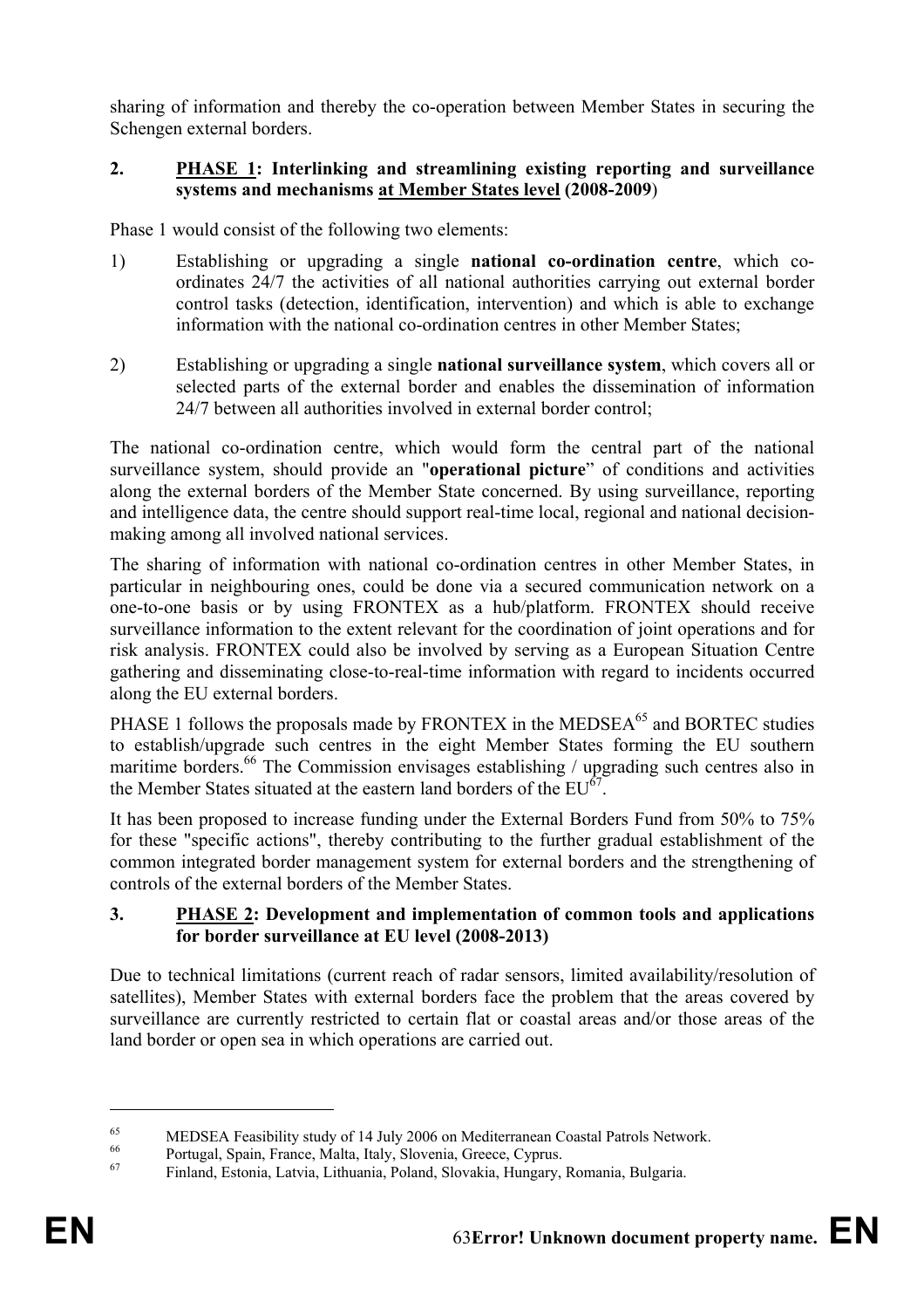For instance, such "blind spots" occur not only in the open sea, but also in and around EU coastal waters due to the volume of activity. In both areas, the main challenge is to identify and track non-cooperative vessels that are not emitting and/or are not complying with reporting requirements. Technical solutions have in particular to be found for the current inability to detect and track small vessels, which are used for smuggling people, drugs etc. into the Schengen area.

Therefore the *7th Framework Programme for research and technological development (Theme 10 - Security)* should be used to further develop at EU level technical tools for surveillance (e.g. development of different kinds of platforms equipped with effective sensor packages like long-endurance unmanned aerial vehicles/UAVs; development of anomaly detection software etc.), which could then be used by the border control authorities of the Member States when carrying out their duties.

The *7th Framework Programme (Theme 9 – Space)* should also be used to design various satellite processors to complement each other to optimise performance for surveillance purposes (e.g. ship-detection, surveillance of smuggling routes at the land/sea borders) as well as to increase the availability of surveillance satellites as such. This would allow Member States to receive surveillance information with regard to their external borders on a more frequent and reliable basis.

The envisaged development of these common tools could benefit from co-ordination at EU level. Two concrete examples could be that at the request of Member States FRONTEX could act as a facilitator e.g. to liaise with service providers in order to receive satellite images whenever needed/available and/or e.g. in renting planes/UAVs for surveillance of the open sea and coastal areas in third countries. Whereas this would be a cost-effective solution for all actors involved, special emphasis would have to be given to interoperability so that collected target data could be seamlessly fused into the "operational pictures" in the different national co-ordination centres.

#### **4. PHASE 3: Creation of a common information sharing environment for the maritime domain covering the Mediterranean and Black Sea (2012-2013)**

Whereas Phases 1 and 2 would cover the surveillance of both land and sea borders, Phase 3 should focus on the maritime domain only, in which many different stakeholders are collecting and disseminating information from diverse sources. And whereas land border control can focus on the border line, the maritime borders are a vast space, requiring that surveillance covers the whole maritime domain.

Within the general framework of a future EU maritime policy, the long-term aim could thus be to create an **information sharing environment** for the *Mediterranean Sea* and the *Black Sea*, which links not only the border control authorities, but all authorities involved in maritime affairs together through a "**common operational picture"**.

In this information sharing environment, information could be gathered from various sources and combined in a meaningful manner to determine what significant knowledge is present in all available data. The analysis of data could be achieved by using e.g. automated capabilities to recognise patterns, analyse trends and detect anomalies and thereby predict risks. The same information, presented on an interactive digital map, could be shared across computer networks and be available for display in all command centres and mobile assets of the participating authorities, which could use this information to facilitate command and control and decision making in near-real-time. This environment could also provide cooperation tools and communication capabilities, and possibly be completed by a corresponding common intelligence picture. Such a network-based, but flexible and adjustable virtual information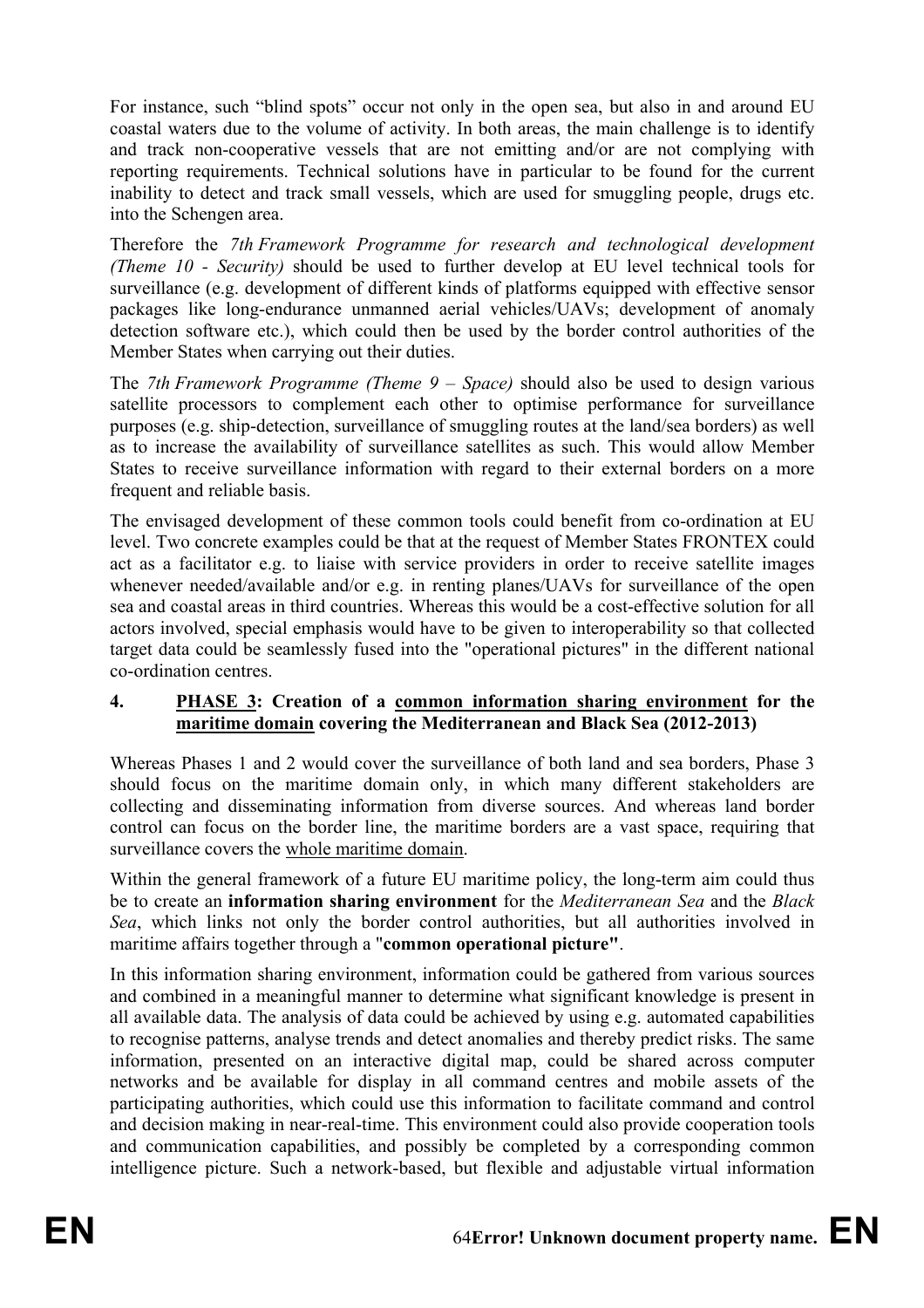environment could be shared, at appropriate security levels, between all European and national authorities with interests and responsibilities in the maritime domain.

This 3-phased approach for the creation of a European border surveillance system should noticeably increase internal security in the Schengen area by preventing illegal immigration, trafficking of human beings, terrorism etc., but also reduce considerably the tragic death toll of illegal immigrants by rescuing more lives at sea.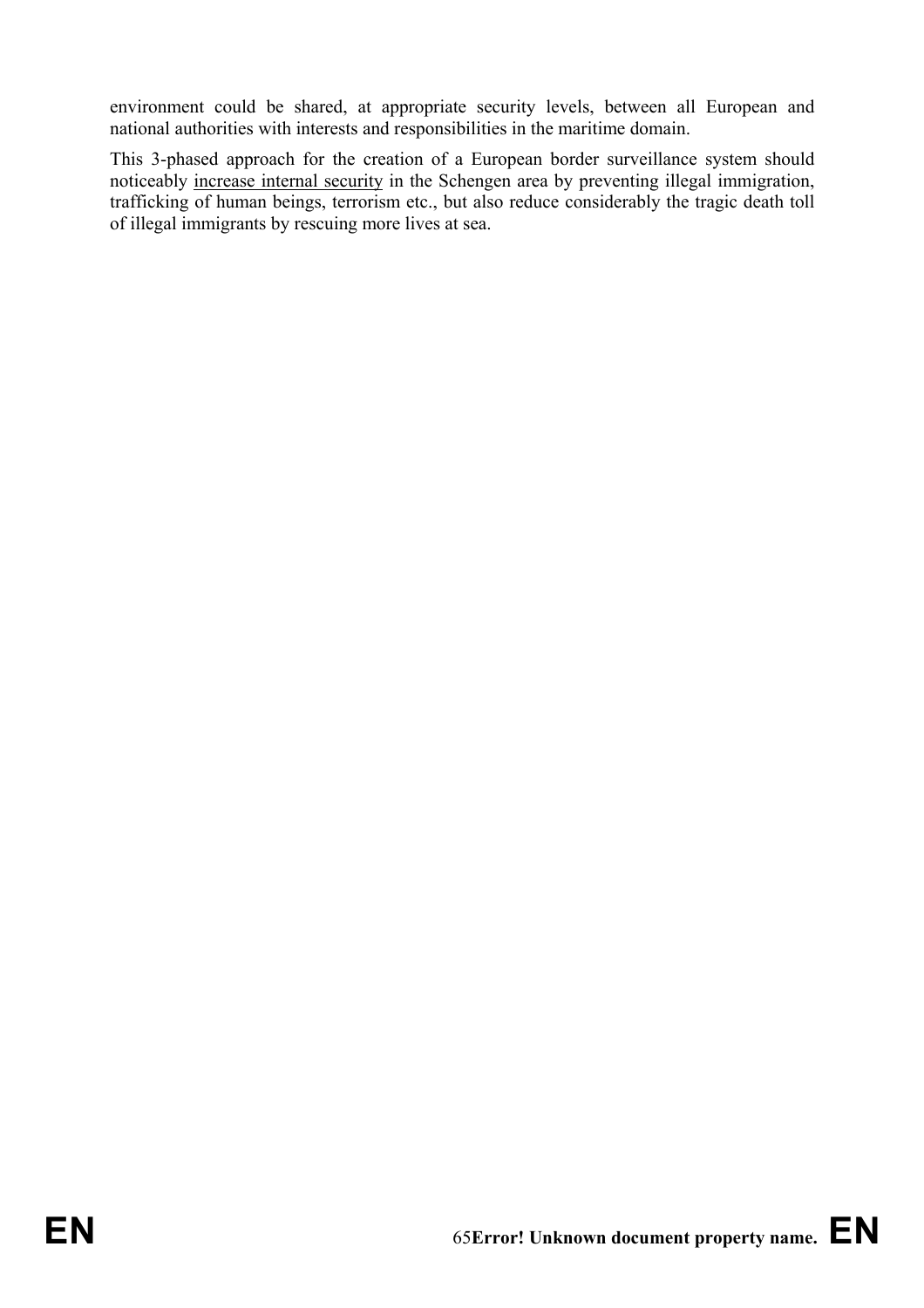**ANNEX 3** 



EUROPEAN COMMISSION DIRECTORATE-GENERAL JUSTICE, FREEDOM AND SECURITY

Directorate B : Immigration, Asylum and Borders Unit B1 : Border and Visas

# **TECHNICAL MEETING WITH MEMBER STATES' EXPERTS ON THE DEVELOPMENT OF A FUTURE EUROPEAN BORDER SURVEILLANCE SYSTEM**

## **AGENDA**

## **Brussels, 17 July 2007**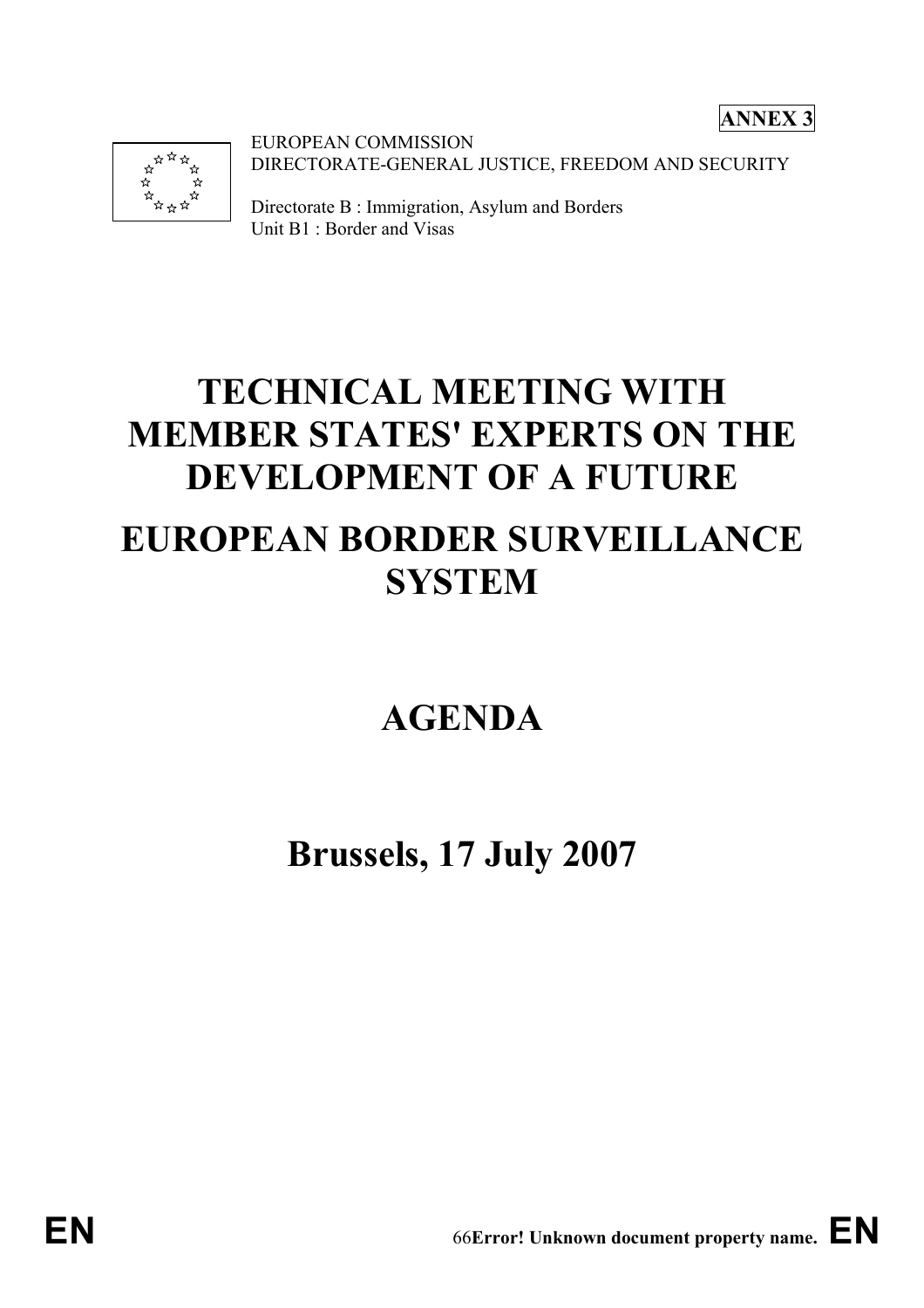### **AGENDA**

## **Tuesday, 17 July 2007 – morning session**

| <b>Time</b>     | <b>Subject</b>                                                                                                                                                                                                                                                                                                       | <b>Speakers</b>                                      |  |
|-----------------|----------------------------------------------------------------------------------------------------------------------------------------------------------------------------------------------------------------------------------------------------------------------------------------------------------------------|------------------------------------------------------|--|
| 10 <sub>h</sub> | Welcoming address and adoption of agenda.<br>$\bullet$                                                                                                                                                                                                                                                               | European                                             |  |
| 10.30h          | Presentation of document MIGRAPOL 186.<br>$\bullet$                                                                                                                                                                                                                                                                  | Commission                                           |  |
| 10.30h          | <b>PHASE 1 -Interlinking systems at Member States level</b>                                                                                                                                                                                                                                                          | Presentations<br>given by<br>Member<br><b>States</b> |  |
| 11.30h          | Presentation of a national system covering detection,<br>identification and intervention at maritime borders                                                                                                                                                                                                         |                                                      |  |
|                 | Presentation of a national system integrating all national<br>$\bullet$<br>authorities involved in the control of maritime borders                                                                                                                                                                                   |                                                      |  |
|                 | Presentation of a national system and co-ordination centre for<br>$\bullet$<br>land border control                                                                                                                                                                                                                   |                                                      |  |
| 11.30h          | Discussion on the implementation of PHASE 1, e.g.:                                                                                                                                                                                                                                                                   | All                                                  |  |
| 12.15h          | To what extent are Member States implementing / planning to<br>$\blacksquare$<br>implement the national co-ordination centres as recommended in<br>the FRONTEX studies?                                                                                                                                              | participants                                         |  |
|                 | Which tasks will be given to the co-ordination centres?                                                                                                                                                                                                                                                              |                                                      |  |
|                 | What could be the role of such co-ordination centres from a<br>European perspective?                                                                                                                                                                                                                                 |                                                      |  |
| $12.15h-$       | <b>PHASE 2 - Development of common tools at EU level</b>                                                                                                                                                                                                                                                             | European                                             |  |
| 12.35h          | <b>PART 1:</b> Presentation of projects related to border control carried<br>out under the Preparatory Actions on "The enhancement of the<br>European industrial potential in the field of Security Research"<br>(PASR) and planned under the 7th Framework Programme for<br>research and technological development. | Commission                                           |  |
| 12.35h          | Discussion on the implementation of part 1 of PHASE 2, e.g.:                                                                                                                                                                                                                                                         | All                                                  |  |
| 13h             | Which common tools could be used at EU level (e.g.<br>satellites, UAVs, surveillance planes, ships for co-<br>ordination operations in the open sea)?                                                                                                                                                                | participants                                         |  |
|                 | To which research fields should priority be given (e.g.<br>٠<br>UAVs, anomaly detection software, over-the-horizon-radar,<br>$etc.$ )?                                                                                                                                                                               |                                                      |  |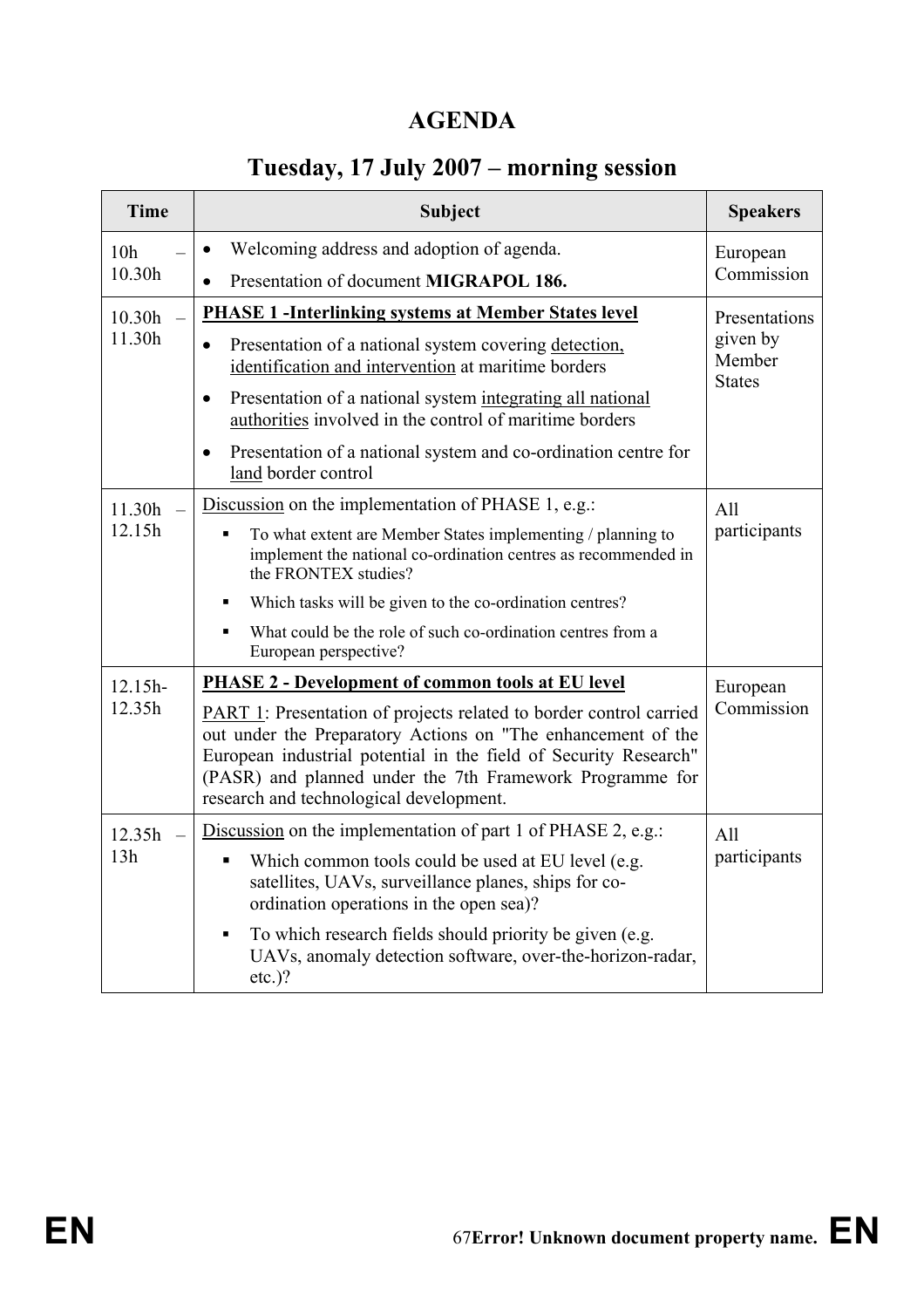## **Tuesday, 17 July 2007 – afternoon session**

| <b>Time</b>      | <b>Subject</b>                                                                                                                                                                                                                                                                                                                                                                                                                                                                           | <b>Speakers</b>        |  |
|------------------|------------------------------------------------------------------------------------------------------------------------------------------------------------------------------------------------------------------------------------------------------------------------------------------------------------------------------------------------------------------------------------------------------------------------------------------------------------------------------------------|------------------------|--|
| 14.30h<br>15h    | <b>PHASE 2 - Development of common tools at EU level</b><br>PART 2: Presentation on how Global Monitoring<br>for<br>Environment and Security (GMES) could contribute to external<br>border surveillance.                                                                                                                                                                                                                                                                                 | European<br>Commission |  |
| 15h<br>15.30h    | Discussion on the implementation of part 2 of PHASE 2, e.g.:<br>Which common tools could be used at EU level (e.g.<br>satellites, UAVs, surveillance planes, ships for co-<br>ordination of operations in the open sea)?<br>To which extent tools / information from other services<br>٠<br>(e.g. navy) are available to Member States?                                                                                                                                                  |                        |  |
| 15.30h<br>16.15h | PHASE 3 - Creation of a common information sharing<br>environment for Mediterranean Sea and the Black Sea<br>Presentation of the general framework of the EU maritime policy<br>with special emphasis on how vessels' surveillance, monitoring<br>and tracking systems currently used for different purposes<br>(fisheries, maritime safety and security, law enforcement) could<br>be converged and interfaced so as to produce a common<br>operational picture to all users concerned. | European<br>Commission |  |
| 16.15h<br>16.45h | Discussion on the implementation of PHASE 3, e.g.:<br>Which data sources should be included, e.g. AIS, LRIT,<br>SafeSeaNet, CleanSeaNet, Vessel Monitoring System of<br>Fisheries/VMS, other public (regional, national, military)<br>and private sources?<br>Which research studies / pilot projects shall be undertaken<br>to make progress on the integration of different data<br>sources relating to the surveillance of activities on the sea?                                     | All<br>participants    |  |
| 16.45h<br>17h    | Concluding remarks and information on the next steps.                                                                                                                                                                                                                                                                                                                                                                                                                                    | European<br>Commission |  |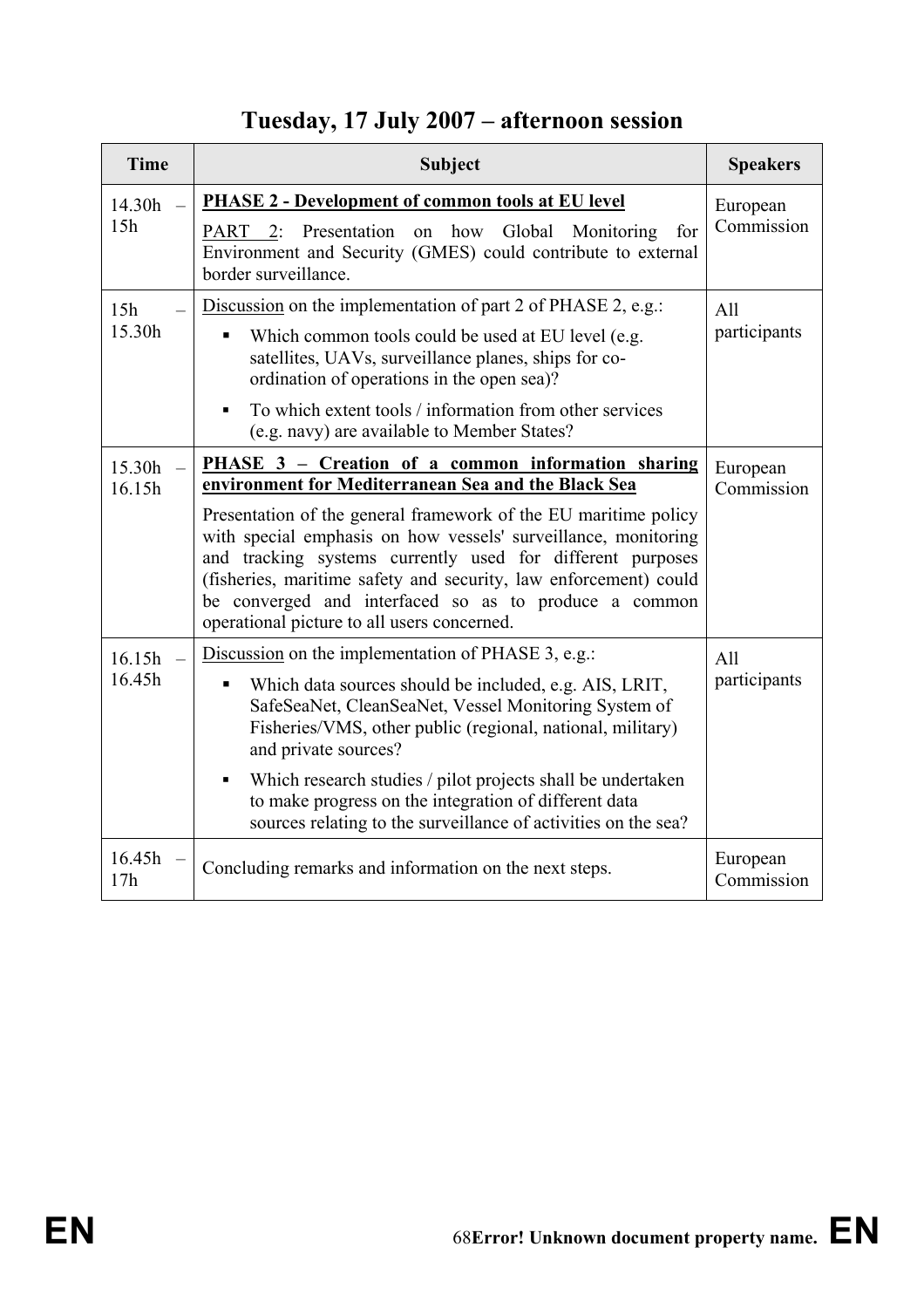**ANNEX 4** 



EUROPEAN COMMISSION DIRECTORATE-GENERAL JUSTICE, FREEDOM AND SECURITY

Directorate B : Immigration, Asylum and Borders **Unit B1 : Border and Visas**

# **2nd TECHNICAL MEETING WITH MEMBER STATES' EXPERTS ON THE DEVELOPMENT OF A FUTURE**

# **EUROPEAN BORDER SURVEILLANCE SYSTEM**

# **AGENDA**

## **Brussels, 12 October 2007**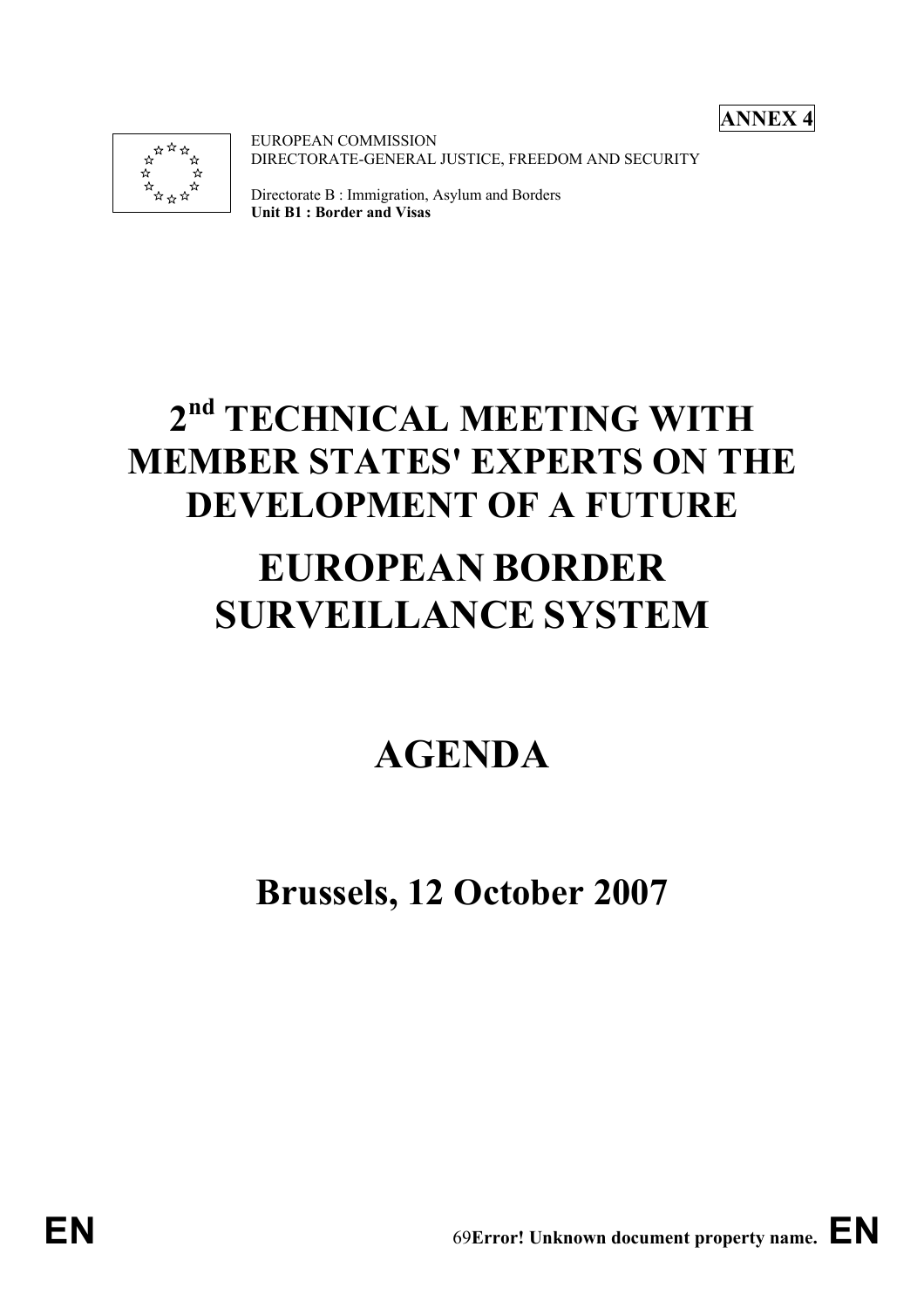### **AGENDA**

## **FRIDAY, 12 OCTOBER 2007**

| <b>Time</b>               | <b>Subject</b>                                                                                                                                                                                                                                                                             | <b>Speakers</b>                                         |
|---------------------------|--------------------------------------------------------------------------------------------------------------------------------------------------------------------------------------------------------------------------------------------------------------------------------------------|---------------------------------------------------------|
| 10 <sub>h</sub><br>10.15h | Welcoming address and adoption of agenda.                                                                                                                                                                                                                                                  | European<br>Commission,<br>DG JLS                       |
| 10.15h<br>11h             | <u>Presentation of examples for international cooperation in the</u><br>border control field<br>Presentation of the Black Sea Border Coordination and<br>Information Centre (BSBCIC)<br>Presentation of the Baltic Sea Regional Border Control<br>$\bullet$                                | Presentations<br>given<br>by<br>Member<br><b>States</b> |
|                           | Cooperation (BSRBCC)<br>Presentation of the "SEAHORSE" project (concerning<br>٠<br>cooperation between Spain and African countries)                                                                                                                                                        |                                                         |
| $11h - 13h$               | <b>EUROSUR: PHASE 1: Interlinking and streamlining existing</b><br>surveillance<br>mechanisms<br>reporting<br>and<br>systems<br>and<br>at Member States level (2008-2010)<br>"Tour de table" with regard questions 1 to 7 concerning steps<br>٠<br>1 to 3 (see enclosed background paper). |                                                         |
| 14.30h<br>15.30h          | <b>PHASE 2:</b> Development and implementation of common tools<br>and applications for border surveillance at EU level (2008-<br>2013)<br>"Tour de table" with regard questions 8 to 10 concerning                                                                                         |                                                         |
| 15.45h<br>16.45h          | steps 4 to 6 (see enclosed background paper).<br>PHASE 3: Creation of a common information sharing<br>for<br>the<br>maritime<br>domain<br>environment<br>covering<br>the<br>Mediterranean and Black Sea (2012-2013)                                                                        |                                                         |
|                           | "Tour de table" with regard questions 11 to 14 concerning steps<br>7 to 8 (see enclosed background paper).                                                                                                                                                                                 |                                                         |
| 16.45h<br>17h             | Concluding remarks.                                                                                                                                                                                                                                                                        | European<br>Commission,<br>DG JLS                       |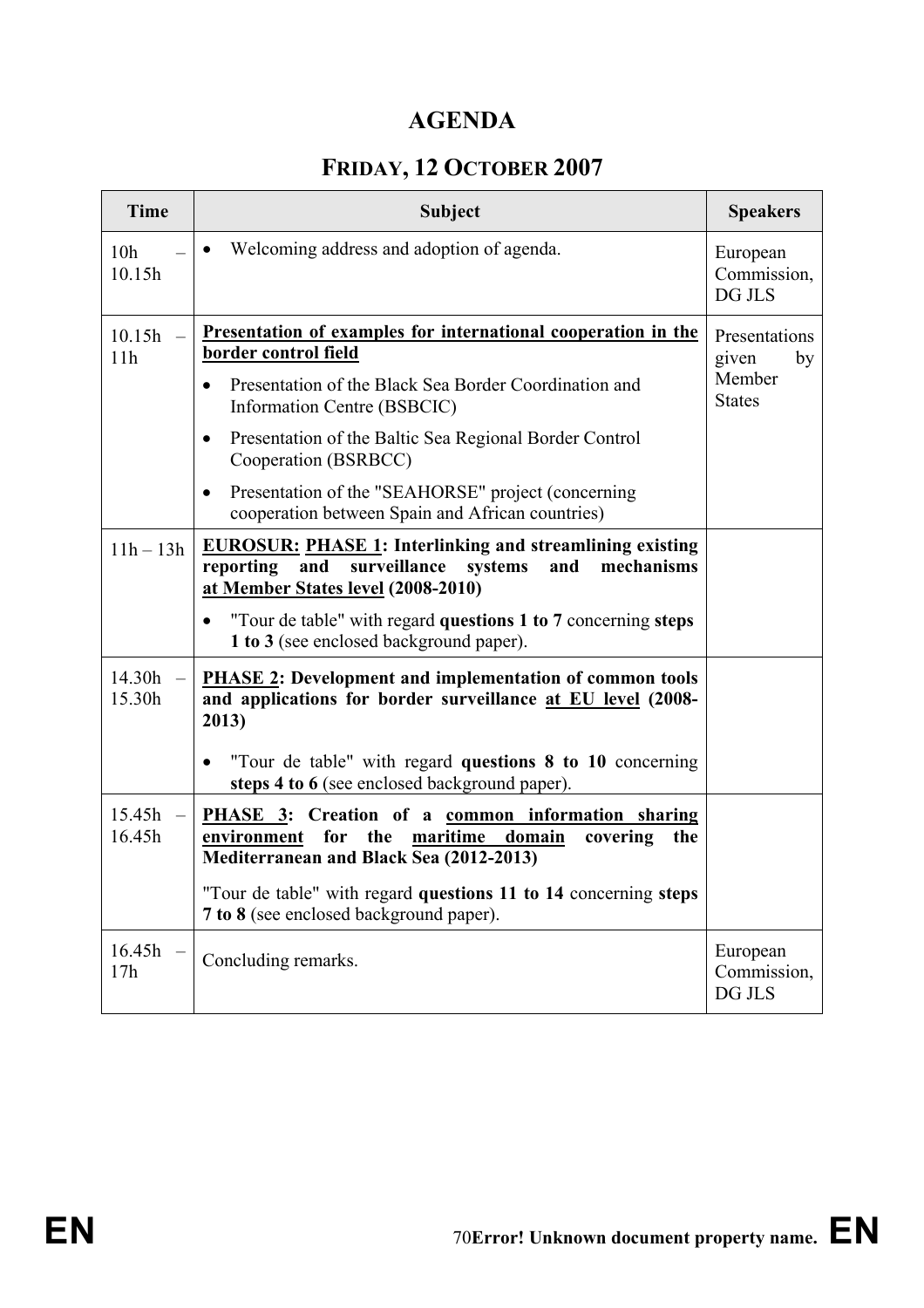#### **Background paper for 2nd technical meeting with Member States on EUROSUR**

#### **I. Description of general concept**

As outlined in document MIGRAPOL 186, EUROSUR could be seen as a "*system of systems*" which supports national authorities in controlling the external **southern maritime** and **eastern land** borders of the EU to

- detect,
- identify,
- track and intercept

persons trying to enter the EU illegally outside border crossing points by

- collecting,
- fusing,
- analysing and disseminating

information in a structured manner from

- national surveillance systems (e.g. VTS, SIVE, SPATIONAV, etc.),
- common surveillance tools (e.g. radar satellites, UAVs),
- European and international reporting systems (VMS, AIS, LRIT, SafeSeaNet, CleanSeaNet etc.) and
- intelligence sources (national services, optic satellites, ILO network, etc.).

The development and setting up of EUROSUR shall neither affect the division of tasks and competences between Member States nor replace any existing systems, but provide a coherent framework for Member States' authorities to facilitate

- acting at local level,
- commanding at national level,
- coordination at European level and
- cooperation with third countries.

This goal could be achieved in 8 steps:

- **1. Provide** essential **infrastructure at national level** through streamlining of command and coordination mechanisms by setting up a **national coordination centre** and a **national surveillance system** to cover all (or selected) parts of the external border;
- **2. Interlink** the national infrastructures in a **communication network** for regular information exchange and coordination of activities between Member States' authorities as well as with FRONTEX;
- **3. Support neighbouring third countries** in setting up a comparable infrastructure (surveillance system; coordination centre; assets for interception) and provide for a cooperation mechanism to exchange information and to coordinate activities between Member States' and third country authorities on a case by case basis;

**4. Research and development to improve surveillance tools** (e.g. UAVs, buoys, etc.);

**5. Common application of surveillance tools** (e.g. satellites, UAVs, planes);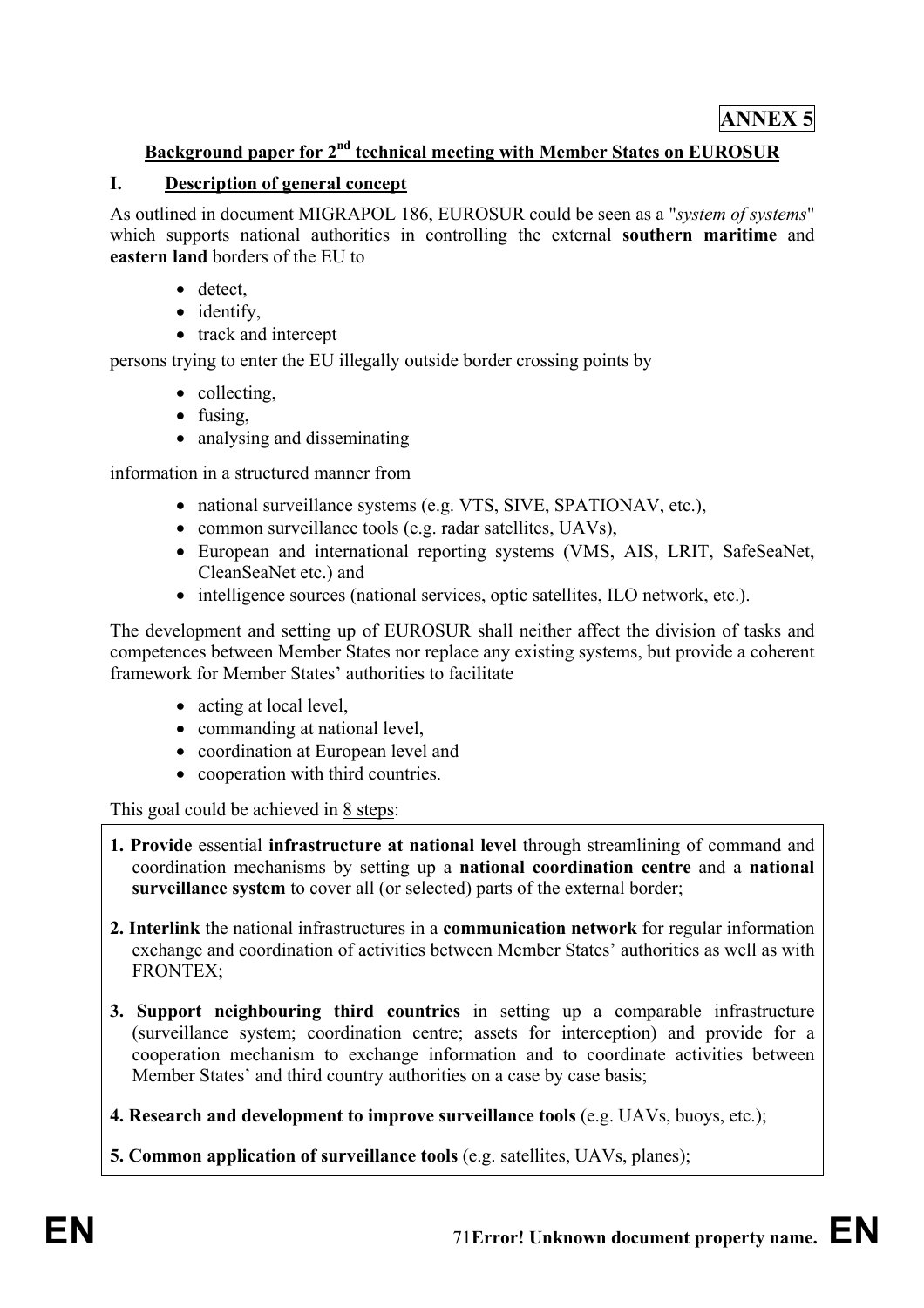- **6. Common pre-frontier intelligence picture** (e.g. interactive map of region with data received from transit countries, ILO network, satellites and intelligence sources);
- **7. Common information sharing environment** for **Mediterranean** and **Black Sea**;
- 8. At a later stage, extension of common information sharing environment to the **Atlantic Ocean, North** and **Baltic Sea**.

The following matrix shows how the above mentioned actions could be interrelated:

| Action /<br>Location                                 | <b>Detection</b>                                                                                                                                                                                                             | <b>Identification and</b><br>tracking                                                                                                                                                                                                     | Interception                                                                                                      |
|------------------------------------------------------|------------------------------------------------------------------------------------------------------------------------------------------------------------------------------------------------------------------------------|-------------------------------------------------------------------------------------------------------------------------------------------------------------------------------------------------------------------------------------------|-------------------------------------------------------------------------------------------------------------------|
| <b>Member State:</b><br>local level                  | National<br>surveillance<br>radar<br>system<br>(e.g.<br>stations in coastal area)<br>and tools (e.g. UAVs,<br>planes).                                                                                                       | National<br>surveillance<br>and<br>patrols<br>system<br>(cameras / vehicles /<br>helicopters / vessels etc.<br>on spot / coast).                                                                                                          | Patrols using of vehicles /<br>helicopters / vessels etc.                                                         |
| <b>Member State:</b><br>national level               | National<br>coordination<br>centre: e.g. comparing<br>radar with AIS, use of<br>satellite imagery.                                                                                                                           | National coordination<br>combining<br>centre,<br>surveillance, reporting<br>and intelligence data.                                                                                                                                        | Coordination of patrols<br>neighbouring<br>with<br>Member States.                                                 |
| <b>EU</b> level<br>(FRONTEX)                         | Common pre-frontier<br>intelligence<br>picture.<br>Common application of<br>surveillance tools (e.g.<br>satellites,<br>UAV <sub>s</sub><br>planes).                                                                          | information<br>Common<br>sharing<br>environment,<br>combining surveillance,<br>reporting<br>and<br>intelligence data.                                                                                                                     | Joint operations.                                                                                                 |
| Third country:<br><b>Local and</b><br>national level | National<br>surveillance<br>radar<br>system<br>(e.g.<br>stations in coastal area)<br>and tools (e.g. UAVs,<br>planes).<br>coordination<br>National<br>centre: e.g. comparing<br>radar with AIS, use of<br>satellite imagery. | National<br>surveillance<br>and<br>system<br>patrols<br>(cameras / vehicles /<br>helicopters / vessels etc.<br>on spot / coast).<br>National<br>coordination<br>combining<br>centre:<br>surveillance, reporting<br>and intelligence data. | Patrols using of vehicles /<br>helicopters / vessels etc.<br>Coordination of patrols<br>with EU joint operations. |

As outlined in MIGRAPOL 186, EUROSUR could be set up in **3 phases**:

1) Interlinking and streamlining existing reporting and surveillance systems and mechanisms at Member States level (2008-2010):

Steps 1, 2 and 3.

**2) Development and** implementation **of common tools and applications for border surveillance at EU level (2008-2013):**

Steps 4, 5 and 6.

**3) Creation of a common information sharing environment for the maritime domain,**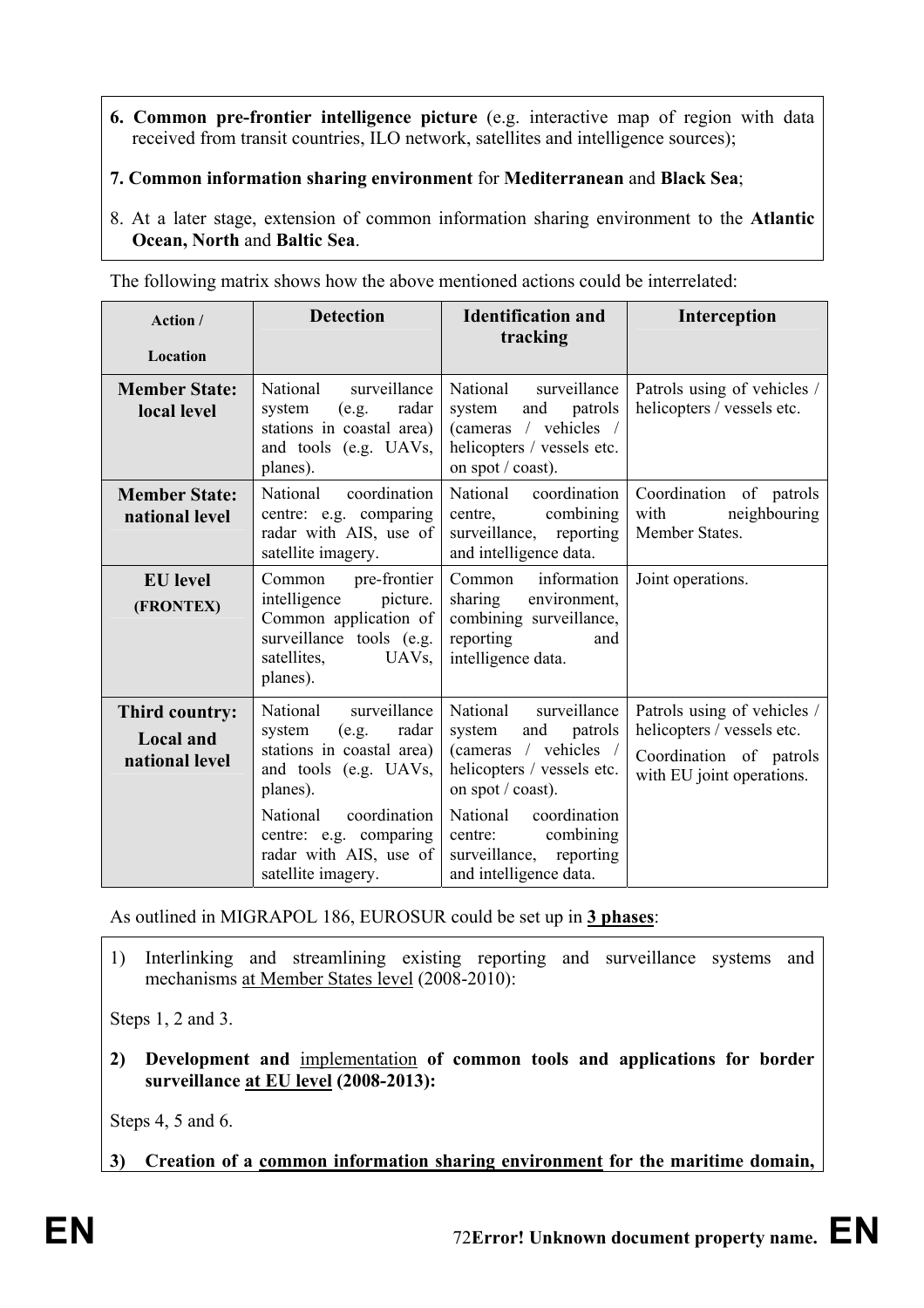## **covering the Mediterranean Sea and the Black Sea (2012-2013):**

Step 7, to be followed by step 8 in a 4<sup>th</sup> phase at a later stage.

In addition to reducing the number of illegal immigrants who manage to enter the EU undetected (but not necessarily the number apprehended), EUROSUR should have two more very important effects:

- 1) It should reduce considerably the tragic death toll of illegal immigrants by rescuing more lives at sea.
- 2) It should noticeably increase internal security of the EU as a whole by contributing also to the prevention of trafficking in human beings, drug smuggling, terrorism etc.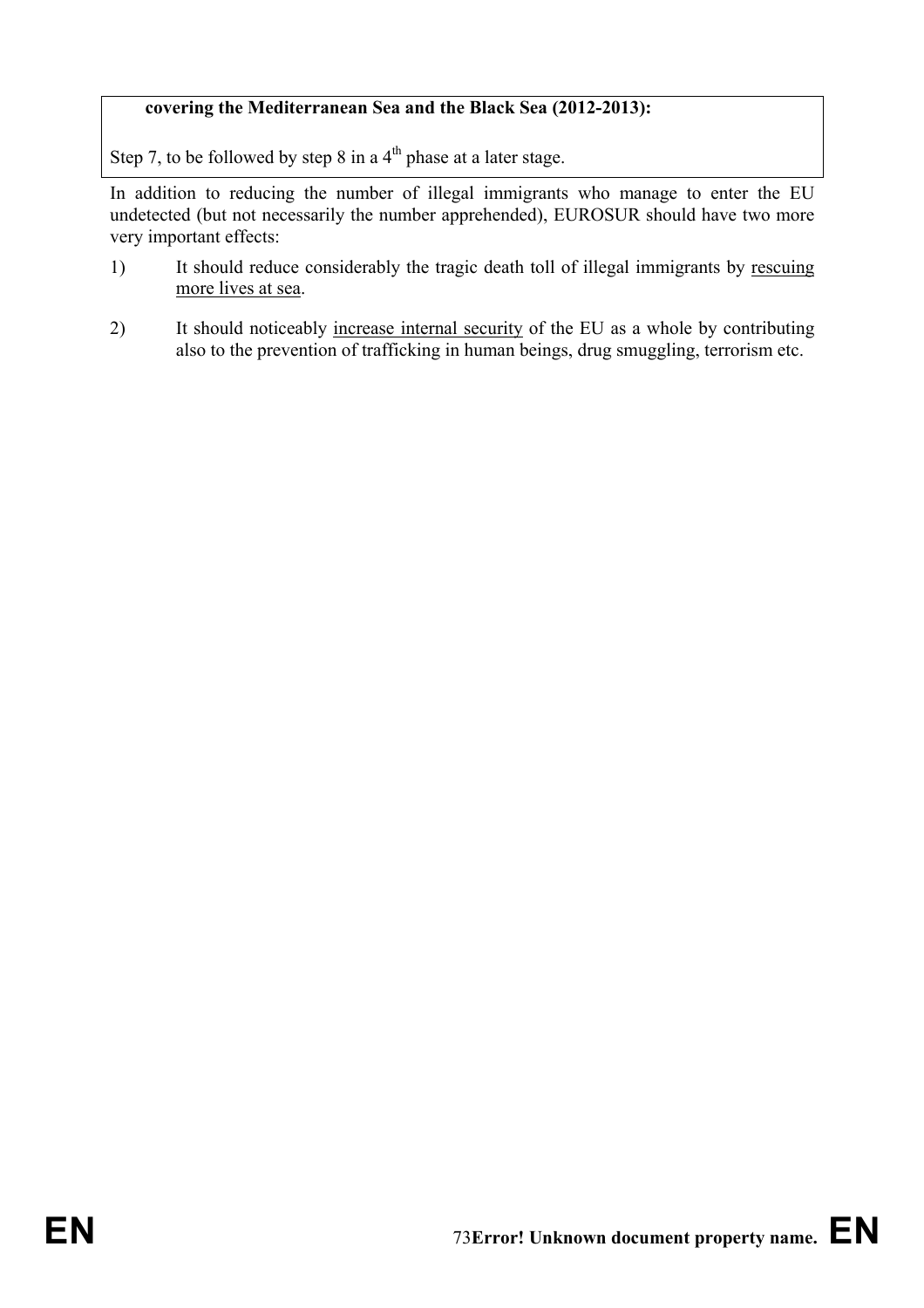## **II. Questions to Member States**

**PHASE 1: Interlinking and streamlining existing reporting and surveillance systems and mechanisms at Member States level (2008-2010)** 

With regard to **Step 1** (**setting up infrastructure at Member States level**), in the strategic guidelines for the External Borders Fund 2007-2013 adopted by the Commission on 27 August 200768 specific priority (75% Community funding) is given to the following two activities:

- 1) Establishing or upgrading a single **national co-ordination centre**, which co-ordinates 24/7 the activities of all national authorities carrying out external border control tasks (detection, identification, intervention) and which is able to exchange information with the national coordination centres in other Member States;
- 2) Establishing or upgrading a single **national surveillance system**, which covers all or selected parts of the external border and enables the dissemination of information 24/7 between all authorities involved in external border control;

**QUESTION 1**: When submitting your *multi-annual programme for the External Borders Fund 2007-2013* on 1 December 2007, are you planning to include the establishing / upgrading of a national coordination centre and / or of a national surveillance system? If not, does your centre / system already comply with the criteria mentioned above?

**QUESTION 2**: Should the national coordination centre have "Command, Control, Communications, Computers, Intelligence, Surveillance and Reconnaissance" *(C4ISR) capabilities*?

**QUESTION 3**: What is the experience so far of the Member States involved in the European Patrol Network (EPN) in setting up national coordination centres?

**QUESTION 4**: Which *ship reporting data* should be collected by the national coordination centre (AIS, LRIT, VMS etc.)? Should it be connected to SafeSeaNet?

**QUESTION 5**: Will your national surveillance system cover *all or selected parts* of the external borders?

With regard to **Step 2**, the sharing of information with national co-ordination centres in other Member States could be done via a secured communication network on a one-to-one basis with centres in neighbouring Member States, whereas FRONTEX could serve as a hub/platform for the communication with centres in other Member States. FRONTEX could receive selected information relevant for the coordination of joint operations and for risk analysis. FRONTEX could also be involved by serving as a European Situation Centre gathering and disseminating close-to-real-time information with regard to incidents occurred along the EU external borders.

**QUESTION 6**: Which of the above mentioned roles should be given to FRONTEX?

<u>.</u>

<sup>&</sup>lt;sup>68</sup> Priority 2 of the strategic guidelines as laid down in Commission Decision C(2007) 3925 of 27 August 2007 implementing Decision No 574/2007/EC of the European Parliament and of the Council as regards the adoption of strategic guidelines for 2007 to 2013.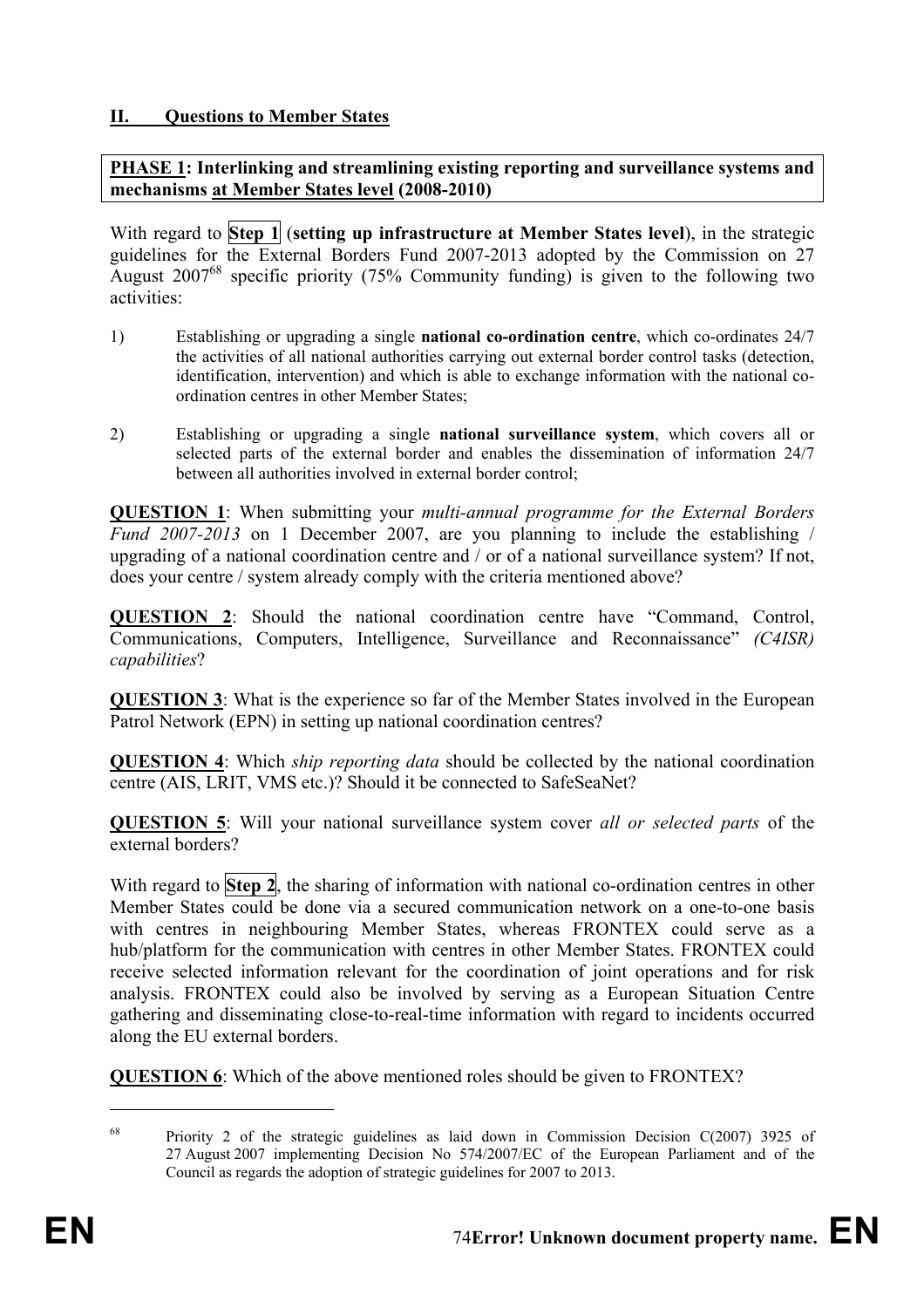In **Step 3**, support could be given to **neighbouring third countries** in setting up a comparable infrastructure, leading to cooperation on a case-by-case basis.

**QUESTION 7**: Do you see the need for cooperation with neighbouring third countries? If yes, could it be done like indicated above?

**PHASE 2: Development and implementation of common tools and applications for border surveillance at EU level (2008-2013)** 

**Step 4:** Research and development to improve surveillance tools (e.g. UAVs, buoys, etc.)

**QUESTION 8**: Within the 7th Framework Programme for research and technological development (Theme 10 – Security), to the *development of which surveillance tools* should be given priority?

**Step 5: Common application of surveillance tools** (e.g. satellites, UAVs, planes)

**QUESTION 9**: Could you imagine a *common use of satellites, UAVs and / or planes* for surveillance? For which common functions could they be used (e.g. surveillance of open seas?

**Step 6:** Common pre-frontier intelligence picture (e.g. interactive map of region with data received from transit countries, ILO network, satellites and intelligence sources).

**QUESTION 10**: Do you think a "pre-frontier intelligence picture" would be useful? Should it consist of the above mentioned components? Should FRONTEX be involved?

**PHASE 3:** Creation of a common information sharing environment for the maritime **domain covering the Mediterranean and Black Sea (2012-2013)** 

**Step 7: Common information sharing environment** for the **Mediterranean Sea** and the **Black Sea** 

**Step 8:** At a later stage, the common information sharing environment could be extended to the **Atlantic Ocean,** the **North Sea** and the **Baltic Sea**.

**QUESTION 11:** Do you think that the envisaged information sharing environment for the maritime domain should focus first on the Mediterranean Sea and the Black Sea or also on the Atlantic Ocean, North Sea and Baltic Sea right away?

**QUESTION 12:** Do you think that neighbouring third countries should – at least to a still to be clearly defined extent – contribute to or even participate in an information sharing environment for the maritime domain?

**QUESTION 13:** Do you think there is a need for a civil-military cooperation in maritime surveillance in general and for the common information sharing environment in particular?

**QUESTION 14:** Which information should be collected, fused, analysed and disseminated in the common information sharing environment for the maritime domain? Should it be limited to ship reporting and surveillance data with the analysis done in a separate intelligence picture?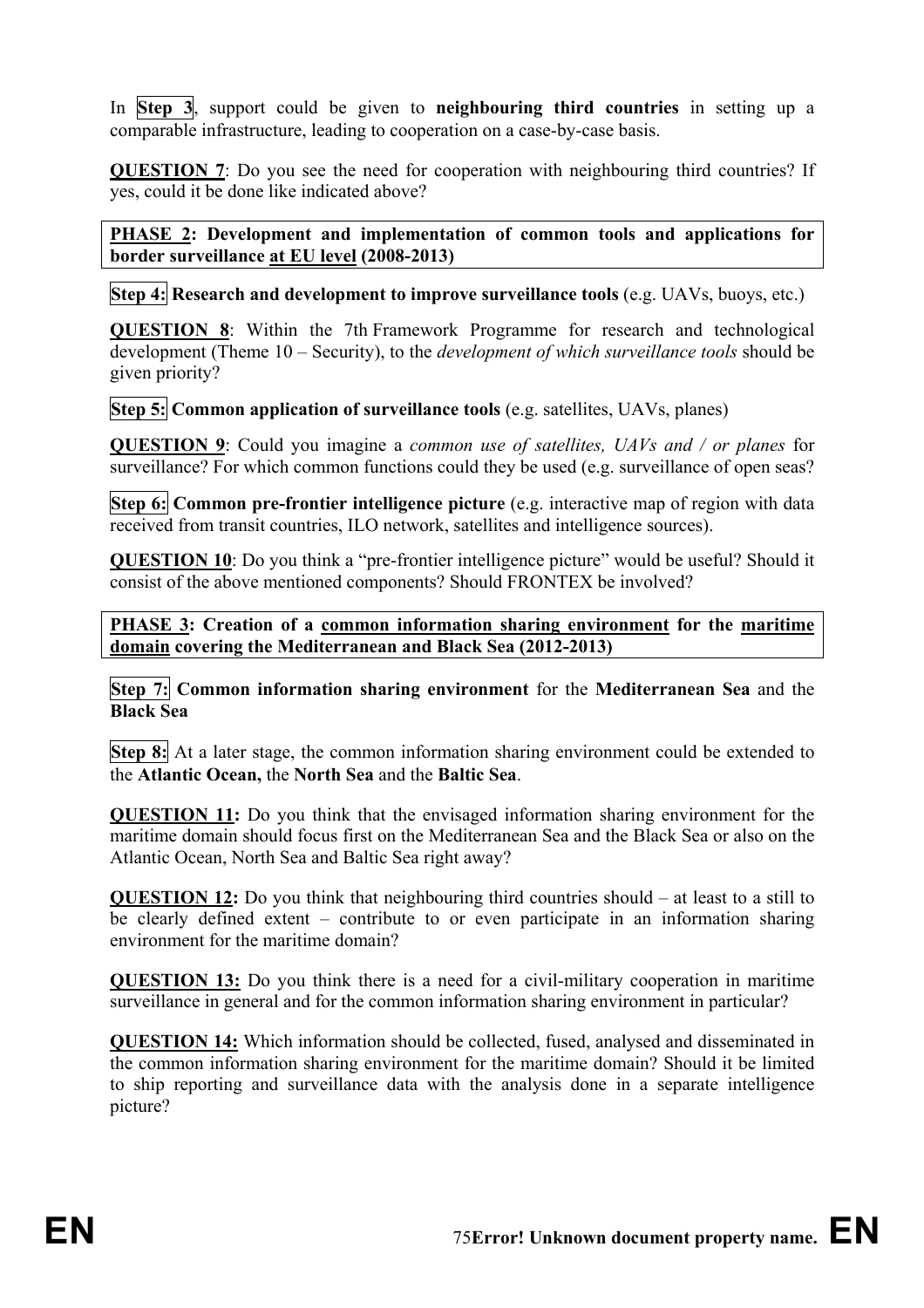## **ANNEX 6**

#### **Information on length of external borders of Member States and on third country nationals apprehended**

Within the framework of the External Borders Fund, the following data has been provided by Member States:

| <b>External land borders 2006</b> |  |
|-----------------------------------|--|
|-----------------------------------|--|

| <b>Member State</b> | <b>External land</b><br>border with | Length in | Number of third country                                         |                     |
|---------------------|-------------------------------------|-----------|-----------------------------------------------------------------|---------------------|
|                     |                                     | km        | nationals apprehended after<br>having crossed the external land |                     |
|                     |                                     |           |                                                                 | border illegally in |
|                     |                                     |           | 2005                                                            | 2006                |
| <b>Cyprus</b>       | "Green line" <sup>69</sup>          | 180       | 4734                                                            | 3762                |
| <b>Bulgaria</b>     | Turkey                              | 240       |                                                                 |                     |
|                     | <b>FYROM</b>                        | 148       | $606^{70}$                                                      | No data             |
|                     | Serbia                              | 318       |                                                                 | available.          |
| <b>Estonia</b>      | Russia                              | 294       | 23                                                              | 25                  |
| <b>Finland</b>      | Russia                              | 1340      | 15                                                              | 30                  |
| Greece              | Albania                             | 246       |                                                                 |                     |
|                     | <b>FYROM</b>                        | 256       | 4135                                                            | 6865                |
|                     | Turkey                              | 215       |                                                                 |                     |
| <b>Hungary</b>      | Croatia                             | 344       |                                                                 |                     |
|                     | Serbia                              | 174       | 2903                                                            | 2724                |
|                     | Ukraine                             | 136       |                                                                 |                     |
| Latvia              | <b>Belarus</b>                      | 167       | 43                                                              | 48                  |
|                     | Russia                              | 282       |                                                                 |                     |
| Lithuania           | <b>Belarus</b>                      | 679       | No data                                                         | No data             |
|                     | Russia                              | 272       | available.                                                      | available.          |
| <b>Norway</b>       | Russia                              | 196       | $\overline{0^{71}}$                                             | $0^{72}$            |
| <b>Poland</b>       | Russia                              | 210       |                                                                 |                     |
|                     | <b>Belarus</b>                      | 418       | 1282<br>1140                                                    |                     |
|                     | Ukraine                             | 535       |                                                                 |                     |
| Romania             | Moldova                             | 450       |                                                                 | No data             |
|                     | Serbia                              | 476       |                                                                 | available.          |
|                     | Ukraine                             | 531       |                                                                 |                     |
| Slovakia            | Ukraine                             | 97        | 271                                                             | 501                 |
| Slovenia            | Croatia                             | 670       | 4088                                                            | 2979                |
| Spain               | Moreover <sup>73</sup>              | 16        | 16938                                                           | 19970               |
| <b>Total</b>        |                                     | 7433      | 34896                                                           | 38186               |

<sup>&</sup>lt;sup>69</sup><br>Length of the line as defined in Article 1(1)(a) of Council Regulation No (EC) 866/2004.

 $^{70}$  Including land and maritime borders and overstayers.

 $\frac{71}{72}$  See external maritime borders below.

 $7<sup>72</sup>$  See external maritime borders below.

Ceuta and Melilla.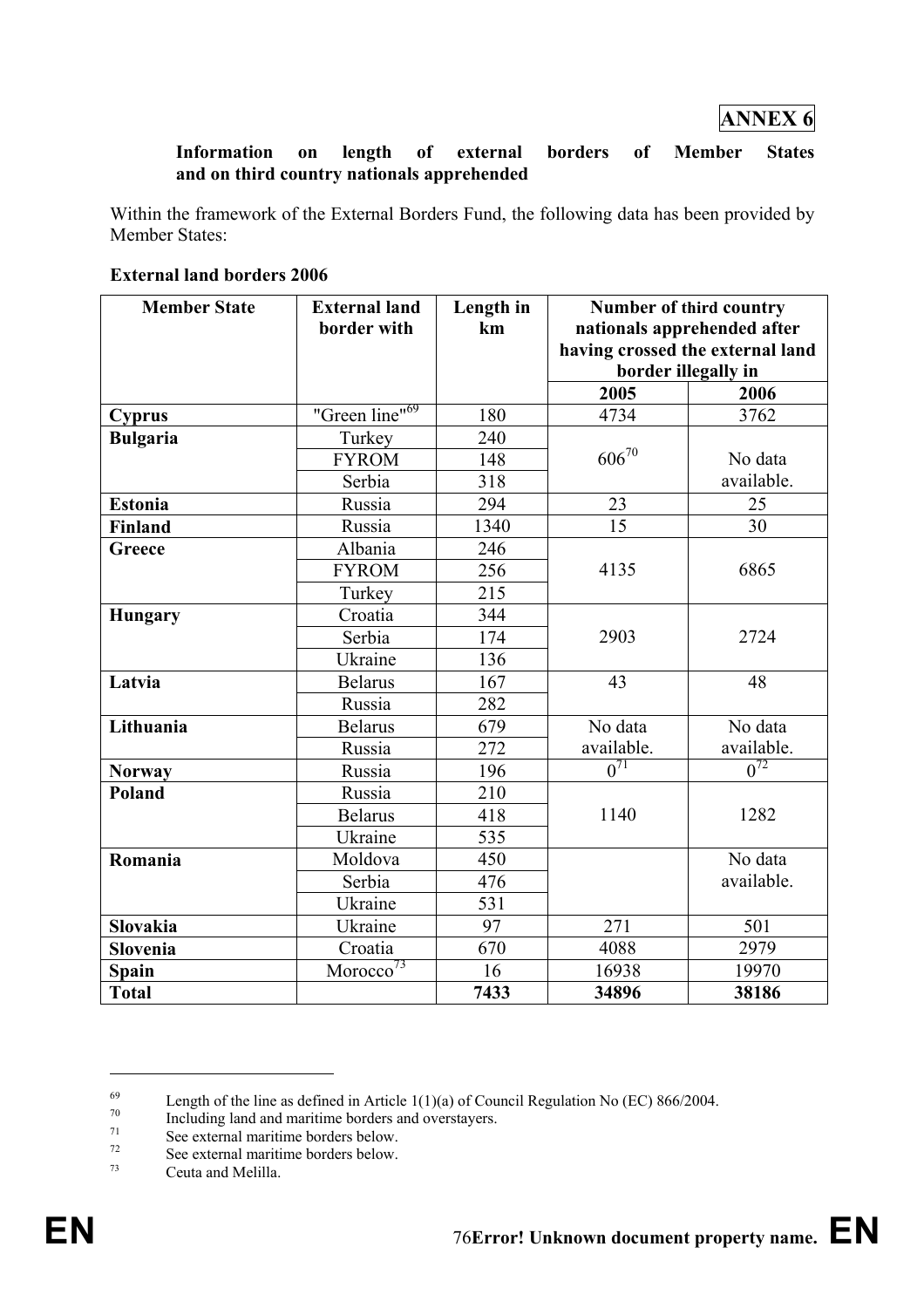| <b>Member</b><br><b>State</b> | <b>External maritime border</b><br>in | Length<br>in km         | Number of third country<br>nationals apprehended after |                               |
|-------------------------------|---------------------------------------|-------------------------|--------------------------------------------------------|-------------------------------|
|                               |                                       |                         | having crossed the external                            |                               |
|                               |                                       |                         | maritime border illegally, incl.                       |                               |
|                               |                                       |                         |                                                        | number of persons apprehended |
|                               |                                       |                         |                                                        | at sea in                     |
|                               |                                       |                         | 2005                                                   | 2006                          |
| <b>Belgium</b>                | North Sea                             | 109                     | $\theta$                                               | 0                             |
| <b>Bulgaria</b>               | <b>Black Sea</b>                      | $\frac{354^{74}}{2}$    | $\overline{0^{75}}$                                    | No data available.            |
| <b>Cyprus</b>                 | Mediterranean Sea                     | $673^{76}$              | 2670                                                   | 1751                          |
| <b>Denmark</b>                | North and Baltic Sea                  | 1902                    | $\boldsymbol{0}$                                       | $\boldsymbol{0}$              |
| <b>Estonia</b>                | <b>Baltic Sea</b>                     | 769                     | $\theta$                                               | $\overline{0}$                |
| <b>Finland</b>                | <b>Baltic Sea</b>                     | 1250                    | $\overline{22}$                                        | $\overline{7}$                |
| France                        | Atlantic Ocean and                    | 4720                    | 10334                                                  | 10817                         |
|                               | Mediterranean Sea                     |                         |                                                        |                               |
| Germany                       | North and Baltic Sea                  | 700                     | 141                                                    | 295                           |
| Greece                        | Mediterranean Sea                     | 8670                    | 20974                                                  | 8940                          |
| <b>Iceland</b>                | <b>Atlantic Ocean</b>                 | 1725                    | $\theta$                                               | $\theta$                      |
| <b>Ireland</b>                | <b>Atlantic Ocean</b>                 | $1448^{77}$             | No data available.                                     | No data available.            |
| <b>Italy</b>                  | Mediterranean Sea                     | 5225                    | 23172                                                  | 22266                         |
| Latvia                        | <b>Baltic Sea</b>                     | 498                     | 17                                                     | 21                            |
| Lithuania                     | <b>Baltic Sea</b>                     | 120                     | $\overline{0}$                                         | $\overline{0}$                |
| <b>Malta</b>                  | Mediterranean Sea                     | 246                     | 1822                                                   | 1780                          |
| <b>Netherlands</b>            | North Sea                             | 523                     | 1080378                                                | $11634^{79}$                  |
| <b>Norway</b>                 | <b>Atlantic Ocean</b>                 | 2646                    | 902 <sup>80</sup>                                      | 972 <sup>81</sup>             |
| Poland                        | <b>Baltic Sea</b>                     | 440                     | 45                                                     | 19                            |
| Portugal                      | Atlantic                              | 2555                    | 1722382                                                | 2356483                       |
| Romania                       | <b>Black Sea</b>                      | $225^3$                 | No data available.                                     | No data available.            |
| Slovenia                      | Adriatic                              | 47                      | $\theta$                                               | $\overline{0}$                |
| Spain                         | Atlantic Ocean and                    | 7785                    | 15979                                                  | 13931                         |
|                               | Mediterranean Sea                     |                         |                                                        |                               |
| <b>Sweden</b>                 | <b>Baltic Sea</b>                     | 2746                    | 0                                                      | $\overline{0}$                |
| <b>United</b>                 | Atlantic Ocean & North Sea            | $12\overline{429}^{84}$ | No data available.                                     | No data available.            |
| <b>Kingdom</b>                |                                       |                         |                                                        |                               |
| <b>Total</b>                  |                                       | 57805                   | 104104                                                 | 95997                         |

## **External maritime borders 2006**

 $\frac{74}{75}$  Coastline.

<sup>&</sup>lt;sup>75</sup> See external land borders above.<br>  $\Lambda$ s defined in  $\Lambda$ rticle 14(6)(a) an

<sup>&</sup>lt;sup>76</sup> As defined in Article 14(6)(a) and (b) of Decision No 574/2007/EC.<br>Coastline

 $\frac{77}{78}$  Coastline.

 $^{78}$  Including air borders.

 $^{79}$  Including air borders.

 $\frac{80}{100}$  Including land and air borders and overstayers.

 $\frac{81}{2}$  Including land and air borders and overstayers.

 $rac{82}{83}$  Including air borders.

 $rac{83}{84}$  Including air borders.

Coastline.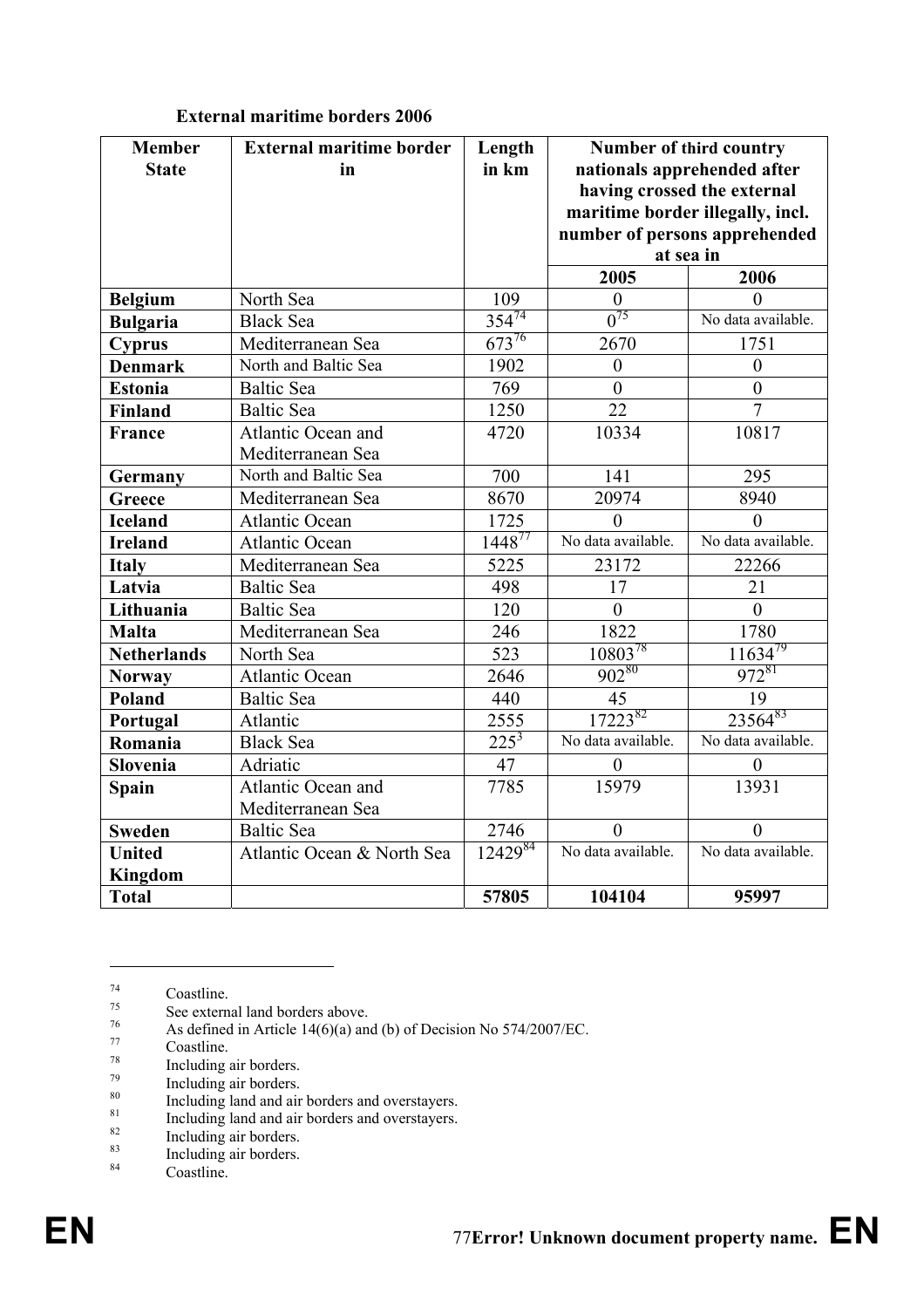## **SUMMARY OF THE BORTEC STUDY**<sup>85</sup>

#### **Introduction**

On 15-16 December 2005, the European Council adopted the "Global approach to migration: Priority actions focussing on Africa and the Mediterranean". with a request to explore the technical feasibility of establishing a surveillance system covering the whole southern maritime border of the EU and the Mediterranean Sea by the end of 2006, using modern technology with the aim of saving lives at sea and tackling illegal immigration.

This feasibility study called "BORTEC" was carried out by FRONTEX with a Core Team composed of experts from the Member States from the region and lead by Frontex, with expert input of DG Joint Research Centre (JRC). The core team was assisted by a Support Group of 14 Member States, the European Commission, European Defence Agency, European Maritime Safety Agency, European Space Agency and European Union Satellite Centre. It was completed in December 2006.

The study presents the structure of a surveillance system covering the whole southern maritime borders of the EU, the Mediterranean Sea and part of the Atlantic Ocean, as well as the open sea with the aim of saving lives at sea and tackling illegal immigration.

The proposed system is based on existing surveillance activities and their updating to form the basis for the European Surveillance System.

The feasibility study has been structured as follows:

- Firstly, there are presented the EU approach towards the establishment of an Integrated Border Management System as the basis for the creation of a European Surveillance System.
- Following this presentation, the mandate, the objectives, the methodology and the challenges as well as the definition of border surveillance are described.
- Thirdly, the European Surveillance System, the maritime areas which have to be covered, the targets and threats to be detected and the systems, technologies and tools for surveillance, the operational centres and the performance of surveillance are defined.
- Immediately after, the existing situation at EU level, Frontex and the examples of surveillance/monitoring systems from some Member States.
- To finalize with conclusions, recommendations, priorities and further needs for development.

#### **Objectives**

The objectives of the feasibility study were the following:

• To make an overview of existing monitoring and surveillance systems in use in the Member States on the southern maritime border of EU and the Mediterranean Sea, their

<sup>&</sup>lt;sup>85</sup> Study on technical feasibility of establishing a surveillance system (European Surveillance System), Warsaw, presented by FRONTEX on 12 January 2007.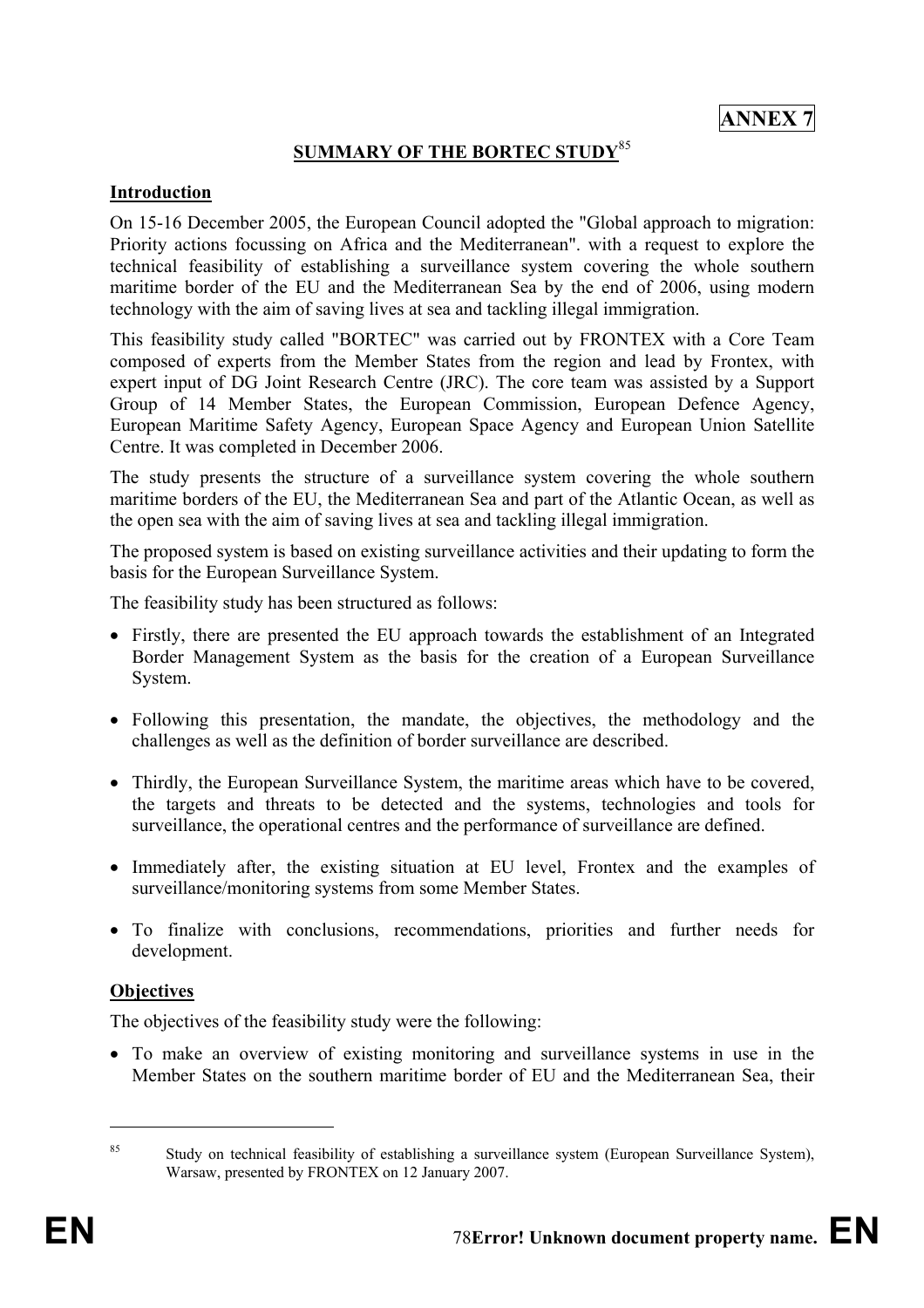different areas of coverage, their technical capabilities and the needs and wishes for further development.

- To make an overview of the technical management system for different systems and their possible interoperability.
- To identify areas which are inadequately covered today, and to clarify which systems are covering neighbouring areas.
- To propose a surveillance system covering the southern maritime borders of EU and the Mediterranean Sea and discuss its technical feasibility.

## **Challenges**

In order to find the most appropriate surveillance concept, it was necessary to explore the experiences in the concerned Member States, taking also into account the technical possibilities. This analysis and contributions showed four types of challenges:

- To have coverage ensuring the detection of all targets
- To be able to handle the bulk of information
- To have a coordinative approach
- To have sufficient flexibility

## **The European Surveillance System**

In order to define a maritime surveillance system, the BORTEC study described three essential elements:

- The maritime areas which have to be covered.
- The targets and threats to be detected.
- The systems, technologies and tools to carry out the surveillance.

## **The maritime areas which have to be covered**

In relation with the maritime areas, at present Member States' priority concerning maritime surveillance is given to the coastal waters; next to this come the departing areas in third countries and then the open sea between.

To have surveillance coverage of the maritime areas defined, two zones, Coastal waters and Open Sea, have been described; the definitions of them are not based on any legal definition of sea areas.

#### Coastal Waters

Coastal Waters are maritime areas of mainland and islands which can have adequate surveillance by land based infrastructure. The extent of the Coastal Waters from the coast is not a distance fixed in nautical miles, but depends on the surveillance system capabilities to detect targets.

The surveillance of the maritime areas close to the coastline should be performed 24/7 and give the information in real time for the following reasons: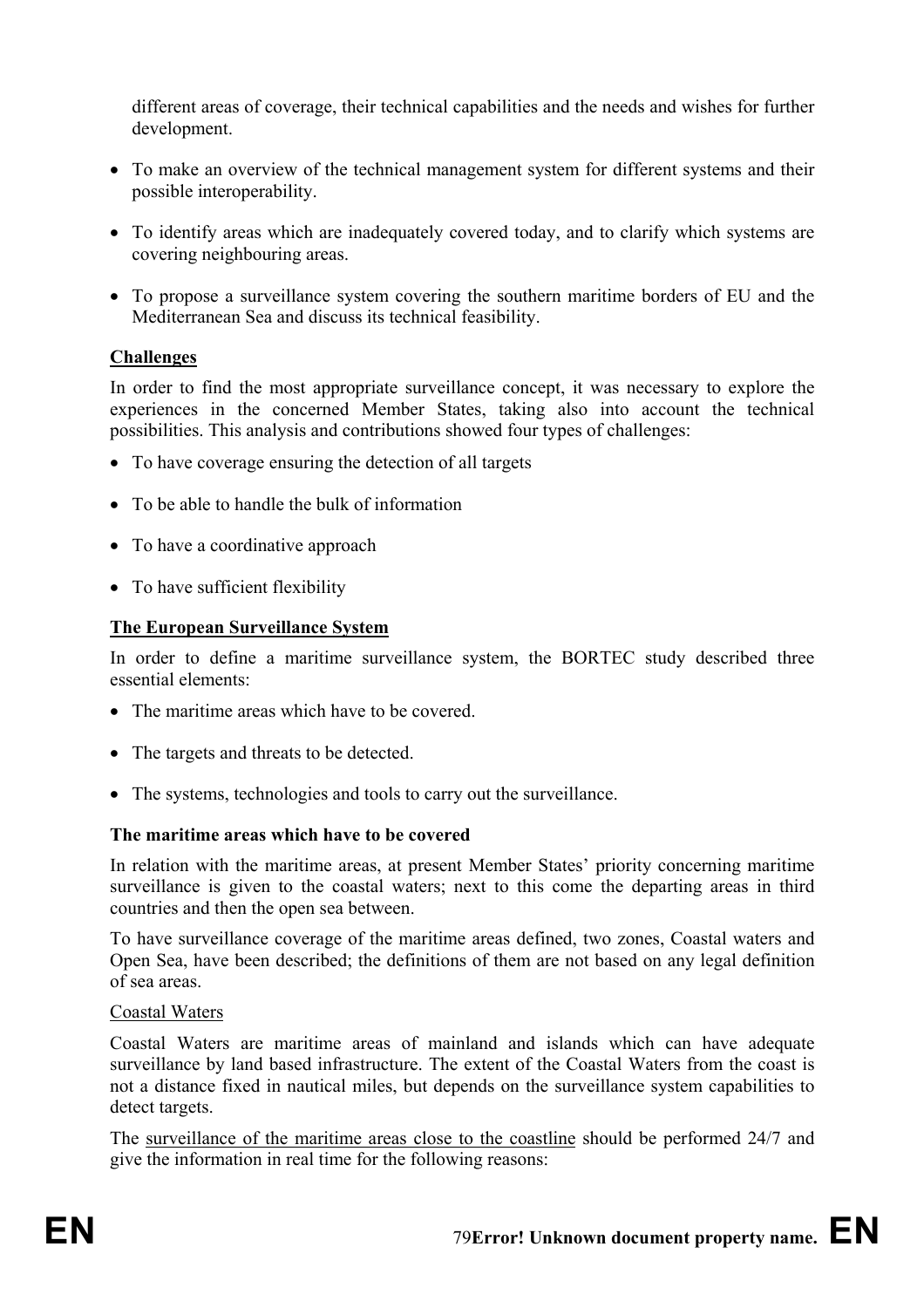- National security
- Need to detect, identify and intercept all targets
- Limited time to react
- Heavy maritime traffic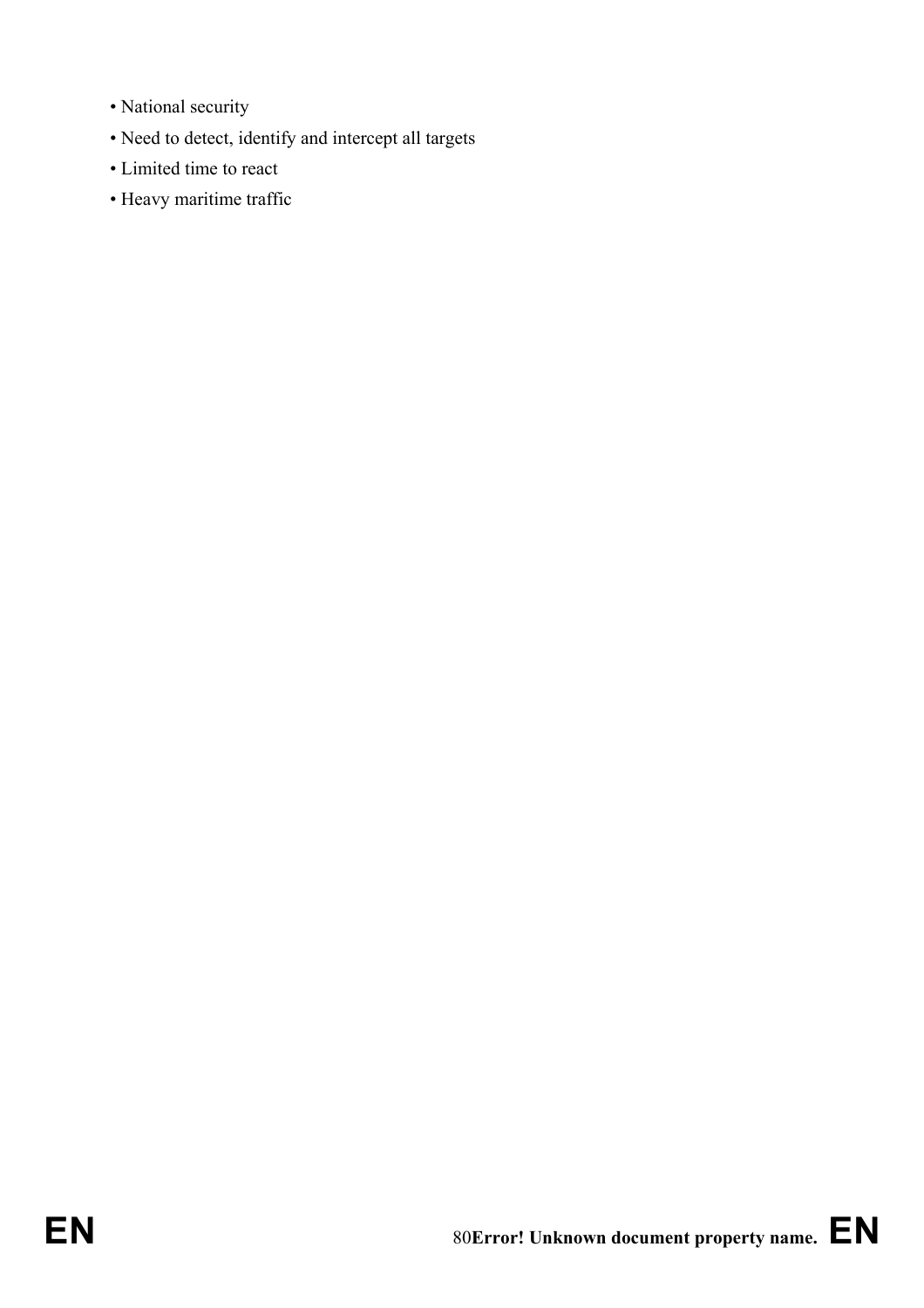## Open Sea

Open Sea are maritime areas beyond the Coastal Waters, up to the coastal waters of any third country. Open Sea is the sea out of range of adequate coverage by land based sensors.

There is no sovereignty of countries in the Open Sea therefore the actions are guided by the provisions foreseen in the international legal framework.

The surveillance of the maritime areas in the Open Sea should be performed by burden sharing at EU level to enable the following:

- Early warning
- Identification of new trends and threats
- Detection, identification and if needed interception of targets
- Saving of lives.

## **The targets and threats to be detected**

The threats are defined via threat assessments and risk analyses. The obvious targets are vessels at sea having the capability of carrying people, while their size and material can vary significantly. Any vessel that can carry people should be detected.

In this way and even though the threats towards the EU may change, the undertaken measures to ensure the detection, identification and interception will remain.

The requirements for detection would comprise the following:

- Detect vessels of any size and material capable of carrying people
- Estimate speed and track
- Under all weather conditions/Sea state
- During day and night
- In real time

#### **Systems, technologies and tools for surveillance**

The aim of the surveillance system is to detect the defined targets and threats in order to ensure the identification and the interception when needed, in order to be able to carry out this task, the surveillance systems can make use of different tools and technologies, which are operated for specific purposes.

The unique and flexible European Surveillance System is created based on the description of what is required concerning the detection, identification and interoperability. This means that as long as Member States' systems comply to the requirement, a variety of technical solutions can be used.

#### Surveillance technology and tools

The following surveillance technology and tools are described in the BORTEC study.

• Sites and platforms

A site is a fixed location comprising land based sensors close to the coast.

A platform is a mobile asset including airplanes, helicopters, vessels, vehicles, buoys, UAVs, aerostats, USVs/AUVs, satellites equipped with sensors.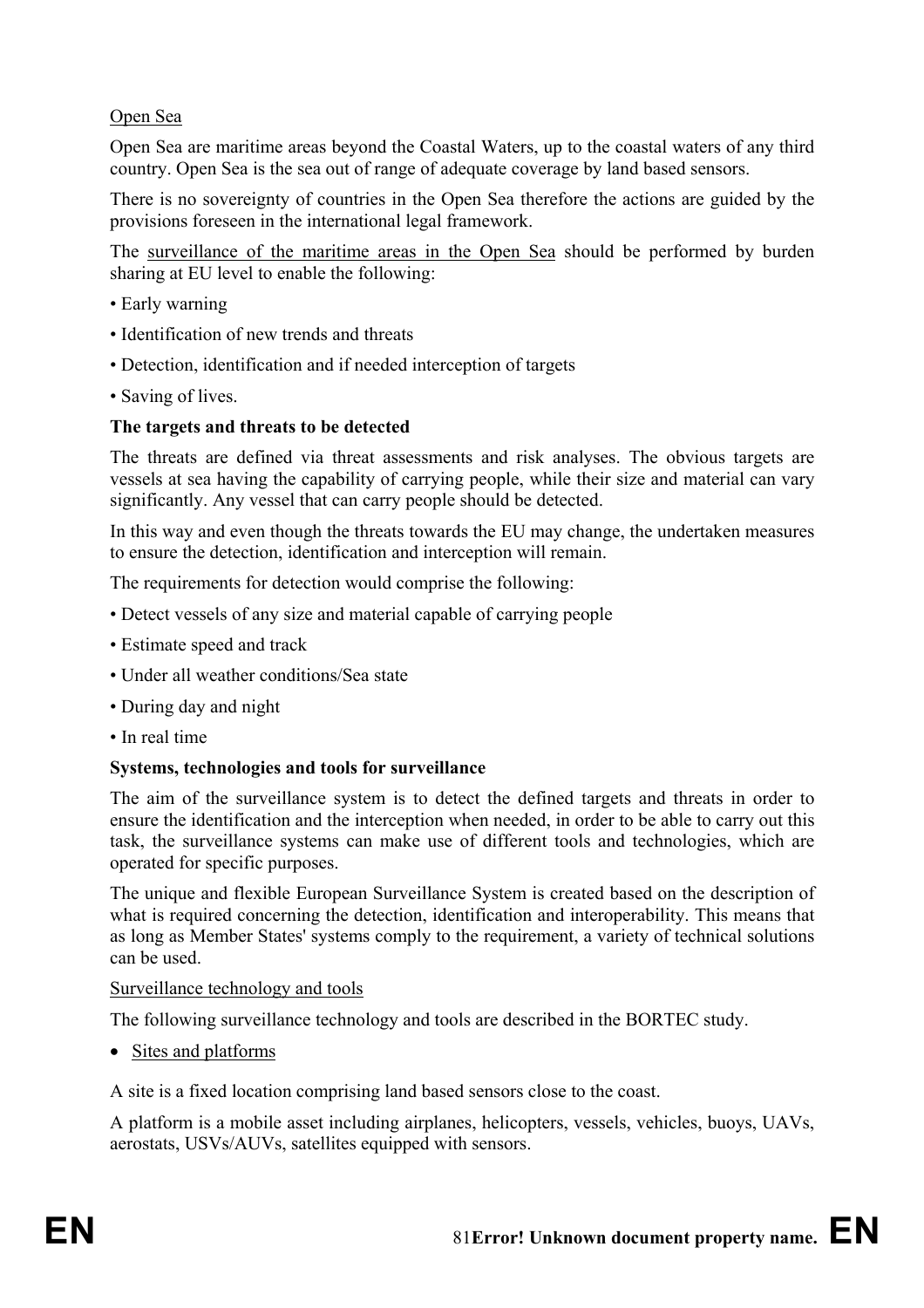• Sensors

A sensor is an instrument for observation. The sensors are the central part of any surveillance system. The ones applicable to the maritime areas such as the coastal radars, radars on aerial and naval means, visual observation and cameras, infrared cameras, satellite sensors, radio direction finders (RDF), sonar, high frequency (HF) radars,

• Reporting systems

Reporting systems include transponders and broadcasting systems, all these are systems in which information is transmitted from a target to the coastal authorities or other vessels. Radio, Automatic Identification System (AIS), Vessel Monitoring System (VMS), Long Range Identification and Tracking system (LRIT), Global Maritime Distress and Safety System (GMDSS), SafeSeaNet are described in the study as cooperative systems in which targets cooperate in their identification.

#### **Surveillance systems**

The following surveillance systems are described in the Bortec study.

- Vessel Traffic Service (VTS).
- Vessel Traffic Management and Information System (VTMIS).
- Advanced Coastal Radars for Surveillance (ACRS).
- External Integrated Surveillance System (SIVE).
- Naval Surveillance System of Maritime Spaces and National Jurisdiction Areas (SPATIONAV).

## **Operational centres**

In order to achieve the reaction capability, the European Surveillance System needs the operating centres where the information from all sources is available to fulfil the continuity between detection, identification and interception.

The operational centres are divided into two levels:

- One National Coordination Centre (NCC) in each Member States for the operational coordination between national authorities of surveillance activities and the coordinative EU approach.
- One or more Operational Centres for the handling of the daily surveillance activities of defined areas of the Coastal Waters in each Member States under coordination by National Coordination Centres.

Communication between different actors in the surveillance system, intelligence comprises assessed information from all sources and the uses of best practices together with the elements mentioned are needed to build up the European Surveillance System.

## **Conclusions**

General summary of the existing situation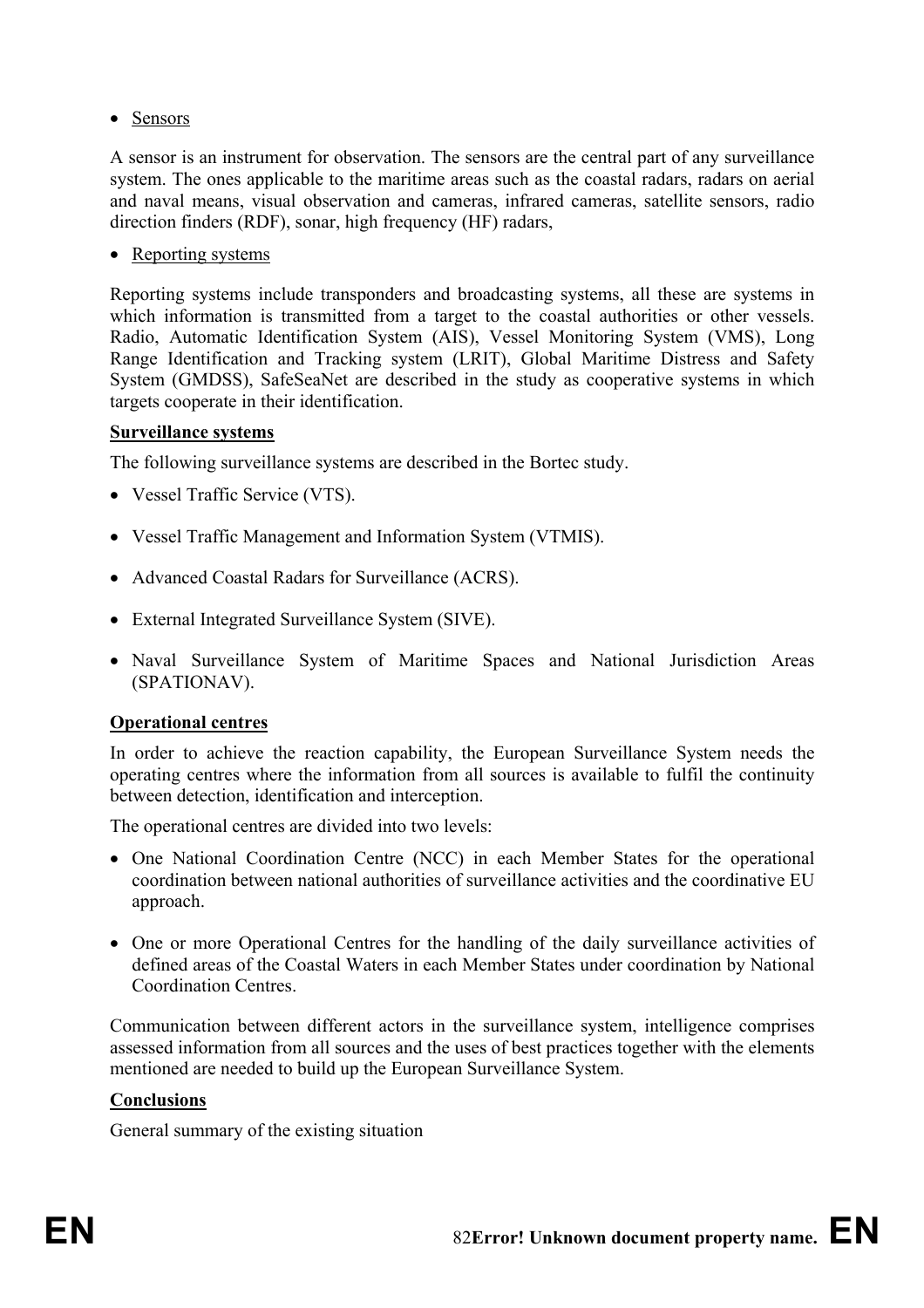- In general, surveillance of the maritime areas is currently carried out by aerial, land and naval means performing patrolling activities, giving priority to Coastal Waters.
- Member States have land based surveillance/monitoring systems providing partial or full coverage of the coastal zones; however the detection of small targets is limited to specific areas.
- Member States' authorities have developed surveillance/monitoring systems for their own purposes.
- Member States' authorities use filtering methods to handle the bulk of maritime information collected for their own purposes. In this way they are not able to collect information which can be needed or useful for other authorities.
- While developing surveillance/monitoring systems Member States have given priority to the critical areas close to third countries or subjected to intense illegal immigration flows.
- All Member States are developing their maritime surveillance systems to cover more areas and longer range for specific purposes.
- Surveillance of the Open Sea is not frequent and is based on the activities of each Member State. Authorities make obvious their presence in the Open Sea for law enforcement purposes, especially in terms of illegal immigration or when it is related to saving lives in danger at sea, but are more present there in order to survey for defence purposes.
- In general the existing technology does not allow the full data fusion and integration into a common maritime picture.
- Member States have experienced the EU approach via participation in joint operations.

#### **Recommendations**

The following recommendations are made to improve the surveillance capabilities in the short and medium term:

- According to the European Council Conclusions of 14/15 December 2006 to establish the permanent European (Coastal) Patrols Network at the southern maritime borders.
- To implement the European Surveillance System for Coastal Waters and Open Sea, coordinated by Frontex.
- To improve data exchange, cooperation and operational coordination between national authorities and between authorities of different Member States coordinated by Frontex.
- To make more use of data fusion and integration.
- To make more use of automatic data processing.
- To perform research and development into technical improvements of surveillance.

#### **Priorities**

The main **priorities** founded in the BORTEC study are the followings: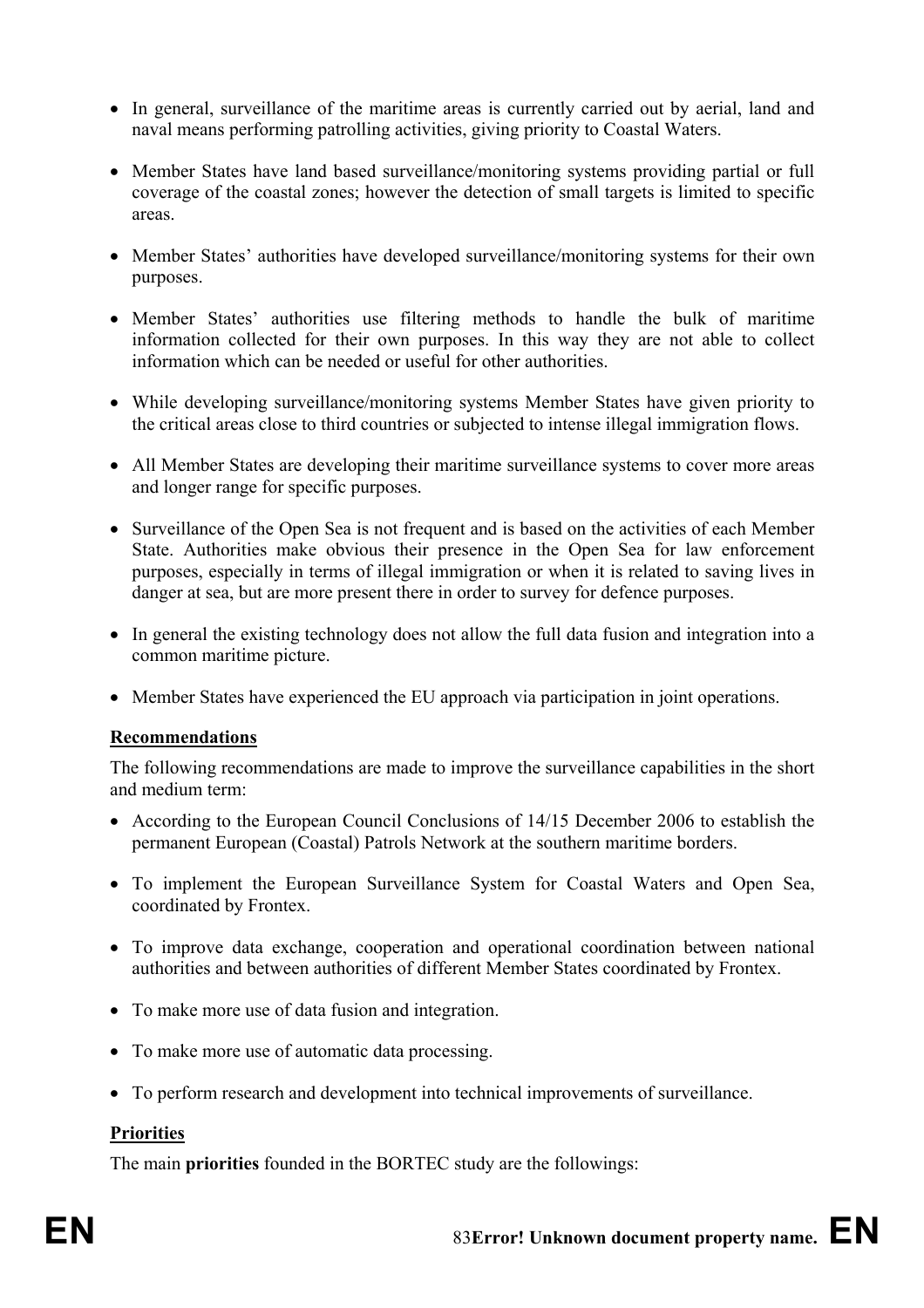- To meet the requirements to tackle illegal activities, the existing coverage needs to be geographically extended covering all Coastal Waters and the Open Sea, at first to those areas that are the most exposed to illegal activities.
- Collaboration and coordination between civil and military authorities deserves special attention.
- Based on their organizational framework, Member States' authorities use filtering methods to handle the bulk of the collected maritime information for their own purposes. In this way they do not focus or even ignore the information which can be useful for other authorities. More focus should be given to ensuring that relevant information is available to all authorities.
- A large amount of data is continuously coming in. This has to be analysed for (potential) threats. This task is too large to be performed purely by human interpreters and analysts. The more this task can be automated, the more feasible it becomes to actually establish a surveillance system according to the requirements, and also the more cost effective the system becomes.
- There are a number of emerging technologies that can provide great benefits in the effectiveness and efficiency of maritime surveillance. Some of them are already in use in other domains than border control and some are being introduced. They include unmanned sensor-carrying platforms, imaging satellites, automatic data fusion and image interpretation, high volume data communication, sonar, and more.

## **Further needs for development**

• Sensors, satellites and UAVs

Serious consideration should be given to further development of sensors, airborne and space borne unmanned means to fulfil the requirement for the European Surveillance for the Coastal Waters and the Open Sea.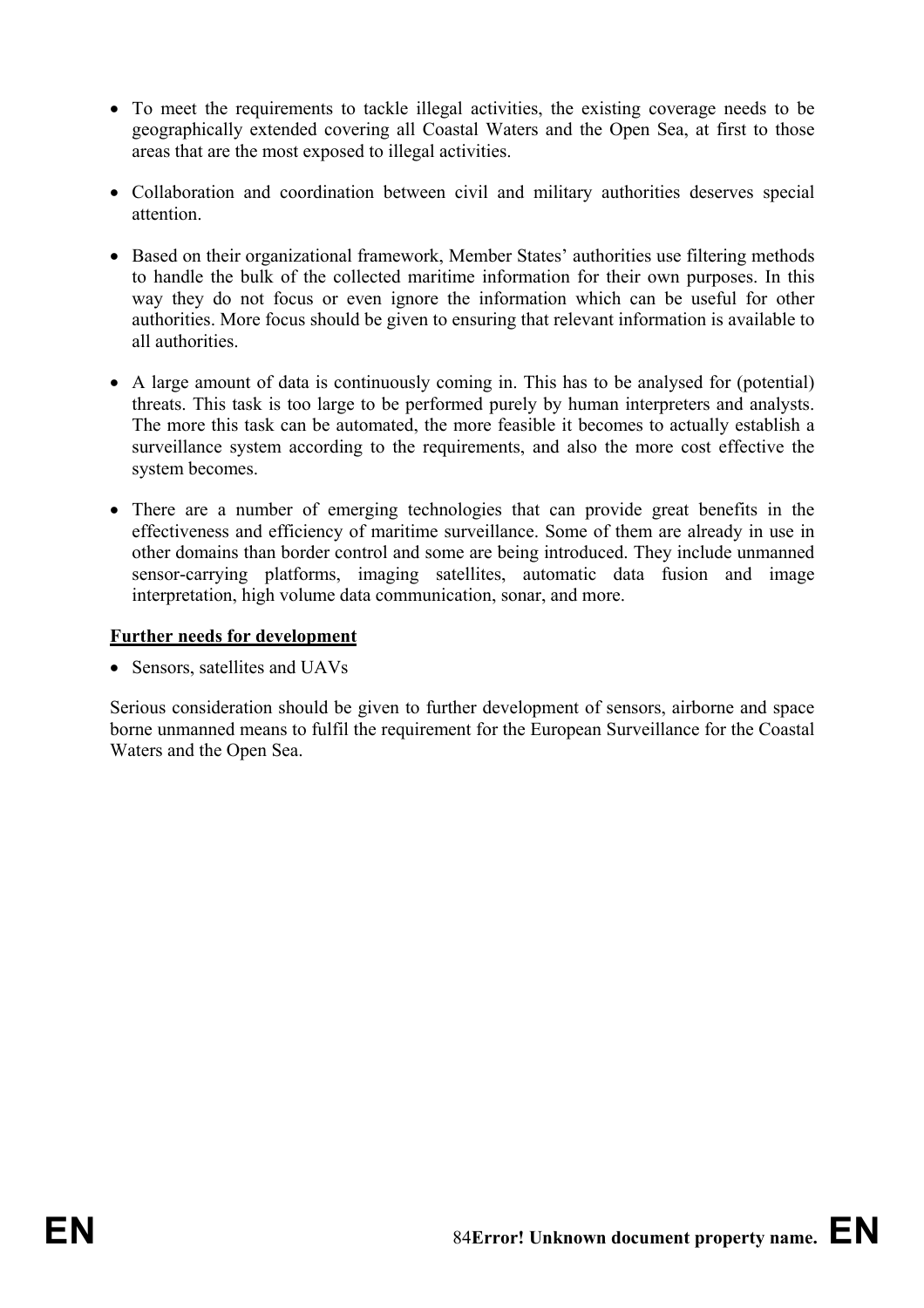## **SUMMARY OF MEDSEA STUDY**<sup>86</sup>

#### **Introduction**

According to the European Council Conclusions of 15/16 December 2005; the European Council, endorsed the Council and Member States to work closely with the Commission to implement these actions during the course of 2006, by calling on FRONTEX to:

• Launch a feasibility study on reinforcing monitoring and surveillance of the southern maritime border of the EU, namely in the Mediterranean Sea, and on a Mediterranean Coastal Patrols Network involving EU Member States and North African countries.

With reference to European Council Conclusion of 15/16 December 2005, FRONTEX by its Executive Director decided on 22 December 2005 to carry out a feasibility study "MEDSEA" on a "Mediterranean Coastal Patrols Network" involving the EU Member States in the Mediterranean Sea area with the objective to ensure coordination of the daily border surveillance measures between Member States' responsible authorities, and form a reliable platform for FRONTEX-managed operational cooperation between Mediterranean Member States, and when appropriate with third countries.

The Support Group requested FRONTEX to include not only the Mediterranean Sea but the entire EU southern maritime borders.

The following Member States have been included in the study: Cyprus, France, Greece, Italy, Malta, Portugal, Slovenia and Spain.

#### **Objectives**

General objective

• To facilitate unified and cost effective operational cooperation and coordination between the Member States, and when appropriate between Member States and third countries.

Specific objectives

- To create a network for cooperation and coordination between authorities which are involved in the sea border control, surveillance and monitoring.
- To find a solution for communication of intelligence.
- To find an effective access to maritime monitoring information (scale economy).

#### Operational objectives

- To achieve knowledge about the experiences from existing cooperation and coordination activities.
- To create awareness and readiness for establishing a sea border contact network, between the Member States in the Mediterranean Sea area.

<sup>86</sup> MEDSEA Feasibility study of 14 July 2006 on Mediterranean Coastal Patrols Network; prepared by FRONTEX.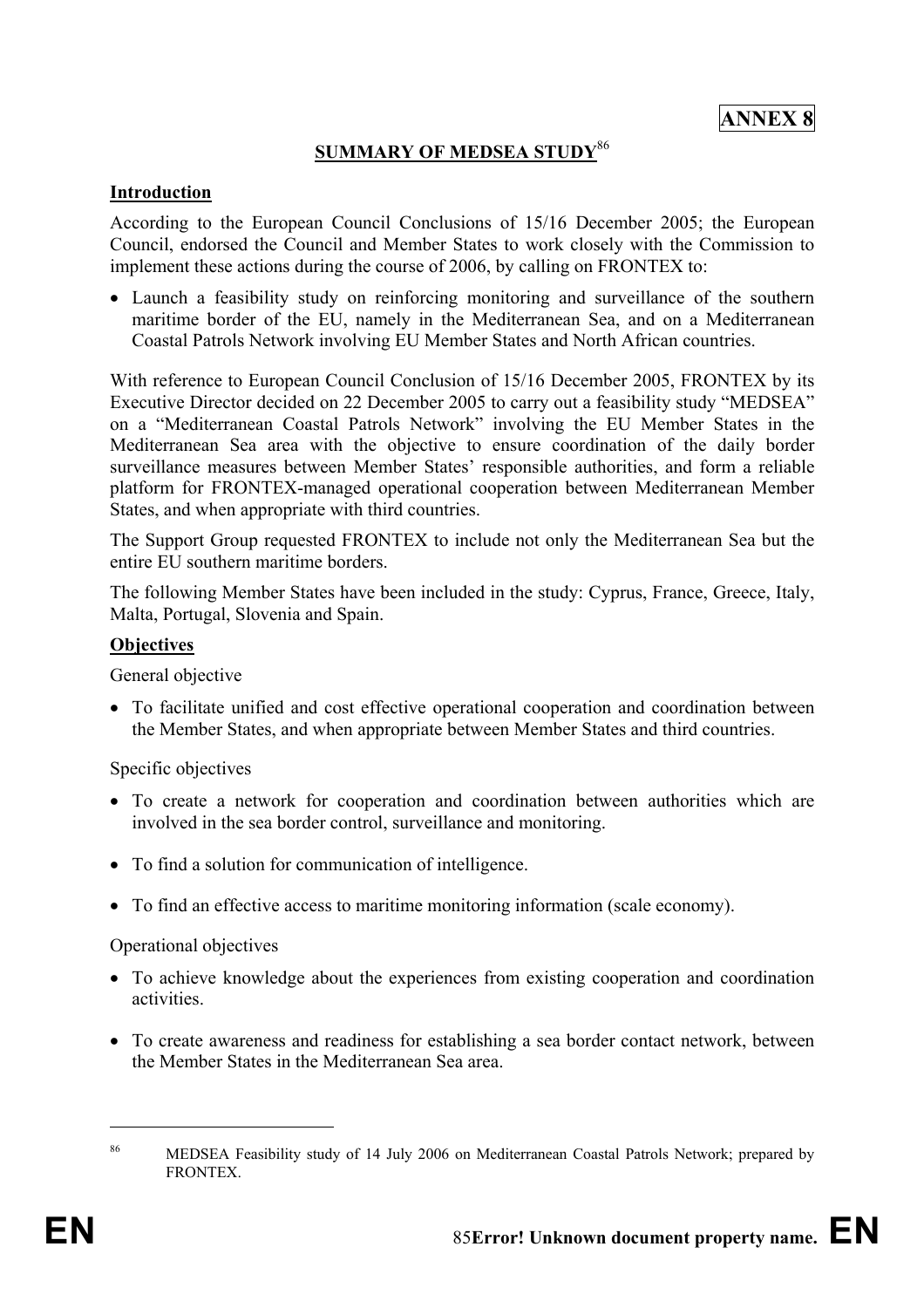- To make a trustworthy operational community platform with common standards for the setting up of a coordinative network at sea borders.
- To initiate the working concept of coordination network on national and community level.
- To initiate the creation of a sea border contact network.
- To reach the commitment with detailed plans for setting up of a system for cost effective cooperation and coordination at national and community level.

## **The current system**

The current system is based on networks of assets which will be increasingly used by both military and civilian users. Some Member States are moving towards an integrated system that combines information from different in-situ systems for a particular stretch of their coastline. The technological ways to move forward in a number of sectors are becoming relatively clear, such as the Integrated Management of the EU maritime borders.

It is possible that a better sharing of information and a wider coverage can function with fully distributed compatible systems. Action that could be considered is to develop interfaces and synergies between EU information systems determining how existing systems could be modified to handle classified or security/critical information.

The description of the existing situation gives a wide range of information about tasks and responsibilities of different authorities in the concerned Member States. There are more than 50 authorities under more than 30 Ministries.

## **The model**

In order to find the most appropriate organizational form, it was necessary to explore the previous experiences, namely the existing situation in the concerned Member States. The analysis of the experiences and contributions showed two types of fundamental needs. The first one is the operational coordination between authorities and the second one is the coordinative EU approach.

The solution was found in the establishment of a centralized entity – the National Coordination Centre – in each Member State linked to FRONTEX at the EU level.

Concerning the possession of the generic and specific requisites of functionality, the essential conditions for the recognition and legitimization of the centres to entertain relationships, the following aspects would be specified:

The generic requisites are to develop planning, verification and implementation at EU level of the measures aimed at improving the security of external sea borders.

• The appropriateness of the physical structures; the systems of communication and the qualification of the personnel, especially to operate in the search of creative solutions in the context of international collaboration.

The specific requisites are the availability of appropriate equipment and of know-how in order to allow the centres to carry out the following activities:

- Planning; strategic plans, working programs and operational plans
- Coordination and assistance to daily operational activities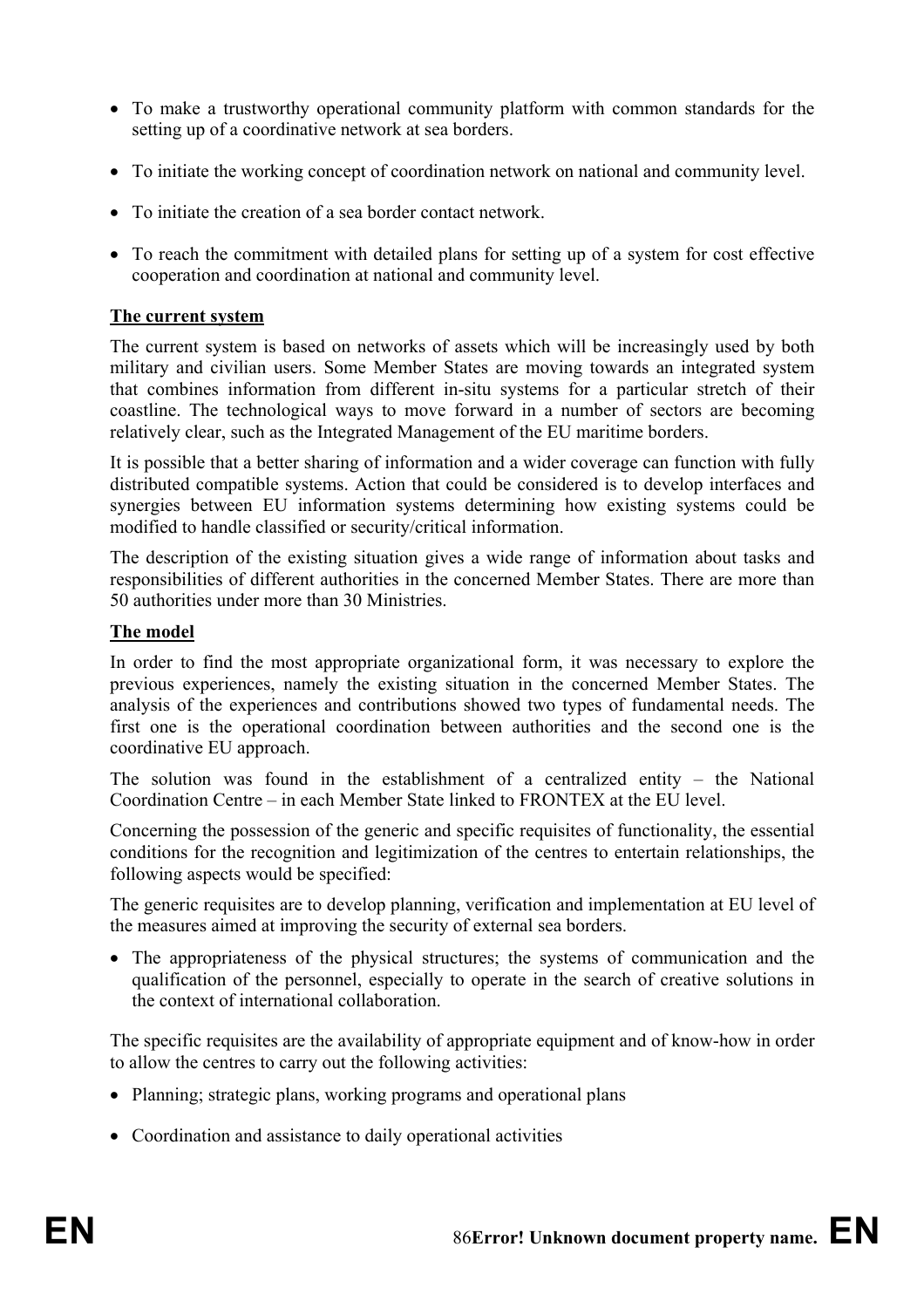- Evaluation of operational activities
- Elaboration of recommendations and best practices

The establishment of the EU approach launching the Mediterranean Coastal Patrols Network allows also the Member States and EU to focus on providing a legal framework for the patrolling network. Member States have so far different national legislative bases for their activities. Different application of the international law of seas as well as needs for common EU legislation concerning the activities under the patrolling network needs to be monitored further.

#### **The Structure**

The EU initiative to secure the EU southern maritime borders by surveillance measures between Member States, namely the Mediterranean Coastal Patrols Network, calls for some important tools to be in place. When responsibility for the control and surveillance of the external borders lies with the Member States it is their responsibility to ensure the national coordination. To have the structure for the EU coordination via FRONTEX it is important to have one national coordination centre in each Member State. These national coordination centres have their tasks to on the one hand coordinate the national operational activities and on the other hand to ensure that national activities are coordinated with other Member States, and when appropriate with third countries. Therefore the establishment of a secure communication network by creating an intranet is essential.

The Member States pay much attention on working together with other Member States increasingly with the actions undertaken by the EU approach with joint operations including joint patrolling and exchange of personnel.

Additionally Member States are working together with third countries, agreements have been signed and joint actions are taking place including joint patrols and exchange of officers. However it has to be mentioned that the picture differs between Member States and the concerned third countries.

The establishment of National Coordination Centres (NCCs) connected in a network with FRONTEX, will provide the EU with an important tool to fight against seaborne illegal immigration thus promoting the enforcement of the EU policy on integrated border management.

The operational working concept of the Mediterranean Coastal Patrols Network would depend to a great extend on the Operational Entities (OEs) and the cooperation between them, both at national level and between Member States. Together, these entities in the Member States would form the patrolling network to ensure the coordinative coverage of the entire EU southern maritime borders.

For the purpose of the study, Operational Entities at national level would include units of authorities dealing with maritime operational activities, although each one's involvement varies according to the fields of responsibility. They are deployed at central, regional and local level, having their own tasks, organizational structure, premises, staff, infrastructure and equipment

When appropriate, it would be of high importance to include third countries in the network and the working concept.

**FRONTEX**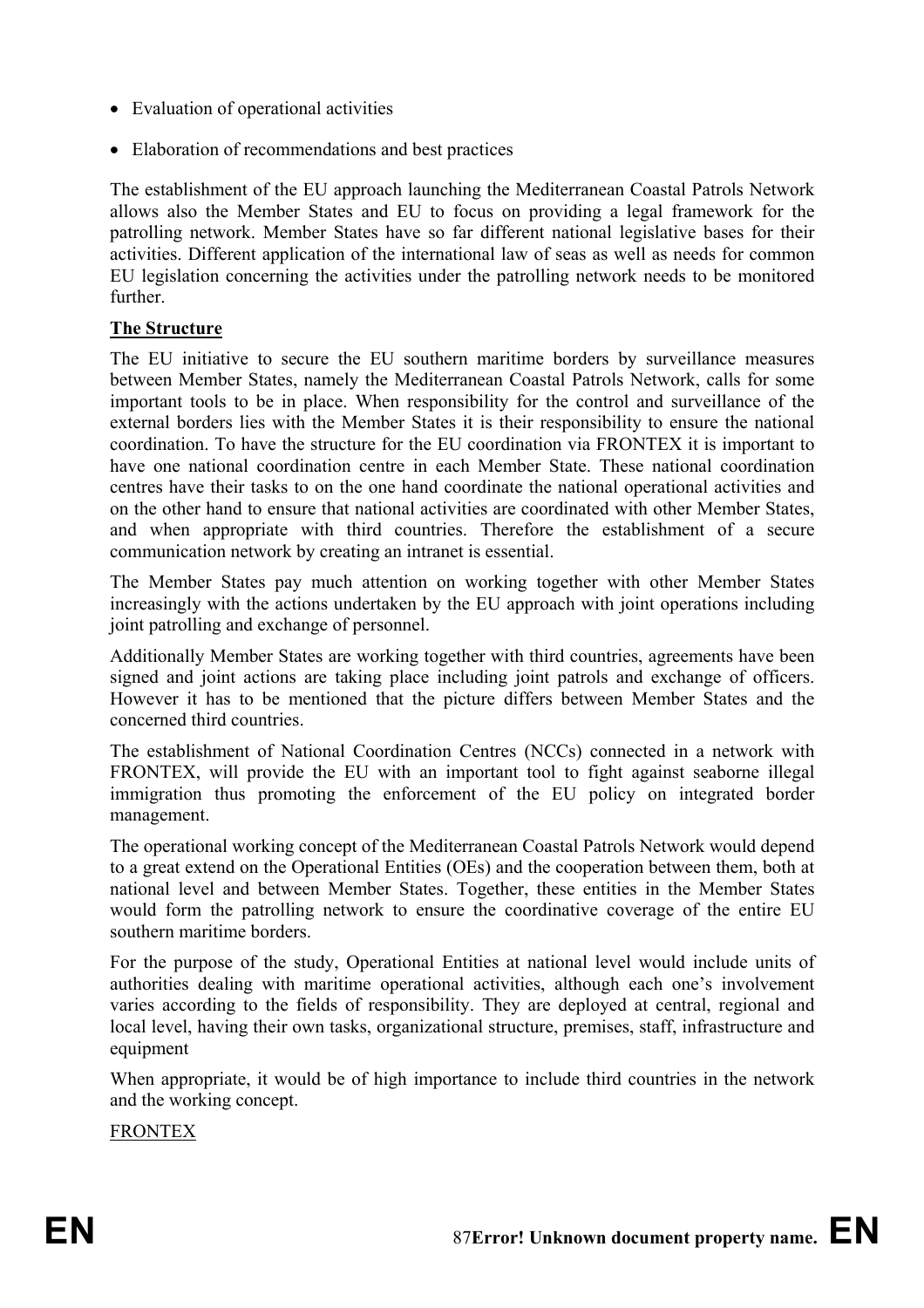The Mediterranean Coastal Patrols Network is in its initial phase a pilot project and would form an ongoing joint operation at the EU southern maritime borders.

FRONTEX is prepared to follow up the establishment of the Mediterranean Coastal Patrols Network both administratively and operationally, particularly aiming at the:

- Creation of a communication system, the intranet
- Creation of common standards and requirements for compatible equipment
- Creation of common evaluating and reporting systems of the activities
- Initiation of/support to specific pilot projects and joint operations enhancing the establishment of the network
- Creation of a register of operational means, their capabilities, maintenance and costs
- Arrange periodical meetings/workshops and working groups to enhance the function of the network.

#### Member States

Responsibility for the control and surveillance of external borders lies with the Member States and they have to ensure the national coordination. The creation of a patrolling network enlarges their responsibility to ensure the coordination of common activities with neighbouring Member States and, when appropriate, with third countries.

#### National Coordination Centres (NCCs)

The NCCs would be coordination centres which have to cover not only the ongoing daily operational activities but also the elaboration of working programs together with other partners on national and EU levels. The internal organization has to ensure that all actions would be covered, which would ensure the ongoing activities of the Mediterranean Coastal Patrols Network in the entire EU southern maritime borders in terms of national and trans – border coverage.

#### Working Concept

NCCs would ensure that the EU measures for the management of maritime operational activities which are facilitated and reinforced by FRONTEX are applied at national level by the Operational Entities connected to the NCCs under their coordination.

Additionally, the coordination of operational activities at national level would facilitate the coverage of the entire EU southern maritime borders, resulting in concrete and flexible future EU measures concerning the integrated management of the operational activities.

#### Requirements for the establishment

The NCCs would be powerful bodies, in close relation to the decision – making level. The NCCs would:

- Ensure a 24/7 function to achieve the situation awareness and coordination of ongoing maritime actions running all days and nights around the year.
- Allow competent authorities dealing with maritime operational activities to be present in the NCCs, to ensure the communication with authorities and have the connection to all the information systems in use.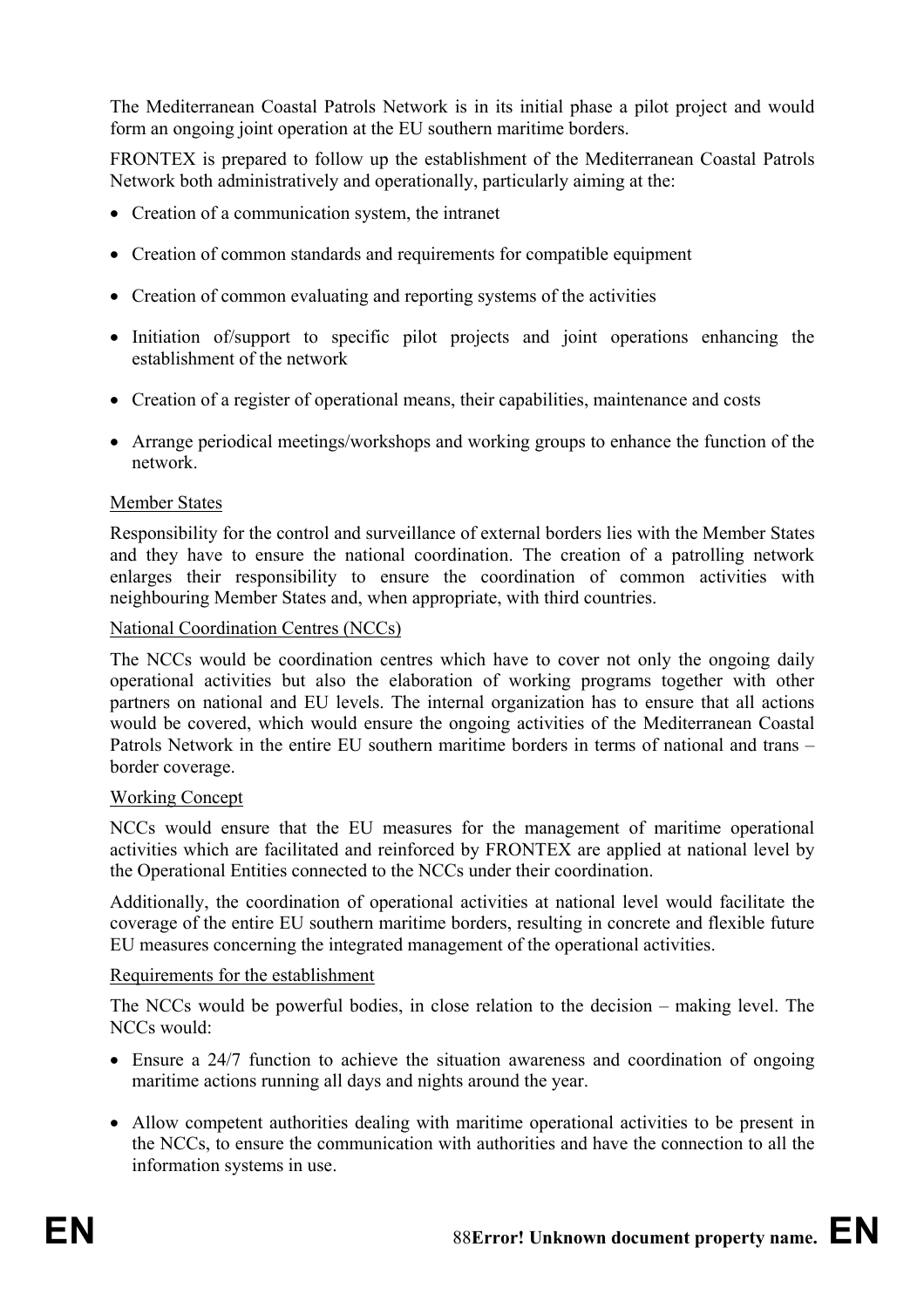- Have staff with experience of sea operational activities and ability of good communication in foreign languages, at least English.
- Have appropriate training programmes comprising basic educational courses (for the new staff) or refreshing courses (for the experienced staff), so that all of them are able to fulfil their tasks more effectively.
- Have a designated person to represent the NCCs at EU and national levels.
- Have designated persons for each working shift to supervise, perform, assist and support the coordination of the maritime operational activities planned, or performed as a reaction to incidents/emergency situations
- Have rules of procedure.
- Have common standards (procedural system) for evaluating the maritime operational activities.
- Have common standardized forms for reporting the outcomes of operational activities and of incident – based operational activities.
- Have infrastructure and compatible standard equipment (electronic devices, computers, monitors, communication systems, etc) for their appropriate function. Compatible equipment (electronic devices, computers, monitors, communication systems, etc) for their appropriate function, especially with direct connection to systems in use for maritime surveillance and control would be obtained.
- Additionally allow the staff of different authorities to have direct access to their authorities' data systems.

#### Technical and Communication Requirements

To ensure the operational functioning of the communication an intranet divided in two levels has to be created, one level for the communication between NCCs and FRONTEX and one level for national communication between NCCs and Operational Entities. The idea behind this solution is that it should be possible via the same system to connect an entity in one Member State to an entity in another Member State for operational coordination.

The technical requirement shall therefore not only be a mailing system but also a data-base where all the information from partners will be loaded and be available.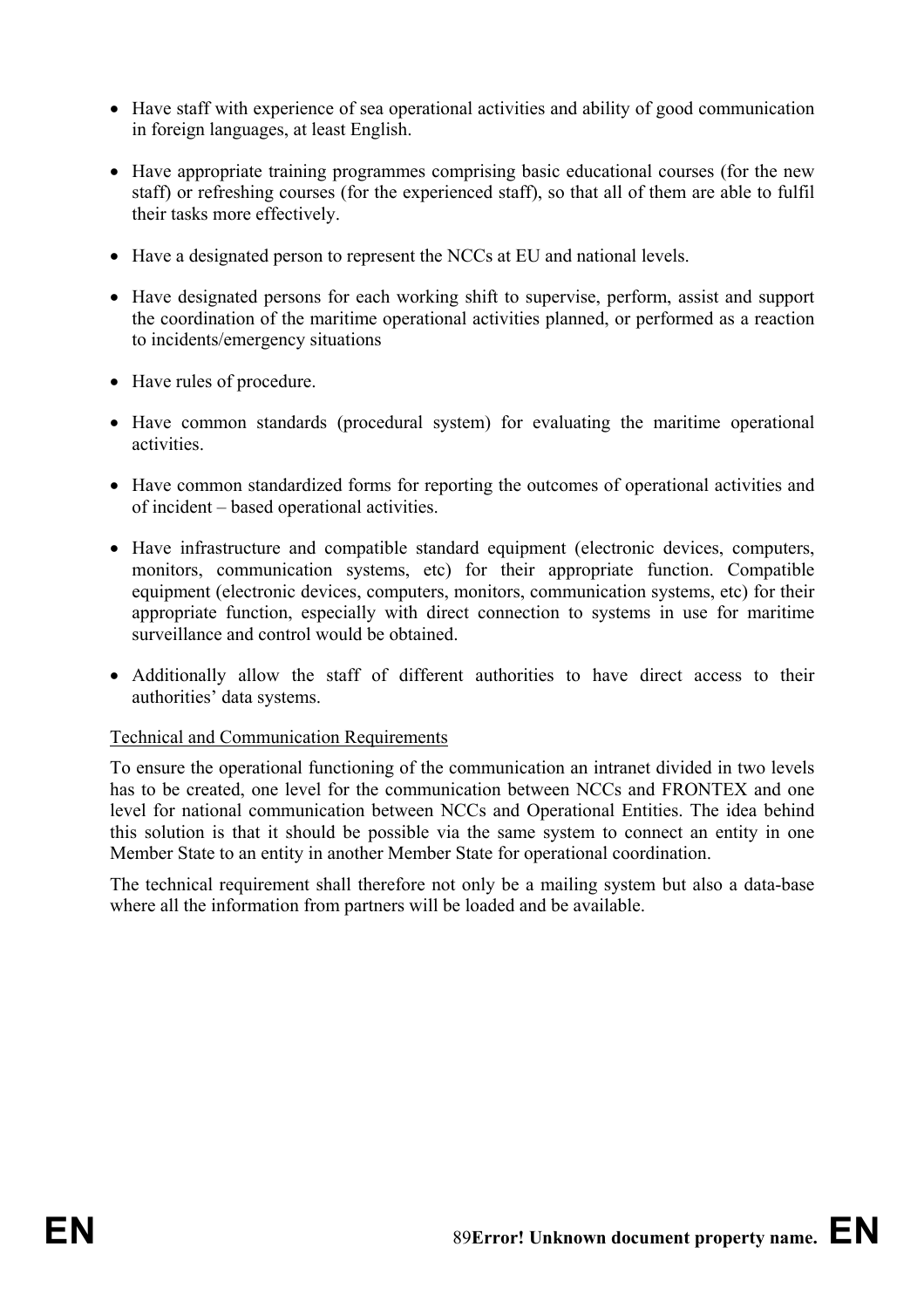#### **European Patrols Network (EPN)**

*Source: FRONTEX, Commission (JLS)* 

#### **1. Description**

The EPN is a permanent regional border security concept that enables the synchronization of national measures of the Member States and their integration to joint European activities. The EPN brings together the already existing maritime patrolling activities of Member States. A regular exchange of information should lead to more efficient control of the maritime borders and reduce the related costs according to the principle of burden sharing. It is based on Member States´ existing activities and on strengthening of cooperation and coordination at national and EU levels. This is the first attempt to apply a systemic solution for the surveillance of southern maritime borders of the EU.

The implementation of the EPN will be carried out in two phases.

In the **first phase**, the EPN is based on Member States' patrolling activities covering defined coastal areas of the Mediterranean Sea and the Atlantic Ocean. These activities are planned, coordinated and implemented through a system of a national contact point in each Member State, together with Frontex. From the operational point of view it allows avoiding overlapping of those patrols and effective sharing of the operational information. Besides, the network provides a cost effective solution as the Member States will save some money spent these days for patrols in the same areas as the neighbouring countries.

As a result of the first phase, FRONTEX and the Member States concerned (Portugal, Spain, France, Italy, Slovenia, Malta, Greece and Cyprus) carry out joint and/or co-ordinated patrols in border regions – initially in their respective territorial waters – between each pair of Member States (Portugal/Spain, Spain/France, etc.). FRONTEX assists in drawing up the operational plans, in defining the areas to be covered and the intensity and use of resources.

The first phase of the European Patrols Network's operational activities started on 24 May 2007 and lasted until the end of July 2007. A monitoring/evaluation of the first weeks of action was held in June 2007 followed by further planning of the activities in stages of three months, adapted to the local/regional circumstances, starting from 1 August 2007 with an ultimate goal of the establishment of a permanent operational cooperation.

In the **second phase**, the EPN is further developed by the establishment of an appropriate organizational structure and National Coordination Centres (NCCs), and the strengthening of the cooperation and coordination among Member States involved in the network. This will ensure the permanent activities of the EPN covering also the open sea far away from the coast, planned and implemented by Frontex and Member States together. Besides, this organizational structure will also be used while conducting joint operations at the southern external maritime borders.

From July 2007 the focus of the EPN development has been, besides the planning and performance of ongoing patrolling activities in the defined areas, on the establishment of the NCCs in the involved Member States. A roadmap for such establishment is going to be set up for each Member State including organizational structure and schedule for the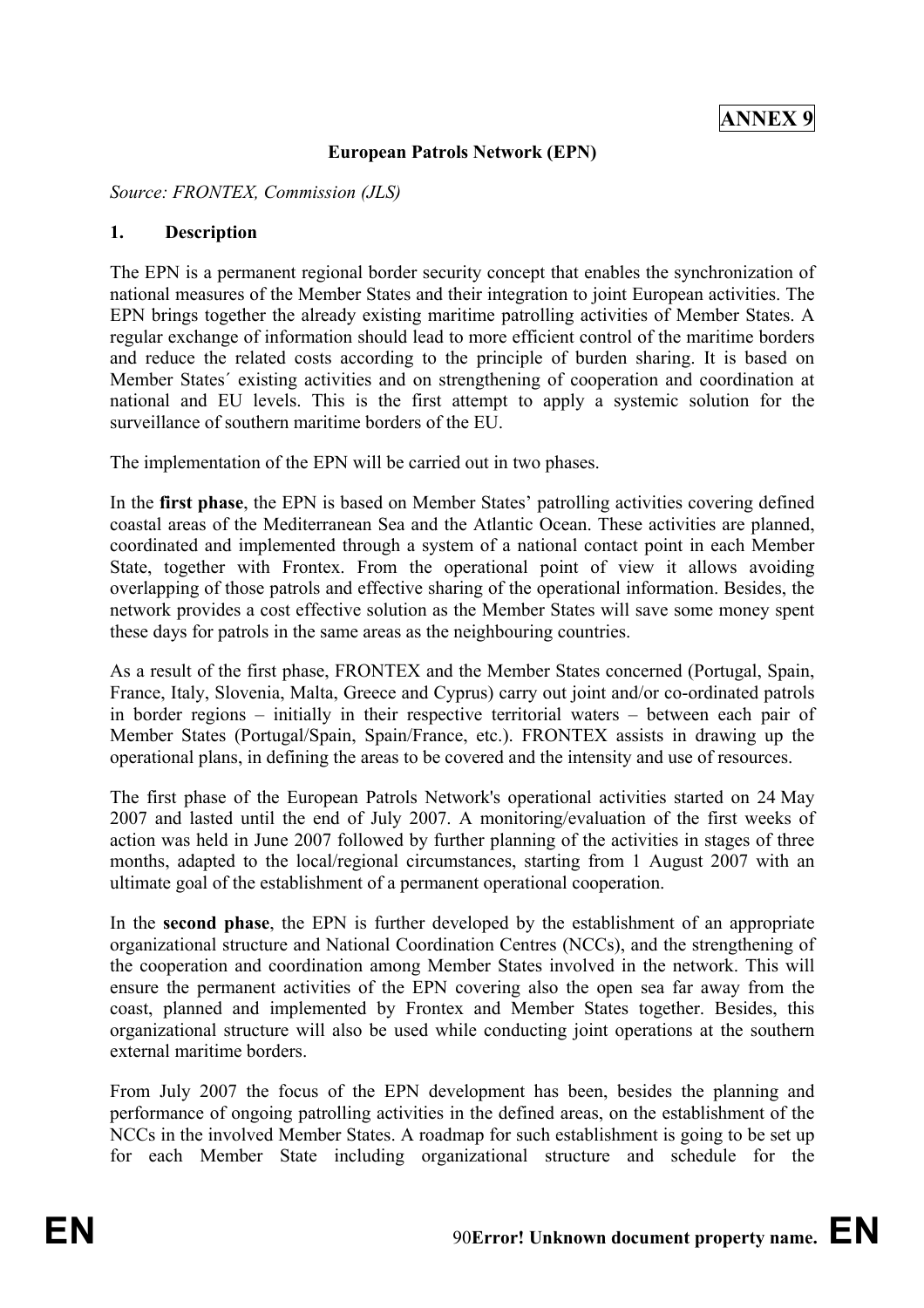implementation. Some of the involved Member States are establishing NCCs in the first half of 2008 while others are pending.

In September 2007 Frontex initiated to include Bulgaria and Romania into the EPN and their quick response confirming their willingness enables them to join into the EPN from 1 February 2008. Both Bulgaria and Romania are well prepared based on the Black Sea cooperation.

In 2008 the EPN would be, besides the above mentioned activities, focused on incorporating the joint operations carried out in the high risk areas of the Mediterranean Sea. As for joint operations coordinated by Frontex, EPN activities rely on contributions deployed by the Member States, co-financed by Frontex.

## The integration of EPN into the European Surveillance System is foreseen as the next step.

On 28 June 2007, the Commission and the German EU Presidency sent a joint letter to concerned third countries informing them on the launch of the EPN as such as well as offering them to participate, e.g. through observers / liaison officers. In the medium term, a more extensive cooperation between third countries and the EPN should be aimed at.

## **2. Background**

The Presidency Conclusions from the European Council of 15/16 December 2005 called on Frontex to launch a feasibility study on reinforcing monitoring and surveillance of the southern maritime border of the EU, namely in the Mediterranean Sea, and on a Mediterranean Coastal Patrols Network involving EU Member States and North African countries.

This task has been fulfilled by the **MEDSEA study**. This study, which Frontex delivered in July 2006, gives the organizational structure and the way to exchange information ensuring the coordination of such operational activity in an EU approach.

Two fundamental needs to achieve the coverage of the entire EU southern maritime borders have been defined, the first one is the operational cooperation and coordination between authorities and the second one is the coordinative EU approach. These fundamental needs constitute also the challenges, national sovereignty and framework on one hand and the shared responsibility to protect the common area of freedom, security and justice on the other hand.

The same Council Conclusions contain the task to explore the technical feasibility of establishing a surveillance system covering the whole southern maritime border of the EU and the Mediterranean Sea.

As a response to this, the **BORTEC study** was carried out by Frontex. The study presents the structure of a surveillance mechanism covering the southern maritime borders as well as the open sea. The mechanism would be fully based on existing surveillance activities which should be integrated into a European Surveillance System, not creating any new bodies or adding bureaucracy and playing an essential role in saving lives at sea and tackling illegal immigration.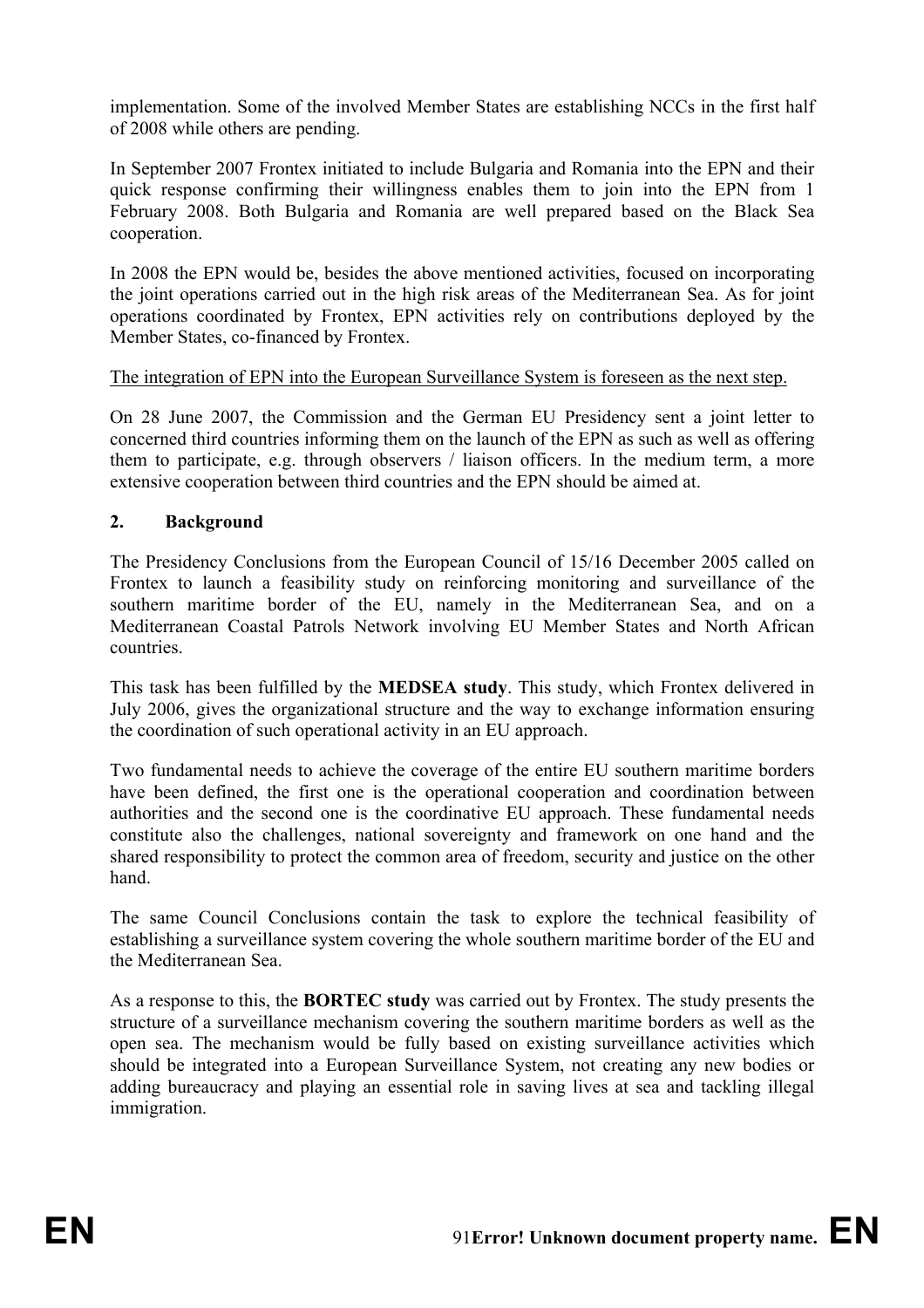#### **ANNEX 10**

## **GMES**<sup>87</sup> **related Project "Land and Sea Integrated Monitoring for European Security" (LIMES)**

Under the  $6<sup>th</sup>$  FP for research and technological development (aerospace priority) the project LIMES develops pre-operational GMES services in support of several activities including surveillance of EU land borders and sea borders<sup>88</sup>.

In support of land border surveillance, LIMES developments will be to:

- Improve existing fusion techniques of multispectral, hyperspectral and SAR data.
- Detect, classify, and analyse temporal and spatial changes (through data mining, feature extraction and change detection).
- Develop integration and fusion of space-borne and other sources of data (e.g. real-time sensor output with archived geospatial data).

The main expected benefits are:

- Improved level of harmonisation of cross-border cartographic data for the interest of border surveillance and intervention activities as well as for cross-border economic development and cross-border aid in case of emergencies;
- Automatic warning of possible changes occurring in the border area.
- Better tools to support dispatching of in-situ sensors and surveillance teams.

In support of sea border surveillance, LIMES developments will be  $\omega^{89}$ .

- Improve space-borne Vessel Detection System (VDS), ie better vessel detection accuracy and even vessel classification, through development and incorporation of better vessel detection methods and exploitation of new data sources (e.g. CosmoSkymed, RSAT-2, TerraSAR-X, TopSat, etc.). Spatial and temporal coverage will also be improved thanks to multi-mission approaches;
- Develop integration and fusion of space-borne and other sources of maritime surveillance data and information in order to provide an improved understanding of the maritime picture to relevant end users, such fusion should make it easier to identify unknown vessels of interest;

The main expected benefits are:

• Improved region-independent vessel tracking based on the use of in-situ and space-borne sources of information;

<u>.</u>

<sup>87</sup> Global Monitoring for Environment and Security.<br>88 The project LIMES (contract SIP5-CT-2006-031046) started on 1 December 2006 and will last for 42 months. The overall budget is around 20 million euros with a European Community contribution of 12 million euros. The consortium gathers 49 partners (http://www.fp6-limes.eu/LIMES/jsp/index.jsp).

<sup>&</sup>lt;sup>89</sup> LIMES developments will take stock of results obtained by MARISS, a GMES related project funded by ESA.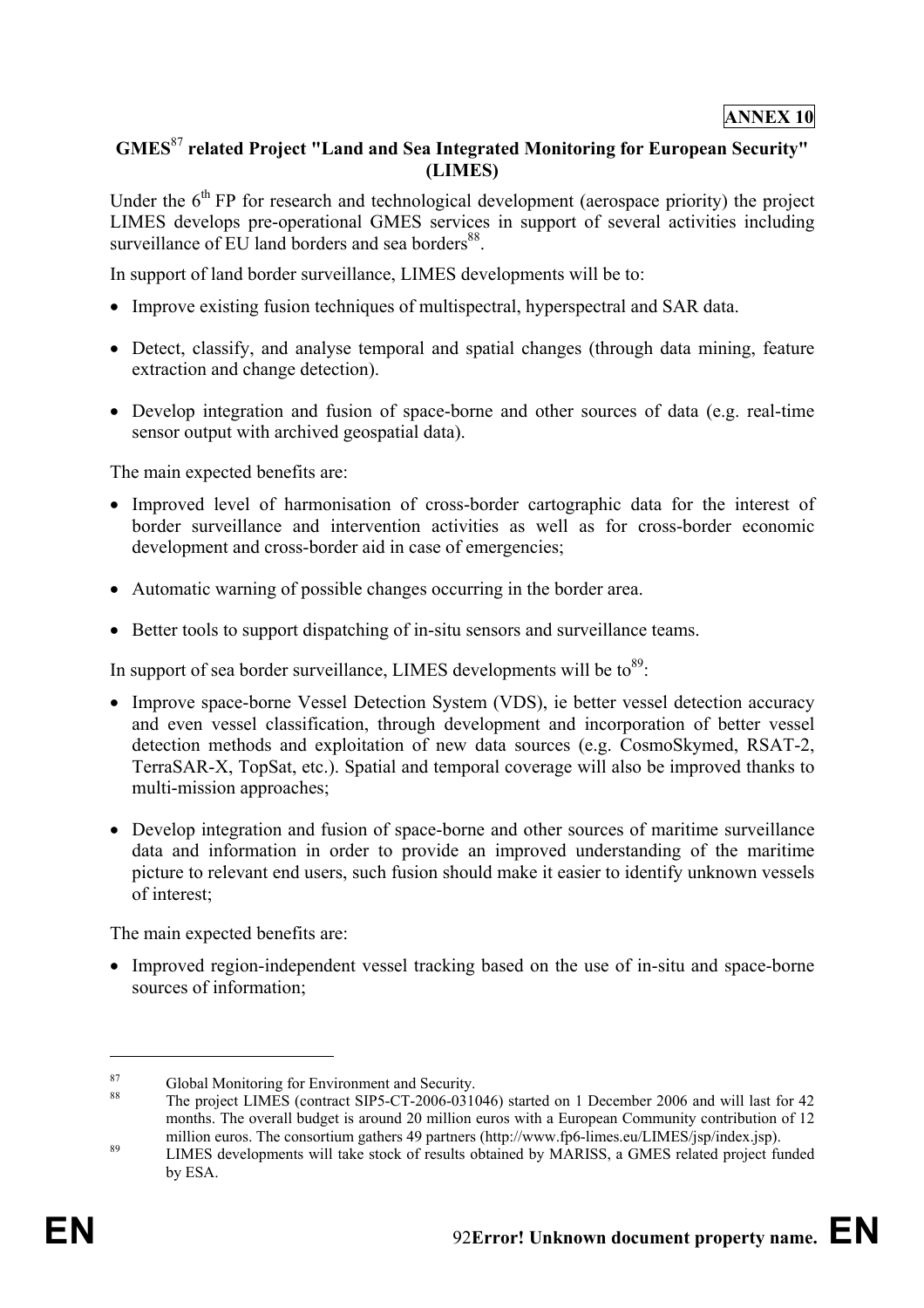- Improved capabilities of relevant European authorities to have direct and timely access to maritime surveillance information (including potential threats);
- Facilitated data sharing within the European context to provide improved national collaboration and pan-European views.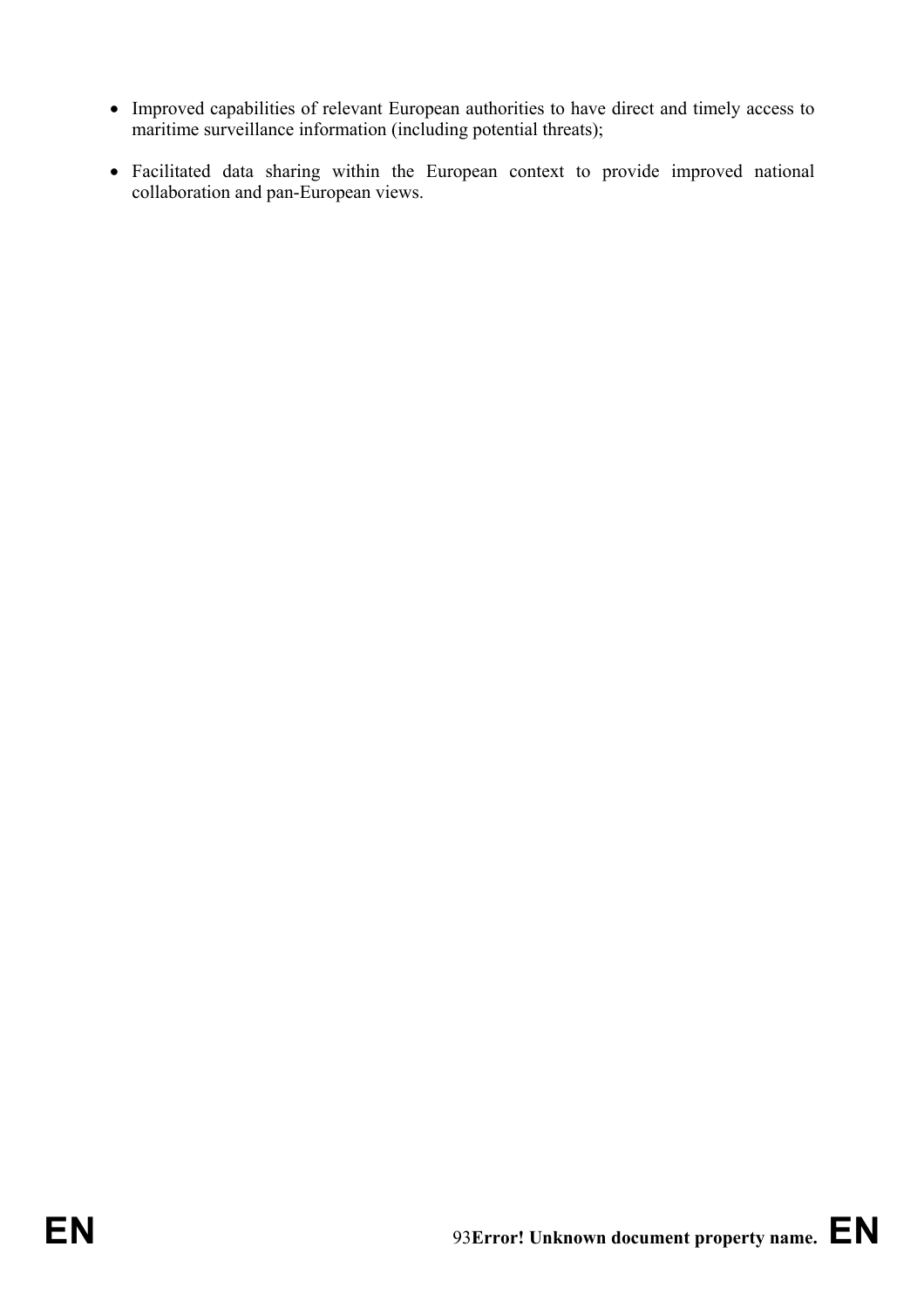

# **Overview on international and European ship reporting systems and platforms**

| <b>Name</b>                                              | <b>Identification</b><br><b>Automatic</b><br><b>System (AIS)</b>                                                                                                                                                                                                                                                                                                                                                                                                                                                                                                           | Long range<br>identification and<br>tracking (LRIT)                                                                                  | <b>SafeSeaNet</b><br>(European Platform for Maritime Data<br><b>Exchange between Member States' maritime</b><br>authorities)                                                                                                                                                                                                                                                                                                                                                                     | <b>Vessel Monitoring System (VMS)</b>                                                                                                                                                                                                                                                                                                                                                                                                                                                                                                                                                              |
|----------------------------------------------------------|----------------------------------------------------------------------------------------------------------------------------------------------------------------------------------------------------------------------------------------------------------------------------------------------------------------------------------------------------------------------------------------------------------------------------------------------------------------------------------------------------------------------------------------------------------------------------|--------------------------------------------------------------------------------------------------------------------------------------|--------------------------------------------------------------------------------------------------------------------------------------------------------------------------------------------------------------------------------------------------------------------------------------------------------------------------------------------------------------------------------------------------------------------------------------------------------------------------------------------------|----------------------------------------------------------------------------------------------------------------------------------------------------------------------------------------------------------------------------------------------------------------------------------------------------------------------------------------------------------------------------------------------------------------------------------------------------------------------------------------------------------------------------------------------------------------------------------------------------|
| <b>Involved</b><br>services<br><b>Involved</b><br>bodies | <b>IMO</b> (International Maritime<br>Organisation)<br>All MS (EU Directive 2002/59).                                                                                                                                                                                                                                                                                                                                                                                                                                                                                      | <b>IMO</b> (International<br>Maritime Organisation)<br>All MS                                                                        | <b>TREN</b><br><b>EMSA</b> (as of 10/2004)<br>All MS + Norway / Iceland                                                                                                                                                                                                                                                                                                                                                                                                                          | <b>FISH</b><br>All MS (Commission Regulation 2244/2003)                                                                                                                                                                                                                                                                                                                                                                                                                                                                                                                                            |
| Time<br>schedule                                         | MS must have AIS operational<br>before end 2008                                                                                                                                                                                                                                                                                                                                                                                                                                                                                                                            | LRIT shall be operational<br>with respect to the<br>transmission of LRIT<br>information by ships as<br>from 31 December 2008.        | The system uses new IT technologies, but is<br>flexible enough to cope with possible future<br>technological developments as well as new<br>categories of users.                                                                                                                                                                                                                                                                                                                                 | As of 1 January 2005, fishing vessels of 15m and<br>longer must carry VMS.                                                                                                                                                                                                                                                                                                                                                                                                                                                                                                                         |
| Concept                                                  | In 2000, IMO adopted a new<br>requirement for all ships to carry<br>automatic identification systems<br>(AISs) capable of providing<br>information about the ship to other<br>ships and to coastal authorities<br>automatically.<br>AIS is to be fitted aboard all ships<br>of 300 gross tonnage and upwards<br>engaged on international voyages,<br>cargo ships of 500 gross tonnage<br>and upwards not engaged on<br>international voyages and all<br>passenger ships irrespective of<br>size. The requirement became<br>effective for all ships by 31<br>December 2004. | The LRIT information<br>ships will be required to<br>transmit the ship's<br>identity, location and date<br>and time of the position. | Network/Internet solution based on the concept<br>of a distributed database.<br>The main objective is to aid the collection,<br>dissemination and harmonised exchange of<br>maritime data. The network assists<br>communication between authorities at<br>local/regional level and central authorities thus<br>contributing to prevent accidents at sea and, by<br>extension, marine pollution, and that the<br>implementation of EU maritime safety<br>legislation will be made more efficient. | VMS provides reports of the location of a vessel at<br>regular intervals. VMS tracks the vessel movements<br>and may provide information on its speed and<br>course. The monitoring authorities can check a<br>range of factors including whether the vessel<br>- operates in an area where fishing activities are not<br>allowed;<br>- operates in the Exclusive Economic Zone of<br>another Member States or third countries or waters<br>under responsibility of a Regional Fisheries<br>Management Organisation;<br>- holds the necessary licences and quotas to fish in<br>the relevant area. |

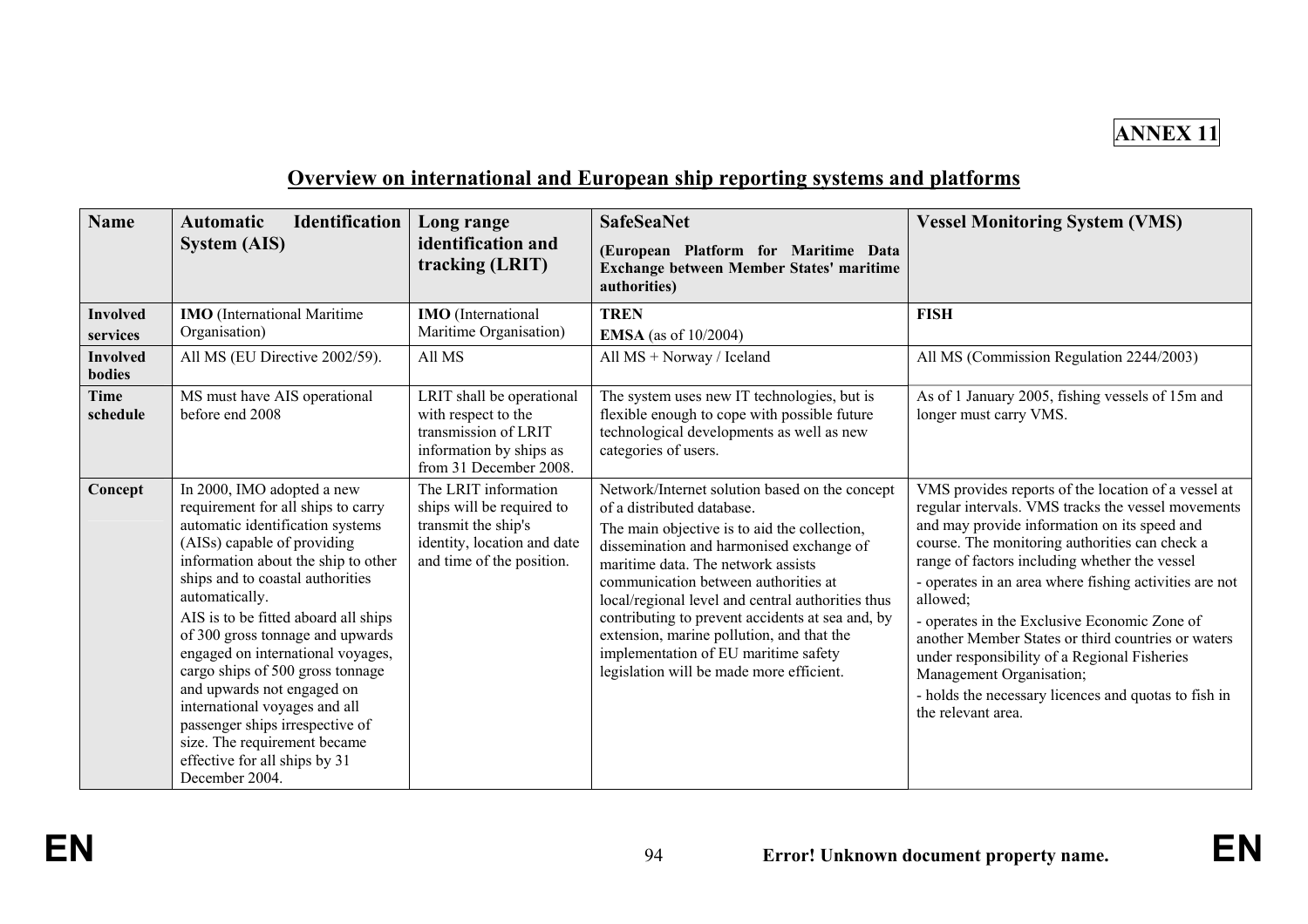| <b>Services</b><br>provided<br>envisaged | Ships fitted with AIS shall<br>maintain AIS in operation at all<br>times except where international<br>agreements, rules or standards<br>provide for the protection of<br>navigational information.<br>The regulation requires that AIS<br>shall:<br>- provide information - including<br>the ship's identity, type, position,<br>course, speed, navigational status<br>and other safety-related<br>information - automatically to<br>appropriately equipped shore<br>stations, other ships and aircraft;<br>- receive automatically such<br>information from similarly fitted<br>ships;<br>- monitor and track ships;<br>- exchange data with shore-based<br>facilities. | LRIT will be introduced<br>as a mandatory<br>requirement for the<br>following ships on<br>international voyages:<br>passenger ships, including<br>high-speed craft; cargo<br>ships, including high-<br>speed craft, of 300 gross<br>tonnage and upwards; and<br>mobile offshore drilling<br>units.<br>There will be no interface<br>between LRIT and AIS.<br>Whereas AIS is a<br>broadcast system, data<br>derived through LRIT<br>will be available only to<br>the recipients who are<br>entitled to receive such<br>information. SOLAS<br><b>Contracting Governments</b><br>will be entitled to receive<br>information about ships<br>navigating within a<br>distance not exceeding<br>1000 nautical miles off<br>their coast. | The SAFESEANET network involves many<br>maritime authorities across Europe, each with<br>their own IT infrastructure and objectives. This<br>invariably leads to varying data formats<br>distributed across different systems throughout<br>Europe.<br>Consequently SAFESEANET has implemented<br>a Central Index System that stores only<br>references to the data locations and not the<br>actual data itself. It functions as a central hub<br>for all communication between data requesters<br>and data providers - somewhat like a telephone<br>switchboard. The Central Index needs to know<br>what information each data provided holds.<br>Data providers connected within the<br>SAFESEANET network send information by<br>means of a notification mechanism. The data<br>provider, upon receiving queries from the data<br>requester routed through the Central Index,<br>retrieves the data from their local database. In<br>this way the Central Index acts as the sole point<br>of contact.<br>SAFESEANET has developed a Community<br>vessel traffic monitoring and information<br>system according to Directive 2002/59/EC. In<br>addition, it incorporates data exchange<br>requirements from other EU Directives such as<br>those relating to:<br>Port reception facilities for ship waste<br>Port state control inspections in ports of the<br>$\bullet$<br>European Union. | Electronic devices (transceivers) or 'blue boxes', are<br>installed on board vessels. These devices<br>automatically send data to a satellite system which<br>transmits them to a land base station which, in turn,<br>sends them to the appropriate Fisheries Monitoring<br>Centre (FMC). The information received is<br>monitored by cross-checking it with other data.<br>Since 1 January 2006 all Community vessels shall<br>ensure automatic transmission not only of data on<br>vessel identification, geographical position and date<br>and time, but also on course and speed. The data are<br>transmitted once every hour or every 2 hours<br>depending on the technical capabilities of the<br>system or operational needs of the FMC. However,<br>if the FMC does not have the capability to poll the<br>actual position of the fishing vessels, the data<br>transmission should be carried out every hour.<br>On specific request, the Commission can have<br>access to these data files to ensure that the Member<br>States are fulfilling their monitoring obligations.<br>Since 1 January 2005 all Community vessels<br>exceeding 15 metres overall length are subject to<br>VMS, excluding those which are used exclusively<br>for aquaculture and operating exclusively inside the<br>baselines of Member States. Third country vessels<br>subject to VMS are obliged to have an operational<br>satellite tracking device installed on board when<br>they are in Community waters.<br>As a general rule, Member States may receive<br>Community funding up to 50% of the eligible<br>expenditure on fisheries control projects. |
|------------------------------------------|---------------------------------------------------------------------------------------------------------------------------------------------------------------------------------------------------------------------------------------------------------------------------------------------------------------------------------------------------------------------------------------------------------------------------------------------------------------------------------------------------------------------------------------------------------------------------------------------------------------------------------------------------------------------------|----------------------------------------------------------------------------------------------------------------------------------------------------------------------------------------------------------------------------------------------------------------------------------------------------------------------------------------------------------------------------------------------------------------------------------------------------------------------------------------------------------------------------------------------------------------------------------------------------------------------------------------------------------------------------------------------------------------------------------|-----------------------------------------------------------------------------------------------------------------------------------------------------------------------------------------------------------------------------------------------------------------------------------------------------------------------------------------------------------------------------------------------------------------------------------------------------------------------------------------------------------------------------------------------------------------------------------------------------------------------------------------------------------------------------------------------------------------------------------------------------------------------------------------------------------------------------------------------------------------------------------------------------------------------------------------------------------------------------------------------------------------------------------------------------------------------------------------------------------------------------------------------------------------------------------------------------------------------------------------------------------------------------------------------------------------------------------------------------------------------------------------------|--------------------------------------------------------------------------------------------------------------------------------------------------------------------------------------------------------------------------------------------------------------------------------------------------------------------------------------------------------------------------------------------------------------------------------------------------------------------------------------------------------------------------------------------------------------------------------------------------------------------------------------------------------------------------------------------------------------------------------------------------------------------------------------------------------------------------------------------------------------------------------------------------------------------------------------------------------------------------------------------------------------------------------------------------------------------------------------------------------------------------------------------------------------------------------------------------------------------------------------------------------------------------------------------------------------------------------------------------------------------------------------------------------------------------------------------------------------------------------------------------------------------------------------------------------------------------------------------------------------------------------------------------|
| Links                                    | www.imo.org                                                                                                                                                                                                                                                                                                                                                                                                                                                                                                                                                                                                                                                               |                                                                                                                                                                                                                                                                                                                                                                                                                                                                                                                                                                                                                                                                                                                                  | http://ec.europa.eu<br>/idabc/en/document<br>/2282/16#what                                                                                                                                                                                                                                                                                                                                                                                                                                                                                                                                                                                                                                                                                                                                                                                                                                                                                                                                                                                                                                                                                                                                                                                                                                                                                                                                    | http://ec.europa.eu/fisheries/cfp/control enforcemen<br>t/vms en.htm<br>http://europa.eu/scadplus/leg/en/lvb/l24261.htm                                                                                                                                                                                                                                                                                                                                                                                                                                                                                                                                                                                                                                                                                                                                                                                                                                                                                                                                                                                                                                                                                                                                                                                                                                                                                                                                                                                                                                                                                                                          |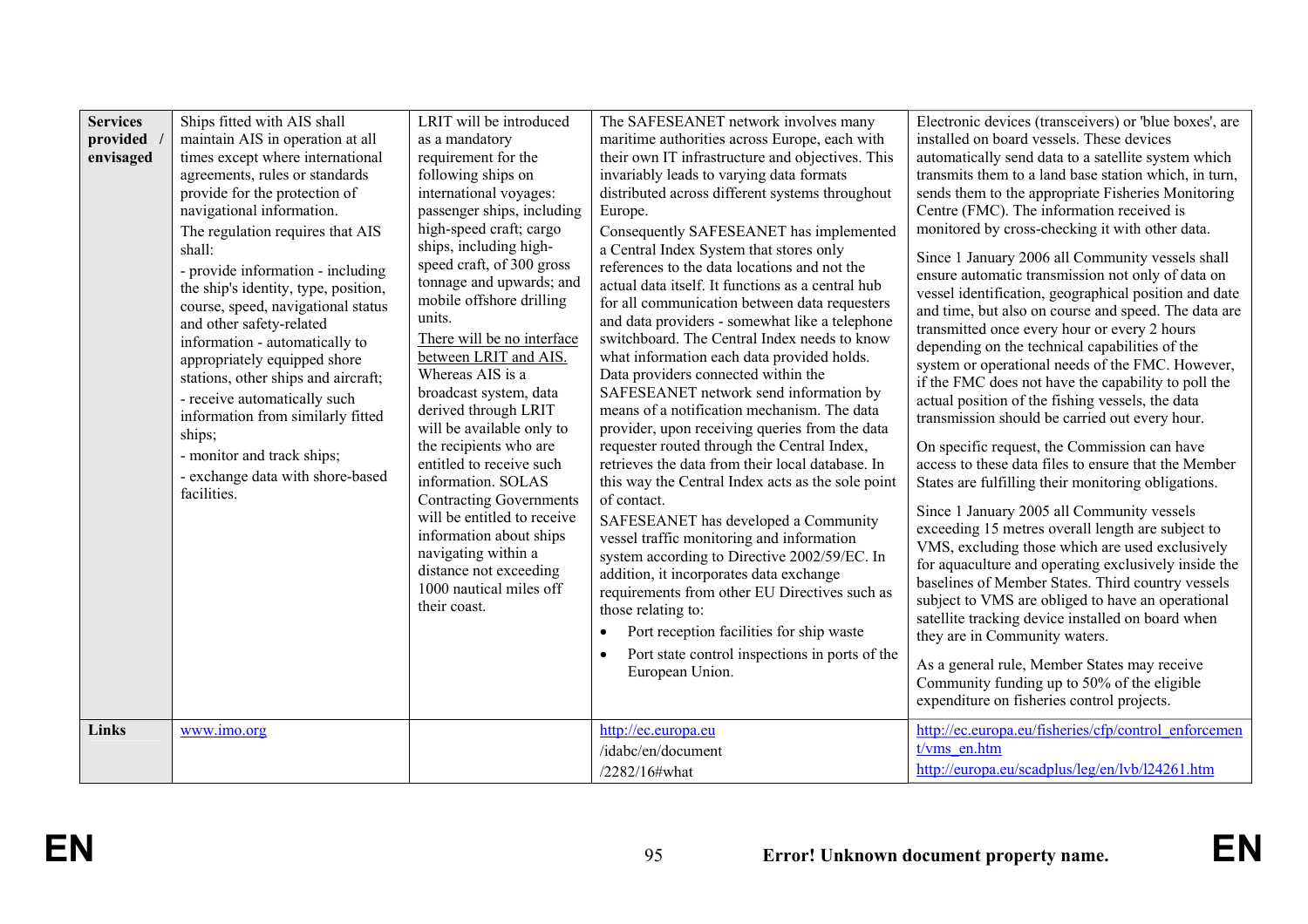# **ANNEX 12**

## **Overview other relevant projects**

| <b>Name</b>                      | GMES <sup>90</sup> -related Project "European<br><b>Maritime Security Services"</b><br>(MARISS)                                                                                                                                                                                                                                                                                                                                                                          | <b>GMES Project " Land and Sea Integrated</b><br><b>Monitoring for European Security" (LIMES)</b>                                                                                                                                                                                                                                                                                                                                                                                                          | <b>Research Project "Maritime Navigation</b><br>and Information Services" (MarNIS)                                                                                                                                                                                                                                                                                                                                                                                                        |
|----------------------------------|--------------------------------------------------------------------------------------------------------------------------------------------------------------------------------------------------------------------------------------------------------------------------------------------------------------------------------------------------------------------------------------------------------------------------------------------------------------------------|------------------------------------------------------------------------------------------------------------------------------------------------------------------------------------------------------------------------------------------------------------------------------------------------------------------------------------------------------------------------------------------------------------------------------------------------------------------------------------------------------------|-------------------------------------------------------------------------------------------------------------------------------------------------------------------------------------------------------------------------------------------------------------------------------------------------------------------------------------------------------------------------------------------------------------------------------------------------------------------------------------------|
| Financing<br>source              | <b>ESA</b>                                                                                                                                                                                                                                                                                                                                                                                                                                                               | <b>Commission (FP6)</b>                                                                                                                                                                                                                                                                                                                                                                                                                                                                                    | <b>Commission (FP6)</b>                                                                                                                                                                                                                                                                                                                                                                                                                                                                   |
| <b>Involved</b><br>services      | <b>ENTR</b>                                                                                                                                                                                                                                                                                                                                                                                                                                                              | <b>ENTR</b>                                                                                                                                                                                                                                                                                                                                                                                                                                                                                                | <b>TREN</b>                                                                                                                                                                                                                                                                                                                                                                                                                                                                               |
| <b>Involved</b><br><b>bodies</b> | Telespazio, EADS, Thales (19 partners), ESA                                                                                                                                                                                                                                                                                                                                                                                                                              | Telespazio (49 partners)                                                                                                                                                                                                                                                                                                                                                                                                                                                                                   | 47 partners and 12 sub partners                                                                                                                                                                                                                                                                                                                                                                                                                                                           |
| Time<br>schedule                 | 2006-2007 (20 months)                                                                                                                                                                                                                                                                                                                                                                                                                                                    | $1/12/2006 - 1/6/2010$                                                                                                                                                                                                                                                                                                                                                                                                                                                                                     |                                                                                                                                                                                                                                                                                                                                                                                                                                                                                           |
| Concept                          | MARISS is an earth observation (EO) or satellite<br>remote-sensing project, focused on maritime<br>security on European waters. It promotes the<br>utilization of satellites for public good and in<br>support of public policy in the area of maritime<br>security.<br>MARISS prime objective is to deliver services to<br>stakeholder groups who are interested in issues<br>related to maritime security in Europe. These<br>groups include policy makers, government | LIMES goal is to define and develop prototype<br>information services to support security management at<br>EU and global level in the following areas of interest:<br>- Organization and distribution of humanitarian aid $\&$<br>reconstruction.<br>- Surveillance of the EU borders (land and sea).<br>- Surveillance and protection of maritime transport for<br>sensitive cargo.<br>- Protection against emerging security threats (e.g.<br>terrorism, illegal trafficking, and proliferation of WMD). | MarNIS is an Integrated Research to develop<br>Maritime Navigation and Information Services on<br>a pan – European basis. The main goals of<br>MarNIS is to accommodate main elements in the<br>European Transport Policy $2010 -$ "Time to<br>Decide", and specified objectives further<br>developed in the Sustainable Surface Transport<br>Work Programme $2002 - 2006$ . The development<br>of a mandatory systematic use of modern<br>localisation and communication systems will be |

<sup>&</sup>lt;sup>90</sup> GMES (Global Monitoring for Environment and Security – www.gmes.info) will be based on observation data received from Earth Observation satellites and ground based information. These data will be coordinated, analysed and prepared for end-users. GMES follows user's driven approach rather than a technology-push approach. The security component of GMES is currently being developed in the research framework, i.a. through the projects MARISS and LIMES. It is expected that GMES services will gradually exit the research stage and become operational, starting in 2008. The security component is developed in close cooperation with the Council and other bodies involved in security-related issues.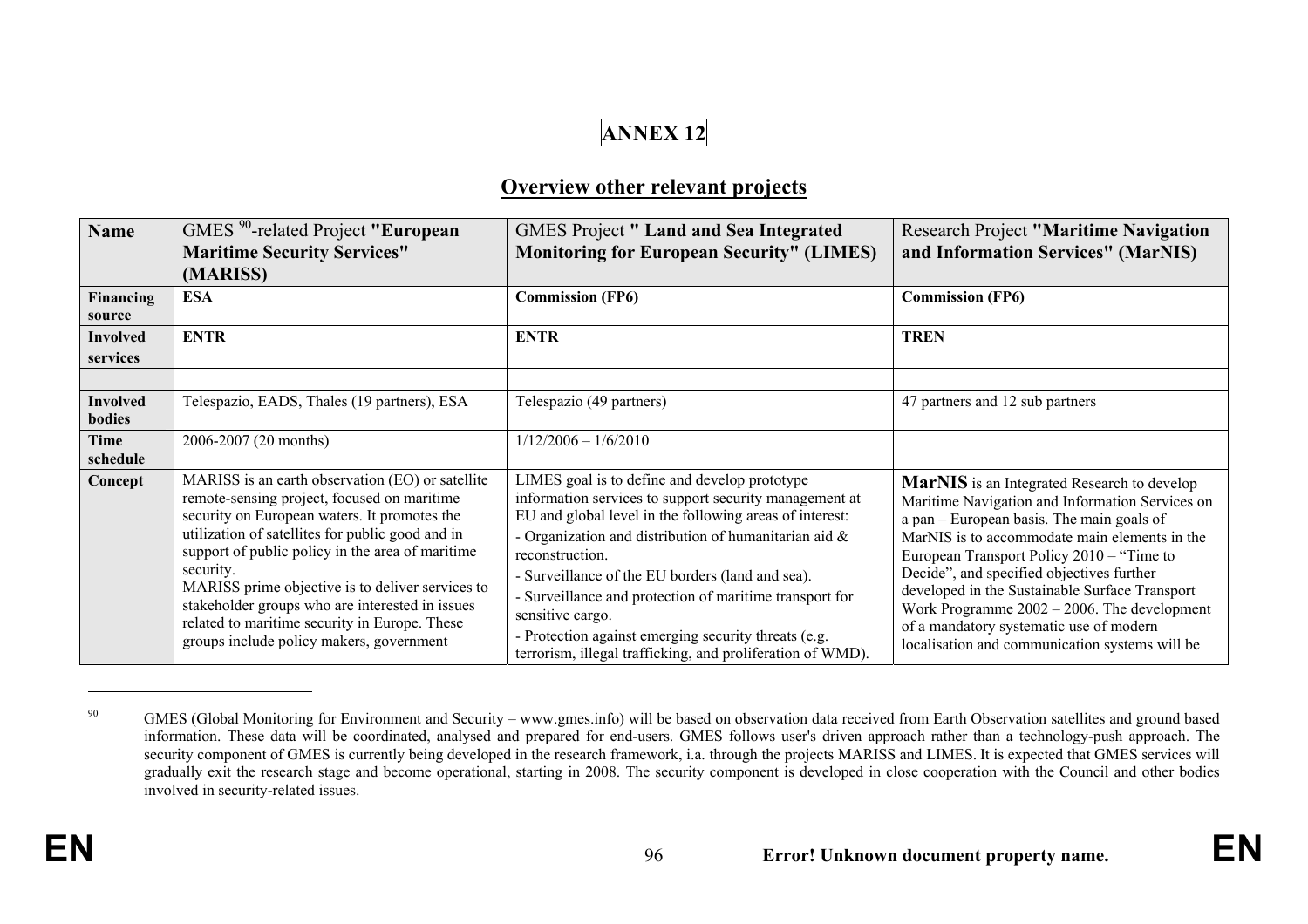|                 | departments and public agencies.                                                                                                                                                                                                                                                                                                                                                                                                                                                                                                                                                                                                                                                                                                                                                                                                                                                                                                                                                                                                                                                                                                                                                                                                                                                                                                                                                                                                                                                                                                                                    |                                                                                                                                                                                                                                                                                                                                                                                                                                                                                                                                                                                                                                                                                                                                                                                                                                                                                                                                                                                                                                                                                                                                                                                                                                                                                                                                                                                                                                                                                       | key elements in this process.                                                                                                                                                                                                                                                                                                                                                                                                                                                                                                                                                                                                                                                                                                                                                                                                                                                                                                                                                                                                                                                                                                                                                                                                                                                                                                                                                                                                                                                                                                                |
|-----------------|---------------------------------------------------------------------------------------------------------------------------------------------------------------------------------------------------------------------------------------------------------------------------------------------------------------------------------------------------------------------------------------------------------------------------------------------------------------------------------------------------------------------------------------------------------------------------------------------------------------------------------------------------------------------------------------------------------------------------------------------------------------------------------------------------------------------------------------------------------------------------------------------------------------------------------------------------------------------------------------------------------------------------------------------------------------------------------------------------------------------------------------------------------------------------------------------------------------------------------------------------------------------------------------------------------------------------------------------------------------------------------------------------------------------------------------------------------------------------------------------------------------------------------------------------------------------|---------------------------------------------------------------------------------------------------------------------------------------------------------------------------------------------------------------------------------------------------------------------------------------------------------------------------------------------------------------------------------------------------------------------------------------------------------------------------------------------------------------------------------------------------------------------------------------------------------------------------------------------------------------------------------------------------------------------------------------------------------------------------------------------------------------------------------------------------------------------------------------------------------------------------------------------------------------------------------------------------------------------------------------------------------------------------------------------------------------------------------------------------------------------------------------------------------------------------------------------------------------------------------------------------------------------------------------------------------------------------------------------------------------------------------------------------------------------------------------|----------------------------------------------------------------------------------------------------------------------------------------------------------------------------------------------------------------------------------------------------------------------------------------------------------------------------------------------------------------------------------------------------------------------------------------------------------------------------------------------------------------------------------------------------------------------------------------------------------------------------------------------------------------------------------------------------------------------------------------------------------------------------------------------------------------------------------------------------------------------------------------------------------------------------------------------------------------------------------------------------------------------------------------------------------------------------------------------------------------------------------------------------------------------------------------------------------------------------------------------------------------------------------------------------------------------------------------------------------------------------------------------------------------------------------------------------------------------------------------------------------------------------------------------|
| <b>Services</b> | Currently MARISS services include:                                                                                                                                                                                                                                                                                                                                                                                                                                                                                                                                                                                                                                                                                                                                                                                                                                                                                                                                                                                                                                                                                                                                                                                                                                                                                                                                                                                                                                                                                                                                  | Services will be clustered in three groups:                                                                                                                                                                                                                                                                                                                                                                                                                                                                                                                                                                                                                                                                                                                                                                                                                                                                                                                                                                                                                                                                                                                                                                                                                                                                                                                                                                                                                                           | The main objectives of MarNIS are:                                                                                                                                                                                                                                                                                                                                                                                                                                                                                                                                                                                                                                                                                                                                                                                                                                                                                                                                                                                                                                                                                                                                                                                                                                                                                                                                                                                                                                                                                                           |
| provided        | Vessel detection in open sea areas                                                                                                                                                                                                                                                                                                                                                                                                                                                                                                                                                                                                                                                                                                                                                                                                                                                                                                                                                                                                                                                                                                                                                                                                                                                                                                                                                                                                                                                                                                                                  |                                                                                                                                                                                                                                                                                                                                                                                                                                                                                                                                                                                                                                                                                                                                                                                                                                                                                                                                                                                                                                                                                                                                                                                                                                                                                                                                                                                                                                                                                       | Improvement of safety and the protection                                                                                                                                                                                                                                                                                                                                                                                                                                                                                                                                                                                                                                                                                                                                                                                                                                                                                                                                                                                                                                                                                                                                                                                                                                                                                                                                                                                                                                                                                                     |
| envisaged       | This group of services has been defined to<br>contribute to the awareness of European<br>stakeholders supporting the detection of suspect<br>and friend vessels in open sea, through the<br>combination of satellite SAR observations<br>(images) and cooperative ship identification<br>systems.<br>Vessel tracking at sea borders<br>The Mediterranean Sea has been gaining strategic<br>importance for the European Union in terms of<br>illegal immigration control and national borders<br>monitoring. The need for global coverage,<br>immediate notice threat assessment and early<br>warning capabilities has led Maritime authorities<br>to adopt high technological solutions for coastal<br>and territorial waters protection in the area. This<br>group of services intends to unify these high<br>technological on land solutions with Earth<br>Observation data to detect and identify vessels at<br>sea borders.<br>Anomalies detection in specific critical areas<br>Critical maritime areas, such as straits or<br>coastlines, represent a major threat in maritime<br>security as they concentrate all kind of risks.<br>Narrowed distances between countries in those<br>critical areas make them a favourite place for<br>organised criminal groups to smuggle illegal<br>goods or clandestine migrants. In response to this<br>specific gap, this group of services provides the<br>Coastal Authorities with near real-time and off-<br>line information on illegal migration, smuggling<br>and illegal traffic through the exploitation of EO | - Maritime Surveillance: monitoring of both vessel and<br>cargo movements for reasons of maritime safety, policing<br>and border security both over coastal and open ocean<br>areas. The services include Open, Coastal Water and<br>Sensitive Cargo surveillance. The services are based on<br>satellite Synthetic Aperture Radar and include the<br>integration of other monitoring systems, such as VMS,<br>AIS, vessels and aircraft, and will be developed and tested<br>in the Mediterranean, North Sea, Atlantic and over areas<br>outside EU. The main users are Coast Guards, Customs,<br>Police Departments and EU Agencies.<br>- Land and Infrastructure Surveillance: includes Land<br>Border Monitoring, Critical Infrastructure Surveillance,<br>support to Event Planning and to Non Proliferation Treaty<br>(NPT) monitoring. The services are based on the capacity<br>of Very High Resolution satellites, used in conjunction<br>with medium to high resolution data and aerial imagery, to<br>enable critical 4D spatial analysis of updated reference<br>data with the aim to assess risks, improve security and<br>enhance preparedness. Test areas are Eastern EU land<br>borders, Spain and UK for Infrastructure Surveillance, a<br>G8 Summit for Event Planning and a NPT Monitoring<br>Area. Among the main users are Land Border Police, Civil<br>protection, EU (e.g. FRONTEX) and International<br>Agencies.<br>- Humanitarian Relief and Reconstruction | of the environment;<br>The development of a safety structure in European<br>waters through the use of Vessel Traffic<br>Management (VTM) in the littoral seas. The safety<br>structure includes continuous monitoring of high<br>risk vessels along the European coasts using AIS<br>and Long Range (LR) AIS, the possibility to<br>intervention of the coastal states to protect their<br>coasts, the provision of safe havens, the provision<br>of Emergency Towing Vessels (ETVs), the<br>provision of sufficient salvage capabilities and the<br>integration of VTM and Search and Rescue<br>functions into a safety preventive and remedial<br>network along the European coasts.<br>Improvement of security;<br>The development of practical solutions as to how<br>VTM can contribute to monitoring of vessels and<br>tracking of cargoes.<br>Improvement of efficiency and reliability;<br>Efficiency falls under two broad headings:<br>Efficiency of traffic flows in ports and<br>territorial waters will be improved by<br>developing appropriate software for advance<br>planning of port and terminal activities.<br>Efficiency of traffic flows in international<br>waters will be improved by developing a co-<br>ordinated and harmonised system for the<br>collection and presentation of dangerous goods<br>related information to all relevant stakeholders in a<br>port environment. Efficiency of transport<br><i>chains</i> in relation to intermodal transport and<br>mandatory reporting to administration agencies |